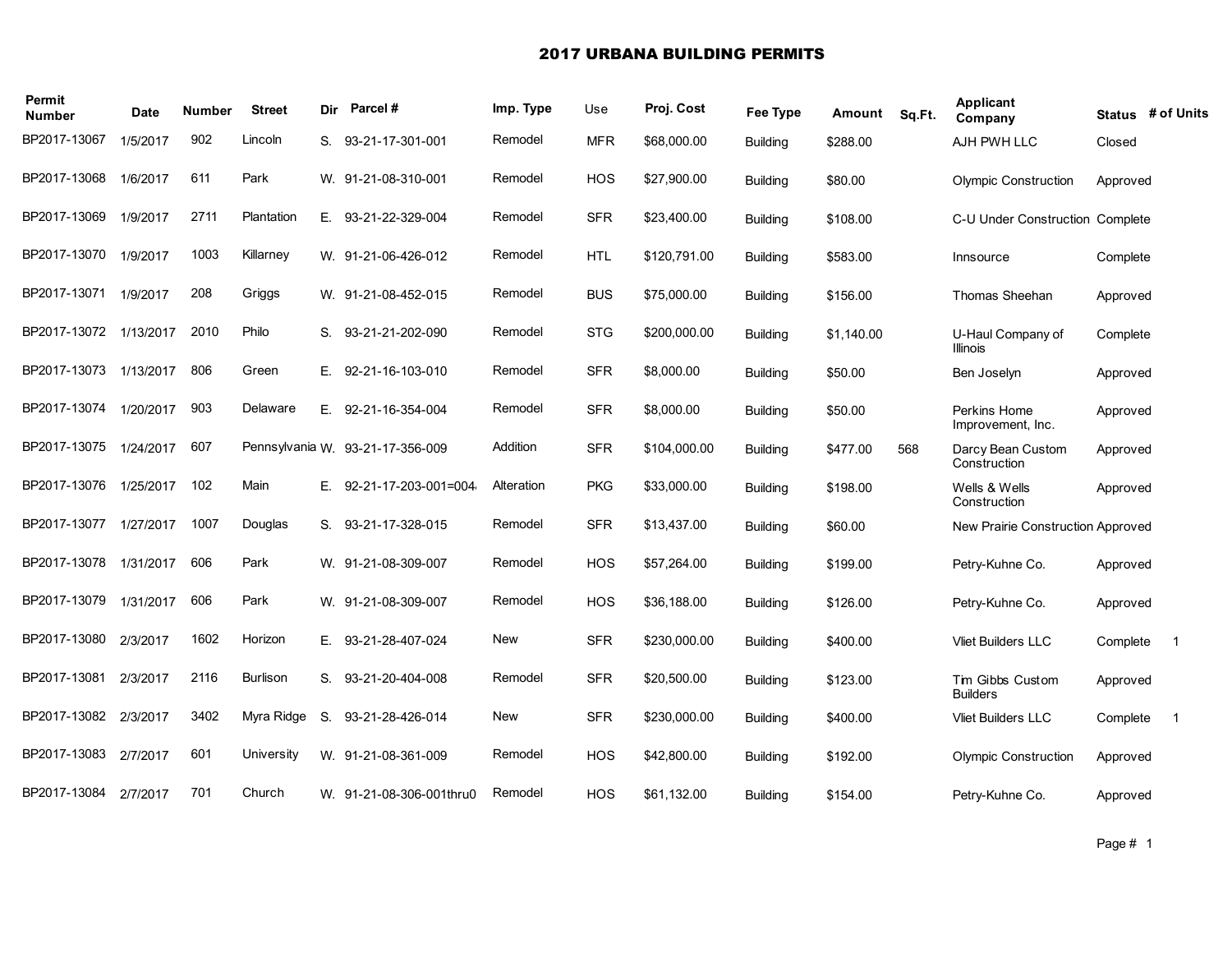| Permit<br><b>Number</b> | Date      | <b>Number</b> | <b>Street</b>    | Dir | Parcel #                       | Imp. Type  | Use        | Proj. Cost     | Fee Type        | Amount     | Sq.Ft. | Applicant<br>Company                      |          | Status # of Units |
|-------------------------|-----------|---------------|------------------|-----|--------------------------------|------------|------------|----------------|-----------------|------------|--------|-------------------------------------------|----------|-------------------|
| BP2017-13085            | 2/8/2017  | 111           | Lynn             |     | N. 91-21-09-353-008            | Remodel    | <b>MFR</b> | \$30,579.78    | <b>Building</b> | \$167.00   |        | <b>US Pro/United Services</b>             | Complete |                   |
| BP2017-13086            | 2/8/2017  | 2205          | Cottage<br>Grove | S.  | 93-21-21-307-010               | Remodel    | <b>SFR</b> | \$16,100.00    | <b>Building</b> | \$72.00    |        | <b>New Creations</b><br>Contracting, Inc. | Approved |                   |
| BP2017-13087            | 2/8/2017  | 1706          | Amber            | Е.  | 93-21-21-401-015               | Remodel    | <b>INT</b> | \$768,000.00   | <b>Building</b> | \$1,500.00 |        | O'Neil Building<br>Corporation            | Complete |                   |
| BP2017-13088            | 2/15/2017 | 707           | Shurts           | E.  | 93-21-21-356-005               | Remodel    | <b>SFR</b> | \$1,850.00     | <b>Building</b> | \$50.00    |        | Donna P Camp                              | Approved |                   |
| BP2017-13089            | 2/21/2017 | 1734          | Stone Creek S.   |     | 93-21-22-105-001               | <b>New</b> | <b>SFR</b> | \$334,000.00   | Building        | \$400.00   | 3489   | Ironwood Builders, Inc.                   | Complete | $\overline{1}$    |
| BP2017-13090            | 2/22/2017 | 1408          | Hill             |     | W. 91-21-07-401-011            | <b>New</b> | <b>SFR</b> | \$100,000.00   | <b>Building</b> | \$345.00   | 1764   | <b>Habitat for Humanity</b>               | Complete | $\overline{1}$    |
| BP2017-13091            | 2/24/2017 | 3022          | Stone Creek E.   |     | 93-21-22-405-004               | <b>New</b> | <b>SFR</b> | \$234,000.00   | <b>Building</b> | \$400.00   | 3197   | Raymond Miller<br>Construction            | Complete | $\overline{1}$    |
| BP2017-13092            | 2/28/2017 | 1601          | Vernon           | Е.  | 93-21-28-407-001               | <b>New</b> | <b>SFR</b> | \$260,000.00   | <b>Building</b> | \$400.00   | 3279   | <b>Miller Construction</b>                | Complete | $\overline{1}$    |
| BP2017-13093            | 2/28/2017 | 411           | <b>Illinois</b>  |     | W. 92-21-17-178-001            | Remodel    | <b>SFR</b> | \$31,809.00    | <b>Building</b> | \$134.00   |        | Menold Construction &<br>Restoration      | Complete |                   |
| BP2017-13094            | 3/2/2017  | 2010          | Philo            | S.  | 93-21-21-202-090               | New        | <b>STG</b> | \$200,000.00   | <b>Building</b> | \$3.741.00 | 14450  | U-Haul Company of<br><b>Illinois</b>      | Complete |                   |
| BP2017-13095            | 3/2/2017  | 611           | Park             |     | W. 91-21-08-310-001            | Remodel    | <b>HOS</b> | \$1,215,743.00 | <b>Building</b> | \$4.617.00 |        | Petry-Kuhne Co.                           | Complete |                   |
| BP2017-13096            | 3/2/2017  | 611           | Park             |     | W. 91-21-08-310-001            | Remodel    | <b>HOS</b> | \$375,383.00   | <b>Building</b> | \$1,302.00 |        | Petry-Kuhne Co.                           | Approved |                   |
| BP2017-13097            | 3/3/2017  | 2010          | Philo            | S.  | 93-21-21-202-090               | Remodel    | <b>BUS</b> | \$150,000.00   | <b>Building</b> | \$900.00   |        | U-Haul Company of<br><b>Illinois</b>      | Complete |                   |
| BP2017-13098            | 3/6/2017  | 404           | Green            | E.  | 92-21-17-234-007               | Remodel    | <b>MFR</b> | \$13,500.00    | <b>Building</b> | \$.00      |        | <b>Castle Properties</b><br>Services      | Approved |                   |
| BP2017-13099            | 3/9/2017  | 3014          | Stone Creek E.   |     | 93-21-22-405-002               | New        | <b>SFR</b> | \$480,000.00   | <b>Building</b> | \$400.00   | 3180   | <b>Raymond Miller</b><br>Construction     | Complete | $\overline{1}$    |
| BP2017-13100            | 3/9/2017  | 910           | Broadway         |     | N. 91-21-08-257-001            | Remodel    | <b>SFR</b> | \$74,548.00    | <b>Building</b> | \$416.00   |        | New Prairie Construction Approved         |          |                   |
| BP2017-13101            | 3/13/2017 | 611           | Park             |     | W. 91-21-08-310-001            | Remodel    | <b>HOS</b> | \$111.082.00   | <b>Building</b> | \$437.00   |        | Petry-Kuhne Co.                           | Complete |                   |
| BP2017-13102            | 3/13/2017 | 106           | University       | Е.  | 91-21-08-405-033               | New        | <b>RST</b> | \$750,000.00   | <b>Building</b> | \$683.00   | 2587   | <b>Restaurant Specialties</b><br>Inc.     | Complete |                   |
| BP2017-13103            | 3/15/2017 | 110           | University       | Е.  | $91 - 21 - 08 - 405 - 038$ (a) | Remodel    | <b>BUS</b> | \$39,300.00    | <b>Building</b> | \$156.00   |        | East Urbana<br>Development Corp           | Complete |                   |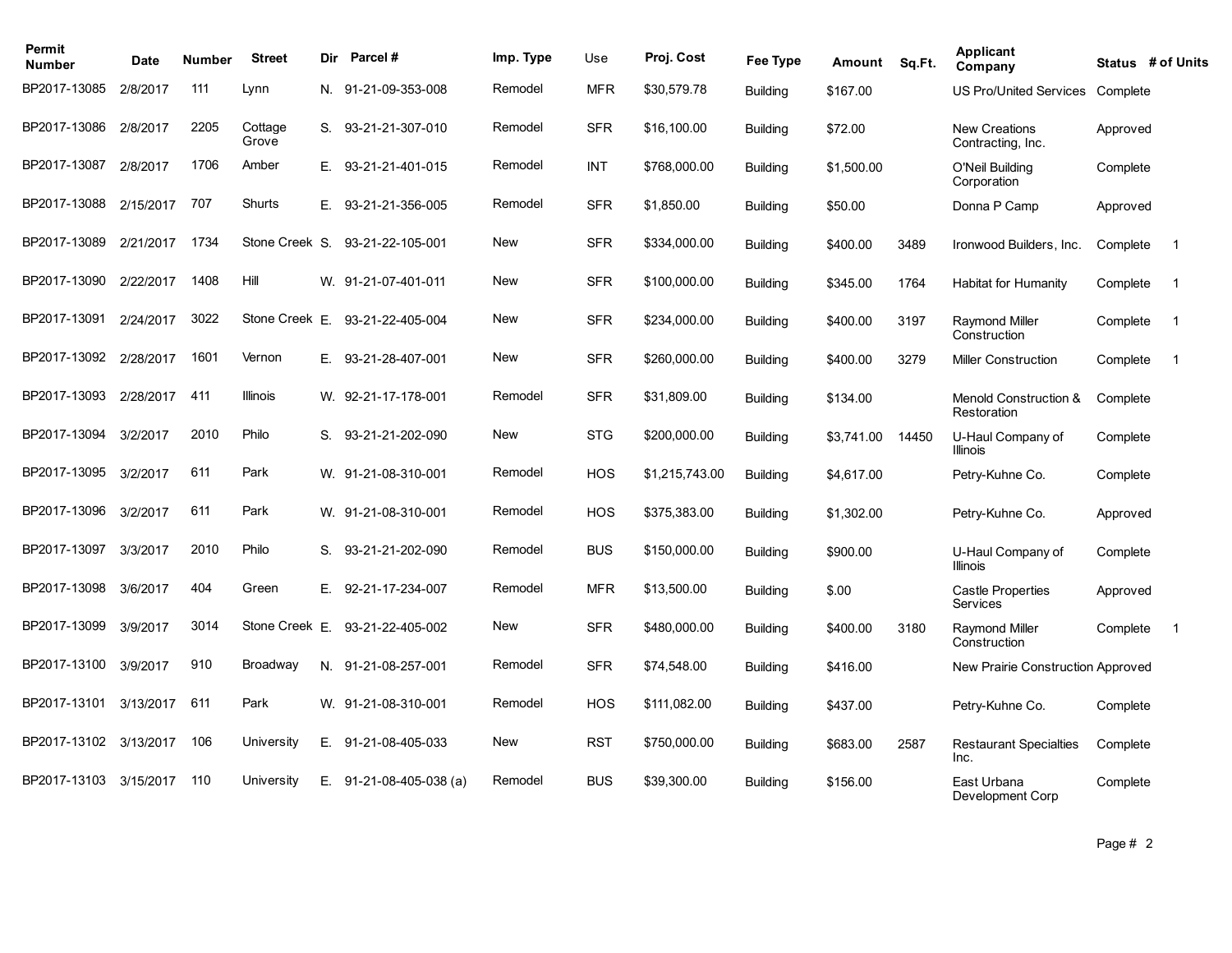| Permit<br><b>Number</b> | Date      | <b>Number</b> | <b>Street</b> | Dir | <b>Parcel#</b>         | Imp. Type  | Use        | Proj. Cost     | Fee Type        | Amount     | Sq.Ft. | <b>Applicant</b><br>Company          |          | Status # of Units |
|-------------------------|-----------|---------------|---------------|-----|------------------------|------------|------------|----------------|-----------------|------------|--------|--------------------------------------|----------|-------------------|
| BP2017-13104            | 3/15/2017 | 201           | Main          |     | W. 92-21-17-205-003    | Remodel    | <b>BUS</b> | \$1,508,600.00 | <b>Building</b> | \$4,881.00 |        | Petry-Kuhne Co.                      | Complete |                   |
| BP2017-13105            | 3/24/2017 | 1810          | Bohn          | S.  | 93-21-22-103-012       | <b>New</b> | <b>SFR</b> | \$370,000.00   | <b>Building</b> | \$435.00   | 4786   | Scott Nelson<br>Construction, Inc.   | Complete | $\overline{1}$    |
| BP2017-13106            | 3/31/2017 | 1709          | Bohn          | S.  | 93-21-22-104-006       | <b>New</b> | <b>SFR</b> | \$226,000.00   | <b>Building</b> | \$400.00   | 2935   | <b>Kennedy Builders</b>              | Complete | $\overline{1}$    |
| BP2017-13107            | 3/31/2017 | 311           | Elm           |     | W. 92-21-17-136-001    | Remodel    | <b>SFR</b> | \$4,000.00     | <b>Building</b> | \$50.00    |        | Richard Lehman                       | Approved |                   |
| BP2017-13108            | 3/31/2017 | 3021          | Stillwater    | E., | 93-21-22-405-008       | New        | <b>SFR</b> | \$32,000.00    | <b>Building</b> | \$345.00   |        | <b>Field Gate Group</b>              | Complete | $\overline{1}$    |
| BP2017-13109            | 3/31/2017 | 3019          | Stillwater    | E.  | 93-21-22-405-009       | <b>New</b> | <b>SFR</b> | \$63,200.00    | <b>Building</b> | \$345.00   | 1436   | <b>Field Gate Group</b>              | Complete | $\overline{1}$    |
| BP2017-13110            | 4/3/2017  | 401           | Broadway      |     | N. 91-21-08-455-017    | Remodel    | <b>RST</b> | \$371,925.00   | <b>Building</b> | \$150.00   |        | Cake Design<br>Development LLC       | Approved |                   |
| BP2017-13111            | 4/3/2017  | 611           | Elm           |     | W. 92-21-17-111-001    | <b>New</b> | <b>MFR</b> | \$618,650.00   | <b>Building</b> | \$1,022.00 | 4988   | Wells & Wells<br>Construction        | Approved | 6                 |
| BP2017-13112            | 4/6/2017  | 1706          | Cunningham N. |     | 91-21-04-352-022       | Addition   | <b>RST</b> | \$95,000.00    | <b>Building</b> | \$204.00   | 335    | Michael Madigan                      | Approved |                   |
| BP2017-13113            | 4/7/2017  | 401           | Nevada        |     | W. 92-21-17-181-009    | Remodel    | <b>SFR</b> | \$7,000.00     | <b>Building</b> | \$50.00    |        | Robert Zych                          | Approved |                   |
| BP2017-13114            | 4/20/2017 | 611           | Park          |     | W. 91-21-08-310-001    | Remodel    | <b>HOS</b> | \$112,797.00   | <b>Building</b> | \$566.00   |        | Petry-Kuhne Co.                      | Complete |                   |
| BP2017-13115            | 4/20/2017 | 1207          | University    | E.  | 91-21-09-376-011       | <b>New</b> | <b>BUS</b> | \$821,957.00   | <b>Building</b> | \$1,674.00 | 5950   | Stark Excavating, Inc.               | Complete |                   |
| BP2017-13116            | 4/20/2017 | 1911          | Galena        | Е.  | 93-21-28-276-004       | Remodel    | <b>SFR</b> | \$44,415.00    | <b>Building</b> | \$167.00   |        | DeYoung Design & Build Approved      |          |                   |
| BP2017-13117            | 4/28/2017 | 110           | University    | Е.  | $91-21-08-405-038$ (a) | Remodel    | <b>BUS</b> | \$129,000.00   | <b>Building</b> | \$216.00   |        | East Urbana<br>Development           | Complete |                   |
| BP2017-13118            | 4/28/2017 | 1607          | Golfview      |     | N. 91-21-05-476-018    | Remodel    | <b>SFR</b> | \$41,000.00    | <b>Building</b> | \$180.00   |        | Jonathan Reichard                    | Approved |                   |
| BP2017-13119            | 5/2/2017  | 708           | Green         |     | W. 92-21-17-106-019    | <b>New</b> | <b>MFR</b> | \$397,000.00   | <b>Building</b> | \$700.00   | 3416   | Dreamscape Custom<br>Homes, Inc.     | Approved | 5                 |
| BP2017-13120            | 5/2/2017  | 710           | Green         |     | W. 92-21-17-106-011    | New        | <b>MFR</b> | \$476,500.00   | <b>Building</b> | \$915.00   | 4468   | Dreamscape Custom<br>Homes, Inc.     | Approved | 6                 |
| BP2017-13121            | 5/11/2017 | 218           | Main          |     | W. 92-21-17-201-001    | Remodel    | <b>BUS</b> | \$22,500.00    | <b>Building</b> | \$50.00    |        | Norman Baxley                        | Complete |                   |
| BP2017-13122            | 5/11/2017 | 100           | High Cross    |     | S. 91-21-14-101-001    | Remodel    | <b>MRC</b> | \$19,887.00    | <b>Building</b> | \$50.00    |        | Powerhouse Retail<br><b>Services</b> | Complete |                   |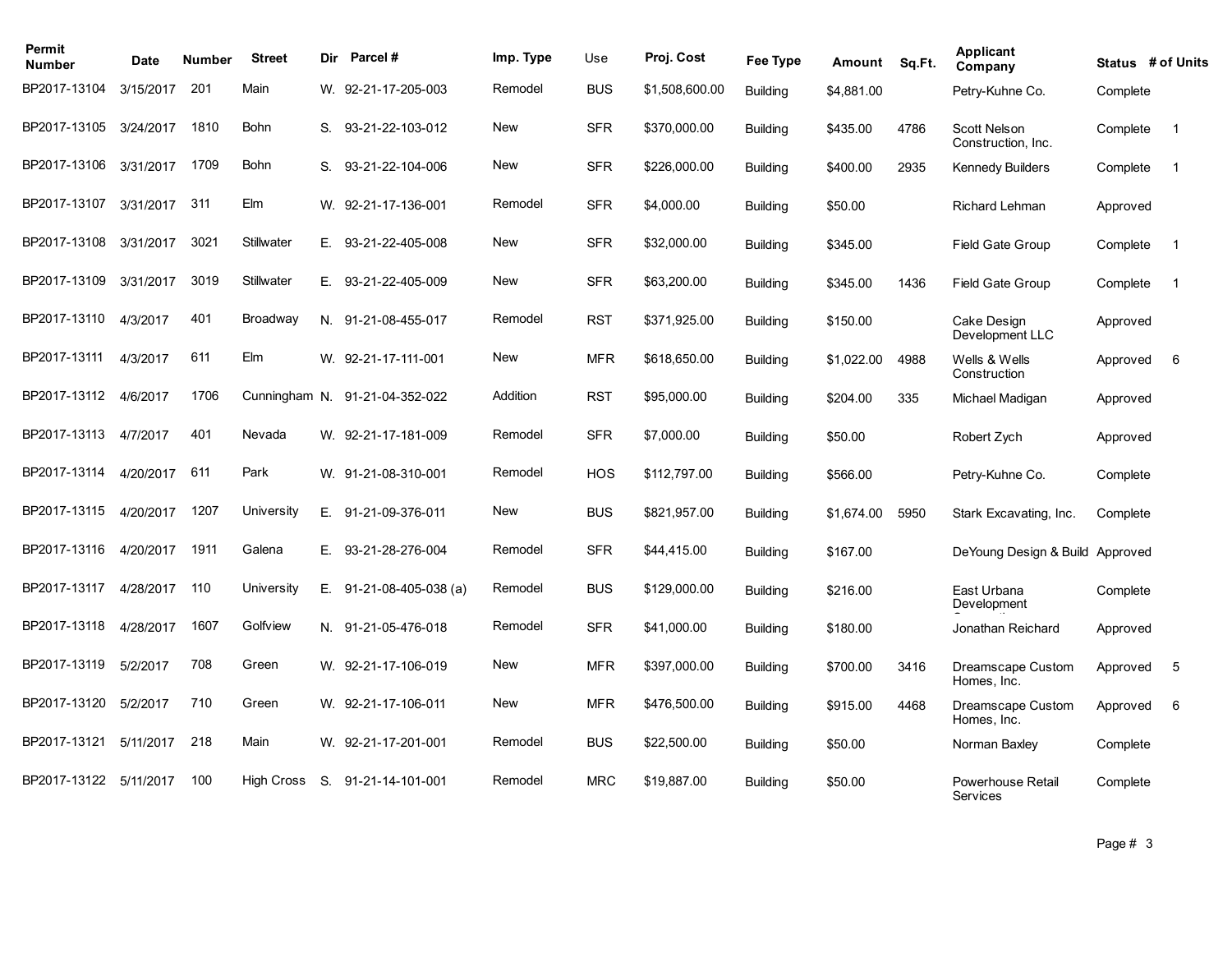| Permit<br><b>Number</b> | Date      | Number | <b>Street</b> | Dir | <b>Parcel#</b>                 | Imp. Type  | Use        | Proj. Cost     | Fee Type        | Amount     | Sq.Ft. | <b>Applicant</b><br>Company           | Status # of Units |                |
|-------------------------|-----------|--------|---------------|-----|--------------------------------|------------|------------|----------------|-----------------|------------|--------|---------------------------------------|-------------------|----------------|
| BP2017-13123            | 5/11/2017 | 2740   | Philo         |     | S. 93-21-28-201-004            | Remodel    | <b>RST</b> | \$16,000.00    | <b>Building</b> | \$69.00    |        | Dodds Company                         | Complete          |                |
| BP2017-13124            | 5/11/2017 | 508    | Delaware      |     | W. 93-21-17-378-013            | Addition   | <b>SFR</b> | \$16,000.00    | <b>Building</b> | \$96.00    | 128    | Advance Deck &<br>Sunroom             | Approved          |                |
| BP2017-13125            | 5/19/2017 | 113    | Florida       |     | W. 93-21-20-201-004            | Remodel    | <b>SFR</b> | \$4,000.00     | <b>Building</b> | \$50.00    |        | Kevin Wolz                            | Approved          |                |
| BP2017-13126            | 5/24/2017 | 1318   | Montgomery S. |     | 91-21-15-390-003               | Remodel    | <b>SFR</b> | \$17,000.00    | <b>Building</b> | \$66.00    |        | Jeremy Cunningham                     | Complete          |                |
| BP2017-13127            | 6/5/2017  | 2003   | Philo         | S.  | 93-21-21-180-010               | Remodel    | <b>CHU</b> | \$14,000.00    | <b>Building</b> | \$150.00   |        | Maamoon Abudayeh                      | Complete          |                |
| BP2017-13128            | 6/7/2017  | 100    | High Cross    | S.  | 91-21-14-101-001               | Remodel    | <b>MRC</b> | \$26,400.00    | <b>Building</b> | \$77.00    |        | Prime Retail Services                 | Complete          |                |
| BP2017-13129            | 6/8/2017  | 1614   | Lexington     | E.  | 93-21-28-405-015               | New        | <b>SFR</b> | \$194,000.00   | <b>Building</b> | \$400.00   | 3113   | <b>McGuire Homes</b>                  | Approved          | $\overline{1}$ |
| BP2017-13130            | 6/8/2017  | 1616   | Lexington     | E., | To Be Determined               | <b>New</b> | <b>SFR</b> | \$194,000.00   | <b>Building</b> | \$400.00   | 3113   | <b>McGuire Homes</b>                  | Approved          | $\overline{1}$ |
| BP2017-13131            | 6/16/2017 | 1001   | Somer         |     | W. 91-15-31-400-036            | <b>New</b> | <b>IND</b> | \$160,000.00   | <b>Building</b> | \$465.00   | 2132   | Mid Illinois Concrete &<br>Excavation | Approved          |                |
| BP2017-13132            | 6/16/2017 | 106    | Gregory       |     | S. 93-21-18-228-020            | Remodel    | <b>MFR</b> | \$9,440.00     | <b>Building</b> | \$50.00    |        | <b>Campus Property</b><br>Management  | Approved          |                |
| BP2017-13133            | 6/16/2017 | 106    | Coler         | S.  | 92-21-17-110-001               | Remodel    | <b>MFR</b> | \$50,000.00    | <b>Building</b> | \$300.00   |        | <b>Broeren Russo</b><br>Construction. | Approved          |                |
| BP2017-13134            | 6/20/2017 | 402    | Busey         | S.  | 92-21-17-108-001               | Remodel    | <b>DUP</b> | \$48,500.00    | <b>Building</b> | \$150.00   |        | Scott Machin<br>Remodeling            | Approved          |                |
| BP2017-13135            | 6/20/2017 | 3102   | University    | Е.  | 91-21-10-407-021               | Addition   | <b>MRC</b> | \$1,040,935.00 | <b>Building</b> | \$4.847.00 | 1987   | Aldi Inc.                             | Complete          |                |
| BP2017-13136            | 7/3/2017  | 510    |               |     | Cunningham N. 91-21-08-427-011 | Remodel    | <b>RST</b> | \$10,000.00    | <b>Building</b> | \$60.00    |        | LL Sushi Company                      | Approved          |                |
| BP2017-13137            | 7/3/2017  | 410    | Elm           |     | W. 92-21-17-131-008            | Remodel    | <b>SFR</b> | \$4,500.00     | <b>Building</b> | \$50.00    |        | Kima Kheirolomoom                     | Approved          |                |
| BP2017-13138            | 7/11/2017 | 309    | Elm           |     | W. 92-21-17-136-002            | Remodel    | <b>SFR</b> | \$20,000.00    | <b>Building</b> | \$72.00    |        | Dave Cheng                            | Approved          |                |
| BP2017-13139            | 7/11/2017 | 704    | Race          | S.  | 92-21-17-261-002               | Addition   | <b>SFR</b> | \$42,150.00    | <b>Building</b> | \$205.00   | 330    | Robert Zych                           | Approved          |                |
| BP2017-13140            | 7/14/2017 | 2714   | Castlerock    | E.  | 93-21-22-180-001               | <b>New</b> | <b>SFR</b> | \$493,000.00   | <b>Building</b> | \$435.00   | 4814   | <b>Timbercreek</b><br>Development/Jim | Approved          | $\overline{1}$ |
| BP2017-13141 7/14/2017  |           | 300    | Broadway      | S.  | 92-21-17-212-024               | Remodel    | <b>CHU</b> | \$176,000.00   | <b>Building</b> | \$750.00   |        | <b>First Christian Church</b>         | Complete          |                |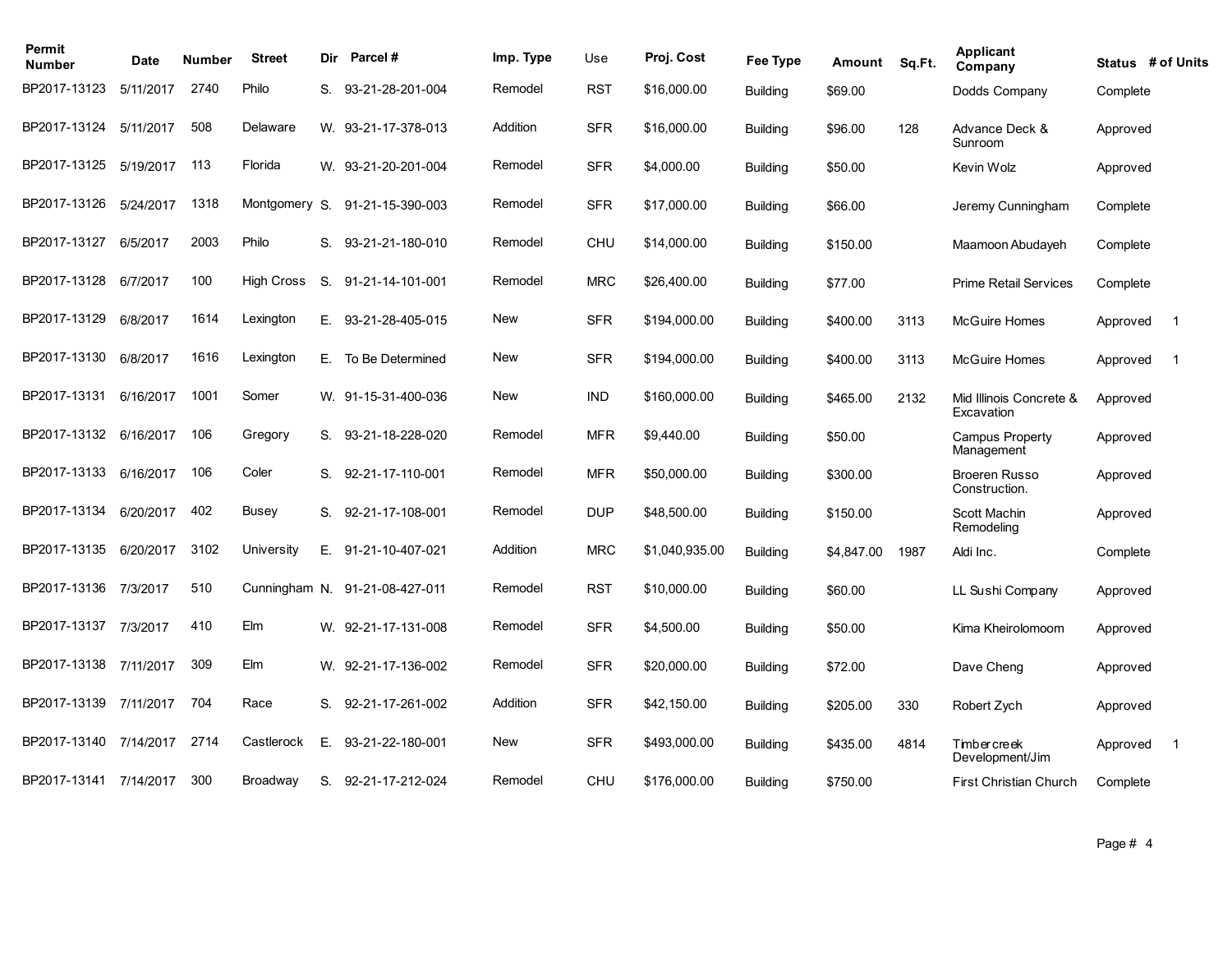| Permit<br><b>Number</b> | Date      | Number | <b>Street</b>  | Dir | <b>Parcel#</b>                 | Imp. Type  | Use        | Proj. Cost   | Fee Type        | Amount     | Sq.Ft. | Applicant<br>Company                          | Status # of Units |                         |
|-------------------------|-----------|--------|----------------|-----|--------------------------------|------------|------------|--------------|-----------------|------------|--------|-----------------------------------------------|-------------------|-------------------------|
| BP2017-13142            | 7/14/2017 | 214    | Main           |     | W. 92-21-17-201-002            | Remodel    | <b>RST</b> | \$17,000.00  | <b>Building</b> | \$60.00    |        | McVili Enterprises LLC                        | Complete          |                         |
| BP2017-13143            | 7/14/2017 | 1607   | Golfview       |     | N. 91-21-05-476-018            | Remodel/Al | <b>SFR</b> | \$25,000.00  | <b>Building</b> | \$150.00   |        | Jonathan Reichard                             | Approved          |                         |
| BP2017-13144            | 7/21/2017 | 107    | Florida        |     | E. 93-21-20-203-002            | Remodel    | <b>SFR</b> | \$10,000.00  | <b>Building</b> | \$50.00    |        | Mary Ann Bunyan                               | Complete          |                         |
| BP2017-13145            | 8/2/2017  | 509    | University     |     | W. 91-21-08-376-027thru0       | Remodel    | <b>HOS</b> | \$187,043.00 | <b>Building</b> | \$876.00   |        | Petry-Kuhne Co.                               | Approved          |                         |
| BP2017-13146            | 8/4/2017  | 902    | Killarney      |     | W. 91-21-06-426-007            | Remodel    | <b>HTL</b> | \$4,194.00   | <b>Building</b> | \$50.00    |        | Bash & Schrock                                | Approved          |                         |
| BP2017-13147            | 8/11/2017 | 1907   |                |     | Cunningham N. 91-21-04-301-025 | Remodel    | <b>HTL</b> | \$38,000.00  | <b>Building</b> | \$210.00   |        | The Snyder Companies                          | Approved          |                         |
| BP2017-13148            | 8/14/2017 | 2010   | Philo          |     | S. 93-21-21-202-090            | Remodel    | <b>STG</b> | \$10,000.00  | <b>Building</b> | \$50.00    |        | U-Haul Company of<br><b>Illinois</b>          | Complete          |                         |
| BP2017-13149            | 8/21/2017 | 206    | Glover         |     | S. 92-21-16-128-008            | <b>New</b> | <b>SFR</b> | \$113,000.00 | <b>Building</b> | \$345.00   | 1541   | <b>HearthStone Homes</b>                      | Approved          | $\overline{1}$          |
| BP2017-13150            | 8/21/2017 | 1819   | Philo          | S.  | 93-21-21-126-040               | Remodel    | <b>MRC</b> | \$495,600.00 | <b>Building</b> | \$1,380.00 |        | Dodds Company                                 | Complete          |                         |
| BP2017-13151            | 8/21/2017 | 1204   | Church         |     | W. 91-21-07-411-015            | <b>New</b> | <b>SFR</b> | \$100,000.00 | <b>Building</b> | \$345.00   | 1774   | Habitat for Humanity                          | Complete          | $\overline{1}$          |
| BP2017-13152            | 8/20/2017 | 1206   | Church         |     | W. 91-21-07-411-013            | New        | <b>SFR</b> | \$100,000.00 | <b>Building</b> | \$345.00   | 1774   | <b>Habitat for Humanity</b>                   | Complete          | $\overline{\mathbf{1}}$ |
| BP2017-13153            | 8/24/2017 | 2906   | Oak            |     | N. 91-15-31-400-026            | <b>New</b> | <b>MSC</b> | \$39,920.00  | <b>Building</b> | \$77.00    | 312    | Petry-Kuhne Co.                               | Approved          |                         |
| BP2017-13154            | 8/30/2017 | -7     | <b>Burnett</b> |     | 93-21-20-251-024               | Addition   | <b>SFR</b> | \$48,972.00  | <b>Building</b> | \$214.00   | 152    | New Prairie Construction Approved<br>Company  |                   |                         |
| BP2017-13155            | 8/30/2017 | 1701   | Horizon        | E.  | 93-21-28-408-007               | <b>New</b> | <b>SFR</b> | \$185,000.00 | <b>Building</b> | \$400.00   | 2849   | <b>Vliet Builders LLC</b>                     | Complete          | $\overline{1}$          |
| BP2017-13156            | 8/30/2017 | 502    | Main           |     | W. 91-21-08-378-004            | Repair     | <b>PKG</b> | \$145,000.00 | <b>Building</b> | \$870.00   |        | <b>SKS Engineers LLC</b>                      | Approved          |                         |
| BP2017-13157            | 9/5/2017  | 304    | Delaware       |     | W. 93-21-17-382-015            | Addition   | <b>SFR</b> | \$31,800.00  | <b>Building</b> | \$184.00   | 132    | <b>Sun Structures</b><br>Designs/Four Seasons | Approved          |                         |
| BP2017-13158            | 9/11/2017 | 109    | Busey          |     | N. 91-21-08-355-018            | Remodel    | <b>SFR</b> | \$1,000.00   | <b>Building</b> | \$50.00    |        | Mike Husler                                   | Approved          |                         |
| BP2017-13159            | 9/11/2017 | 706    | Michigan       |     | W. 93-21-17-308-022            | Remodel    | <b>SFR</b> | \$30,400.00  | <b>Building</b> | \$150.00   |        | Darcy Bean Custom<br>Construction             | Approved          |                         |
| BP2017-13160            | 9/15/2017 | 3068   | Stone Creek E. |     | 93-21-22-426-005               | <b>New</b> | <b>SFR</b> | \$315,000.00 | <b>Building</b> | \$400.00   | 3257   | Raymond Miller<br>Construction                | Approved          | $\overline{1}$          |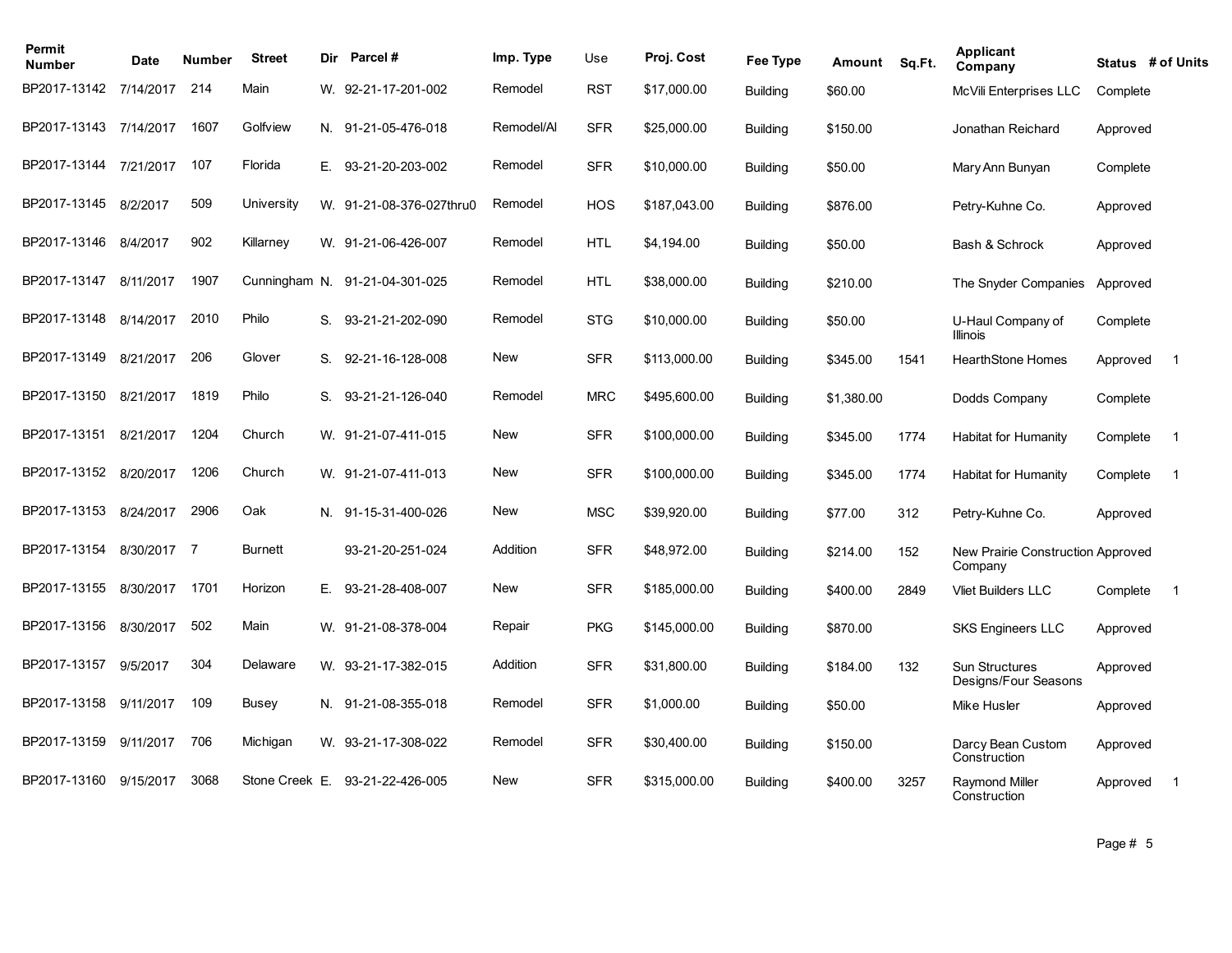| Permit<br><b>Number</b> | Date            | Number | <b>Street</b>   | <b>Dir</b> | Parcel #                       | Imp. Type  | Use        | Proj. Cost      | Fee Type        | Amount            | Sq.Ft. | Applicant<br>Company                  | Status # of Units |                |
|-------------------------|-----------------|--------|-----------------|------------|--------------------------------|------------|------------|-----------------|-----------------|-------------------|--------|---------------------------------------|-------------------|----------------|
| BP2017-13161            | 9/18/2017       | 1607   | Lincolnwood S.  |            | 92-21-16-477-027               | Remodel    | <b>SFR</b> | \$21,000.00     | <b>Building</b> | \$114.00          |        | <b>Rolan Gettings</b>                 | Approved          |                |
| BP2017-13162            | 9/18/2017       | 611    | Park            |            | W. 91-21-08-310-001            | Remodel    | <b>HOS</b> | \$55,000.00     | <b>Building</b> | \$227.00          |        | Petry-Kuhne Co.                       | Complete          |                |
| BP2017-13163            | 9/18/2017       | 810    | Anthony         |            | W. 91-21-05-100-017            | Remodel    | <b>HOS</b> | \$302,000.00    | <b>Building</b> | \$1,278.00        |        | Petry-Kuhne Co.                       | Approved          |                |
| BP2017-13164            | 9/26/2017       | 2806   | Haydon          | Е.         | 91-21-10-403-015               | <b>New</b> | <b>SFR</b> | \$200,000.00    | <b>Building</b> | \$341.00          | 2569   | <b>HearthStone Homes</b>              | Approved          | $\overline{1}$ |
| BP2017-13165            | 9/26/2017       | 509    | University      |            | W. 91-21-08-376-027thru0       | Remodel    | <b>HOS</b> | \$37,080.00     | <b>Building</b> | \$155.00          |        | <b>Olympic Construction</b>           | Approved          |                |
| BP2017-13166            | 10/1/2017       | 401    | Florida         | Е.         | 93-21-20-226-006               | Remodel    | <b>SFR</b> | \$30,000.00     | <b>Building</b> | \$180.00          |        | J.J. Swartz Co.                       | Approved          |                |
| BP2017-13167            | 10/1/2017       | 713    | Vermont         | W.         | 93-21-17-357-002               | Addition   | <b>SFR</b> | \$1,500.00      | <b>Building</b> | \$50.00           | 112    | Gayle Toombs                          | Approved          |                |
| BP2017-13168            | 10/1/2017       | 1702   |                 |            | Cunningham N. 91-21-04-352-023 | Addition   | <b>BUS</b> | \$54,324.00     | <b>Building</b> | \$284.00          | 512    | K. Wohltman<br>Construction, Inc.     | Approved          |                |
| BP2017-13169            | 10/3/2017       | 1100   | University      |            | E. 91-21-09-306-001            | Remodel    | <b>INT</b> | \$279,788.00    | <b>Building</b> | \$834.00          |        | Petry-Kuhne Co.                       | Approved          |                |
| BP2017-13170            | 10/4/2017       | 701    | Ohio            |            | W. 93-21-17-307-010            | Remodel    | <b>SFR</b> | \$10,000.00     | <b>Building</b> | \$60.00           |        | Phil Fiscella                         | Approved          |                |
| BP2017-13171            | 10/4/2017       | 804    | Main            |            | E. 91-21-09-353-014            | Remodel    | <b>BUS</b> | \$123,000.00    | <b>Building</b> | \$300.00          |        | Tim Gibbs Custom<br><b>Builders</b>   | Complete          |                |
| BP2017-13172            | 10/5/2017       | 1303   |                 |            | Cunningham N. 91-21-08-229-001 | <b>New</b> | <b>INT</b> | \$10,587,500.00 | <b>Building</b> | \$17,854.00 50344 |        | Johnco Construction                   | Approved          |                |
| BP2017-13173            | 10/13/2017 302  |        | Pennsylvania E. |            | 93-21-17-476-003               | Remodel    | <b>SFR</b> | \$10,300.00     | <b>Building</b> | \$50.00           |        | Dave Palmisano                        | Approved          |                |
| BP2017-13174            | 10/13/2017 1203 |        | Green           |            | W. 93-21-18-204-009            | Remodel    | <b>CHU</b> | \$43,775.00     | <b>Building</b> | \$170.00          |        | <b>HPL Construction</b>               | Approved          |                |
| BP2017-13175            | 10/17/2017 2512 |        | Skyline         |            | N. 91-21-03-103-007            | <b>New</b> | <b>SFR</b> | \$175,000.00    | <b>Building</b> | \$400.00          | 2522   | <b>Vliet Builders LLC</b>             | Approved          | $\mathbf 1$    |
| BP2017-13176            | 10/17/2017 3003 |        | Stillwater      | Е.         | 93-21-22-405-017               | New        | <b>SFR</b> | \$175,000.00    | <b>Building</b> | \$345.00          | 2210   | <b>Raymond Miller</b><br>Construction | Approved          | $\mathbf 1$    |
| BP2017-13177            | 10/17/2017 3005 |        | Stillwater      | Е.         | 93-21-22-405-016               | <b>New</b> | <b>SFR</b> | \$175,000.00    | <b>Building</b> | \$345.00          | 1915   | <b>Raymond Miller</b><br>Construction | Approved          | $\overline{1}$ |
| BP2017-13178            | 10/23/2017 801  |        | Smith           | N.         | 30-21-10-301-001               | <b>New</b> | <b>BUS</b> | \$164,000.00    | <b>Building</b> | \$1,321.00        | 9600   | <b>JAGC Rentals</b>                   | Approved          |                |
| BP2017-13179            | 10/27/2017 510  |        | Main            |            | W. 91-21-08-378-001            | Addition   | <b>SFR</b> | \$18,500.00     | <b>Building</b> | \$90.00           | 150    | Norman Baxley                         | Approved          |                |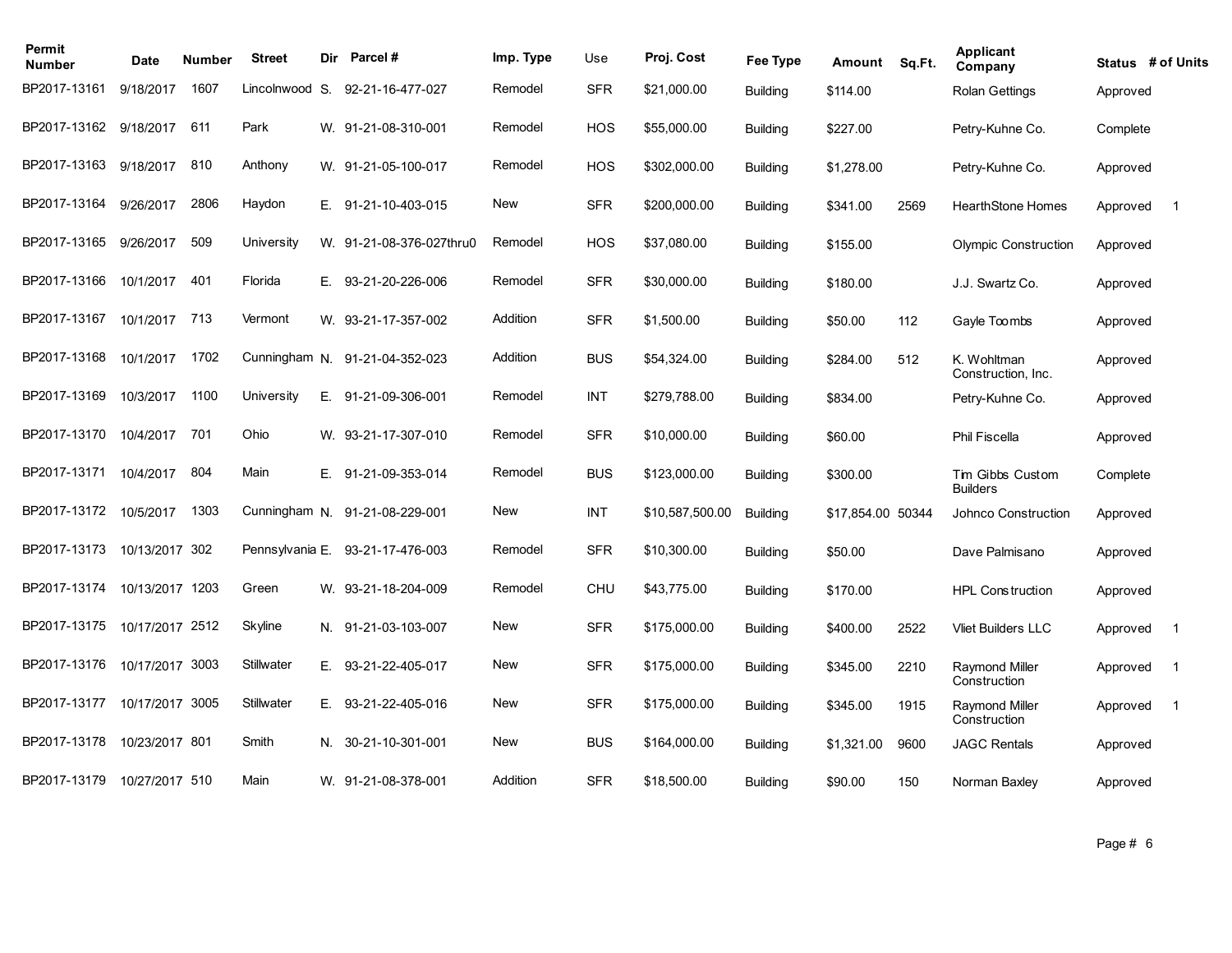| Permit<br><b>Number</b> | Date            | Number | <b>Street</b>   | Dir | Parcel#                  | Imp. Type  | Use        | Proj. Cost     | Fee Type        | Amount     | Sq.Ft. | Applicant<br>Company                        | Status # of Units |                |
|-------------------------|-----------------|--------|-----------------|-----|--------------------------|------------|------------|----------------|-----------------|------------|--------|---------------------------------------------|-------------------|----------------|
| BP2017-13180            | 10/27/2017 306  |        | Michigan        |     | W. 93-21-17-332-012      | Remodel    | <b>DUP</b> | \$20,000.00    | <b>Building</b> | \$120.00   |        | Perkins Home<br>Improvement, Inc.           | Approved          |                |
| BP2017-13181            | 10/31/2017 101  |        | Windsor         |     | W. 93-21-29-201-001      | Remodel    | <b>MFR</b> | \$843,892.00   | <b>Building</b> | \$1,966.00 |        | Hill Mechanical Corp.                       | Approved          |                |
| BP2017-13182            | 11/3/2017       | 1711   | Horizon         | E.  | 93-21-28-408-012         | Remodel    | <b>SFR</b> | \$20,000.00    | <b>Building</b> | \$50.00    |        | <b>Kennedy Builders</b>                     | Approved          |                |
| BP2017-13183            | 11/3/2017       | 1004   | Wabash          | S.  | 92-21-16-304-010         | Remodel    | <b>SFR</b> | \$3,000.00     | <b>Building</b> | \$50.00    |        | Lipa Enterprises,<br>Inc./Country Carpentry | Approved          |                |
| BP2017-13184            | 11/6/2017       | 2013   | <b>Burlison</b> | S.  | 93-21-20-253-012         | Remodel    | <b>SFR</b> | \$21,550.00    | <b>Building</b> | \$58.00    |        | Scott Machin<br>Remodeling                  | Approved          | $\overline{1}$ |
| BP2017-13185            | 11/14/2017 809  |        | Nevada          |     | W. 92-21-17-154-002      | New        | <b>MFR</b> | \$3,500,000.00 | <b>Building</b> | \$4,652.00 | 21832  | Sub4 Development                            | Approved          | 18             |
| BP2017-13186            | 11/16/2017 1703 |        | Horizon         | Е.  | 93-21-28-408-008         | New        | <b>SFR</b> | \$230,000.00   | <b>Building</b> | \$400.00   | 2828   | <b>Vliet Builders LLC</b>                   | Approved          | $\mathbf 1$    |
| BP2017-13187            | 11/17/2017 1305 |        | Romine          |     | N. 91-21-07-205-018      | Rehab      | <b>SFR</b> | \$23,730.00    | <b>Building</b> | \$50.00    |        | Luang Construction                          | Approved          |                |
| BP2017-13188            | 11/17/2017 1405 |        | Park            |     | W. 91-21-07-405-001thru0 | Remodel    | <b>BUS</b> | \$171,430.00   | <b>Building</b> | \$792.00   |        | Peoria Metro<br>Construction Inc.           | Approved          |                |
| BP2017-13189            | 12/6/2017       | 404    | Urbana          |     | S. 92-21-17-243-002      | Remodel    | <b>MFR</b> | \$19,000.00    | <b>Building</b> | \$50.00    |        | <b>Roland Realty</b>                        | Approved          |                |
| BP2017-13190            | 12/6/2017       | 2113   | <b>Burlison</b> | S.  | 93-21-20-403-015         | Remodel    | <b>SFR</b> | \$16,000.00    | <b>Building</b> | \$60.00    |        | J.A.N. Flooring                             | Approved          |                |
| BP2017-13191            | 12/6/2017       | 1404   | Beslin          | W.  | To Be Determined         | New        | <b>SFR</b> | \$105,000.00   | <b>Building</b> | \$345.00   | 1560   | Habitat for Humanity                        | Approved          | $\overline{1}$ |
| BP2017-13192            | 12/6/2017       | 1406   | <b>Beslin</b>   |     | W. To Be Determined      | <b>New</b> | <b>SFR</b> | \$105,000.00   | <b>Building</b> | \$345.00   | 1560   | Habitat for Humanity                        | Approved          | $\overline{1}$ |
| BP2017-13193            | 12/13/2017 308  |        | High            |     | W. 92-21-17-137-009      | Remodel    | <b>SFR</b> | \$30,000.00    | <b>Building</b> | \$120.00   |        | Seyler Construction Co.                     | Approved          |                |
| BP2017-13194            | 12/13/2017 2017 |        | Vawter          | S.  | 93-21-21-181-010         | Rehab      | <b>MFR</b> | \$4,603.00     | <b>Building</b> | \$50.00    |        | University Edge<br><b>Investments LLC</b>   | Approved          |                |
| BP2017-13195            | 12/13/2017 1803 |        | Vine            | S.  | 93-21-20-203-017         | Addition   | <b>SFR</b> | \$20,000.00    | <b>Building</b> | \$120.00   | 264    | Ron Meister                                 | Approved          |                |
| BP2017-13196            | 12/14/2017 2602 |        | Wads worth      | S.  | 93-21-22-452-011         | New        | <b>SFR</b> | \$343,000.00   | <b>Building</b> | \$435.00   | 4966   | Armstrong Construction                      | Approved          | $\overline{1}$ |
| BP2017-13197            | 12/18/2017 308  |        | Florida         |     | W. 93-21-17-383-011      | Remodel    | <b>SFR</b> | \$43,000.00    | <b>Building</b> | \$240.00   |        | Tim Gibbs Custom<br><b>Builders</b>         | Approved          |                |
| BP2017-13198            | 12/19/2017 401  |        | Mumford         |     | E. 93-21-20-277-013      | Remodel    | <b>SFR</b> | \$8,800.00     | <b>Building</b> | \$50.00    |        | Craig Coady                                 | Approved          |                |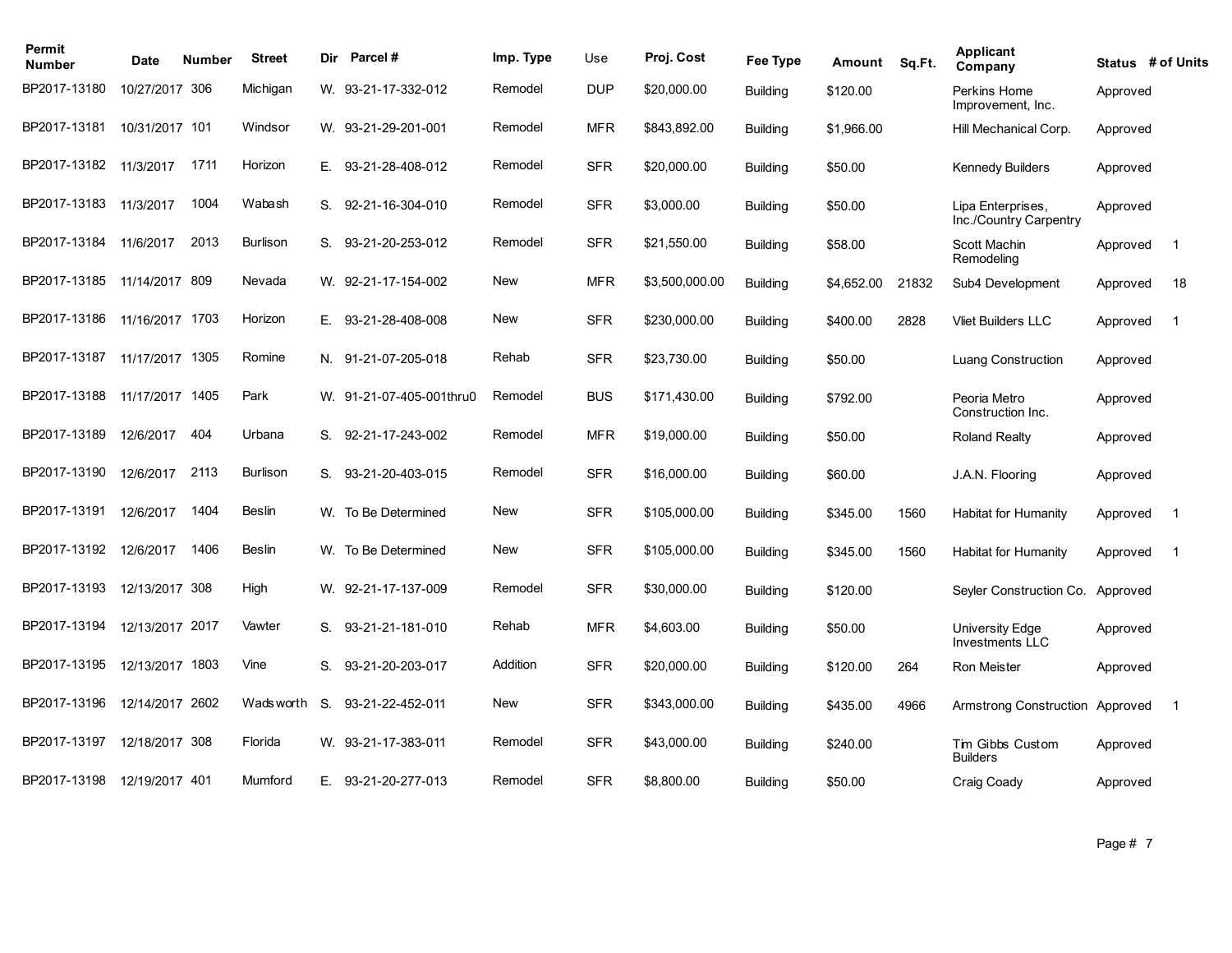| Date | <b>Number</b> | <b>Street</b>                                                                                                           | Dir           | Parcel#          | Imp. Type                                       | Use        | Proj. Cost   | Fee Type        | Amount                                       | Sq.Ft. | <b>Applicant</b><br>Company          |                 | Status # of Units                                                                                                              |
|------|---------------|-------------------------------------------------------------------------------------------------------------------------|---------------|------------------|-------------------------------------------------|------------|--------------|-----------------|----------------------------------------------|--------|--------------------------------------|-----------------|--------------------------------------------------------------------------------------------------------------------------------|
|      |               | Maple                                                                                                                   | S.            | 92-21-17-286-006 | Remodel                                         | <b>SFR</b> | \$15,000.00  | <b>Building</b> | \$50.00                                      |        | William Keniston                     |                 |                                                                                                                                |
|      |               | Goodwin                                                                                                                 | N.            | 91-21-07-426-010 | Remodel                                         | <b>BUS</b> | \$19,000.00  | <b>Building</b> | \$60.00                                      |        | <b>Rector Property</b><br>Management |                 |                                                                                                                                |
|      |               | Nevada                                                                                                                  |               |                  | Remodel                                         | <b>SFR</b> | \$244,319.00 | <b>Building</b> | \$1,088.00                                   |        |                                      |                 |                                                                                                                                |
|      |               |                                                                                                                         | S.            | 93-21-21-126-050 | Remodel                                         | <b>BUS</b> | \$27,500.00  | <b>Building</b> | \$120.00                                     |        | <b>TCT Construction Inc.</b>         |                 |                                                                                                                                |
|      |               | Church                                                                                                                  |               |                  | Remodel                                         | <b>HOS</b> | \$145,600.00 | <b>Building</b> | \$633.00                                     |        | Petry-Kuhne Co.                      |                 |                                                                                                                                |
|      |               | Beacon Hill                                                                                                             | N.            | 91-21-10-409-013 | New                                             | <b>SFR</b> | \$317,000.00 | <b>Building</b> | \$652.00                                     | 4230   | Inc.                                 |                 |                                                                                                                                |
|      |               | Michigan                                                                                                                | E.,           | 92-21-16-378-001 | Remodel                                         | <b>SFR</b> | \$7,100.00   | <b>Building</b> | \$50.00                                      |        | Luang Construction                   |                 |                                                                                                                                |
|      |               |                                                                                                                         |               |                  |                                                 |            |              |                 |                                              |        |                                      |                 |                                                                                                                                |
|      |               | 12/20/2017 706<br>12/20/2017 802<br>12/20/2017 507<br>12/20/2017<br>12/22/2017 701<br>12/22/2017 709<br>12/22/2017 1101 | 1803-18 Philo |                  | W. 92-21-17-162-010<br>W. 91-21-08-306-001thru0 |            |              |                 | Proj. Cost<br><b>Total Permits</b><br>Sq.Ft. |        | 139<br>195410                        | \$35,105,882.78 | Approved<br>Approved<br>US Pro/United Services Approved<br>Approved<br>Approved<br>Mennenga Construction, Approved<br>Approved |

64 Total Fees \$85,206.00 Total # of Units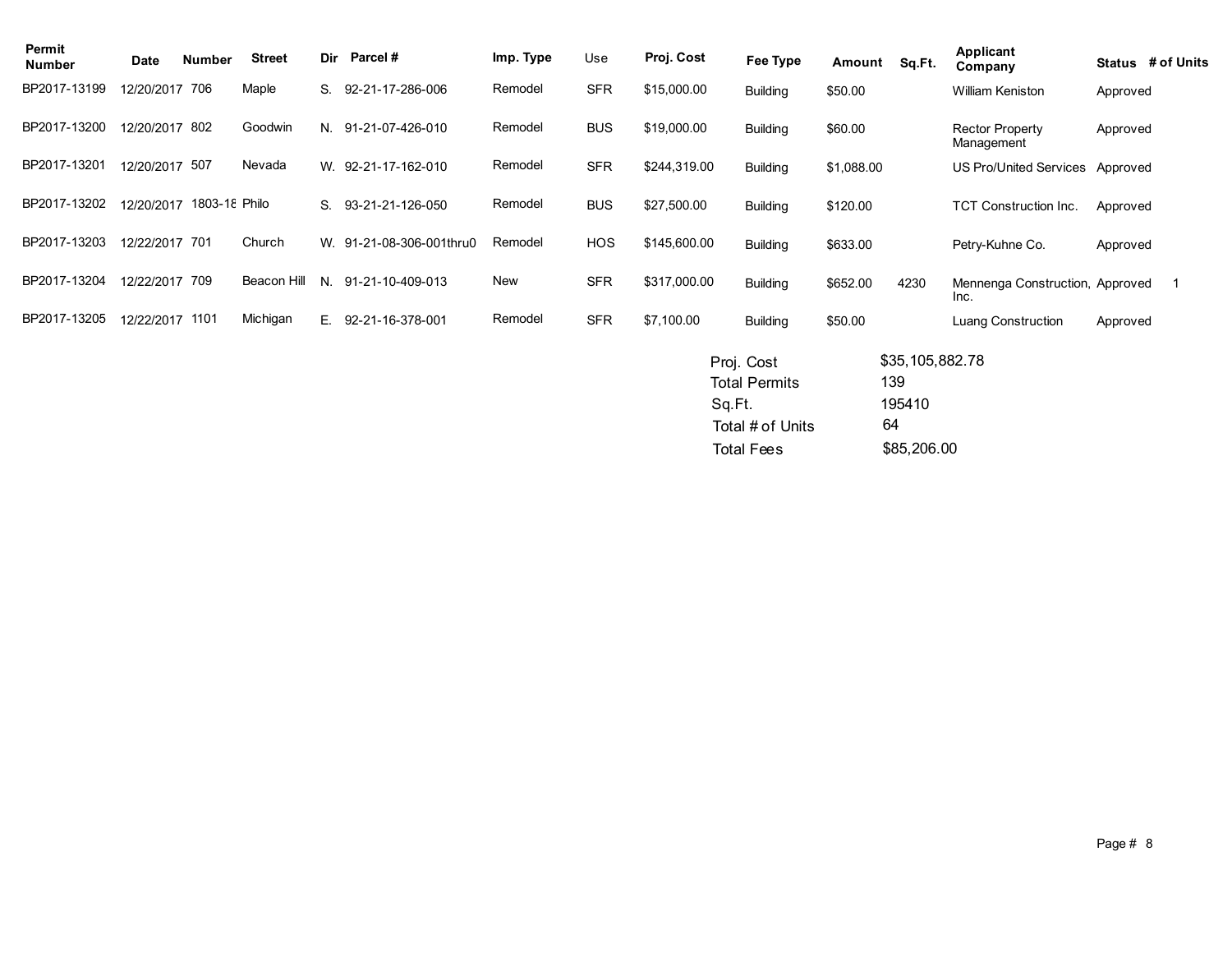# **2017** Page # 1 DEMOLITION PERMITS

| Permit Number           | Date | Number       | <b>Street</b> | Dir | Parcel#          | Amount     | Applicant Company            | Impr. Type                                        | Sq. Ft. | # of Units |
|-------------------------|------|--------------|---------------|-----|------------------|------------|------------------------------|---------------------------------------------------|---------|------------|
| DM2017-U-6390 4/28/2017 |      | 901          | Broadway      | N.  | 91-21-08-201-003 | \$.00      | <b>Miller Enterprises</b>    | demolish park office building                     | 7200    |            |
| DM2017-U-6345 3/10/2017 |      | 1210         | Dublin        | W.  | 91-21-07-260-009 | \$150.00   | Owen's Trucking & Excavating | demolish 1 story single family house              | $-1100$ | $-1$       |
| DM2017-U-6547 9/29/2017 |      | 1308         | Dublin        | W.  | 91-21-07-256-008 | \$161.00   | Owen's Trucking & Excavating | demolish 1 story single family house              | $-800$  | $-1$       |
| DM2017-U-6346 3/10/2017 |      | 912          | Gregory       | N.  | 91-21-07-282-010 | \$150.00   | Owen's Trucking & Excavating | demolish 1 story single family house              | 1100    | $-1$       |
| DM2017-U-6384 4/24/2017 |      | 907          | Lincoln       | N.  | 91-21-07-282-021 | \$2,250.00 | Dig It of Champaign Inc.     | demolish 1 story vacant business<br>building      | 40000   |            |
| DM2017-U-6478 8/10/2017 |      | 601          | Lincoln       | N.  | 91-21-07-430-004 | \$4,500.00 | River City Construction, LLC | Phase 1 of demolition of water<br>treatment plant |         |            |
| DM2017-U-6532 9/15/2017 |      | 601          | Lincoln       | N.  | 91-21-07-430-004 | \$2,628.00 | River City Construction, LLC | demolish phase 2 of the water<br>treatment plant  |         |            |
| DM2017-U-6304 1/5/2017  |      | 603          | Main          | Е.  | 92-21-17-232-002 | \$191.00   | Owen's Trucking & Excavating | demolish 2 story single family house              | 1800    | $-1$       |
| DM2017-U-6322 2/17/2017 |      | 809          | Nevada        | W.  | 92-21-17-154-002 | \$150.00   | <b>Miller Enterprises</b>    | demolish 2 story sfr                              | 2280    | $-1$       |
| DM2017-U-6329 2/27/2017 |      | 1207         | University    | Е.  | 91-21-09-376-011 | \$337.00   | Stark Excavating, Inc.       | demolish 3 industrial bldgs on lot                | 14780   |            |
| DM2017-U-6394 5/8/2017  |      | 701          | University    | W.  | 91-21-08-356-003 | \$266.00   | Petry-Kuhne Co.              | demolish general trailer office                   | 500     |            |
| DM2017-U-6311 1/25/2017 |      | 202&204 Wood |               | N.  | 91-21-08-384-003 | \$.00      | Owen's Trucking & Excavating | demolish multi-family residence                   | $-2400$ | -5         |
|                         |      |              |               |     |                  |            |                              |                                                   |         |            |

| <b>Total Permits</b> | 12          |
|----------------------|-------------|
| <b>Total Fees</b>    | \$10,783.00 |
| # of units           | $-10$       |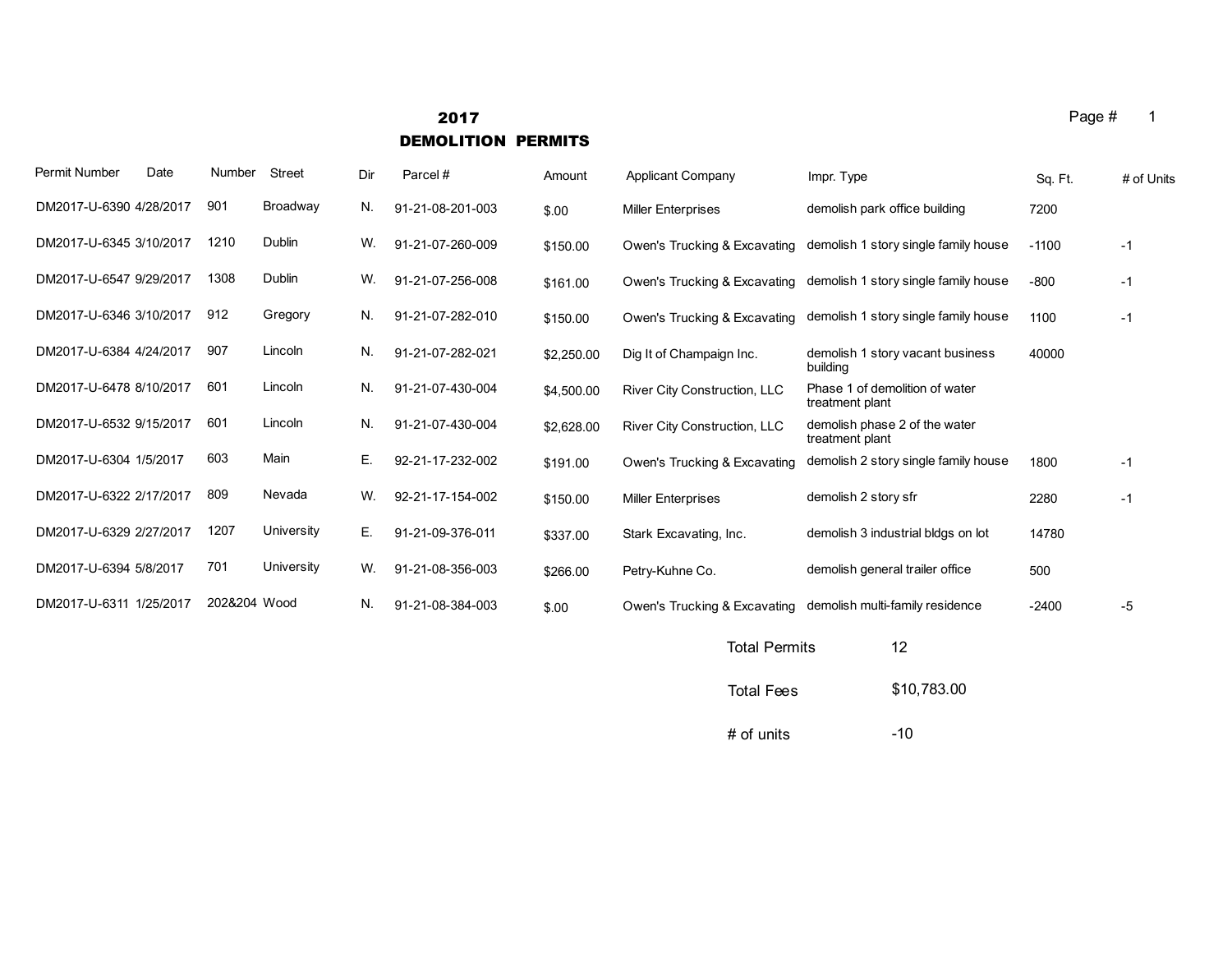### 2017

### ELECTRICAL PERMITS

| <b>Permit Number Date</b> |           | <b>Number</b> | <b>Street</b>  | Dir | Parcel#          | <b>Status</b> | <b>Amount</b> | <b>Applicant Company</b>             | Page # |
|---------------------------|-----------|---------------|----------------|-----|------------------|---------------|---------------|--------------------------------------|--------|
| EL2017-18915              | 1/5/2017  | 103           | Florida        | Ε.  | 93-21-20-201-025 | Complete      | \$50.00       | John Dunnigan                        |        |
| EL2017-18916              | 1/9/2017  | 1304          | Broadway       | N.  | 91-21-08-203-005 | Approved      | \$93.75       | Masters Brothers, Inc.               |        |
| EL2017-18917              | 1/9/2017  | 904           | Busey          | N.  | 91-21-08-153-020 | Complete      | \$50.00       | Randy Rose Electric                  |        |
| EL2017-18918              | 1/9/2017  | 2002          | Lincoln        | N.  | 91-21-05-301-004 | Complete      | \$50.00       | Pat Troyer Electric                  |        |
| EL2017-18919              | 1/10/2017 | 3004          | Tatman         | Ε.  | 91-21-15-226-023 | Approved      | \$50.00       | Ruby Electric, Inc.                  |        |
| EL2017-18920              | 1/10/2017 | 401           | Nevada         | W.  | 92-21-17-181-009 | Complete      | \$50.00       | Electric Bob's, Inc.                 |        |
| EL2017-18921              | 1/10/2017 | 3004          | Tatman         | Ε.  | 91-21-15-226-023 | Approved      | \$50.00       | Ruby Electric, Inc.                  |        |
| EL2017-18922              | 1/10/2017 | 3004          | Tatman         | Ε.  | 91-21-15-226-023 | Approved      | \$50.00       | Ruby Electric, Inc.                  |        |
| EL2017-18923              | 1/12/2017 | 1308          | Philo          | S.  | 92-21-16-452-004 | Complete      | \$50.00       | Lagacy Electric                      |        |
| EL2017-18924              | 1/17/2017 | 1301          | Abercorn       | S.  | 91-21-15-390-015 | Approved      | \$50.00       | Dan Block Electric, Inc.             |        |
| EL2017-18925              | 1/17/2017 | 1710          | Pleasant       |     | 93-21-20-203-008 | Complete      | \$62.50       | StraightUp Solar                     |        |
| EL2017-18926              | 1/17/2017 | 606           | Elm            | Ε.  | 92-21-17-232-006 | Complete      | \$62.50       | StraightUp Solar                     |        |
| EL2017-18927              | 1/19/2017 | 1403          | <b>Bradley</b> | W.  | 91-21-07-202-001 | Complete      | \$50.00       | <b>Bautista Electric Enterprises</b> |        |
| EL2017-18928              | 1/19/2017 | 1407          | Scovill        | Ε.  | 93-21-21-381-016 | Complete      | \$50.00       | Corey Lowe                           |        |
| EL2017-18929              | 1/19/2017 | 2103          | Ikenberry      | S.  | 93-21-21-402-012 | Complete      | \$50.00       | StraightUp Solar                     |        |
| EL2017-18930              | 1/19/2017 | 1500          | Lincoln        | N.  | 91-21-08-101-027 | Complete      | \$100.00      | Davis Electric                       |        |
| EL2017-18931              | 1/26/2017 | 2010          | Philo          | S.  | 93-21-21-202-090 | Complete      | \$329.65      | Aladdin Electric                     |        |
| EL2017-18932              | 1/26/2017 | 308           | Cottage Grove  | S.  | 92-21-16-130-004 | Complete      | \$50.00       | Waters Electrical Contracting        |        |
| EL2017-18933              | 1/27/2017 | 1005          | Cunningham     | N.  | 91-21-08-278-025 | Complete      | \$62.50       | Waters Electrical Contracting        |        |
| EL2017-18934              | 1/31/2017 | 1106          | Lincoln        | S.  | 93-21-17-303-002 | Approved      | \$50.00       | F.E. Moran Security Solutions        |        |

1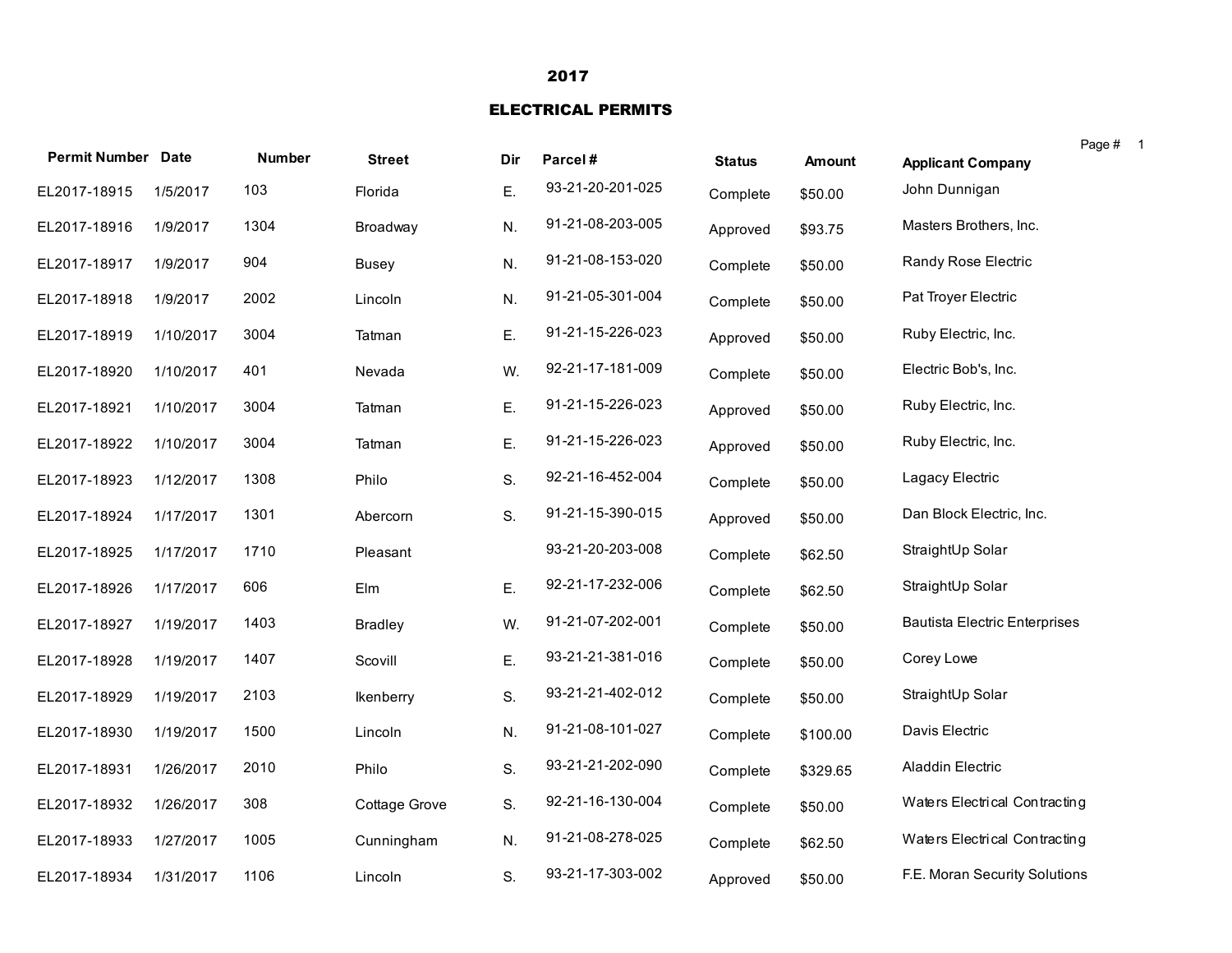| <b>Permit Number Date</b> |           | <b>Number</b> | <b>Street</b>   | Dir | Parcel#              |               |          |                           | Page # 2 |
|---------------------------|-----------|---------------|-----------------|-----|----------------------|---------------|----------|---------------------------|----------|
|                           |           |               |                 |     |                      | <b>Status</b> | Amount   | <b>Applicant Company</b>  |          |
| EL2017-18935              | 2/2/2017  | 2611          | Lincoln         | N.  | 91-21-06-226-001     | Complete      | \$268.75 | Central Illinois Electric |          |
| EL2017-18936              | 2/2/2017  | 307           | Sunnycrest West | Ε.  | 93-21-20-227-004     | Complete      | \$50.00  | Aladdin Electric          |          |
| EL2017-18937              | 2/6/2017  | 903           | Anderson        | S.  | 93-21-17-427-013     | Complete      | \$50.00  | Mike Birt Construction    |          |
| EL2017-18938              | 2/6/2017  | 1734          | Stone Creek     | S.  | 93-21-22-105-001     | Complete      | \$125.00 | Edelman Electric          |          |
| EL2017-18939              | 2/8/2017  | 611           | Park            | W.  | 91-21-08-310-001     | Complete      | \$135.54 | Potter Electric Service   |          |
| EL2017-18940              | 2/14/2017 | 803           | Harmon          | Ε.  | 93-21-21-355-007     | Approved      | \$50.00  | M X Electric, Inc.        |          |
| EL2017-18941              | 2/14/2017 | 2010          | <b>Burlison</b> | S.  | 93-21-20-254-005     | Approved      | \$50.00  | M X Electric, Inc.        |          |
| EL2017-18942              | 2/14/2017 | 23            | Montclair       |     | 93-21-20-251-010     | Approved      | \$50.00  | Aladdin Electric          |          |
| EL2017-18943              | 2/14/2017 | 119-123       | Main            | W.  | 92-21-17-206-006     | Complete      | \$250.00 | Davis Electric            |          |
| EL2017-18944              | 2/14/2017 | 911           | Webber          | S.  | 92-21-16-301-020     | Approved      | \$68.75  | K2 Electric               |          |
| EL2017-18945              | 2/14/2017 | 1004          | Hill            | W.  | 91-21-07-428-013     | Complete      | \$50.00  | K2 Electric               |          |
| EL2017-18946              | 2/14/2017 | 2000          | Cunningham      | N.  | 91-21-04-352-028&029 | Complete      | \$125.00 | <b>MCS Electric</b>       |          |
| EL2017-18947              | 2/14/2017 | 1710          | Pleasant        |     | 93-21-20-203-008     | Approved      | \$50.00  | Dan Block Electric, Inc.  |          |
| EL2017-18948              | 2/14/2017 | 212           | Green           | W.  | 92-21-17-141-005     | Complete      | \$50.00  | Aladdin Electric          |          |
| EL2017-18949              | 2/17/2017 | 211           | Crystal Lake    | Ε.  | 91-21-08-405-014     | Complete      | \$50.00  | Mark McCollum             |          |
| EL2017-18950              | 2/17/2017 | 1602          | Horizon         | Ε.  | 93-21-28-407-024     | Complete      | \$50.00  | Town & Country Electric   |          |
| EL2017-18951              | 2/17/2017 | 3402          | Myra Ridge      | S.  | 93-21-28-426-014     | Complete      | \$75.00  | Town & Country Electric   |          |
| EL2017-18951              | 2/17/2017 | 3402          | Myra Ridge      | S.  | 93-21-28-426-014     | Complete      | \$50.00  | Town & Country Electric   |          |
| EL2017-18952 2/21/2017    |           | 401           | Kerr            | E.  | 91-21-08-280-035     | Complete      | \$100.00 | Thomas Electric           |          |
| EL2017-18953              | 2/21/2017 | 407           | Elm             | W.  | 92-21-17-132-002     | Approved      | \$50.00  | <b>Boma Electric</b>      |          |
| EL2017-18954              | 2/21/2017 | 1601          | Vernon          | Ε.  | 93-21-28-407-001     | Approved      | \$125.00 | RTJ Electric              |          |
| EL2017-18955              | 2/24/2017 | 2717          | Stone Creek     | Ε.  | 93-21-22-101-005     | Approved      | \$75.00  | Town & Country Electric   |          |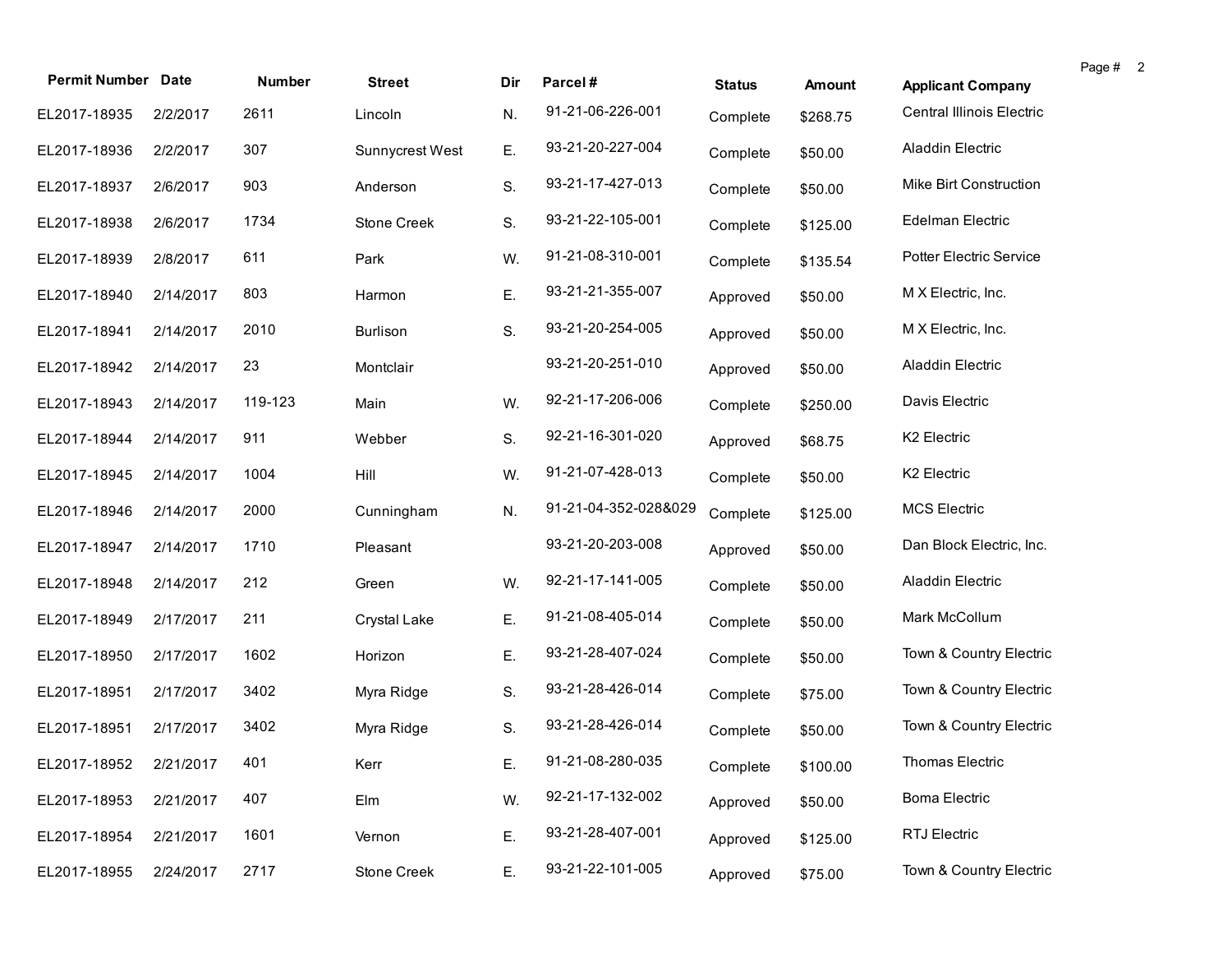| <b>Permit Number Date</b> |           | <b>Number</b> | <b>Street</b> | Dir | Parcel#          | <b>Status</b> | Amount   | Page # 3<br><b>Applicant Company</b> |
|---------------------------|-----------|---------------|---------------|-----|------------------|---------------|----------|--------------------------------------|
| EL2017-18956              | 2/24/2017 | 4             | Montclair     |     | 93-21-20-202-009 | Approved      | \$50.00  | C-U Mechanical                       |
| EL2017-18957              | 2/24/2017 | 108           | Pennsylvania  | Ε.  | 93-21-17-455-012 | Approved      | \$50.00  | M X Electric, Inc.                   |
| EL2017-18958              | 2/24/2017 | 706           | Glover        | S.  | 92-21-16-182-008 | Complete      | \$.00    | Aladdin Electric                     |
| EL2017-18959              | 2/27/2017 | 401           | Broadway      | N.  | 91-21-08-455-017 | Void          | \$.00    | Aladdin Electric                     |
| EL2017-18960              | 3/1/2017  | 1408          | Hill          | W.  | 91-21-07-401-011 | Complete      | \$125.00 | Lone Pine Electric                   |
| EL2017-18961              | 3/1/2017  | 1007          | Douglas       | S.  | 93-21-17-328-015 | Complete      | \$67.50  | Bright Electric Project & Repair     |
| EL2017-18962              | 3/1/2017  | 2005          | Philo         | S.  | 93-21-21-180-011 | Approved      | \$50.00  | Lagacy Electric                      |
| EL2017-18963              | 3/1/2017  | 3014          | Stone Creek   | Ε.  | 93-21-22-405-002 | Complete      | \$50.00  | Mike Birt Construction               |
| EL2017-18964              | 3/1/2017  | 3022          | Stone Creek   | Ε.  | 93-21-22-405-004 | Complete      | \$50.00  | Mike Birt Construction               |
| EL2017-18965              | 3/1/2017  | 2003          | Philo         | S.  | 93-21-21-180-010 | Complete      | \$50.00  | Lagacy Electric                      |
| EL2017-18966              | 3/1/2017  | 309           | Green         | W.  | 92-21-17-137-002 | Complete      | \$250.00 | Ruyle Electrical                     |
| EL2017-18967              | 3/3/2017  | 411           | Illinois      | W.  | 92-21-17-178-001 | Complete      | \$50.00  | Masters Brothers, Inc.               |
| EL2017-18968              | 3/3/2017  | 1005          | Cunningham    | N.  | 91-21-08-278-025 | Approved      | \$50.00  | Remco Electrical Corp.               |
| EL2017-18969              | 3/6/2017  | 401           | Kerr          | Ε.  | 91-21-08-280-035 | Complete      | \$75.00  | Thomas Electric                      |
| EL2017-18970              | 3/6/2017  | 401           | Kerr          | Ε.  | 91-21-08-280-035 | Complete      | \$75.00  | Thomas Electric                      |
| EL2017-18971              | 3/6/2017  | 401           | Kerr          | Ε.  | 91-21-08-280-035 | Complete      | \$75.00  | Thomas Electric                      |
| EL2017-18972              | 3/8/2017  | 507           | Illinois      | W.  | 92-21-17-176-003 | Complete      | \$50.00  | <b>Complete Electrical System</b>    |
| EL2017-18973              | 3/8/2017  | 1005          | Philo         | S.  | 92-21-16-331-003 | Approved      | \$50.00  | Martindale Electric LLC              |
| EL2017-18974 3/10/2017    |           | 606&606 1/2   | Colorado      | Е.  | 93-21-20-229-022 | Complete      | \$160.00 | Town & Country Electric              |
| EL2017-18975              | 3/10/2017 | 202           | University    | Ε.  | 91-21-08-405-038 | Approved      | \$50.00  | Lagacy Electric                      |
| EL2017-18976              | 3/14/2017 | 401           | Kerr          | Ε.  | 91-21-08-280-035 | Complete      | \$75.00  | Thomas Electric                      |
| EL2017-18977              | 3/14/2017 | 3402          | Memory        | S.  | 93-21-28-427-008 | Approved      | \$75.00  | Town & Country Electric              |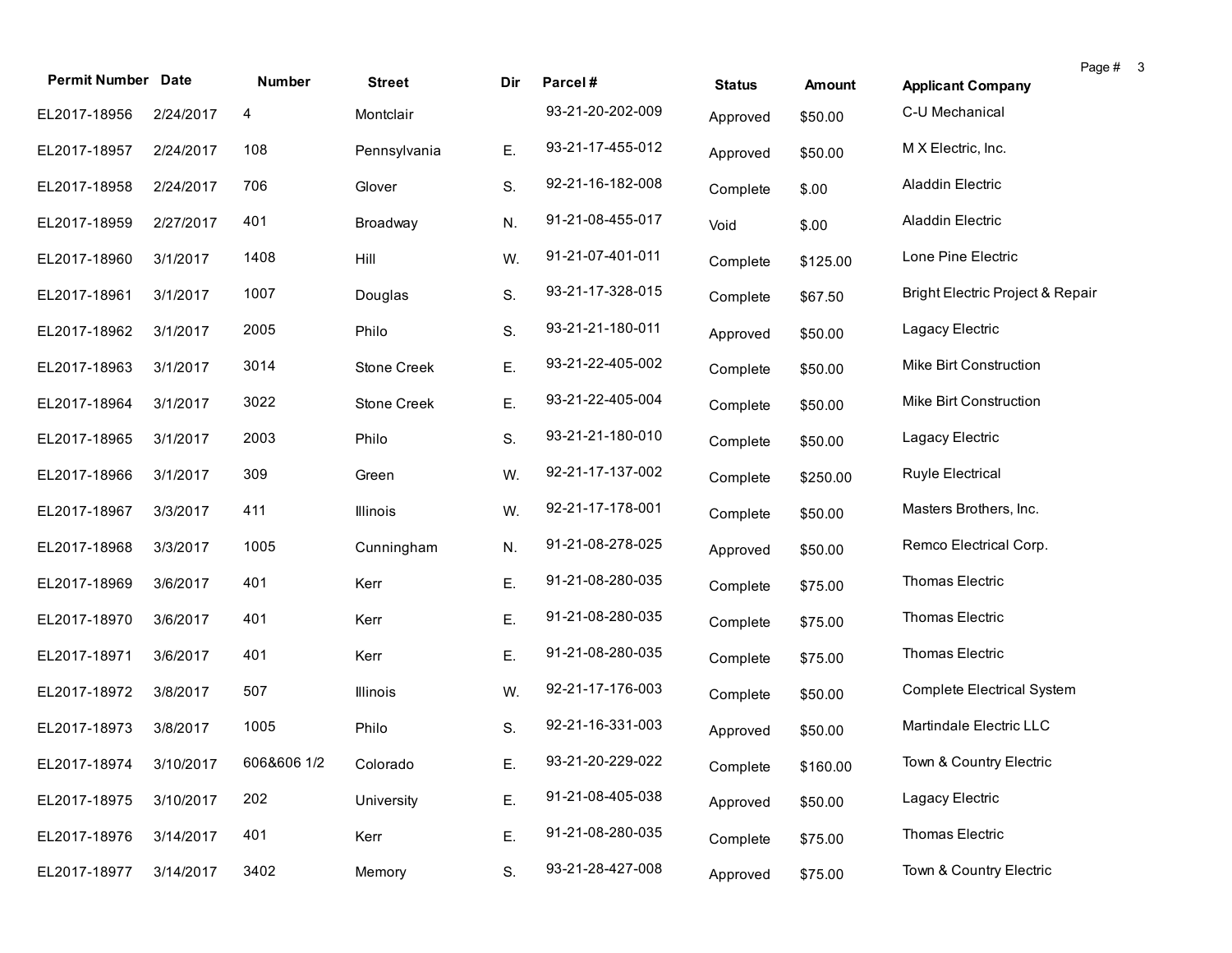| <b>Permit Number Date</b> |           | <b>Number</b> | <b>Street</b>         | Dir | Parcel#          | <b>Status</b> | <b>Amount</b> | Page #<br><b>Applicant Company</b>  | $\overline{a}$ |
|---------------------------|-----------|---------------|-----------------------|-----|------------------|---------------|---------------|-------------------------------------|----------------|
| EL2017-18978              | 3/14/2017 | 401           | Kerr                  | Е.  | 91-21-08-280-035 |               |               | Thomas Electric                     |                |
|                           |           |               |                       |     |                  | Complete      | \$75.00       |                                     |                |
| EL2017-18979              | 3/14/2017 | 401           | Kerr                  | Ε.  | 91-21-08-280-035 | Complete      | \$75.00       | Thomas Electric                     |                |
| EL2017-18980              | 3/14/2017 | 401           | Kerr                  | Ε.  | 91-21-08-280-035 | Complete      | \$75.00       | Thomas Electric                     |                |
| EL2017-18981              | 3/14/2017 | 401           | Kerr                  | Ε.  | 91-21-08-280-035 | Complete      | \$75.00       | Thomas Electric                     |                |
| EL2017-18982              | 3/24/2017 | 201           | Main                  | W.  | 92-21-17-205-003 | Complete      | \$2,991.00    | Davis Electric                      |                |
| EL2017-18983              | 3/14/2017 | 401           | Kerr                  | Ε.  | 91-21-08-280-035 | Complete      | \$75.00       | Thomas Electric                     |                |
| EL2017-18984              | 3/16/2017 | 1108          | Nevada                | W.  | 93-21-18-277-014 | Approved      | \$50.00       | RC Electric & Communications        |                |
| EL2017-18985              | 3/16/2017 | 1107          | Oregon                | W.  | 93-21-18-277-006 | Approved      | \$50.00       | RC Electric & Communications        |                |
| EL2017-18986              | 3/16/2017 | 1105          | Oregon                | W.  | 93-21-18-277-007 | Approved      | \$50.00       | RC Electric & Communications        |                |
| EL2017-18987              | 3/16/2017 | 900           | Race                  | S.  | 93-21-17-401-023 | Approved      | \$50.00       | Waters Electrical Contracting       |                |
| EL2017-18988              | 3/16/2017 | 1308          | Mumford               | Ε.  | 93-21-21-327-008 | Approved      | \$50.00       | Waters Electrical Contracting       |                |
| EL2017-18989              | 3/16/2017 | 1310          | Mumford               | Ε.  | 93-21-21-327-009 | Approved      | \$50.00       | Waters Electrical Contracting       |                |
| EL2017-18990              | 3/16/2017 | 1404          | Mumford               | Ε.  | 93-21-21-327-006 | Approved      | \$50.00       | Waters Electrical Contracting       |                |
| EL2017-18991              | 3/16/2017 | 1005 & 1007   | Willard               | Ε.  | 93-21-21-380-002 | Approved      | \$50.00       | Waters Electrical Contracting       |                |
| EL2017-18992              | 3/22/2017 | 602           | Glover                | S.  | 92-21-16-178-025 | Approved      | \$62.50       | Stray Voltage LLC                   |                |
| EL2017-18993              | 3/22/2017 | 1100          | Willard               | Ε.  | 93-21-21-378-007 | Approved      | \$50.00       | Waters Electrical Contracting       |                |
| EL2017-18994              | 3/22/2017 | 701           | Michigan              | W.  | 93-21-17-355-004 | Complete      | \$50.00       | Waters Electrical Contracting       |                |
| EL2017-18995              | 3/22/2017 | 1809          | Cunningham            | N.  | 91-21-04-301-023 | Complete      | \$50.00       | Kaiser Electrical Contractors, Inc. |                |
| EL2017-18996 3/22/2017    |           | 1104          | <b>Country Squire</b> | S.  | 92-21-16-431-018 | Complete      | \$50.00       | Aladdin Electric                    |                |
| EL2017-18997              | 3/22/2017 | 411           | Illinois              | W.  | 92-21-17-178-001 | Complete      | \$50.00       | Landgraver Services                 |                |
| EL2017-18998              | 3/24/2017 | 904           | Harmon                | Ε.  | 93-21-21-376-010 | Complete      | \$50.00       | Mike Birt Construction              |                |
| EL2017-18999              | 3/24/2017 | 1706          | Amber                 | Ε.  | 93-21-21-401-015 | Complete      | \$1,900.00    | Waters Electrical Contracting       |                |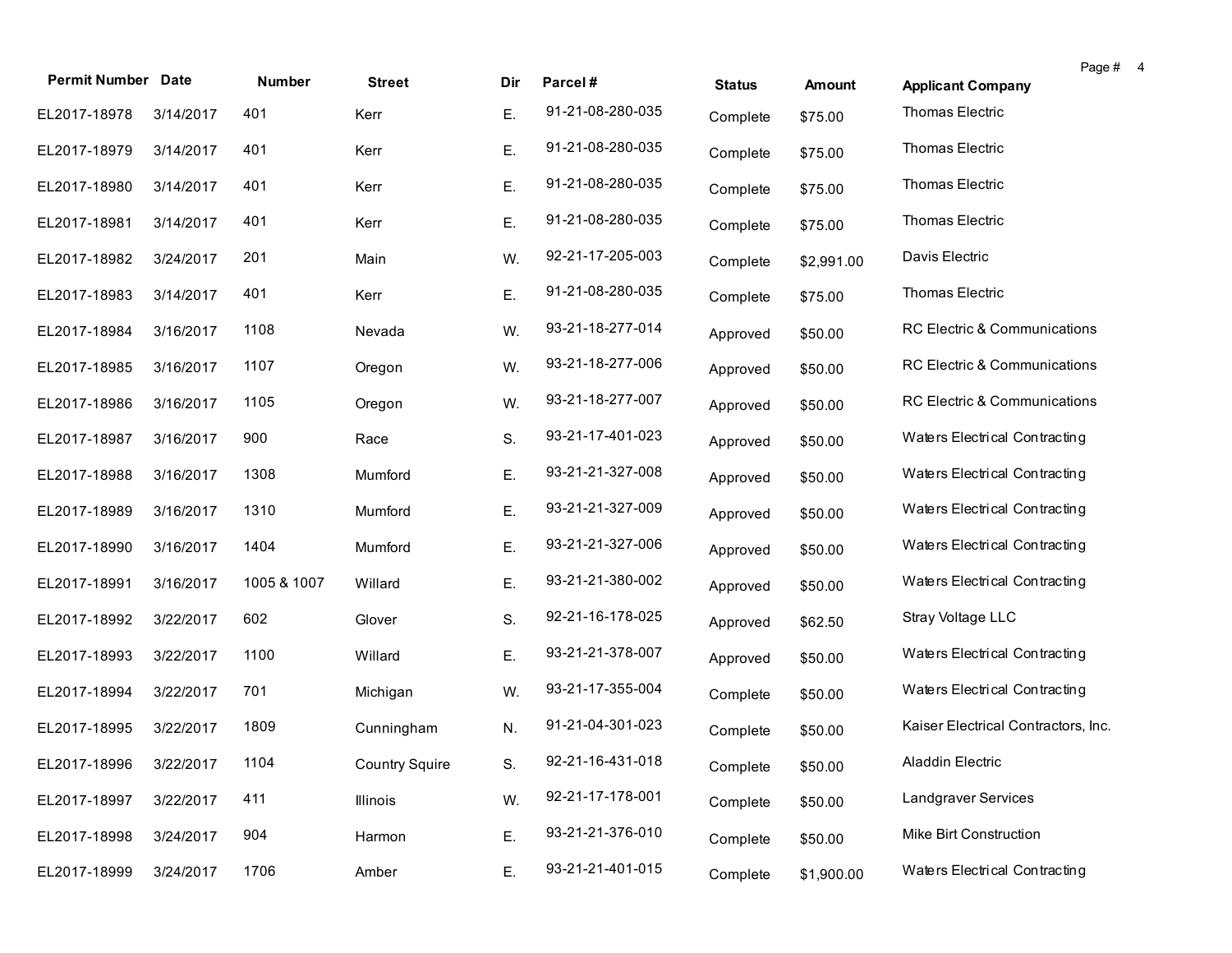| <b>Permit Number Date</b> |           | <b>Number</b> | <b>Street</b>   | Dir | Parcel#                         | <b>Status</b> | Amount   | Page #<br><b>Applicant Company</b>   | - 5 |
|---------------------------|-----------|---------------|-----------------|-----|---------------------------------|---------------|----------|--------------------------------------|-----|
| EL2017-19000              | 3/21/2017 | 2205          | Cottage Grove   | S.  | 93-21-21-307-010                | Complete      | \$50.00  | Remco Electrical Corp.               |     |
| EL2017-19001              | 3/27/2017 | 700           | Gregory         | S.  | 93-21-18-280-022                | Complete      | \$50.00  | Davis Electric                       |     |
| EL2017-19002              | 3/28/2017 | 2009          | <b>Burlison</b> | S.  | 93-21-20-253-010                | Approved      | \$50.00  | Thomas Lowry                         |     |
| EL2017-19003              | 3/30/2017 | 1701          | Florida         | Ε.  | 93-21-21-201-014                | Complete      | \$50.00  | Mike Birt Construction               |     |
| EL2017-19004              | 3/30/2017 | 505           | <b>Busey</b>    | S.  | 92-21-17-151-008                | Complete      | \$50.00  | C-U Mechanical                       |     |
| EL2017-19005              | 3/30/2017 | 1008          | Highlands       | N.  | 91-21-08-277-004                | Approved      | \$50.00  | <b>Bautista Electric Enterprises</b> |     |
| EL2017-19006              | 3/30/2017 | 410           | Beringer        | N.  | 91-21-10-405-013                | Complete      | \$50.00  | Dan Block Electric, Inc.             |     |
| EL2017-19007              | 3/30/2017 | 110           | University      | Ε.  | $91 - 21 - 08 - 405 - 038$ (a)  | Complete      | \$134.00 | Remco Electrical Corp.               |     |
| EL2017-19008              | 3/30/2017 | 1502          | Vine            | S.  | 93-21-17-478-007                | Approved      | \$50.00  | C-U Mechanical                       |     |
| EL2017-19009              | 4/3/2017  | 606           | Park            | W.  | 91-21-08-309-007                | Approved      | \$135.63 | Jamerson & Bauwens Electric          |     |
| EL2017-19010              | 4/3/2017  | 701           | Church          | W.  | 91-21-08-306-001thru01(Complete |               | \$120.44 | Jamerson & Bauwens Electric          |     |
| EL2017-19011              | 4/5/2017  | 803           | Lynn            | S.  | 92-21-16-162-029                | Complete      | \$50.00  | <b>Boma Electric</b>                 |     |
| EL2017-19012              | 4/5/2017  | 1312          | Philo           | S.  | 92-21-16-452-006                | Approved      | \$50.00  | <b>Boma Electric</b>                 |     |
| EL2017-19013              | 4/5/2017  | 1117          | Willard         | Ε.  | 93-21-21-380-012                | Approved      | \$50.00  | A & R Electric                       |     |
| EL2017-19014              | 4/5/2017  | 1113          | Willard         | Ε.  | 93-21-21-380-010                | Approved      | \$50.00  | A & R Electric                       |     |
| EL2017-19015              | 4/5/2017  | 1113          | Willard         | Ε.  | 93-21-21-380-010                | Approved      | \$50.00  | A & R Electric                       |     |
| EL2017-19016              | 4/5/2017  | 1201          | Willard         | Ε.  | 93-21-21-380-013                | Approved      | \$50.00  | A & R Electric                       |     |
| EL2017-19017              | 4/6/2017  | 401           | Kerr            | Ε.  | 91-21-08-280-035                | Complete      | \$75.00  | Thomas Electric                      |     |
| EL2017-19018 4/6/2017     |           | 401           | Kerr            |     | 91-21-08-280-035                | Complete      | \$75.00  | Thomas Electric                      |     |
| EL2017-19019              | 4/6/2017  | 401           | Kerr            | Ε.  | 91-21-08-280-035                | Complete      | \$75.00  | Thomas Electric                      |     |
| EL2017-19020              | 4/6/2017  | 401           | Kerr            | Ε.  | 91-21-08-280-035                | Complete      | \$75.00  | Thomas Electric                      |     |
| EL2017-19021              | 4/6/2017  | 401           | Kerr            | Ε.  | 91-21-08-280-035                | Complete      | \$75.00  | Thomas Electric                      |     |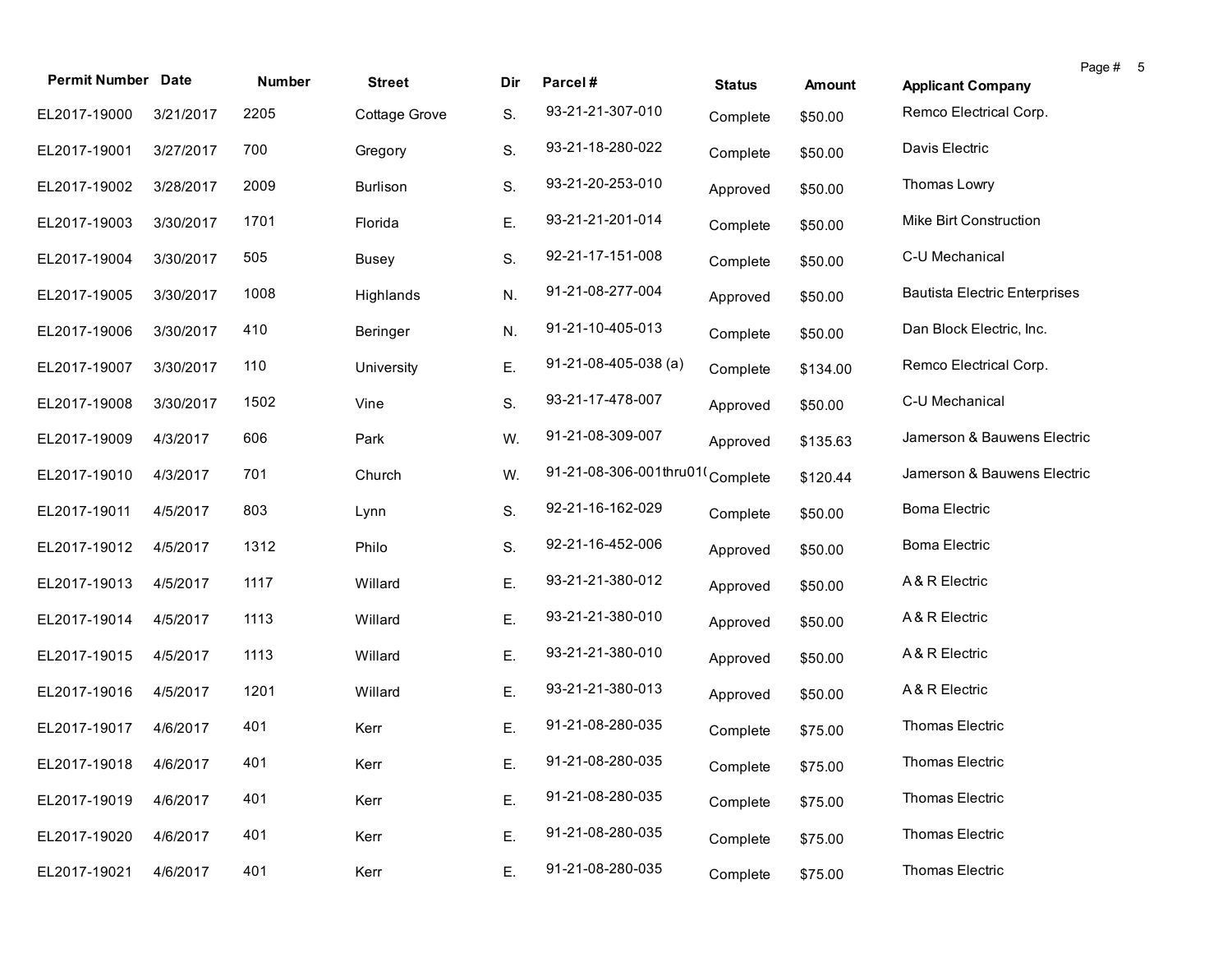| <b>Permit Number Date</b> |           | Number | <b>Street</b>      | Dir | Parcel#          | <b>Status</b> | <b>Amount</b> | Page # 6<br><b>Applicant Company</b>  |
|---------------------------|-----------|--------|--------------------|-----|------------------|---------------|---------------|---------------------------------------|
| EL2017-19022              | 4/6/2017  | 401    | Kerr               | Ε.  | 91-21-08-280-035 | Complete      | \$75.00       | Thomas Electric                       |
| EL2017-19023              | 4/7/2017  | 507    | McCullough         | S.  | 92-21-17-176-011 | Complete      | \$50.00       | City Electric X Inc.                  |
| EL2017-19024              | 4/12/2017 | 204    | lowa               | W.  | 93-21-17-327-021 | Approved      | \$50.00       | Aladdin Electric                      |
| EL2017-19025              | 4/12/2017 | 1810   | Bohn               | S.  | 93-21-22-103-012 | Complete      | \$125.00      | Corray Electric                       |
| EL2017-19026              | 4/12/2017 | 906    | <b>Busey</b>       | S.  | 93-21-17-305-016 | Complete      | \$50.00       | Creative Lighting Concepts Inc. (CLC) |
| EL2017-19027              | 4/19/2017 | 806    | Green              | Ε.  | 92-21-16-103-010 | Approved      | \$50.00       | Ben Joselyn                           |
| EL2017-19028              | 4/21/2017 | 1209   | Romine             | N.  | 91-21-07-205-022 | Complete      | \$50.00       | Rich McFadden                         |
| EL2017-19029              | 4/21/2017 | 201    | Main               | W.  | 92-21-17-205-003 | Approved      | \$292.17      | Anderson Electric                     |
| EL2017-19030              | 4/21/2017 | 3022   | <b>Stone Creek</b> | Ε.  | 93-21-22-405-004 | Complete      | \$75.00       | Mike Birt Construction                |
| EL2017-19031              | 4/21/2017 | 611    | Elm                | W.  | 92-21-17-111-001 | Approved      | \$675.00      | Edelman Electric                      |
| EL2017-19032              | 4/21/2017 | 106    | George Huff        | W.  | 93-21-20-252-029 | Approved      | \$50.00       | Electric Bob's, Inc.                  |
| EL2017-19033              | 4/21/2017 | 802    | Michigan           | Ε.  | 92-21-16-307-030 | Complete      | \$50.00       | M X Electric, Inc.                    |
| EL2017-19034              | 4/21/2017 | 611    | Park               | W.  | 91-21-08-310-001 | Complete      | \$3,126.56    | Potter Electric Service               |
| EL2017-19035              | 4/21/2017 | 1207   | University         | Ε.  | 91-21-09-376-011 | Complete      | \$2,529.00    | Davis Electric                        |
| EL2017-19036              | 4/21/2017 | 1312   | Tremont            | W.  | 91-21-07-207-003 | Approved      | \$75.00       | Waters Electrical Contracting         |
| EL2017-19037              | 4/21/2017 | 1003   | Cottage Grove      | S.  | 92-21-16-304-020 | Complete      | \$50.00       | Aladdin Electric                      |
| EL2017-19038              | 4/21/2017 | 303    | Griggs             | W.  | 91-21-08-383-004 | Approved      | \$50.00       | Aladdin Electric                      |
| EL2017-19039              | 4/21/2017 | 106    | University         | Ε.  | 91-21-08-405-033 | Complete      | \$658.00      | RC Electric & Communications          |
| EL2017-19040 4/24/2017    |           | 1709   | Bohn               | S.  | 93-21-22-104-006 | Complete      | \$125.00      | Rich Electric, Inc.                   |
| EL2017-19041              | 4/26/2017 | 3014   | Stone Creek        | Ε.  | 93-21-22-405-002 | Complete      | \$75.00       | Mike Birt Construction                |
| EL2017-19042              | 4/26/2017 | 2213   | Fletcher           | S.  | 93-21-21-330-014 | Approved      | \$71.00       | Remco Electrical Corp.                |
| EL2017-19043              | 4/26/2017 | 1911   | Galena             | Ε.  | 93-21-28-276-004 | Complete      | \$50.00       | Aladdin Electric                      |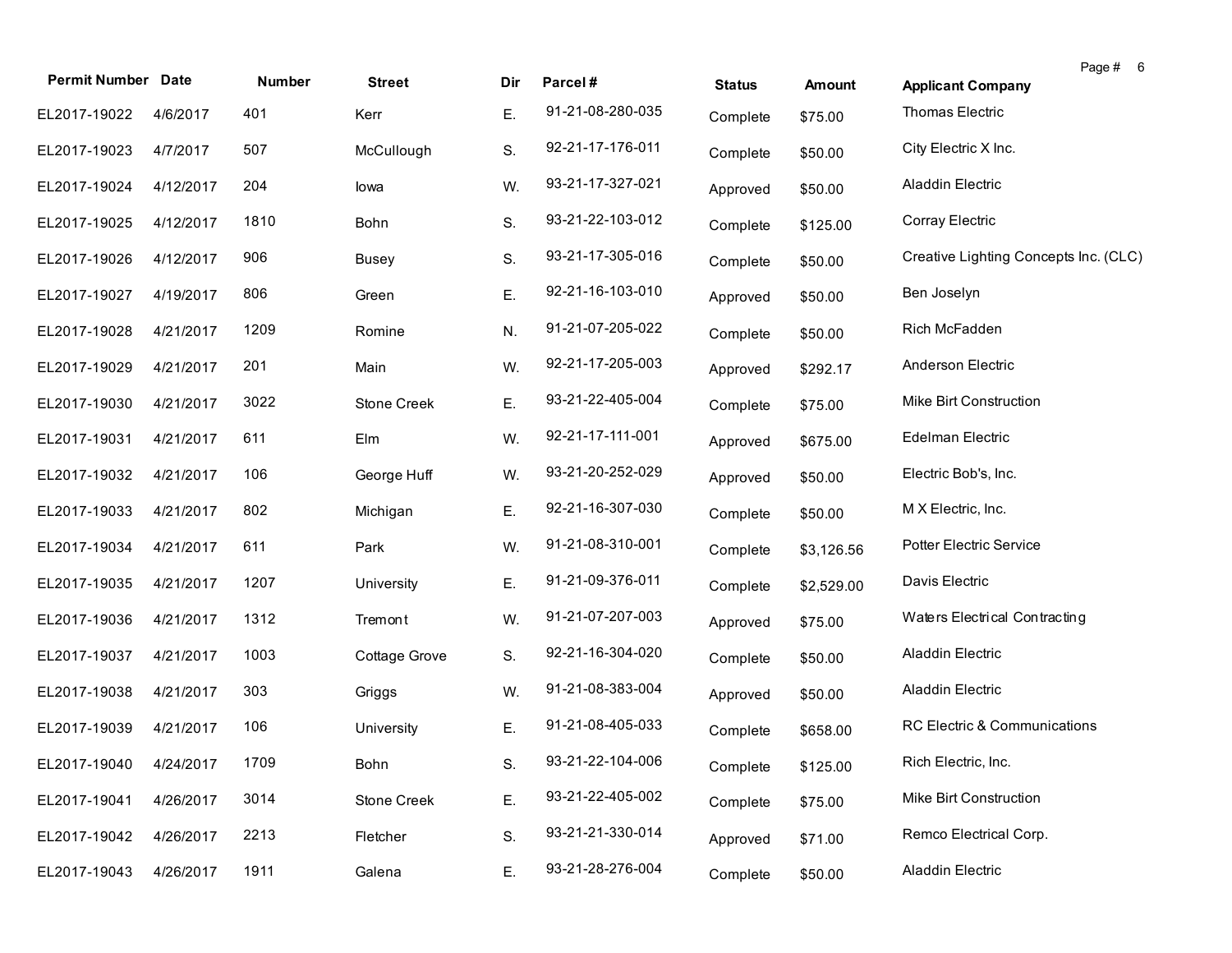| <b>Permit Number Date</b> |           | Number | <b>Street</b> | Dir. | Parcel#                                      |               |          |                                  | Page # 7 |  |
|---------------------------|-----------|--------|---------------|------|----------------------------------------------|---------------|----------|----------------------------------|----------|--|
|                           |           |        |               |      |                                              | <b>Status</b> | Amount   | <b>Applicant Company</b>         |          |  |
| EL2017-19044              | 4/27/2017 | 611    | Elm           | W.   | 92-21-17-111-001                             | Approved      | \$53.88  | <b>MATCO Fire Protection</b>     |          |  |
| EL2017-19045              | 4/27/2017 | 601    | Guardian      | N.   | 91-21-09-426-014                             | Approved      | \$933.38 | <b>MATCO Fire Protection</b>     |          |  |
| EL2017-19046              | 4/27/2017 | 110    | University    | Ε.   | $91-21-08-405-038$ (a)                       | Approved      | \$660.00 | Remco Electrical Corp.           |          |  |
| EL2017-19047              | 5/1/2017  | 2010   | Philo         | S.   | 93-21-21-202-090                             | Complete      | \$653.75 | Aladdin Electric                 |          |  |
| EL2017-19048              | 5/1/2017  | 717    | Broadway      | S.   | 92-21-17-262-001thru00 <sup>2</sup> Approved |               | \$50.00  | C-U Mechanical                   |          |  |
| EL2017-19049              | 5/1/2017  | 301    | Green         | W.   | 92-21-17-137-006                             | Approved      | \$50.00  | Complete Electrical System       |          |  |
| EL2017-19050              | 5/1/2017  | 602    | Delaware      | W.   | 93-21-17-357-025                             | Complete      | \$50.00  | Temples Electric                 |          |  |
| EL2017-19051              | 5/1/2017  | 1404   | Silver        | Ε.   | 93-21-21-180-016                             | Approved      | \$50.00  | Complete Electrical System       |          |  |
| EL2017-19052              | 5/1/2017  | 3021   | Stillwater    | Е.   | 93-21-22-405-008                             | Complete      | \$50.00  | Thomas Electric                  |          |  |
| EL2017-19053              | 5/3/2017  | 401    | Florida       | Ε.   | 93-21-20-226-006                             | Complete      | \$50.00  | Waters Electrical Contracting    |          |  |
| EL2017-19054              | 5/5/2017  | 1002   | Willard       | Ε.   | 93-21-21-358-005                             | Approved      | \$50.00  | Martindale Electric LLC          |          |  |
| EL2017-19055              | 5/5/2017  | 1006   | Willard       | Ε.   | 93-21-21-358-011                             | Approved      | \$50.00  | Martindale Electric LLC          |          |  |
| EL2017-19056              | 5/8/2017  | 1103   | Scovill       | Ε.   | 93-21-21-378-008                             | Approved      | \$50.00  | Fred's Plbg-Heating, AC & Elect. |          |  |
| EL2017-19057              | 5/8/2017  | 1902   | Weaver        | Е.   | 92-21-16-429-012                             | Approved      | \$87.50  | Controlled Energy System, Inc.   |          |  |
| EL2017-19058              | 5/8/2017  | 1717   | <b>Butzow</b> | Ε.   | 91-21-09-426-006                             | Approved      | \$50.00  | K2 Electric                      |          |  |
| EL2017-19059              | 5/8/2017  | 1006   | Scovill       | Е.   | 93-21-21-356-025                             | Approved      | \$50.00  | Martindale Electric LLC          |          |  |
| EL2017-19060              | 5/10/2017 | 1401   | Scovill       | Ε.   | 93-21-21-381-011                             | Approved      | \$50.00  | John Dunnigan                    |          |  |
| EL2017-19061              | 5/10/2017 | 404    | Busey         | S.   | 92-21-17-108-002                             | Approved      | \$50.00  | RC Electric & Communications     |          |  |
| EL2017-19062 5/10/2017    |           | 2740   | Philo         | S.   | 93-21-28-201-004                             | Approved      | \$50.00  | Davis Electric                   |          |  |
| EL2017-19063              | 5/11/2017 | 1557   | Hunter        | E.   | 92-21-16-403-001                             | Approved      | \$50.00  | Aladdin Electric                 |          |  |
| EL2017-19064              | 5/11/2017 | 2740   | Philo         | S.   | 93-21-28-201-004                             | Approved      | \$50.00  | Davis Electric                   |          |  |
| EL2017-19065              | 5/11/2017 | 607    | Pennsylvania  | W.   | 93-21-17-356-009                             | Complete      | \$62.50  | Landgraver Services              |          |  |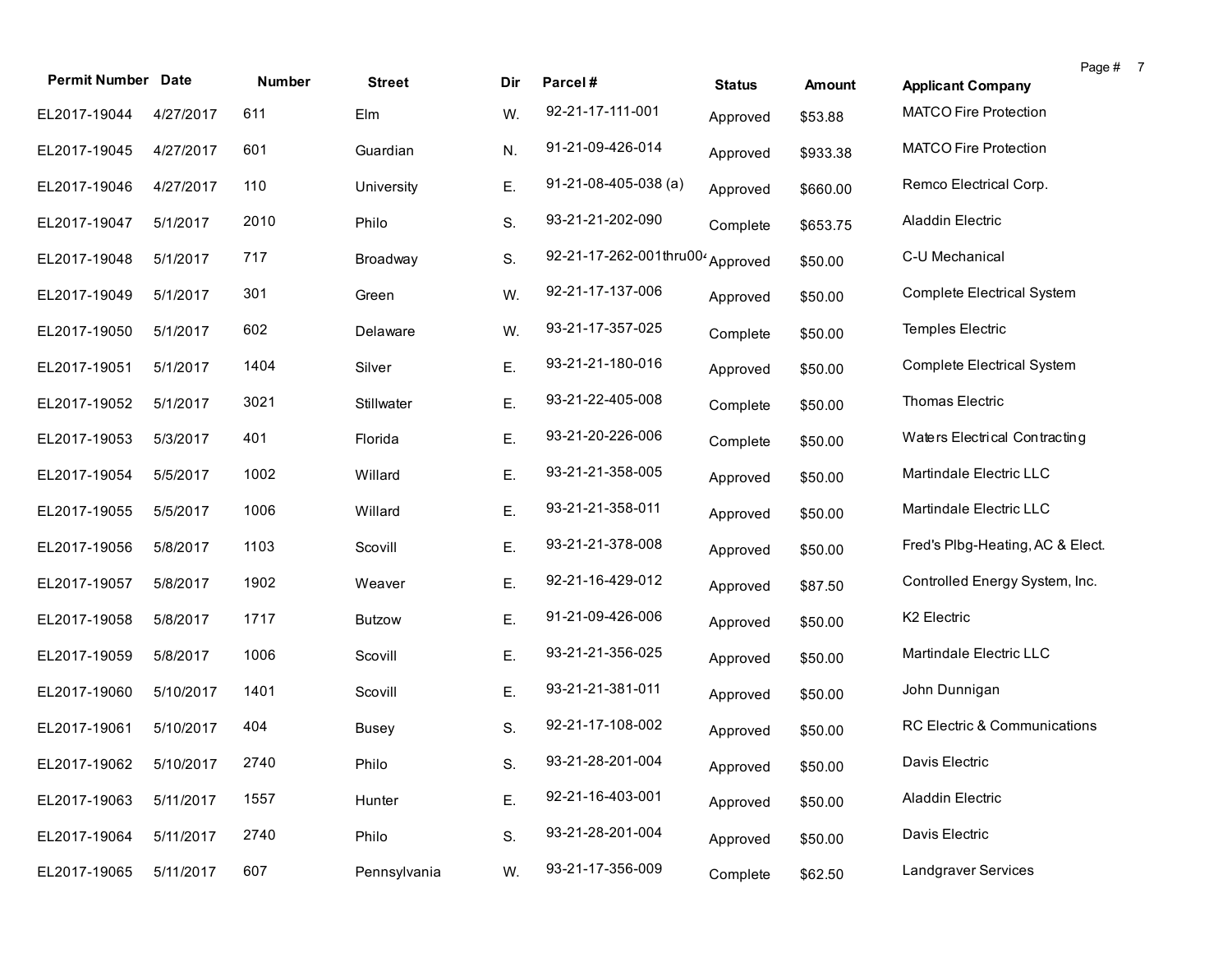| <b>Permit Number Date</b> |           | <b>Number</b>      | <b>Street</b>        | Dir | Parcel#          | <b>Status</b> | <b>Amount</b> | <b>Applicant Company</b>             | Page # 8 |  |
|---------------------------|-----------|--------------------|----------------------|-----|------------------|---------------|---------------|--------------------------------------|----------|--|
| EL2017-19066              | 5/11/2017 | 802                | Perkins              | Ε.  | 91-21-04-352-038 |               |               | <b>Stanley Security</b>              |          |  |
|                           |           |                    |                      |     |                  | Approved      | \$82.70       |                                      |          |  |
| EL2017-19067              | 5/11/2017 | 1905               | Weaver               | Ε.  | 92-21-16-430-023 | Approved      | \$50.00       | <b>Boma Electric</b>                 |          |  |
| EL2017-19068              | 5/11/2017 | 100                | <b>High Cross</b>    | S.  | 91-21-14-101-001 | Complete      | \$101.25      | Glesco Electric, Inc.                |          |  |
| EL2017-19069              | 5/11/2017 | 1406               | Hillcrest            | S.  | 93-21-17-479-005 | Complete      | \$50.00       | <b>Boma Electric</b>                 |          |  |
| EL2017-19070              | 5/16/2017 | 2025               | <b>Burlison</b>      | S.  | 93-21-20-253-018 | Complete      | \$50.00       | Waters Electrical Contracting        |          |  |
| EL2017-19071              | 5/18/2017 | 1210               | University           | Ε.  | 91-21-09-401-007 | Complete      | \$256.25      | WCP Solar Services, LLC              |          |  |
| EL2017-19072              | 5/18/2017 | 2010               | Rainbow              | Ε.  | 92-21-16-429-028 | Approved      | \$50.00       | William R. Siems                     |          |  |
| EL2017-19073              | 5/19/2017 | 1312               | Philo                | S.  | 92-21-16-452-006 | Approved      | \$50.00       | Aladdin Electric                     |          |  |
| EL2017-19074              | 5/26/2017 | 218                | Main                 | W.  | 92-21-17-201-001 | Approved      | \$125.00      | Best Electric Co.                    |          |  |
| EL2017-19075              | 5/26/2017 | 302                | Barr                 | Ε.  | 91-21-08-280-022 | Complete      | \$50.00       | Dan Block Electric, Inc.             |          |  |
| EL2017-19076              | 5/31/2017 | 2209               | Philo                | S.  | 93-21-21-332-018 | Complete      | \$50.00       | Lone Pine Electric                   |          |  |
| EL2017-19077              | 6/1/2017  | 1706               | Cunningham           | N.  | 91-21-04-352-022 | Approved      | \$171.00      | Davis Electric                       |          |  |
| EL2017-19078              | 6/1/2017  | 304                | <b>Burkwood West</b> | Ε.  | 93-21-20-227-018 | Complete      | \$50.00       | C-U Mechanical                       |          |  |
| EL2017-19079              | 6/1/2017  | 702-732            | Killarney            | W.  | 91-21-05-302-007 | Approved      | \$50.00       | Temples Electric                     |          |  |
| EL2017-19080              | 6/5/2017  | 1302               | <b>Briarcliff</b>    | Ε.  | 92-21-16-378-033 | Approved      | \$50.00       | K2 Electric                          |          |  |
| EL2017-19081              | 6/5/2017  | 1807               | Pleasant             | S.  | 93-21-20-202-007 | Approved      | \$50.00       | <b>Bautista Electric Enterprises</b> |          |  |
| EL2017-19082              | 6/5/2017  | 1607               | Golfview             | N.  | 91-21-05-476-018 | Complete      | \$106.13      | <b>Bautista Electric Enterprises</b> |          |  |
| EL2017-19083              | 6/5/2017  | 400                | Vine                 | S.  | 92-21-17-238-013 | Approved      | \$.00         | City of Urbana                       |          |  |
| EL2017-19084 6/5/2017     |           | 1905               | Main                 | Ε.  | 92-21-16-200-005 | Approved      | \$375.00      | Aladdin Electric                     |          |  |
| EL2017-19085              | 6/5/2017  | 106                | Coler                | S.  | 92-21-17-110-001 | Complete      | \$125.00      | Electric Bob's, Inc.                 |          |  |
| EL2017-19086              | 6/6/2017  | 1401 & 1401<br>1/2 | Mumford              | Ε.  | 93-21-21-332-001 | Approved      | \$50.00       | <b>Bautista Electric Enterprises</b> |          |  |
| EL2017-19087              | 6/6/2017  | 1103               | Harding              | Ε.  | 93-21-21-177-002 | Approved      | \$50.00       | <b>Bautista Electric Enterprises</b> |          |  |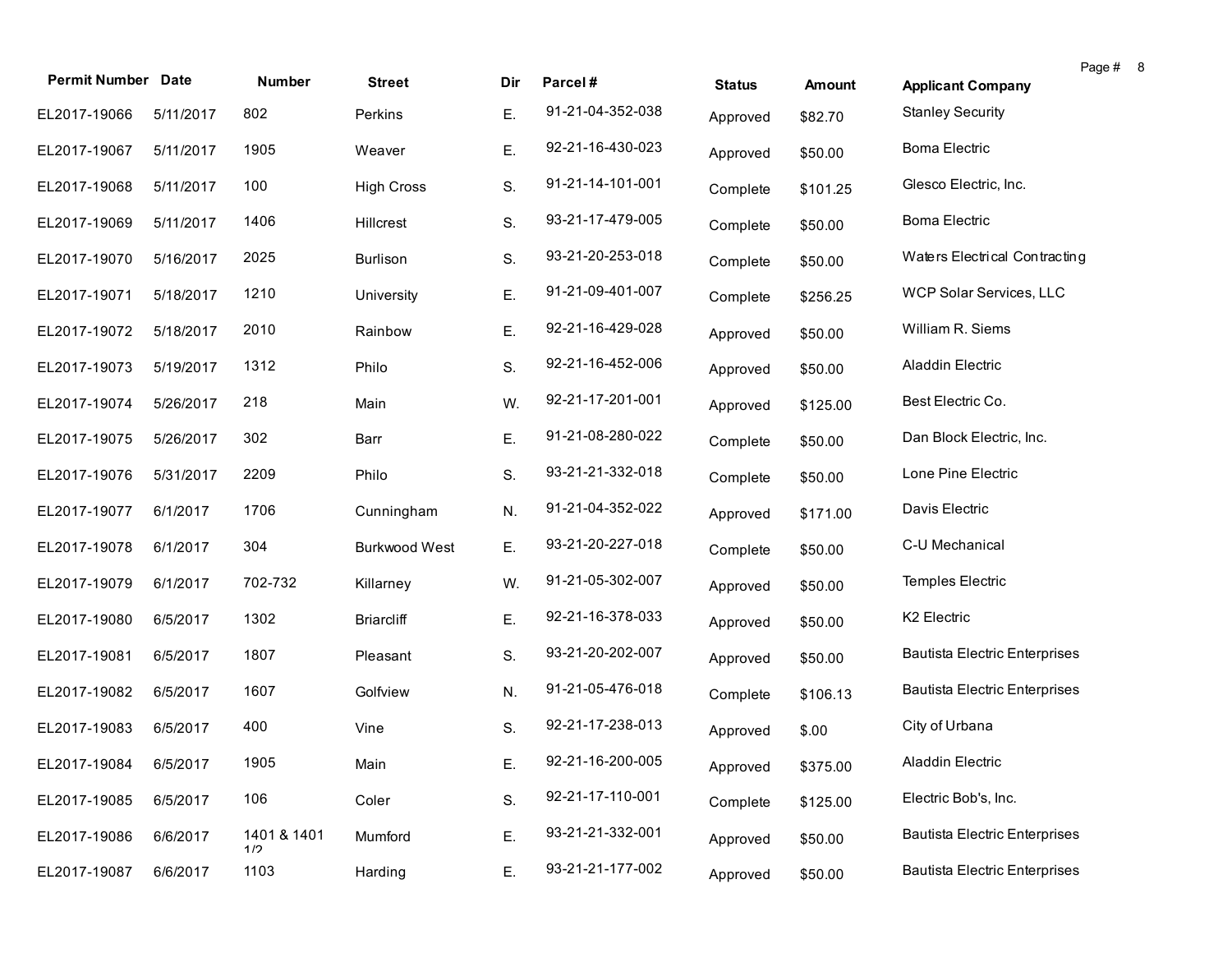| <b>Permit Number Date</b> |           | <b>Number</b> |               |     |                                 |               |          |                               | Page # | - 9 |
|---------------------------|-----------|---------------|---------------|-----|---------------------------------|---------------|----------|-------------------------------|--------|-----|
|                           |           |               | <b>Street</b> | Dir | Parcel#                         | <b>Status</b> | Amount   | <b>Applicant Company</b>      |        |     |
| EL2017-19088              | 6/8/2017  | 1614          | Lexington     | Ε.  | 93-21-28-405-015                | Approved      | \$125.00 | Dan Block Electric, Inc.      |        |     |
| EL2017-19089              | 6/8/2017  | 1616          | Lexington     | Ε.  | To Be Determined                | Approved      | \$75.00  | Dan Block Electric, Inc.      |        |     |
| EL2017-19090              | 6/9/2017  | 2809          | Haydon        | Ε.  | 91-21-10-410-019                | Complete      | \$82.25  | StraightUp Solar              |        |     |
| EL2017-19091              | 6/9/2017  | 508           | Delaware      | W.  | 93-21-17-378-013                | Complete      | \$50.00  | Complete Electrical System    |        |     |
| EL2017-19092              | 6/9/2017  | 2702          | Boulder       | S.  | 93-21-28-225-006                | Approved      | \$50.00  | Complete Electrical System    |        |     |
| EL2017-19093              | 6/9/2017  | 1101          | Orchard       | S.  | 93-21-17-307-026                | Complete      | \$50.00  | Aladdin Electric              |        |     |
| EL2017-19094              | 6/9/2017  | 1104          | Brighton      | Ε.  | 93-21-21-177-010                | Approved      | \$50.00  | Dan Block Electric, Inc.      |        |     |
| EL2017-19095              | 6/15/2017 | 902           | Fairlawn      | Ε.  | 92-21-16-306-003                | Approved      | \$100.00 | M X Electric, Inc.            |        |     |
| EL2017-19096              | 6/15/2017 | 202           | Oregon        | Ε.  | 92-21-17-258-006                | Complete      | \$75.00  | Dan Block Electric, Inc.      |        |     |
| EL2017-19097              | 6/15/2017 | 210           | Green         | W.  | 92-21-17-210-003                | Approved      | \$.00    | Anderson Electric             |        |     |
| EL2017-19098              | 6/15/2017 | 2207          | Philo         | S.  | 93-21-21-332-017                | Approved      | \$50.00  | Remco Electrical Corp.        |        |     |
| EL2017-19099              | 6/15/2017 | 709           | Green         | W.  | 92-21-17-107-018                | Approved      | \$50.00  | Gillespie Properties, LLC     |        |     |
| EL2017-19100              | 6/15/2017 | 302           | <b>Busey</b>  | S.  | 92-21-17-107-017                | Approved      | \$50.00  | Gillespie Properties, LLC     |        |     |
| EL2017-19101              | 6/15/2017 | 2112          | Race          | S.  | 93-21-20-401-018                | Complete      | \$50.00  | Waters Electrical Contracting |        |     |
| EL2017-19102              | 6/15/2017 | 113           | Florida       | W.  | 93-21-20-201-004                | Complete      | \$50.00  | Aladdin Electric              |        |     |
| EL2017-19103              | 6/15/2017 | 1002          | Harding       | Ε.  | 93-21-21-152-016thru02 Approved |               | \$50.00  | Waters Electrical Contracting |        |     |
| EL2017-19104              | 6/15/2017 | 401           | Broadway      | N.  | 91-21-08-455-017                | Complete      | \$850.00 | M X Electric, Inc.            |        |     |
| EL2017-19105              | 6/15/2017 | 102           | Main          | Ε.  | 92-21-17-203-001=004& Approved  |               | \$50.00  | Remco Electrical Corp.        |        |     |
| EL2017-19106 6/15/2017    |           | 708           | Green         | W.  | 92-21-17-106-019                | Complete      | \$50.00  | RC Electric & Communications  |        |     |
| EL2017-19107              | 6/19/2017 | 1202          | Harding       | Ε.  | 93-21-21-176-017                | Approved      | \$.00    | Waters Electrical Contracting |        |     |
| EL2017-19108              | 6/19/2017 | 401           | Kerr          | Ε.  | 91-21-08-280-035                | Complete      | \$75.00  | Thomas Electric               |        |     |
| EL2017-19109              | 6/19/2017 | 401           | Kerr          | Ε.  | 91-21-08-280-035                | Complete      | \$150.00 | Thomas Electric               |        |     |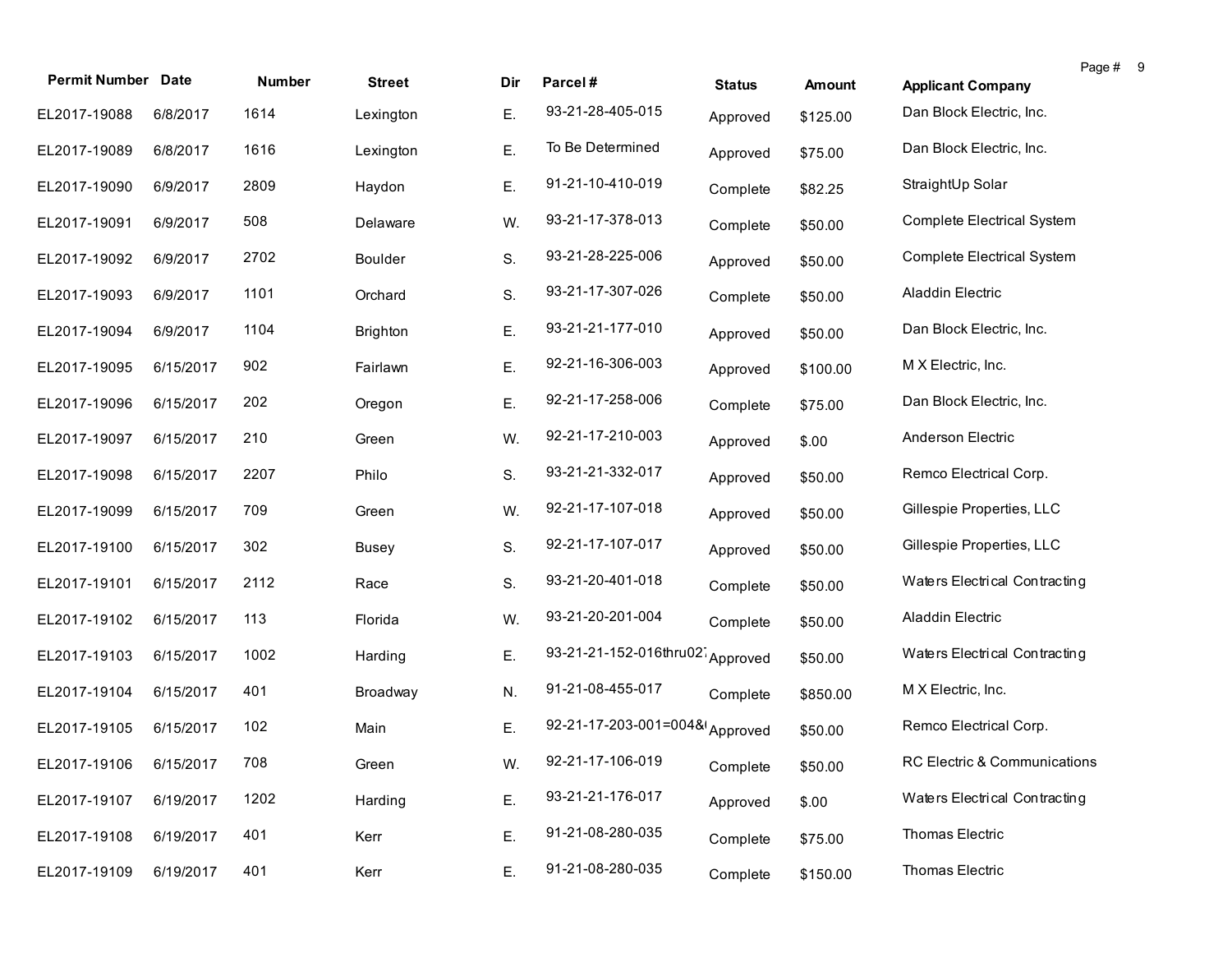| <b>Permit Number Date</b> |           | Number | <b>Street</b>     | Dir | Parcel#          | <b>Status</b> | <b>Amount</b> | Page #<br><b>Applicant Company</b>   | 10 |
|---------------------------|-----------|--------|-------------------|-----|------------------|---------------|---------------|--------------------------------------|----|
| EL2017-19110              | 6/19/2017 | 401    | Kerr              | Ε.  | 91-21-08-280-035 | Complete      | \$75.00       | Thomas Electric                      |    |
| EL2017-19111              | 6/19/2017 | 401    | Kerr              | Ε.  | 91-21-08-280-035 | Complete      | \$75.00       | Thomas Electric                      |    |
| EL2017-19112              | 6/21/2017 | 402    | <b>Busey</b>      | S.  | 92-21-17-108-001 | Complete      | \$125.00      | M X Electric, Inc.                   |    |
| EL2017-19113              | 6/21/2017 | 2012   | George Huff       | S.  | 93-21-20-281-017 | Approved      | \$50.00       | Mike Birt Construction               |    |
| EL2017-19114              | 6/21/2017 | 1602   | Horizon           | Ε.  | 93-21-28-407-024 | Complete      | \$75.00       | Town & Country Electric              |    |
| EL2017-19115              | 6/26/2017 | 3019   | Stillwater        | Ε.  | 93-21-22-405-009 | Complete      | \$75.00       | Thomas Electric                      |    |
| EL2017-19116              | 6/26/2017 | 3021   | Stillwater        | Ε.  | 93-21-22-405-008 | Complete      | \$75.00       | Thomas Electric                      |    |
| EL2017-19117              | 6/26/2017 | 408    | Oregon            | Ε.  | 92-21-17-281-008 | Approved      | \$50.00       | Electric Bob's, Inc.                 |    |
| EL2017-19118              | 6/26/2017 | 1402   | Dublin            | W.  | 91-21-07-252-012 | Approved      | \$60.00       | Bash Heating & Air Conditioning      |    |
| EL2017-19119              | 6/28/2017 | 308    | Cottage Grove     | S.  | 92-21-16-130-004 | Approved      | \$50.00       | Waters Electrical Contracting        |    |
| EL2017-19120              | 6/29/2017 | 400    | Vine              | S.  | 92-21-17-238-013 | Approved      | \$.00         | <b>Aladdin Electric</b>              |    |
| EL2017-19121              | 7/3/2017  | 1208   | Vine              | S.  | 93-21-17-430-004 | Complete      | \$50.00       | <b>Bautista Electric Enterprises</b> |    |
| EL2017-19122              | 7/3/2017  | 706    | Michigan          | W.  | 93-21-17-308-022 | Complete      | \$212.00      | <b>Bautista Electric Enterprises</b> |    |
| EL2017-19123              | 7/7/2017  | 1009   | Main              | Ε.  | 92-21-16-104-010 | Complete      | \$100.00      | Landgraver Services                  |    |
| EL2017-19124              | 7/7/2017  | 801    | Killarney         | W.  | 91-21-05-304-001 | Complete      | \$50.00       | <b>Complete Electrical System</b>    |    |
| EL2017-19125              | 7/10/2017 | 106    | Gregory           | S.  | 93-21-18-228-020 | Complete      | \$50.00       | Lehmann Construction Company         |    |
| EL2017-19126              | 7/11/2017 | 1103   | <b>Busey</b>      | N.  | 91-21-08-152-028 | Complete      | \$50.00       | John Dunnigan                        |    |
| EL2017-19127              | 7/13/2017 | 2714   | Castlerock        | Ε.  | 93-21-22-180-001 | Approved      | \$125.00      | Edelman Electric                     |    |
| EL2017-19128 7/13/2017    |           | 704    | Race              | S.  | 92-21-17-261-002 | Complete      | \$62.50       | Electric Bob's, Inc.                 |    |
| EL2017-19129              | 7/13/2017 | 107    | Florida           | Ε.  | 93-21-20-203-002 | Complete      | \$125.00      | Remco Electrical Corp.               |    |
| EL2017-19130              | 7/14/2017 | 100    | <b>High Cross</b> | S.  | 91-21-14-101-001 | Complete      | \$250.00      | Wachter, Inc.                        |    |
| EL2017-19131              | 7/14/2017 | 105    | Meadow            | W.  | 93-21-20-202-002 | Approved      | \$50.00       | <b>Chris Maring Electric</b>         |    |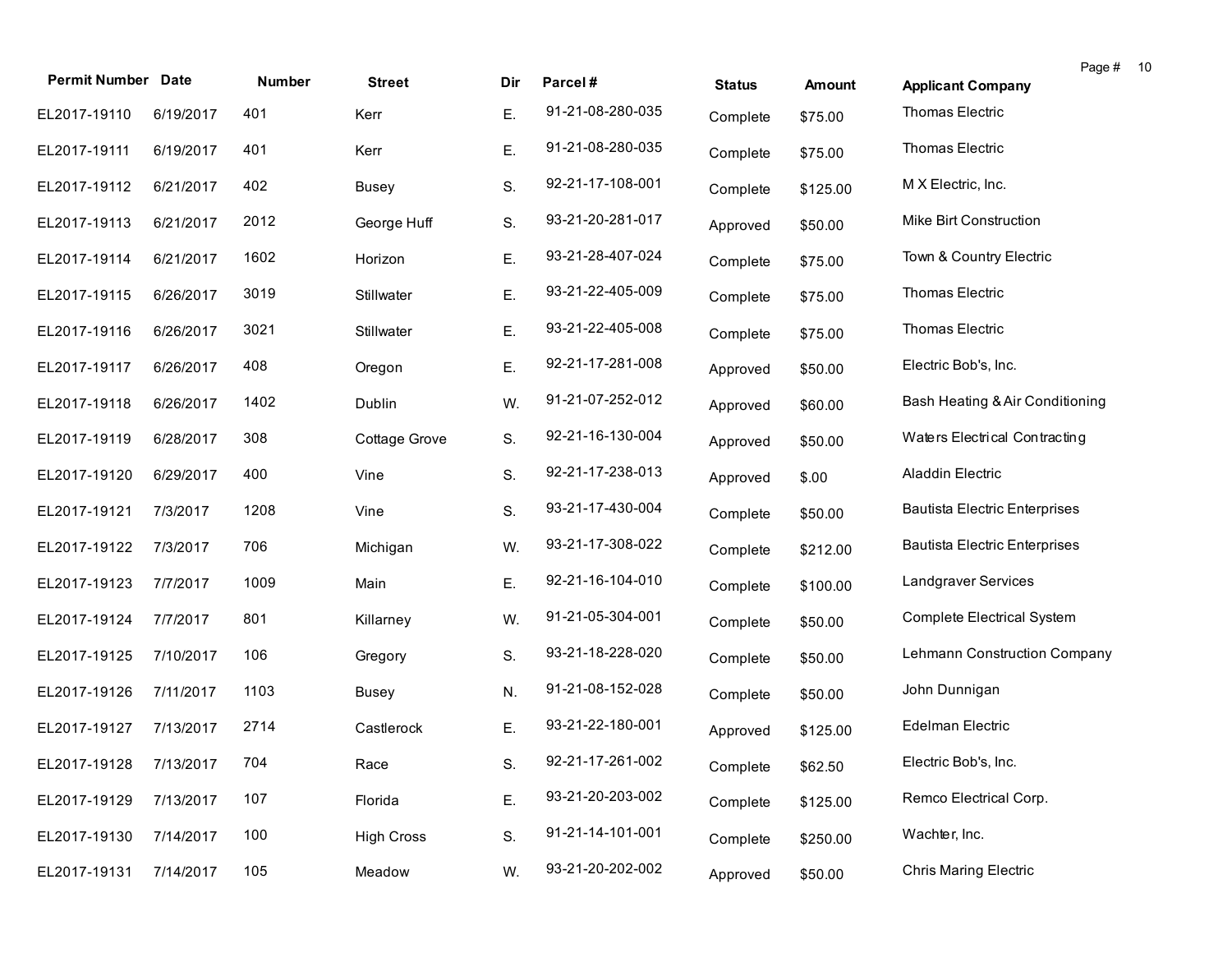| <b>Permit Number Date</b> |           | Number | <b>Street</b> | Dir | Parcel#              | <b>Status</b> | <b>Amount</b> | <b>Applicant Company</b>          | Page # 11 |  |
|---------------------------|-----------|--------|---------------|-----|----------------------|---------------|---------------|-----------------------------------|-----------|--|
| EL2017-19132              | 7/17/2017 | 901    | Oregon        | Ε.  | 92-21-16-163-001     | Complete      | \$50.00       | Landgraver Services               |           |  |
| EL2017-19133              | 7/17/2017 | 401    | Kerr          | Ε.  | 91-21-08-280-035     | Complete      | \$75.00       | Thomas Electric                   |           |  |
| EL2017-19134              | 7/17/2017 | 401    | Kerr          | Ε.  | 91-21-08-280-035     | Complete      | \$75.00       | Thomas Electric                   |           |  |
| EL2017-19135              | 7/17/2017 | 401    | Kerr          | Ε.  | 91-21-08-280-035     | Complete      | \$75.00       | Thomas Electric                   |           |  |
| EL2017-19136              | 7/17/2017 | 401    | Kerr          | Ε.  | 91-21-08-280-035     | Complete      | \$75.00       | Thomas Electric                   |           |  |
| EL2017-19137              | 7/17/2017 | 401    | Kerr          | Ε.  | 91-21-08-280-035     | Complete      | \$75.00       | Thomas Electric                   |           |  |
| EL2017-19138              | 7/20/2017 | 1776   | Washington    | Ε.  | 92-21-16-200-006     | Complete      | \$50.00       | Aladdin Electric                  |           |  |
| EL2017-19139              | 7/21/2017 | 311    | Elm           | W.  | 92-21-17-136-001     | Complete      | \$50.00       | Remco Electrical Corp.            |           |  |
| EL2017-19140              | 7/21/2017 | 2311   | Rainbow       | Ε.  | 91-21-15-305-019     | Complete      | \$50.00       | Remco Electrical Corp.            |           |  |
| EL2017-19141              | 7/26/2017 | 309    | Elm           | W.  | 92-21-17-136-002     | Approved      | \$50.00       | M X Electric, Inc.                |           |  |
| EL2017-19142              | 7/26/2017 | 1113   | Willard       | Ε.  | 93-21-21-380-010     | Approved      | \$50.00       | A & R Electric                    |           |  |
| EL2017-19143              | 8/1/2017  | 1905   | Florida       | Ε.  | 92-21-16-481-051&052 | Approved      | \$50.00       | Waters Electrical Contracting     |           |  |
| EL2017-19144              | 8/1/2017  | 401    | Kerr          | Ε.  | 91-21-08-280-035     | Complete      | \$75.00       | Thomas Electric                   |           |  |
| EL2017-19145              | 8/1/2017  | 401    | Kerr          | Ε.  | 91-21-08-280-035     | Complete      | \$75.00       | Thomas Electric                   |           |  |
| EL2017-19146              | 8/1/2017  | 401    | Kerr          | Ε.  | 91-21-08-280-035     | Complete      | \$75.00       | Thomas Electric                   |           |  |
| EL2017-19147              | 8/1/2017  | 401    | Kerr          | Ε.  | 91-21-08-280-035     | Complete      | \$75.00       | Thomas Electric                   |           |  |
| EL2017-19148              | 8/1/2017  | 401    | Kerr          | Ε.  | 91-21-08-280-035     | Complete      | \$75.00       | Thomas Electric                   |           |  |
| EL2017-19149              | 8/1/2017  | 401    | Kerr          | Ε.  | 91-21-08-280-035     | Complete      | \$75.00       | Thomas Electric                   |           |  |
| EL2017-19150 8/1/2017     |           | 401    | Kerr          | Ε.  | 91-21-08-280-035     | Complete      | \$75.00       | Thomas Electric                   |           |  |
| EL2017-19151              | 8/1/2017  | 401    | Kerr          | Ε.  | 91-21-08-280-035     | Complete      | \$75.00       | Thomas Electric                   |           |  |
| EL2017-19152              | 8/1/2017  | 2401   | Whitson       |     | 93-21-21-377-019     | Approved      | \$50.00       | <b>Complete Electrical System</b> |           |  |
| EL2017-19153              | 8/2/2017  | 2403   | Whitson       | S.  | 93-21-21-377-020     | Approved      | \$50.00       | <b>Complete Electrical System</b> |           |  |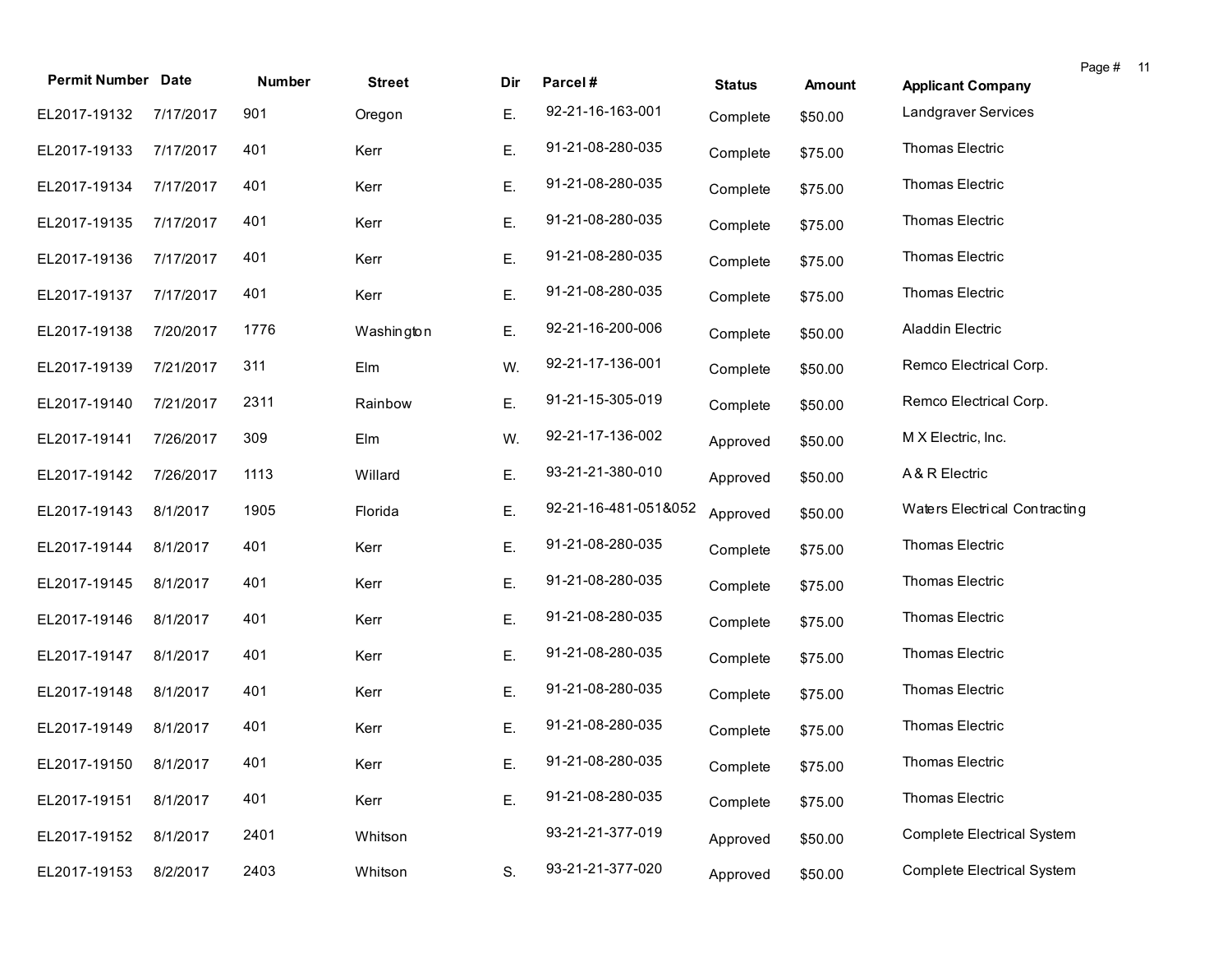| <b>Permit Number Date</b> |           | Number | <b>Street</b>        | Dir | Parcel#           | <b>Status</b> | <b>Amount</b> | <b>Applicant Company</b>          | Page # | 12 |
|---------------------------|-----------|--------|----------------------|-----|-------------------|---------------|---------------|-----------------------------------|--------|----|
| EL2017-19154              | 8/2/2017  | 2405   | Whitson              | S.  | 93-21-21-377-021  | Approved      | \$50.00       | <b>Complete Electrical System</b> |        |    |
| EL2017-19155              | 8/4/2017  | 2010   | Philo                | S.  | 93-21-21-202-090  | Complete      | \$75.00       | Aladdin Electric                  |        |    |
| EL2017-19156              | 8/4/2017  | 2208   | Wyld                 | S.  | 93-21-20-433-005  | Approved      | \$50.00       | Remco Electrical Corp.            |        |    |
| EL2017-19157              | 8/10/2017 | 3102   | University           | Ε.  | 91-21-10-407-021  | Complete      | \$1,775.00    | Up-To-Code Electric               |        |    |
| EL2017-19158              | 8/9/2017  | 613    | Washington           | W.  | 93-21-17-305-009  | Approved      | \$98.75       | M X Electric, Inc.                |        |    |
| EL2017-19159              | 8/9/2017  | 401    | Kerr                 | Ε.  | 91-21-08-280-035  | Approved      | \$187.50      | Thomas Electric                   |        |    |
| EL2017-19160              | 8/17/2017 | 214    | Main                 | W.  | 92-21-17-201-002  | Approved      | \$50.00       | Aladdin Electric                  |        |    |
| EL2017-19161              | 8/17/2017 | 1819   | Philo                | S.  | 93-21-21-126-040  | Complete      | \$1,088.00    | Davis Electric                    |        |    |
| EL2017-19162              | 8/17/2017 | 306    | Michigan             | W.  | 93-21-17-332-012  | Approved      | \$50.00       | Davis Electric                    |        |    |
| EL2017-19163              | 8/18/2017 | 505    | <b>Burkwood East</b> |     | 93-21-20-228-012  | Approved      | \$50.00       | Rich McFadden                     |        |    |
| EL2017-19164              | 8/18/2017 | 1701   | Horizon              | Ε.  | 93-21-28-408-007  | Complete      | \$125.00      | Town & Country Electric           |        |    |
| EL2017-19165              | 8/23/2017 | 809    | Nevada               | W.  | 92-21-17-154-002  | Approved      | \$125.00      | Masters Brothers, Inc.            |        |    |
| EL2017-19166              | 8/23/2017 | 1211   | Beardsley            | W.  | 91-21-07-206-010  | Approved      | \$50.00       | M X Electric, Inc.                |        |    |
| EL2017-19167              | 8/23/2017 | 710    | Green                | W.  | 92-21-17-106-011  | Complete      | \$450.00      | RC Electric & Communications      |        |    |
| EL2017-19168              | 8/23/2017 | 708    | Green                | W.  | 92-21-17-106-019  | Complete      | \$375.00      | RC Electric & Communications      |        |    |
| EL2017-19169              | 8/23/2017 | 2025   | <b>Burlison</b>      | S.  | 93-21-20-253-018  | Complete      | \$50.00       | Aladdin Electric                  |        |    |
| EL2017-19170              | 8/23/2017 | 2006   | Moss                 | Ε.  | 93-21-28-230-010  | Approved      | \$50.00       | David Gravely                     |        |    |
| EL2017-19171              | 8/28/2017 | 2211   | Philo                | S.  | 93-21-21-332-019  | Approved      | \$50.00       | Remco Electrical Corp.            |        |    |
| EL2017-19172 8/28/2017    |           | 114    | Vine                 | N.  | 91-21-08-478-015A | Approved      | \$50.00       | Complete Electrical System        |        |    |
| EL2017-19173              | 8/28/2017 | 3102   | University           | Ε.  | 91-21-10-407-021  | Approved      | \$148.00      | ADT, LLC dba Protection 1         |        |    |
| EL2017-19174              | 8/28/2017 | 616    | Colorado             | Ε.  | 93-21-21-105-008  | Approved      | \$50.00       | Electric Bob's, Inc.              |        |    |
| EL2017-19175              | 8/28/2017 | 706    | Colorado             | Ε.  | 93-21-21-106-014  | Approved      | \$50.00       | Electric Bob's, Inc.              |        |    |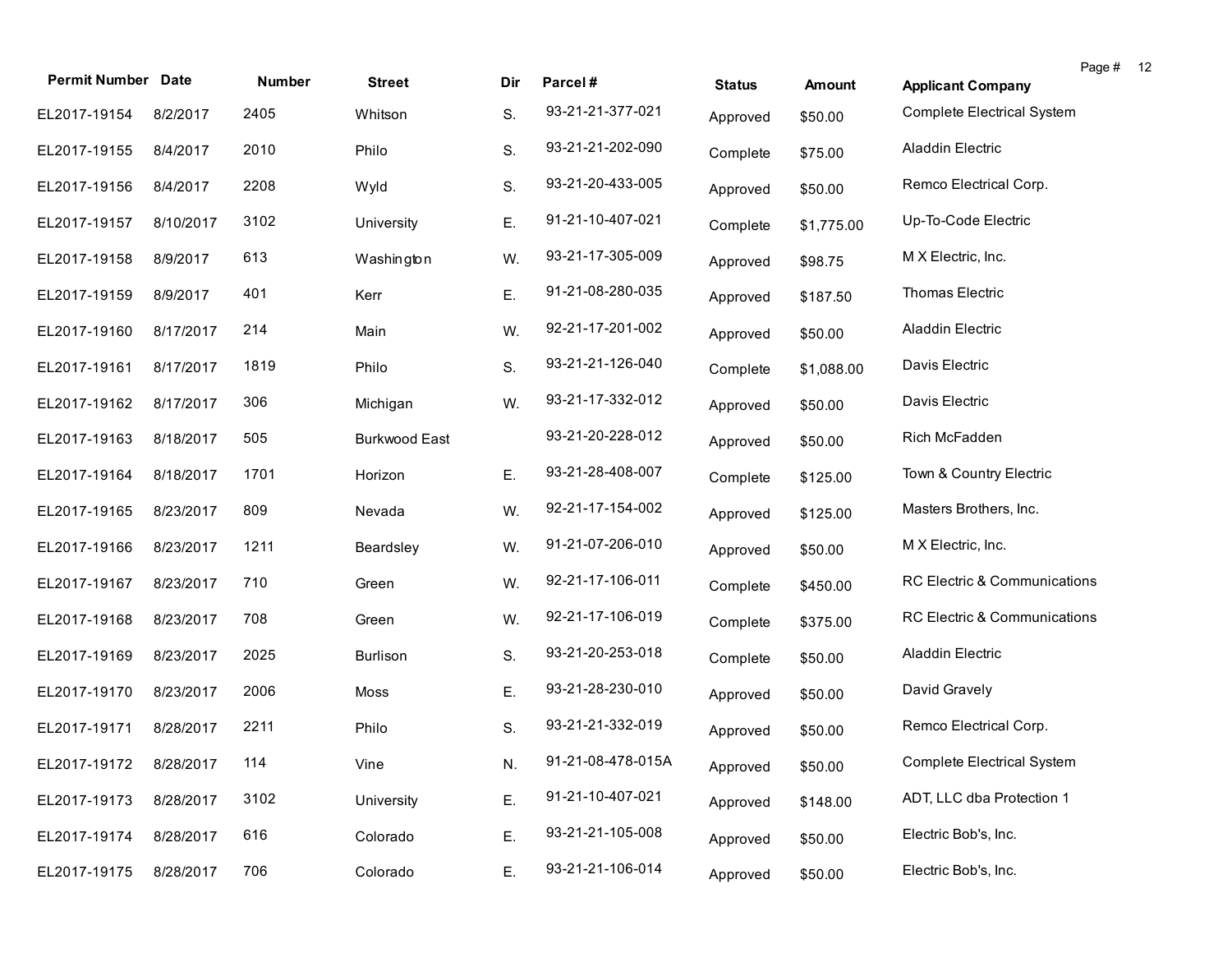| <b>Permit Number Date</b>   |           | Number | <b>Street</b>  | Dir | Parcel#          | <b>Status</b> | <b>Amount</b> | Page #<br>- 13<br><b>Applicant Company</b> |
|-----------------------------|-----------|--------|----------------|-----|------------------|---------------|---------------|--------------------------------------------|
| EL2017-19176                | 8/28/2017 | 1814   | Anderson       | S.  | 93-21-21-106-012 | Approved      | \$50.00       | Electric Bob's, Inc.                       |
| EL2017-19177                | 8/28/2017 | 801    | Smith          | N.  | 30-21-10-301-001 | Complete      | \$50.00       | Best Electric Co.                          |
| EL2017-19178                | 8/28/2017 | 206    | Glover         | S.  | 92-21-16-128-008 | Approved      | \$125.00      | Town & Country Electric                    |
| EL2017-19179                | 8/29/2017 | 402    | Busey          | S.  | 92-21-17-108-001 | Approved      | \$50.00       | Waters Electrical Contracting              |
| EL2017-19180                | 8/30/2017 | 1204   | Church         | W.  | 91-21-07-411-015 | Approved      | \$75.00       | <b>Bautista Electric Enterprises</b>       |
| EL2017-19181                | 8/30/2017 | 1206   | Church         | W.  | 91-21-07-411-013 | Approved      | \$125.00      | <b>Bautista Electric Enterprises</b>       |
| EL2017-19182                | 8/30/2017 | 2611   | Lincoln        | N.  | 91-21-06-226-001 | Approved      | \$50.00       | Mattex Service Co., Inc.                   |
| EL2017-19183                | 8/30/2017 | 710    | Green          | W.  | 92-21-17-106-011 | Approved      | \$50.00       | Tyco Integrated Security                   |
| EL2017-19184                | 8/30/2017 | 708    | Green          | W.  | 92-21-17-106-019 | Complete      | \$50.00       | Tyco Integrated Security                   |
| EL2017-19185                | 8/30/2017 | 805    | Illinois       | Ε.  | 92-21-16-152-003 | Approved      | \$50.00       | <b>Aladdin Electric</b>                    |
| EL2017-19186                | 9/5/2017  | 300    | Broadway       | S.  | 92-21-17-212-024 | Complete      | \$119.52      | D1 Networks                                |
| EL2017-19187                | 9/5/2017  | 300    | Broadway       | S.  | 92-21-17-212-024 | Complete      | \$938.00      | Electric Bob's, Inc.                       |
| EL2017-19188                | 9/11/2017 | 603    | Glover         | S.  | 92-21-16-177-016 | Complete      | \$50.00       | Waters Electrical Contracting              |
| EL2017-19189                | 9/11/2017 | 610    | Florida        | W.  | 93-21-17-358-018 | Complete      | \$50.00       | Waters Electrical Contracting              |
| EL2017-19190                | 9/11/2017 | 3068   | Stone Creek    | Ε.  | 93-21-22-426-005 | Approved      | \$50.00       | Mike Birt Construction                     |
| EL2017-19191                | 9/11/2017 | 701    | Ohio           | W.  | 93-21-17-307-010 | Approved      | \$50.00       | <b>Boma Electric</b>                       |
| EL2017-19192                | 9/11/2017 | 2806   | Haydon         | Ε.  | 91-21-10-403-015 | Approved      | \$125.00      | Town & Country Electric                    |
| EL2017-19193                | 9/11/2017 | 311    | Abbey          | N.  | 91-21-10-401-016 | Complete      | \$65.56       | Pals Electric, Inc.                        |
| EL2017-19194 9/13/2017 1814 |           |        | Larch          | S.  | 93-21-21-107-015 | Approved      | \$50.00       | K2 Electric                                |
| EL2017-19195                | 9/19/2017 | 706    | Glover         | S.  | 92-21-16-182-008 | Approved      | \$.00         | Champaign Signal & Lighting                |
| EL2017-19196                | 9/19/2017 | 1215   | <b>Bradley</b> | W.  | 91-21-07-204-008 | Complete      | \$81.25       | Arc Electric/Jay Martin                    |
| EL2017-19197                | 9/19/2017 | 1702   | Willow         | N.  | 91-21-04-351-012 | Complete      | \$50.00       | Aladdin Electric                           |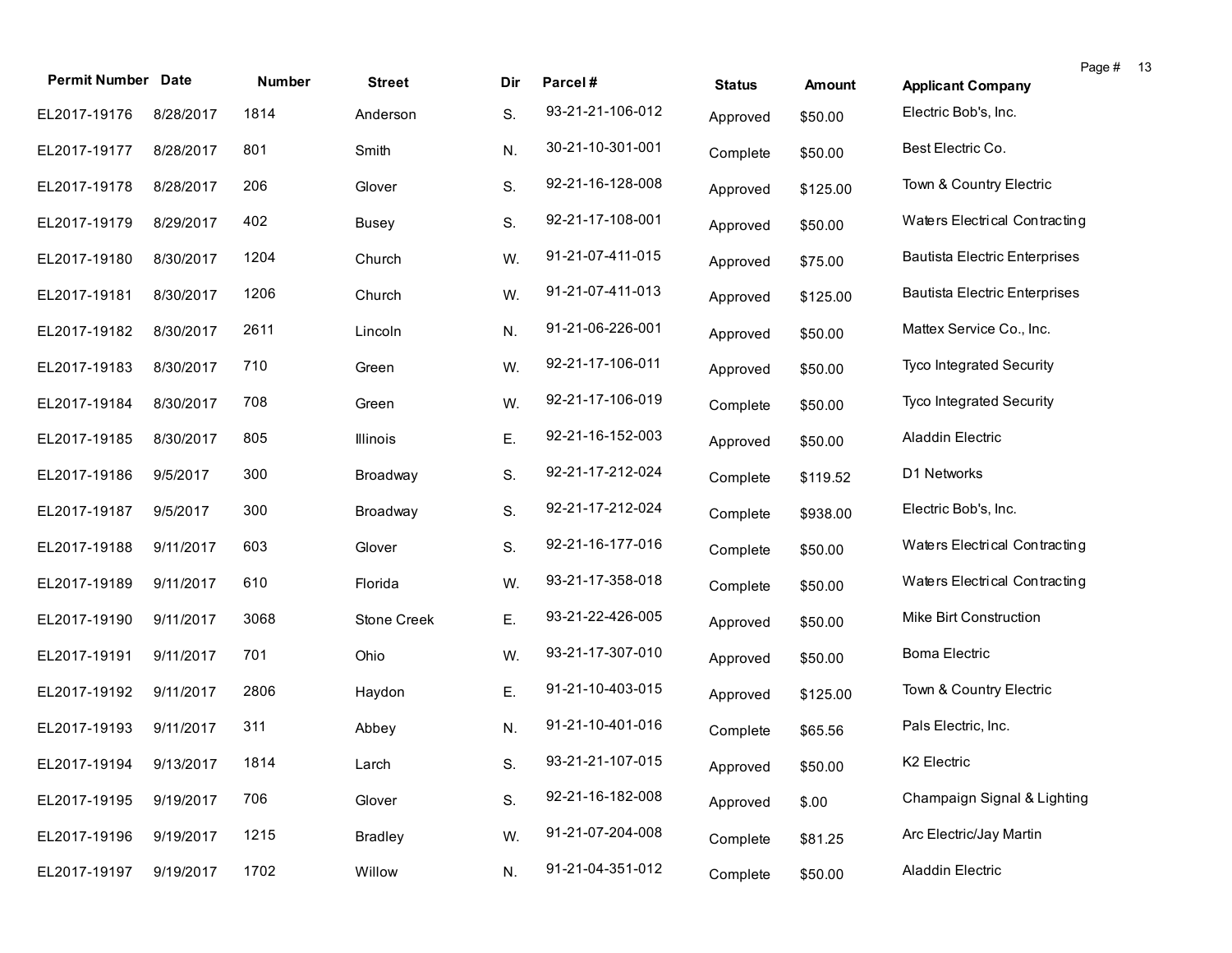| <b>Permit Number Date</b> |            | Number | <b>Street</b> | Dir | Parcel#                                      | <b>Status</b> | <b>Amount</b> | Page #<br>14<br><b>Applicant Company</b> |
|---------------------------|------------|--------|---------------|-----|----------------------------------------------|---------------|---------------|------------------------------------------|
| EL2017-19198              | 9/19/2017  | 107    | Delaware      | W.  | 93-21-17-454-006                             | Complete      | \$50.00       | Mike Birt Construction                   |
| EL2017-19199              | 9/19/2017  | 304    | Delaware      | W.  | 93-21-17-382-015                             | Approved      | \$50.00       | Waters Electrical Contracting            |
| EL2017-19200              | 9/19/2017  | 2906   | Oak           | N.  | 91-15-31-400-026                             | Approved      | \$50.00       | Davis Electric                           |
| EL2017-19201              | 9/26/2017  | 509    | University    | W.  | 91-21-08-376-027thru03 <sup>2</sup> Complete |               | \$197.10      | Jamerson & Bauwens Electric              |
| EL2017-19202              | 9/26/2017  | 2608   | Somerset      | N.  | 91-21-03-126-019                             | Approved      | \$50.00       | Dan Block Electric, Inc.                 |
| EL2017-19203              | 9/26/2017  | 910    | Broadway      | N.  | 91-21-08-257-001                             | Approved      | \$50.00       | Bright Electric Project & Repair         |
| EL2017-19204              | 9/26/2017  | 1557   | Hunter        | Ε.  | 92-21-16-403-001                             | Complete      | \$50.00       | Lone Pine Electric                       |
| EL2017-19205              | 9/28/2017  | 2010   | Philo         | S.  | 93-21-21-202-090                             | Complete      | \$50.00       | Aladdin Electric                         |
| EL2017-19206              | 10/6/2017  | 1303   | Cunningham    | N.  | 91-21-08-229-001                             | Approved      | \$7,945.00    | Davis Electric                           |
| EL2017-19207              | 10/6/2017  | 1203   | Green         | W.  | 93-21-18-204-009                             | Complete      | \$50.00       | I. Q. Electric                           |
| EL2017-19208              | 10/6/2017  | 906    | Harding       | Ε.  | 93-21-21-152-028thru03(Approved              |               | \$125.00      | <b>Aladdin Electric</b>                  |
| EL2017-19209              | 10/6/2017  | 1607   | Lincolnwood   | S.  | 92-21-16-477-027                             | Approved      | \$50.00       | Dave's Electric Service                  |
| EL2017-19210              | 10/9/2017  | 1303   | Cunningham    | N.  | 91-21-08-229-001                             | Complete      | \$50.00       | Davis Electric                           |
| EL2017-19211              | 10/9/2017  | 607    | Vermont       | W.  | 93-21-17-357-011                             | Approved      | \$50.00       | Waters Electrical Contracting            |
| EL2017-19212              | 10/9/2017  | 508    | Delaware      | W.  | 93-21-17-378-013                             | Complete      | \$50.00       | Waters Electrical Contracting            |
| EL2017-19213              | 10/9/2017  | 503    | Vermont       | W.  | 93-21-17-378-005                             | Complete      | \$50.00       | Waters Electrical Contracting            |
| EL2017-19214              | 10/9/2017  | 301    | Locust        | W.  | 91-21-08-384-008                             | Approved      | \$50.00       | Waters Electrical Contracting            |
| EL2017-19215              | 10/9/2017  | 305    | Oregon        | W.  | 92-21-17-184-005                             | Complete      | \$50.00       | Waters Electrical Contracting            |
| EL2017-19216 10/9/2017    |            | 2626   | Wadsworth     | S.  | 93-21-22-452-005                             | Complete      | \$50.00       | Waters Electrical Contracting            |
| EL2017-19217              | 10/9/2017  | 129    | Race          | N.  | 91-21-08-453-003                             | Approved      | \$312.50      | M X Electric, Inc.                       |
| EL2017-19218              | 10/11/2017 | 3003   | Stillwater    | Ε.  | 93-21-22-405-017                             | Complete      | \$50.00       | Mike Birt Construction                   |
| EL2017-19219              | 10/11/2017 | 302    | Pennsylvania  | Ε.  | 93-21-17-476-003                             | Complete      | \$50.00       | John Dunnigan                            |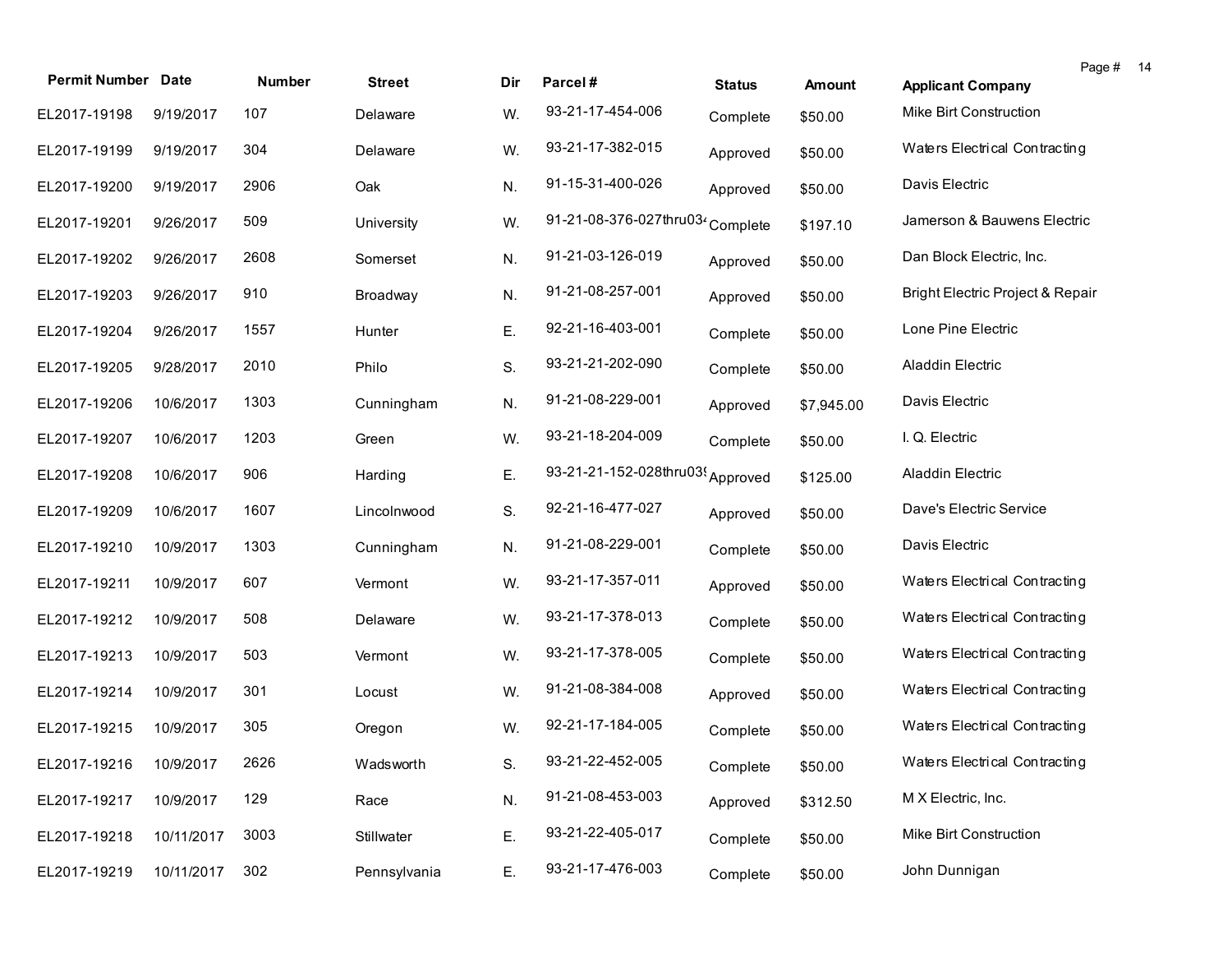| <b>Permit Number Date</b>    |            | Number | <b>Street</b>   | Dir | Parcel#                                      | <b>Status</b> | <b>Amount</b> | Page #<br>- 15<br><b>Applicant Company</b> |
|------------------------------|------------|--------|-----------------|-----|----------------------------------------------|---------------|---------------|--------------------------------------------|
| EL2017-19220                 | 10/11/2017 | 1302   | Silver          | Ε.  | 93-21-21-181-018                             | Approved      | \$150.00      | John Dunnigan                              |
| EL2017-19221                 | 10/11/2017 | 1003   | Burkwood        | Ε.  | 93-21-21-107-007                             | Approved      | \$50.00       | Aladdin Electric                           |
| EL2017-19222                 | 10/13/2017 | 707    | Florida         | Ε.  | 93-21-21-101-003                             | Complete      | \$50.00       | C-U Mechanical                             |
| EL2017-19223                 | 10/13/2017 | 1806   | Cottage Grove   | S.  | 93-21-21-126-044                             | Approved      | \$50.00       | Lehmann Construction Company               |
| EL2017-19224                 | 10/13/2017 | 221    | Broadway        | N.  | 91-21-08-457-019                             | Approved      | \$180.63      | F.E. Moran Security Solutions              |
| EL2017-19225                 | 10/17/2017 | 404    | Urbana          | S.  | 92-21-17-243-002                             | Approved      | \$94.00       | Electric Bob's, Inc.                       |
| EL2017-19226                 | 10/25/2017 | 804    | Main            | Ε.  | 91-21-09-353-014                             | Approved      | \$437.50      | Controlled Energy System, Inc.             |
| EL2017-19227                 | 10/25/2017 | 509    | University      | W.  | 91-21-08-376-027thru03 <sup>2</sup> Complete |               | \$50.00       | Jamerson & Bauwens Electric                |
| EL2017-19228                 | 10/25/2017 | 2208   | Combes          | S.  | 93-21-21-329-004                             | Complete      | \$50.00       | Waters Electrical Contracting              |
| EL2017-19229                 | 10/25/2017 | 403    | Johnson         | S.  | 92-21-16-111-016                             | Complete      | \$125.00      | Landgraver Services                        |
| EL2017-19230                 | 10/25/2017 | 1909   | Jane Ann        | Ε.  | 93-21-28-276-024                             | Complete      | \$50.00       | Waters Electrical Contracting              |
| EL2017-19231                 | 10/26/2017 | 916    | Water           | Ε.  | 91-21-09-354-008                             | Complete      | \$50.00       | Waters Electrical Contracting              |
| EL2017-19232                 | 10/26/2017 | 401    | Sunnycrest West | Ε.  | 93-21-20-227-005                             | Complete      | \$50.00       | Waters Electrical Contracting              |
| EL2017-19233                 | 10/26/2017 | 2103   | Philo           | S.  | 93-21-21-332-014                             | Approved      | \$.00         | Aladdin Electric                           |
| EL2017-19234                 | 10/26/2017 | 1702   | Cunningham      | N.  | 91-21-04-352-023                             | Approved      | \$132.22      | Pals Electric, Inc.                        |
| EL2017-19235                 | 10/26/2017 | 1105   | Fairlawn        | Ε.  | 92-21-16-376-004                             | Complete      | \$50.00       | Complete Electrical System                 |
| EL2017-19236                 | 10/26/2017 | 2007   | Federal         | N.  | 91-21-06-401-005                             | Complete      | \$50.00       | Deem LLC                                   |
| EL2017-19237                 | 10/27/2017 | 1703   | Horizon         | E.  | 93-21-28-408-008                             | Approved      | \$50.00       | Town & Country Electric                    |
| EL2017-19238 10/27/2017 2512 |            |        | Skyline         | N.  | 91-21-03-103-007                             | Approved      | \$50.00       | Town & Country Electric                    |
| EL2017-19239                 | 10/27/2017 | 3068   | Stone Creek     | Ε.  | 93-21-22-426-005                             | Approved      | \$75.00       | Mike Birt Construction                     |
| EL2017-19240                 | 10/27/2017 | 502    | Elm             | W.  | 92-21-17-110-023                             | Complete      | \$50.00       | <b>Lehmann Construction Company</b>        |
| EL2017-19241                 | 10/30/2017 | 1402   | Michigan        | Ε.  | 92-21-16-376-036                             | Complete      | \$150.00      | Mike Birt Construction                     |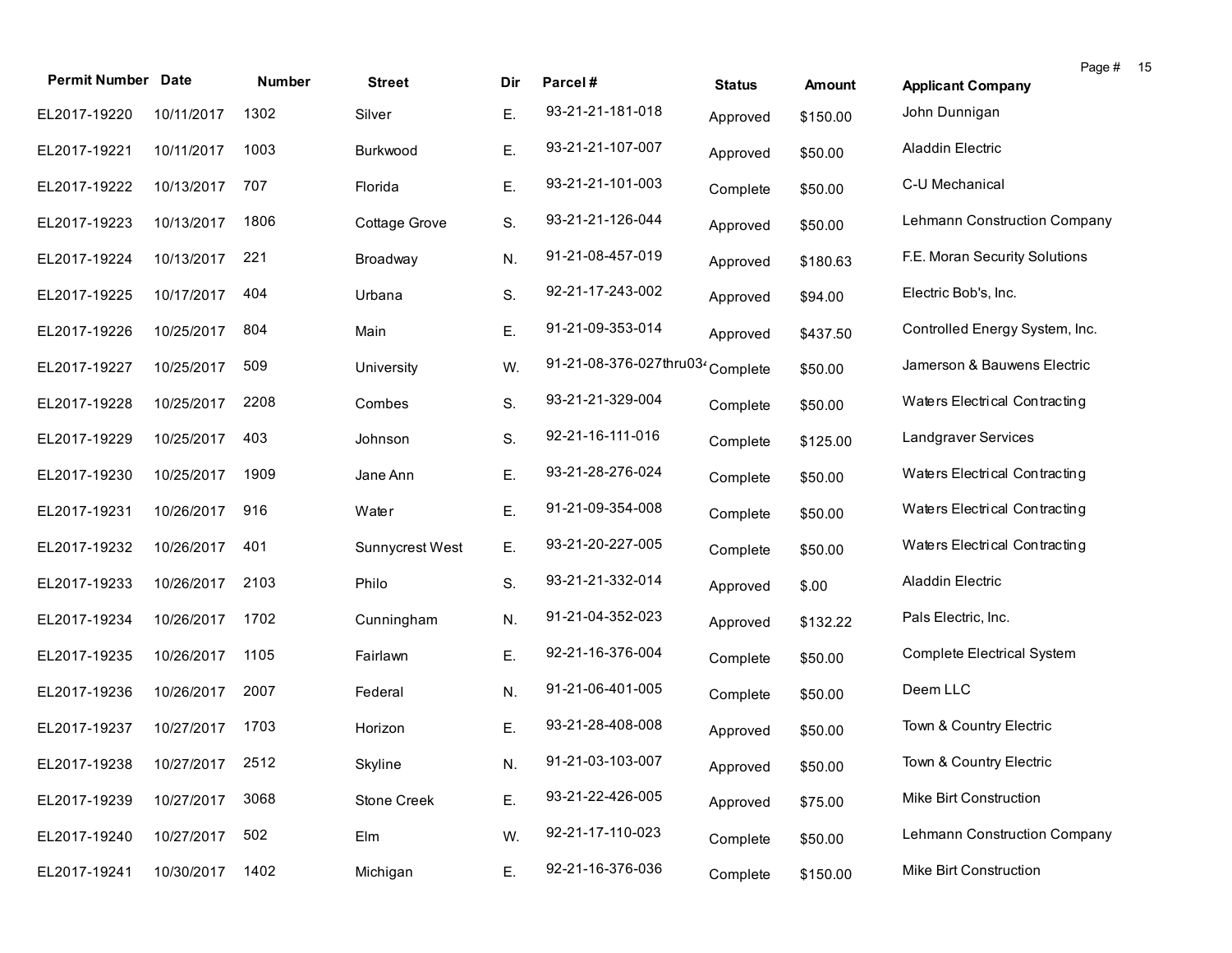| <b>Permit Number Date</b>    |            | Number | <b>Street</b>        | Dir | Parcel#                          | <b>Status</b> | <b>Amount</b> | Page #<br>-16<br><b>Applicant Company</b> |
|------------------------------|------------|--------|----------------------|-----|----------------------------------|---------------|---------------|-------------------------------------------|
| EL2017-19242                 | 11/1/2017  | 205    | Glover               | S.  | 92-21-16-127-025                 | Complete      | \$50.00       | Electric Bob's, Inc.                      |
| EL2017-19243                 | 11/1/2017  | 101    | Windsor              | W.  | 93-21-29-201-001                 | Approved      | \$750.00      | Jamerson & Bauwens Electric               |
| EL2017-19244                 | 11/3/2017  | 136    | Main                 | W.  | 92-21-17-202-002                 | Approved      | \$164.18      | StraightUp Solar                          |
| EL2017-19245                 | 11/7/2017  | 408    | <b>Burkwood West</b> | Ε.  | 93-21-20-227-024                 | Approved      | \$50.00       | Bright Electric Project & Repair          |
| EL2017-19246                 | 11/8/2017  | 2204   | Main                 | Ε.  | 91-21-10-353-009                 | Approved      | \$50.00       | Edelman Inc.                              |
| EL2017-19247                 | 11/8/2017  | 1311   | Pennsylvania         | Ε.  | 92-21-16-382-009                 | Approved      | \$50.00       | Remco Electrical Corp.                    |
| EL2017-19248                 | 11/8/2017  | 1002   | Pennsylvania         | Ε.  | 92-21-16-351-047                 | Complete      | \$50.00       | Remco Electrical Corp.                    |
| EL2017-19249                 | 11/8/2017  | 506    | Pennsylvania         | W.  | 93-21-17-376-009                 | Approved      | \$50.00       | M X Electric, Inc.                        |
| EL2017-19250                 | 11/8/2017  | 2502   | Prairie Green        | Ε.  | 91-21-15-326-007                 | Approved      | \$50.00       | Glesco Electric, Inc.                     |
| EL2017-19251                 | 11/8/2017  | 807    | Anderson             | S.  | 92-21-17-287-021                 | Complete      | \$50.00       | <b>Aladdin Electric</b>                   |
| EL2017-19252                 | 11/8/2017  | 606    | Ohio                 | W.  | 93-21-17-306-023                 | Approved      | \$50.00       | Complete Electrical System                |
| EL2017-19253                 | 11/8/2017  | 2323   | Main                 | Ε.  | 91-21-15-126-006                 | Approved      | \$50.00       | Randy Rose Electric                       |
| EL2017-19254                 | 11/14/2017 | 401    | Kerr                 | Ε.  | 91-21-08-280-035                 | Approved      | \$50.00       | Thomas Electric                           |
| EL2017-19255                 | 11/14/2017 | 701    | Ohio                 | W.  | 93-21-17-307-010                 | Approved      | \$75.00       | <b>Boma Electric</b>                      |
| EL2017-19256                 | 11/14/2017 | 809    | Nevada               | W.  | 92-21-17-154-002                 | Approved      | \$1,500.00    | Masters Brothers, Inc.                    |
| EL2017-19257                 | 11/14/2017 | 810    | Anthony              | W.  | 91-21-05-100-017                 | Complete      | \$575.15      | <b>Commercial Electric</b>                |
| EL2017-19258                 | 11/14/2017 | 509    | University           | W.  | 91-21-08-376-027thru034 Approved |               | \$319.56      | Jamerson & Bauwens Electric               |
| EL2017-19259                 | 11/14/2017 | 410    | Vine                 | N.  | 91-21-08-476-004                 | Approved      | \$53.75       | F.E. Moran Security Solutions             |
| EL2017-19260 11/14/2017 2710 |            |        | Boulder              | S.  | 93-21-28-225-003                 | Approved      | \$50.00       | Waters Electrical Contracting             |
| EL2017-19261                 | 11/14/2017 | 500    | Glover               | S.  | 92-21-16-178-012                 | Complete      | \$50.00       | Waters Electrical Contracting             |
| EL2017-19262                 | 11/17/2017 | 903    | Shurts               | Ε.  | 93-21-21-356-010                 | Approved      | \$50.00       | Waters Electrical Contracting             |
| EL2017-19263                 | 11/17/2017 | 2010   | Burlison             | S.  | 93-21-20-254-005                 | Approved      | \$50.00       | Waters Electrical Contracting             |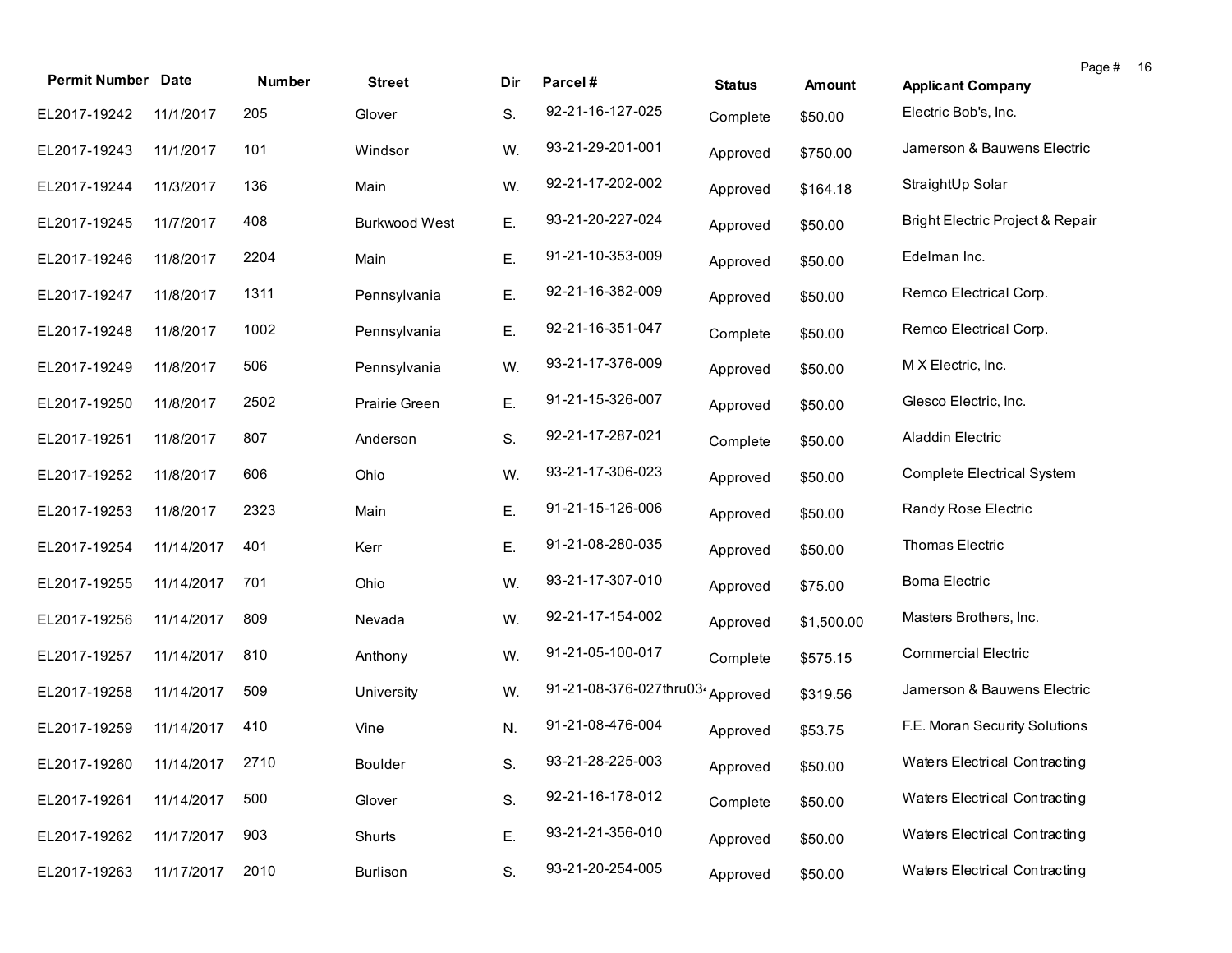| <b>Permit Number Date</b>   |              | Number | <b>Street</b>     | Dir | Parcel#          | <b>Status</b> | Amount   | Page # 17<br><b>Applicant Company</b> |  |
|-----------------------------|--------------|--------|-------------------|-----|------------------|---------------|----------|---------------------------------------|--|
| EL2017-19264                | 11/21/2017   | 809    | Nevada            | W.  | 92-21-17-154-002 | Complete      | \$50.00  | Masters Brothers, Inc.                |  |
| EL2017-19265                | 11/28/2017   | 2103   | Mills             | S.  | 93-21-20-427-008 | Approved      | \$50.00  | Waters Electrical Contracting         |  |
| EL2017-19266                | 11/28/2017   | 801    | Urbana            | S.  | 92-21-17-284-022 | Approved      | \$50.00  | Lehmann Construction Company          |  |
| EL2017-19267                | 11/28/2017   | 1601   | Lincoln           | N.  | 91-21-06-476-014 | Approved      | \$250.00 | Aladdin Electric                      |  |
| EL2017-19268                | 11/28/2017   | 803    | Hawthorne         | Ε.  | 92-21-16-307-007 | Approved      | \$50.00  | Aladdin Electric                      |  |
| EL2017-19269                | 11/30/2017   | 2208   | Pond              | S.  | 93-21-21-330-004 | Complete      | \$50.00  | Complete Electrical System            |  |
| EL2017-19270                | 11/30/2017   | 2602   | Wadsworth         | S.  | 93-21-22-452-011 | Approved      | \$125.00 | Baker Electric Inc.                   |  |
| EL2017-19271                | 12/1/2017    | 300    | Broadway          | S.  | 92-21-17-212-024 | Complete      | \$50.00  | Controlled Energy System, Inc.        |  |
| EL2017-19272                | 12/1/2017    | 1400   | Park              | W.  | 91-21-07-404-001 | Approved      | \$112.00 | <b>Aladdin Electric</b>               |  |
| EL2017-19273                | 12/4/2017    | 1509   | University        | Ε.  | 91-21-09-451-007 | Approved      | \$50.00  | A & R Electric                        |  |
| EL2017-19274                | 12/7/2017    | 713    | Vine              | S.  | 92-21-17-264-014 | Complete      | \$50.00  | <b>Aladdin Electric</b>               |  |
| EL2017-19275                | 12/7/2017    | 1101   | Lanore            | S.  | 92-21-16-404-003 | Complete      | \$50.00  | M X Electric, Inc.                    |  |
| EL2017-19276                | 12/7/2017    | 101    | Windsor           | W.  | 93-21-29-201-001 | Approved      | \$540.71 | Jamerson & Bauwens Electric           |  |
| EL2017-19277                | 12/11/2017   | 510    | Main              | W.  | 91-21-08-378-001 | Approved      | \$56.25  | Best Electric Co.                     |  |
| EL2017-19278                | 12/11/2017   | 1305   | Romine            | N.  | 91-21-07-205-018 | Complete      | \$52.50  | John Dunnigan                         |  |
| EL2017-19279                | 12/11/2017   | 2113   | <b>Burlison</b>   | S.  | 93-21-20-403-015 | Approved      | \$50.00  | Waters Electrical Contracting         |  |
| EL2017-19280                | 12/11/2017   | 2001   | Lincoln           | N.  | 91-21-06-426-018 | Approved      | \$50.00  | M X Electric, Inc.                    |  |
| EL2017-19281                | 12/11/2017   | 506    | Nevada            | W.  | 92-21-17-161-022 | Complete      | \$50.00  | Waters Electrical Contracting         |  |
| EL2017-19282 12/11/2017 902 |              |        | Main              | Ε.  | 91-21-09-355-011 | Complete      | \$50.00  | Waters Electrical Contracting         |  |
| EL2017-19283                | 12/11/2017   | 301    | Pell              | Ε.  | 93-21-20-407-018 | Approved      | \$50.00  | Waters Electrical Contracting         |  |
| EL2017-19284                | 12/11/2017 9 |        | Shuman            |     | 93-21-20-281-012 | Complete      | \$50.00  | Waters Electrical Contracting         |  |
| EL2017-19285                | 12/11/2017   | 1901   | <b>High Cross</b> | S.  | 93-21-22-280-003 | Complete      | \$68.75  | Creative Lighting Concepts Inc. (CLC) |  |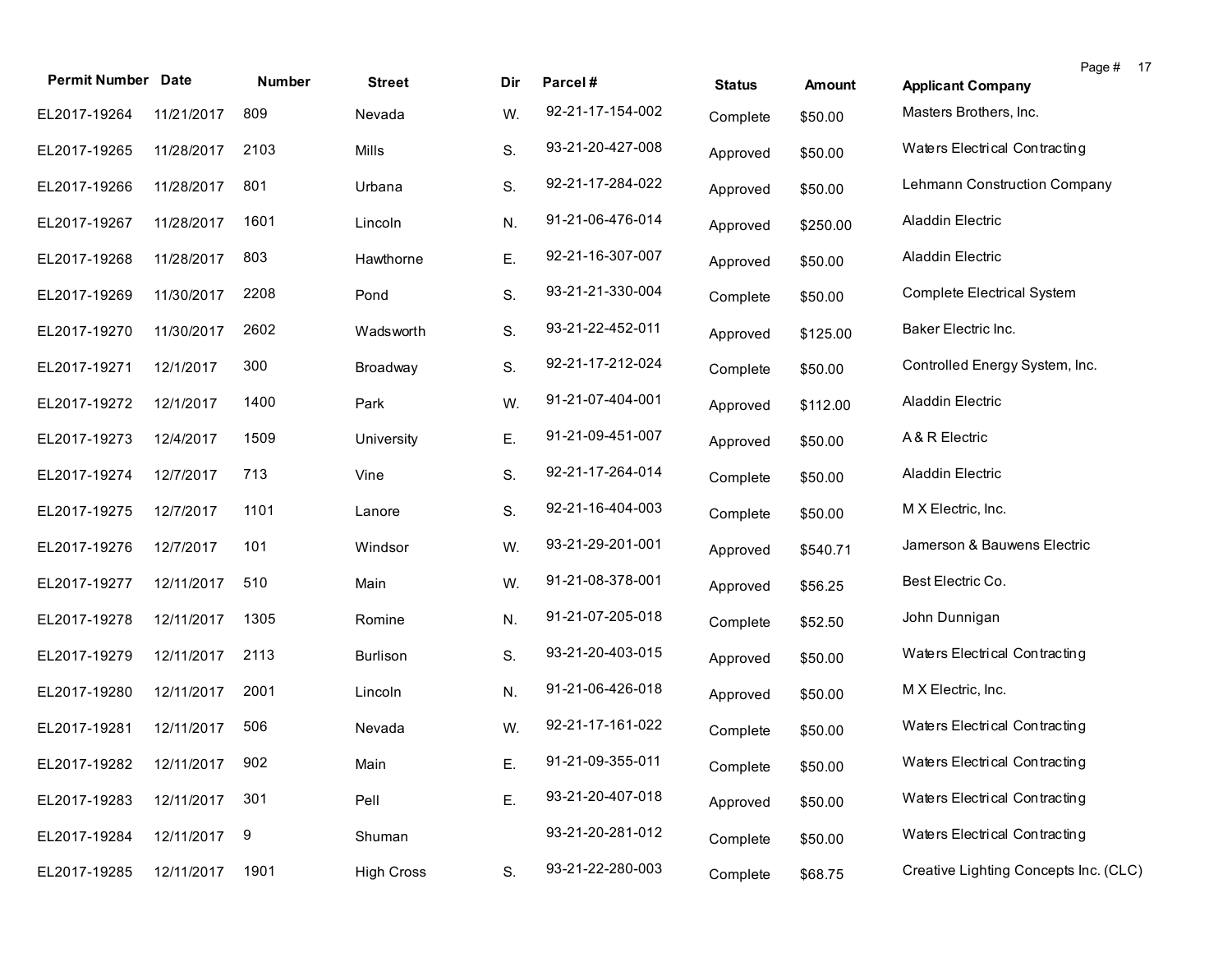| <b>Permit Number Date</b> |            | <b>Number</b> | <b>Street</b>     | Dir | Parcel#                         | <b>Status</b> | <b>Amount</b> | Page #<br>18<br><b>Applicant Company</b> |
|---------------------------|------------|---------------|-------------------|-----|---------------------------------|---------------|---------------|------------------------------------------|
| EL2017-19286              | 12/14/2017 | 2028          | Burlison          | S.  | 93-21-20-254-014                | Complete      | \$50.00       | Aladdin Electric                         |
| EL2017-19287              | 12/14/2017 | 501           | Michigan          | W.  | 93-21-17-376-004                | Complete      | \$50.00       | Dan Block Electric, Inc.                 |
| EL2017-19288              | 12/14/2017 | 308           | Lynn              | S.  | 92-21-16-111-007                | Approved      | \$50.00       | Dan Block Electric, Inc.                 |
| EL2017-19289              | 12/14/2017 | 208           | Delaware          | W.  | 93-21-17-382-016                | Approved      | \$62.00       | Remco Electrical Corp.                   |
| EL2017-19290              | 12/19/2017 | 2209          | Willow            | N.  | 91-21-05-277-004                | Approved      | \$50.00       | Waters Electrical Contracting            |
| EL2017-19291              | 12/19/2017 | 311           | Eliot             | Ε.  | 93-21-20-432-002                | Approved      | \$50.00       | Aladdin Electric                         |
| EL2017-19292              | 12/20/2017 | 806           | Main              | W.  | 91-21-08-353-018                | Approved      | \$50.00       | M X Electric, Inc.                       |
| EL2017-19293              | 12/20/2017 | 1701          | Michigan          | Ε.  | 92-21-16-477-001                | Approved      | \$50.00       | M X Electric, Inc.                       |
| EL2017-19294              | 12/20/2017 | 3005          | Stillwater        | Ε.  | 93-21-22-405-016                | Approved      | \$75.00       | Mike Birt Construction                   |
| EL2017-19295              | 12/20/2017 | 3003          | Stillwater        | Ε.  | 93-21-22-405-017                | Approved      | \$75.00       | Mike Birt Construction                   |
| EL2017-19296              | 12/20/2017 | 401           | Mumford           | Ε.  | 93-21-20-277-013                | Approved      | \$50.00       | Craig Coady                              |
| EL2017-19297              | 12/21/2017 | 1400          | Park              | W.  | 91-21-07-404-001                | Approved      | \$3,191.02    | Aladdin Electric                         |
| EL2017-19298              | 12/21/2017 | 1901          | <b>High Cross</b> | S.  | 93-21-22-280-003                | Complete      | \$62.50       | <b>Complete Electrical System</b>        |
| EL2017-19299              | 12/21/2017 | 2512          | Skyline           | N.  | 91-21-03-103-007                | Approved      | \$75.00       | Town & Country Electric                  |
| EL2017-19300              | 12/22/2017 | 814-3         | Sunset            | W.  | 91-21-08-101-020                | Approved      | \$50.00       | Allan Axelrod                            |
| EL2017-19301              | 12/27/2017 | 1006          | Michigan          | Ε.  | 92-21-16-307-040                | Approved      | \$50.00       | John Dunnigan                            |
| EL2017-19302              | 12/27/2017 | 1711          | Horizon           | Ε.  | 93-21-28-408-012                | Approved      | \$50.00       | Rich Electric, Inc.                      |
| EL2017-19303              | 12/29/2017 | 1405          | Park              | W.  | 91-21-07-405-001thru00 Approved |               | \$75.00       | <b>Oberlander Electric</b>               |
| EL2017-19304              | 12/29/2017 | 1702          | Eagle Ridge       |     | 93-21-21-402-006                | Approved      | \$50.00       | D & D Electric                           |

| <b>Total Permits</b> | 391         |
|----------------------|-------------|
| <b>Total Fees</b>    | \$60,600.73 |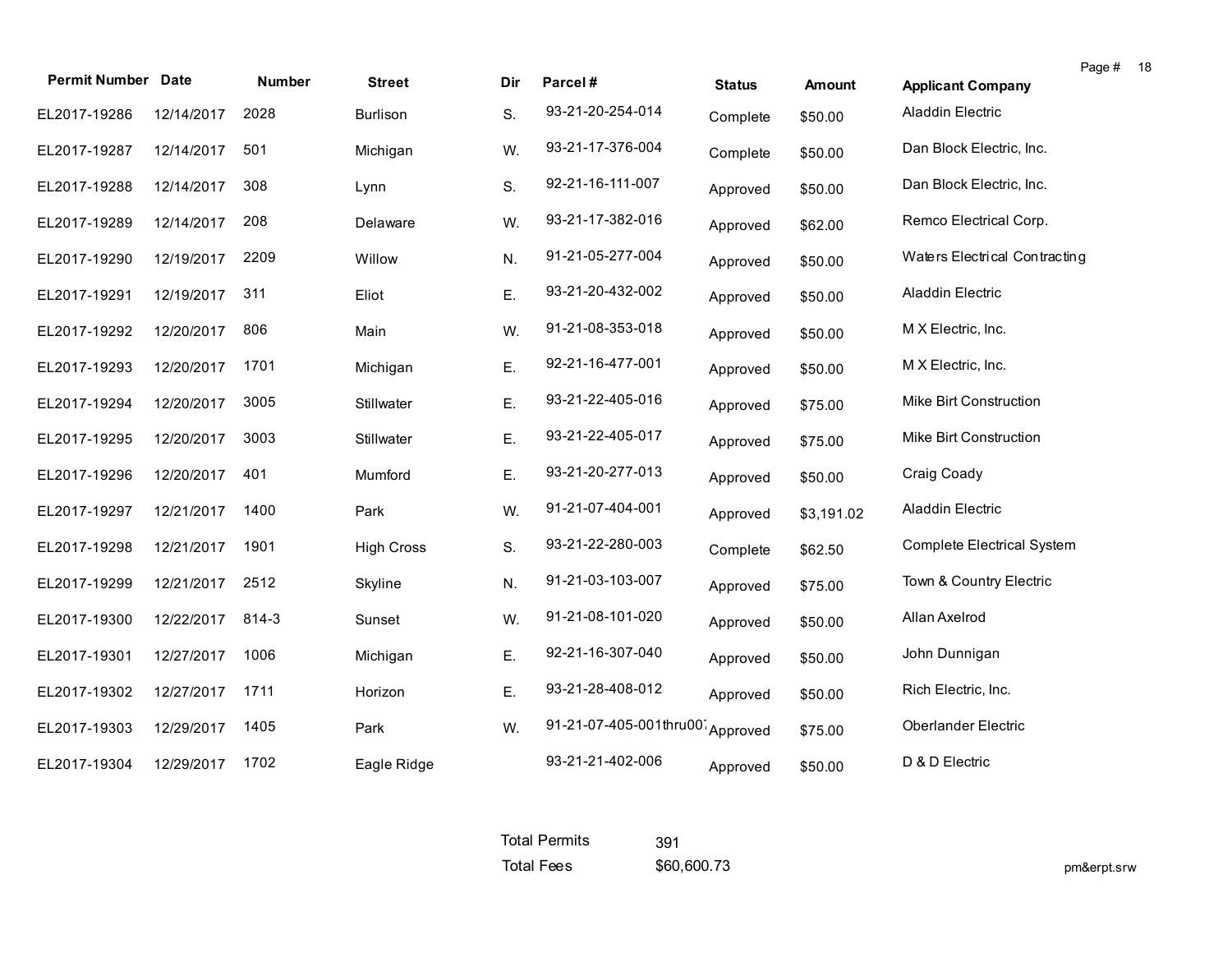### 2017

#### MECHANICAL PERMITS

| <b>Permit Number Date</b> |           | <b>Number</b> | <b>Street</b> | Dir | Parcel#          | <b>Status</b> | <b>Amount</b> | <b>Applicant Company</b>           | Page # |
|---------------------------|-----------|---------------|---------------|-----|------------------|---------------|---------------|------------------------------------|--------|
| MC2017-14446              | 1/5/2017  | 211           | California    | W.  | 92-21-17-187-001 | Complete      | \$87.05       | <b>ERBA Sales &amp; Service</b>    |        |
| MC2017-14447              | 1/5/2017  | 310           | Poplar        | S.  | 92-21-16-131-005 | Approved      | \$50.00       | <b>Bruce Flachsbart</b>            |        |
| MC2017-14448              | 1/5/2017  | 702           | Race          | S.  | 92-21-17-261-001 | Complete      | \$100.00      | <b>Chief Bauer/Service Experts</b> |        |
| MC2017-14449              | 1/5/2017  | 2210          | Vermont       | Ε.  | 91-21-15-352-024 | Approved      | \$60.00       | Chief Bauer/Service Experts        |        |
| MC2017-14450              | 1/6/2017  | 3017          | Stone Creek   | Ε.  | 93-21-22-402-007 | Approved      | \$50.00       | Clayton Sales Co.                  |        |
| MC2017-14451              | 1/6/2017  | 2810          | Plantation    | Ε.  | 93-21-22-401-002 | Approved      | \$131.25      | Edelman Electric                   |        |
| MC2017-14452              | 1/6/2017  | 111           | Lynn          | N.  | 91-21-09-353-008 | Complete      | \$60.00       | Michael Fuerst                     |        |
| MC2017-14453              | 1/6/2017  | 708           | lowa          | W.  | 93-21-17-305-039 | Complete      | \$123.75      | Mattex Service Co., Inc.           |        |
| MC2017-14454              | 1/9/2017  | 2611          | Lincoln       | N.  | 91-21-06-226-001 | Complete      | \$1,641.19    | Wagner-Meinert LLC                 |        |
| MC2017-14455              | 1/12/2017 | 1304          | Broadway      | N.  | 91-21-08-203-005 | Complete      | \$92.32       | <b>Bratcher Heating &amp; AC</b>   |        |
| MC2017-14456              | 1/18/2017 | 1905          | Golfview      | N.  | 91-21-05-476-009 | Complete      | \$50.00       | Clayton Sales Co.                  |        |
| MC2017-14457              | 1/18/2017 | 1207          | Main          | Ε.  | 92-21-16-127-005 | Approved      | \$60.00       | Champaign Heating & Air            |        |
| MC2017-14458              | 1/18/2017 | 1806          | <b>Bohn</b>   | S.  | 93-21-22-103-013 | Complete      | \$161.13      | Bratcher Heating & AC              |        |
| MC2017-14459              | 1/19/2017 | 1403          | Beslin        | W.  | 91-21-07-401-006 | Approved      | \$60.00       | Bash Heating & Air Conditioning    |        |
| MC2017-14460              | 1/19/2017 | 903           | Burkwood      | Ε.  | 93-21-21-107-002 | Approved      | \$75.00       | <b>Chief Bauer/Service Experts</b> |        |
| MC2017-14461              | 1/19/2017 | 2911          | Rutherford    | Ε.  | 91-21-10-407-006 | Complete      | \$125.00      | <b>Chief Bauer/Service Experts</b> |        |
| MC2017-14462              | 1/19/2017 | 2401          | Willow        | N.  | 91-21-05-276-010 | Approved      | \$325.00      | Allied Mechanical Services Inc.    |        |
| MC2017-14463              | 1/20/2017 | 504           | Scovill       | Ε.  | 93-21-20-477-009 | Complete      | \$60.00       | Lanz Heating & Cooling/Plumbing    |        |
| MC2017-14464              | 1/20/2017 | 1701          | Hunter        | Ε.  | 92-21-16-432-001 | Complete      | \$60.00       | Lanz Heating & Cooling/Plumbing    |        |
| MC2017-14465              | 1/26/2017 | 2110          | Vermont       | Ε.  | 91-21-15-352-019 | Complete      | \$66.25       | <b>ERBA Sales &amp; Service</b>    |        |

1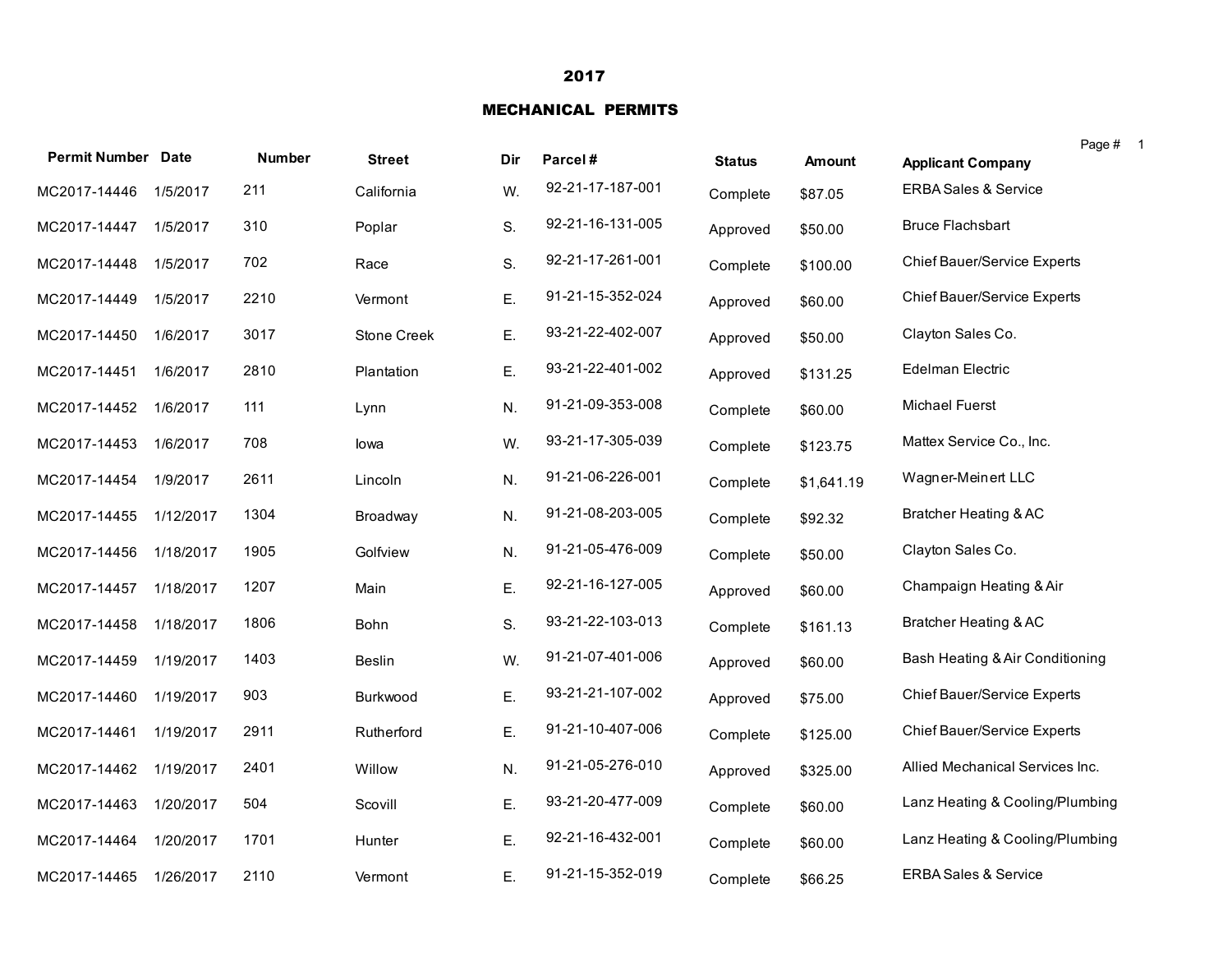| <b>Permit Number Date</b> |           | Number | <b>Street</b>         | Dir | Parcel#          | <b>Status</b> | Amount     | Page # 2<br><b>Applicant Company</b>  |
|---------------------------|-----------|--------|-----------------------|-----|------------------|---------------|------------|---------------------------------------|
| MC2017-14466              | 1/26/2017 | 1006   | <b>Country Squire</b> | S.  | 92-21-16-427-007 | Complete      | \$62.50    | Chief Bauer/Service Experts           |
| MC2017-14467              | 1/26/2017 | 911    | Webber                | S.  | 92-21-16-301-020 | Complete      | \$60.00    | Derrick White/NuView                  |
| MC2017-14468              | 1/27/2017 | 111    | Lynn                  | N.  | 91-21-09-353-008 | Complete      | \$60.00    | JC's Heating-Cooling & Plumbing, Inc. |
| MC2017-14469              | 1/27/2017 | 905    | <b>Country Squire</b> | S.  | 92-21-16-426-013 | Complete      | \$87.50    | Chief Bauer/Service Experts           |
| MC2017-14470              | 1/31/2017 | 1003   | Cottage Grove         | S.  | 92-21-16-304-020 | Complete      | \$60.00    | Ray's Heating & Air Conditioning      |
| MC2017-14471              | 1/31/2017 | 304    | Poplar                | S.  | 92-21-16-131-002 | Complete      | \$60.00    | Ray's Heating & Air Conditioning      |
| MC2017-14472              | 2/3/2017  | 1602   | Horizon               | Ε.  | 93-21-28-407-024 | Approved      | \$50.00    | <b>Vliet Builders LLC</b>             |
| MC2017-14473              | 1/31/2017 | 707    | Shurts                | Ε.  | 93-21-21-356-005 | Approved      | \$60.00    | Ray's Heating & Air Conditioning      |
| MC2017-14474              | 2/3/2017  | 3402   | Myra Ridge            | S.  | 93-21-28-426-014 | Approved      | \$50.00    | Vliet Builders LLC                    |
| MC2017-14475              | 2/8/2017  | 2010   | Philo                 | S.  | 93-21-21-202-090 | Complete      | \$198.25   | SBC Heating & Air Inc.                |
| MC2017-14476              | 2/8/2017  | 105    | Meadow                | W.  | 93-21-20-202-002 | Complete      | \$130.00   | Tica, Inc.                            |
| MC2017-14477              | 2/8/2017  | 203    | Michigan              | W.  | 93-21-17-380-008 | Complete      | \$60.00    | Chief Bauer/Service Experts           |
| MC2017-14478              | 2/8/2017  | 2006   | Park Ridge            | Ε.  | 93-21-28-276-009 | Complete      | \$60.00    | Chief Bauer/Service Experts           |
| MC2017-14479              | 2/14/2017 | 105    | Meadow                | W.  | 93-21-20-202-002 | Approved      | \$50.00    | Clayton Sales Co.                     |
| MC2017-14480              | 2/14/2017 | 2202   | Vawter                | S.  | 93-21-21-332-004 | Complete      | \$87.50    | Mattex Service Co., Inc.              |
| MC2017-14481              | 2/14/2017 | 410    | Florida               | W.  | 93-21-17-379-011 | Complete      | \$138.00   | Lanz Heating & Cooling/Plumbing       |
| MC2017-14482 2/14/2017    |           | 2001   | Morrow                | S.  | 93-21-21-202-020 | Complete      | \$62.50    | Chief Bauer/Service Experts           |
| MC2017-14483              | 2/14/2017 | 406    | Oregon                | Ε.  | 92-21-17-281-007 | Complete      | \$87.50    | Chief Bauer/Service Experts           |
| MC2017-14484 2/21/2017    |           | 502    | Shurts                | Ε.  | 93-21-20-476-033 | Complete      | \$60.00    | Lanz Heating & Cooling/Plumbing       |
| MC2017-14485              | 2/21/2017 | 711    | Springfield           | W.  | 92-21-17-104-002 | Approved      | \$60.00    | Duden-Silver Heating & Cooling        |
| MC2017-14486              | 2/22/2017 | 1734   | Stone Creek           | S.  | 93-21-22-105-001 | Approved      | \$50.00    | Ironwood Builders, Inc.               |
| MC2017-14487              | 2/24/2017 | 1215   | <b>Bradley</b>        | W.  | 91-21-07-204-008 | Complete      | \$1,250.00 | LD Mechanical Contractors             |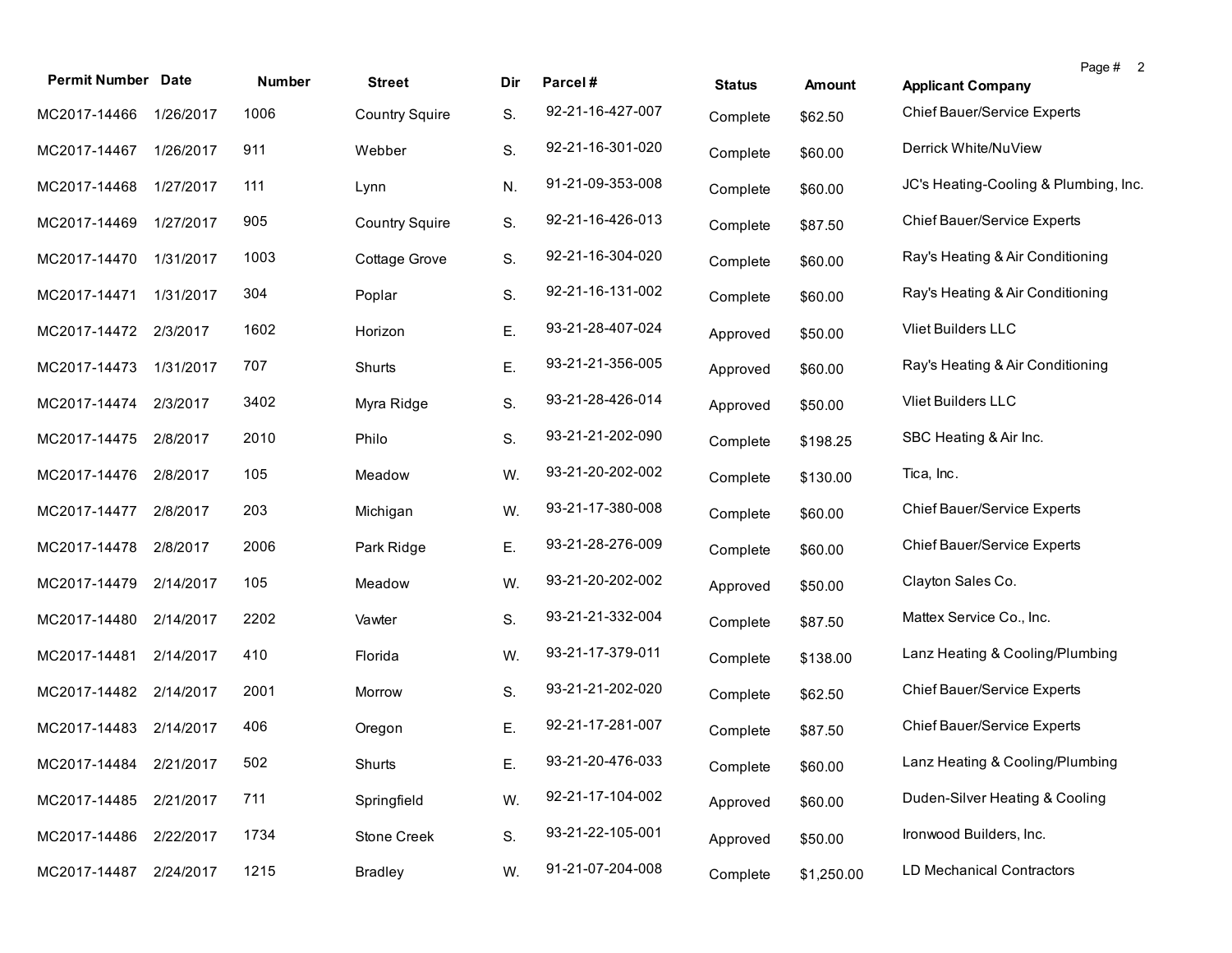| <b>Permit Number Date</b> |           | Number | <b>Street</b>      | Dir | Parcel#                        | <b>Status</b> | <b>Amount</b> | Page # 3<br><b>Applicant Company</b>       |
|---------------------------|-----------|--------|--------------------|-----|--------------------------------|---------------|---------------|--------------------------------------------|
| MC2017-14488              | 2/24/2017 | 4      | Montclair          |     | 93-21-20-202-009               | Approved      | \$60.00       | C-U Mechanical                             |
| MC2017-14489              | 2/28/2017 | 1105   | Mitchem            | Ε.  | 93-21-21-181-003               | Approved      | \$60.00       | Bash Heating & Air Conditioning            |
| MC2017-14490              | 2/28/2017 | 3017   | <b>Stone Creek</b> | Ε.  | 93-21-22-402-007               | Complete      | \$212.50      | Holland Heating & Plumbing                 |
| MC2017-14491              | 3/3/2017  | 1706   | Amber              | Е.  | 93-21-21-401-015               | Complete      | \$1,112.00    | A& R Services/Mechanical Contractors, Inc. |
| MC2017-14492              | 3/6/2017  | 302    | Barr               | Е.  | 91-21-08-280-022               | Complete      | \$75.00       | Chief Bauer/Service Experts                |
| MC2017-14493              | 3/6/2017  | 709    | Cunningham         | N.  | 91-21-08-404-005               | Complete      | \$60.00       | Chief Bauer/Service Experts                |
| MC2017-14494              | 3/6/2017  | 306    | Barr               | Ε.  | 91-21-08-280-024               | Complete      | \$60.00       | Chief Bauer/Service Experts                |
| MC2017-14495              | 3/8/2017  | 3402   | Memory             | S.  | 93-21-28-427-008               | Complete      | \$118.75      | Kelso Heating & Cooling, Inc.              |
| MC2017-14496              | 3/8/2017  | 2717   | <b>Stone Creek</b> | Ε.  | 93-21-22-101-005               | Complete      | \$118.75      | Kelso Heating & Cooling, Inc.              |
| MC2017-14497              | 3/10/2017 | 911    | Linview            | N.  | 91-21-08-151-032               | Complete      | \$62.22       | Bratcher Heating & AC                      |
| MC2017-14498              | 3/17/2017 | 201    | Main               | W.  | 92-21-17-205-003               | Complete      | \$2,800.00    | Davis/Houk Mechanical, Inc.                |
| MC2017-14499              | 3/17/2017 | 111    | Lynn               | N.  | 91-21-09-353-008               | Complete      | \$150.00      | Joe Rudicil                                |
| MC2017-14500              | 3/22/2017 | 1734   | Stone Creek        | S.  | 93-21-22-105-001               | Complete      | \$87.50       | Rich Heating & Cooling, Inc.               |
| MC2017-14501              | 3/22/2017 | 1707   | James Cherry       | Ε.  | 92-21-16-461-014               | Approved      | \$60.00       | Bash Heating & Air Conditioning            |
| MC2017-14502              | 3/24/2017 | 1209   | Romine             | N.  | 91-21-07-205-022               | Approved      | \$61.00       | Duden-Silver Heating & Cooling             |
| MC2017-14503              | 3/28/2017 | 102    | Vine               | N.  | 91-21-08-478-017               | Complete      | \$250.00      | Lennox National Acct. Services             |
| MC2017-14504              | 3/28/2017 | 110    | University         | Ε.  | $91-21-08-405-038$ (a)         | Complete      | \$291.00      | Lanz Heating & Cooling/Plumbing            |
| MC2017-14505              | 3/28/2017 | 110    | University         | Е.  | $91 - 21 - 08 - 405 - 038$ (a) | Complete      | \$123.00      | Lanz Heating & Cooling/Plumbing            |
| MC2017-14506 4/7/2017     |           | 3402   | Myra Ridge         | S.  | 93-21-28-426-014               | Complete      | \$137.50      | Kelso Heating & Cooling, Inc.              |
| MC2017-14507              | 3/30/2017 | 1601   | Vernon             | Ε.  | 93-21-28-407-001               | Complete      | \$87.50       | Rich Heating & Cooling, Inc.               |
| MC2017-14508              | 3/30/2017 | 3013   | Myra Ridge         | S.  | 93-21-28-278-003               | Approved      | \$60.00       | P & P Heating & Cooling                    |
| MC2017-14509              | 3/30/2017 | 201    | Poplar             | S.  | 92-21-16-126-025               | Complete      | \$68.52       | <b>ERBA Sales &amp; Service</b>            |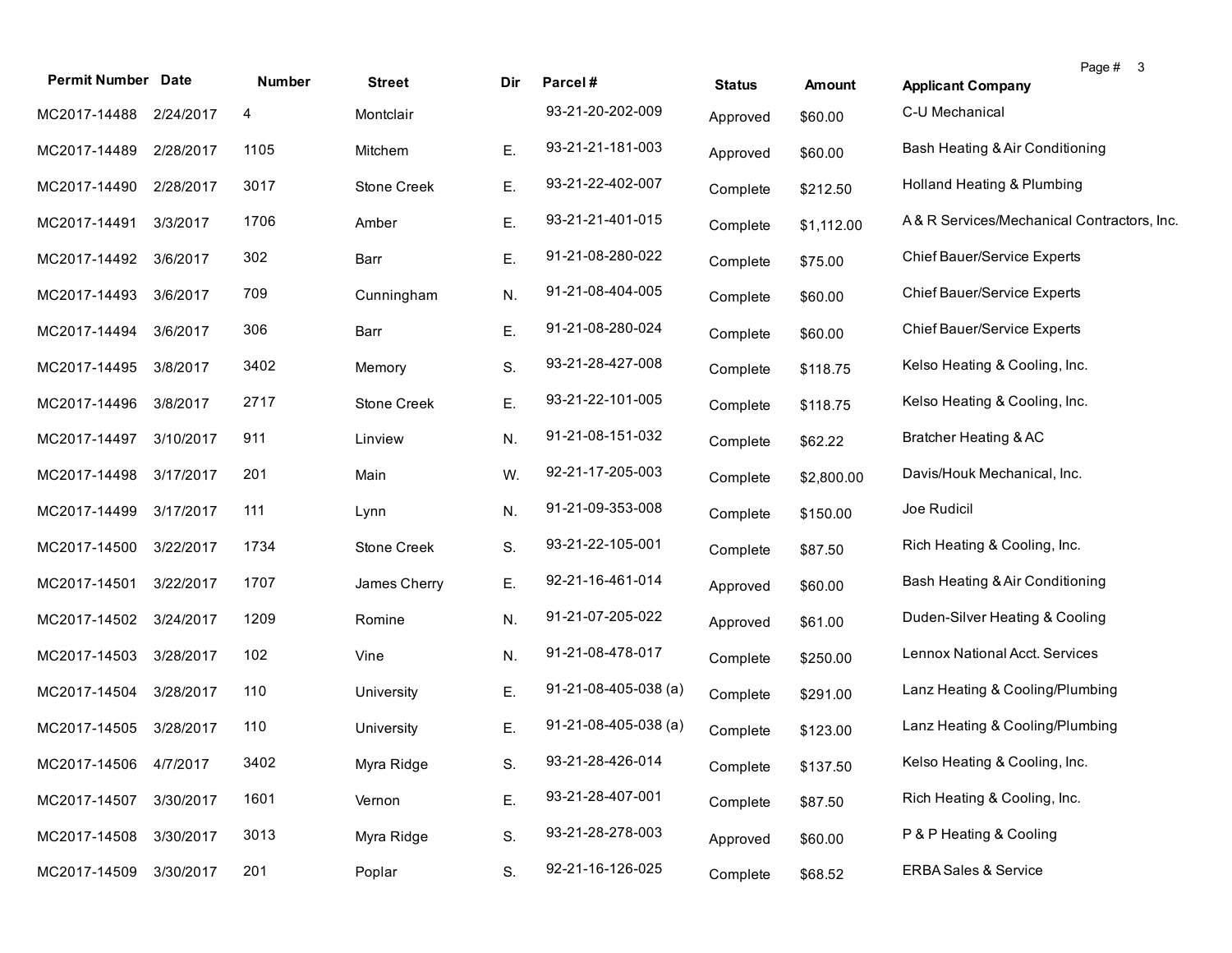| <b>Permit Number Date</b> |           | <b>Number</b> | <b>Street</b>      | Dir | Parcel#          | <b>Status</b> | <b>Amount</b> | Page # 4<br><b>Applicant Company</b>  |
|---------------------------|-----------|---------------|--------------------|-----|------------------|---------------|---------------|---------------------------------------|
| MC2017-14510              | 3/30/2017 | 303           | Griggs             | W.  | 91-21-08-383-004 | Complete      | \$107.50      | Rose Heating & Air Conditioning       |
| MC2017-14511              | 3/30/2017 | 1003          | Webber             | S.  | 92-21-16-301-023 | Approved      | \$61.00       | Ray's Heating & Air Conditioning      |
| MC2017-14512              | 4/3/2017  | 802           | Michigan           | Ε.  | 92-21-16-307-030 | Approved      | \$60.00       | William Heinz                         |
| MC2017-14513              | 4/5/2017  | 1601          | Vernon             | Ε.  | 93-21-28-407-001 | Approved      | \$50.00       | Clayton Sales Co.                     |
| MC2017-14514              | 4/5/2017  | 3022          | <b>Stone Creek</b> | Ε.  | 93-21-22-405-004 | Complete      | \$50.00       | Clayton Sales Co.                     |
| MC2017-14515              | 4/7/2017  | 3022          | <b>Stone Creek</b> | Ε.  | 93-21-22-405-004 | Complete      | \$152.00      | Lanz Heating & Cooling/Plumbing       |
| MC2017-14516              | 4/12/2017 | 201           | Main               | W.  | 92-21-17-205-003 | Approved      | \$60.00       | Illini Fire Equipment                 |
| MC2017-14517              | 4/13/2017 | 1703          | Lydia              | Ε.  | 93-21-21-453-009 | Complete      | \$60.00       | Lanz Heating & Cooling/Plumbing       |
| MC2017-14518              | 4/13/2017 | 2623          | Muirfield          | S.  | 93-21-22-332-006 | Approved      | \$60.00       | Bratcher Heating & AC                 |
| MC2017-14519              | 4/13/2017 | 808           | Hawthorne          | Ε.  | 92-21-16-305-021 | Complete      | \$75.00       | Cassel Home Comfort Heating & Cooling |
| MC2017-14520              | 4/13/2017 | 1734          | Stone Creek        | S.  | 93-21-22-105-001 | Closed        | \$50.00       | Clayton Sales Co.                     |
| MC2017-14521              | 4/18/2017 | 107           | Lynn               | N.  | 91-21-09-353-010 | Approved      | \$60.00       | Harry Northen                         |
| MC2017-14522              | 4/18/2017 | 2008          | Michigan           | Ε.  | 92-21-16-432-053 | Complete      | \$60.00       | Chief Bauer/Service Experts           |
| MC2017-14523              | 4/18/2017 | 205           | Glover             | S.  | 92-21-16-127-025 | Approved      | \$75.00       | <b>Chief Bauer/Service Experts</b>    |
| MC2017-14524              | 4/18/2017 | 2201          | Vine               | S.  | 93-21-20-407-008 | Complete      | \$80.00       | Lanz Heating & Cooling/Plumbing       |
| MC2017-14525              | 4/18/2017 | 507           | <b>Illinois</b>    | W.  | 92-21-17-176-003 | Complete      | \$60.00       | Lanz Heating & Cooling/Plumbing       |
| MC2017-14526              | 4/18/2017 | 3014          | Stone Creek        | Е.  | 93-21-22-405-002 | Complete      | \$50.00       | Clayton Sales Co.                     |
| MC2017-14527              | 4/18/2017 | 806           | Green              | Ε.  | 92-21-16-103-010 | Approved      | \$62.50       | Ben Joselyn                           |
| MC2017-14528 4/20/2017    |           | 2106          | Vine               | S.  | 93-21-20-426-004 | Complete      | \$75.00       | Cassel Home Comfort Heating & Cooling |
| MC2017-14529              | 4/20/2017 | 611           | Elm                | W.  | 92-21-17-111-001 | Complete      | \$437.50      | Edelman Electric                      |
| MC2017-14530              | 4/24/2017 | 208           | Griggs             | W.  | 91-21-08-452-015 | Complete      | \$60.00       | <b>Classic Plumbing</b>               |
| MC2017-14531              | 4/26/2017 | 3014          | Stone Creek        | Ε.  | 93-21-22-405-002 | Complete      | \$152.00      | Lanz Heating & Cooling/Plumbing       |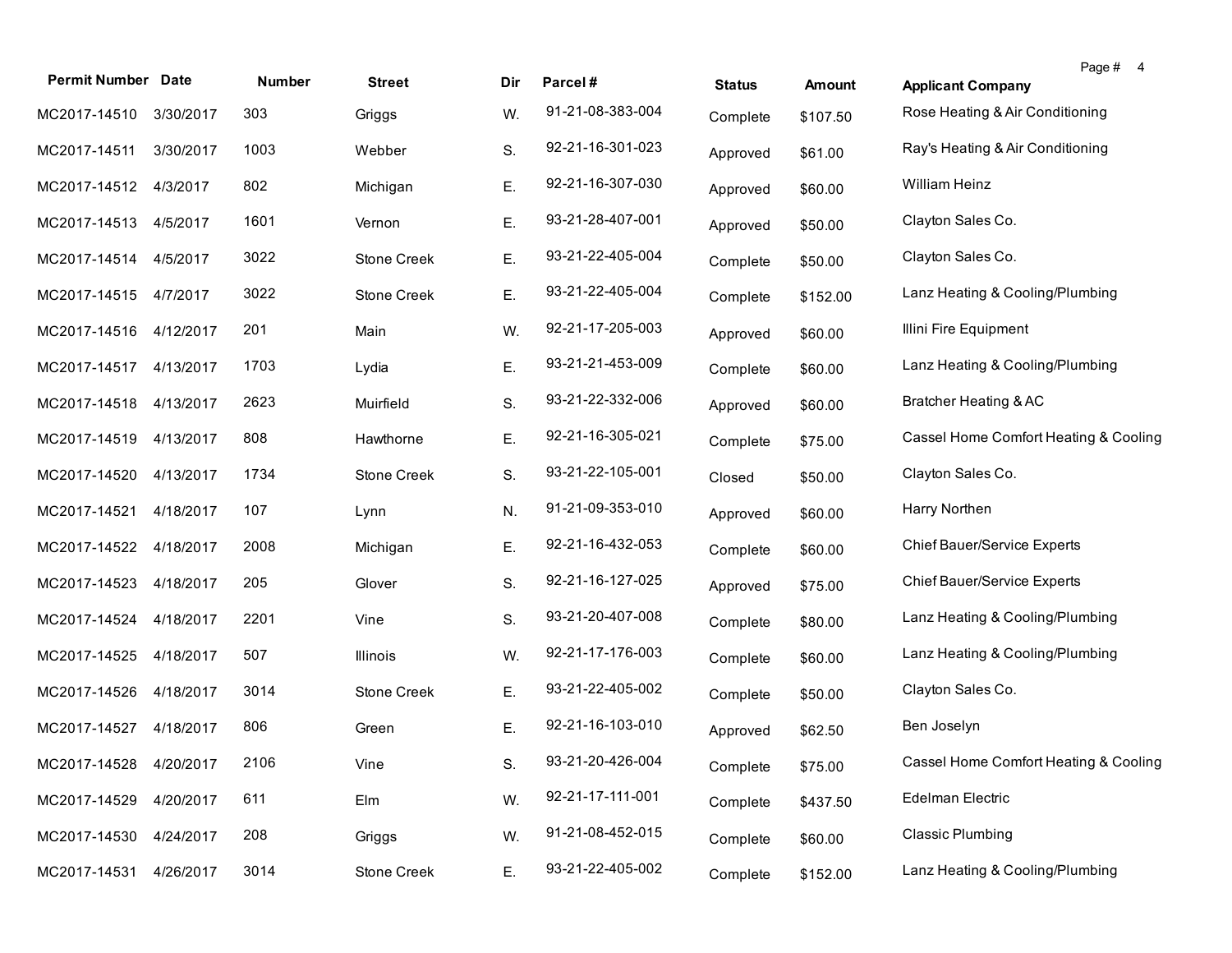| <b>Permit Number Date</b> |           | Number | <b>Street</b> | Dir | Parcel#          | <b>Status</b> | Amount   | Page # 5<br><b>Applicant Company</b>       |
|---------------------------|-----------|--------|---------------|-----|------------------|---------------|----------|--------------------------------------------|
| MC2017-14532 4/26/2017    |           | 1509   | Smith         | S.  | 91-21-15-385-008 | Approved      | \$90.00  | Mattex Service Co., Inc.                   |
| MC2017-14533              | 4/26/2017 | 812    | Church        | W.  | 91-21-08-302-015 | Complete      | \$60.00  | Mattex Service Co., Inc.                   |
| MC2017-14534              | 4/26/2017 | 1712   | Fairlawn      | Ε.  | 92-21-16-456-021 | Approved      | \$121.00 | Mattex Service Co., Inc.                   |
| MC2017-14535              | 4/27/2017 | 808    | University    | W.  | 91-21-08-304-013 | Complete      | \$67.00  | Davis/Houk Mechanical, Inc.                |
| MC2017-14536              | 4/28/2017 | 611    | Elm           | W.  | 92-21-17-111-001 | Complete      | \$211.81 | Illini Fire Service, LLC                   |
| MC2017-14537              | 5/1/2017  | 612    | Illinois      | W.  | 92-21-17-113-008 | Complete      | \$60.00  | Lanz Heating & Cooling/Plumbing            |
| MC2017-14538              | 5/1/2017  | 1401   | Adams         | S.  | 92-21-16-459-007 | Complete      | \$75.00  | Cassel Home Comfort Heating & Cooling      |
| MC2017-14539              | 5/3/2017  | 1706   | Cunningham    | N.  | 91-21-04-352-022 | Complete      | \$193.75 | Ken Stumpf                                 |
| MC2017-14540              | 5/3/2017  | 1401   | Main          | Ε.  | 92-21-16-129-024 | Approved      | \$.00    | Reliable Mechanical                        |
| MC2017-14541              | 5/3/2017  | 2921   | Rutherford    | Ε.  | 91-21-10-407-019 | Approved      | \$147.00 | Lanz Heating & Cooling/Plumbing            |
| MC2017-14542              | 5/3/2017  | 1711   | Lydia         | Ε.  | 93-21-21-453-005 | Complete      | \$75.00  | Lanz Heating & Cooling/Plumbing            |
| MC2017-14543              | 5/5/2017  | 1607   | Golfview      | N.  | 91-21-05-476-018 | Complete      | \$125.00 | A& R Services/Mechanical Contractors, Inc. |
| MC2017-14544              | 5/5/2017  | 808    | University    | W.  | 91-21-08-304-013 | Complete      | \$120.28 | Davis/Houk Mechanical, Inc.                |
| MC2017-14545              | 5/8/2017  | 401    | Kerr          | Ε.  | 91-21-08-280-035 | Complete      | \$137.15 | <b>CK Brush Plumbing</b>                   |
| MC2017-14546              | 5/8/2017  | 401    | Kerr          | Ε.  | 91-21-08-280-035 | Complete      | \$128.40 | <b>CK Brush Plumbing</b>                   |
| MC2017-14547              | 5/8/2017  | 401    | Kerr          | Ε.  | 91-21-08-280-035 | Complete      | \$128.40 | <b>CK Brush Plumbing</b>                   |
| MC2017-14548              | 5/8/2017  | 401    | Kerr          | Ε.  | 91-21-08-280-035 | Complete      | \$128.40 | <b>CK Brush Plumbing</b>                   |
| MC2017-14549              | 5/8/2017  | 401    | Kerr          | Е.  | 91-21-08-280-035 | Complete      | \$128.40 | <b>CK Brush Plumbing</b>                   |
| MC2017-14550 5/8/2017     |           | 401    | Kerr          |     | 91-21-08-280-035 | Complete      | \$124.64 | CK Brush Plumbing                          |
| MC2017-14551              | 5/8/2017  | 401    | Kerr          | Ε.  | 91-21-08-280-035 | Complete      | \$124.64 | CK Brush Plumbing                          |
| MC2017-14552              | 5/8/2017  | 401    | Kerr          | Ε.  | 91-21-08-280-035 | Complete      | \$124.64 | CK Brush Plumbing                          |
| MC2017-14553              | 5/8/2017  | 401    | Kerr          | Ε.  | 91-21-08-280-035 | Complete      | \$124.64 | CK Brush Plumbing                          |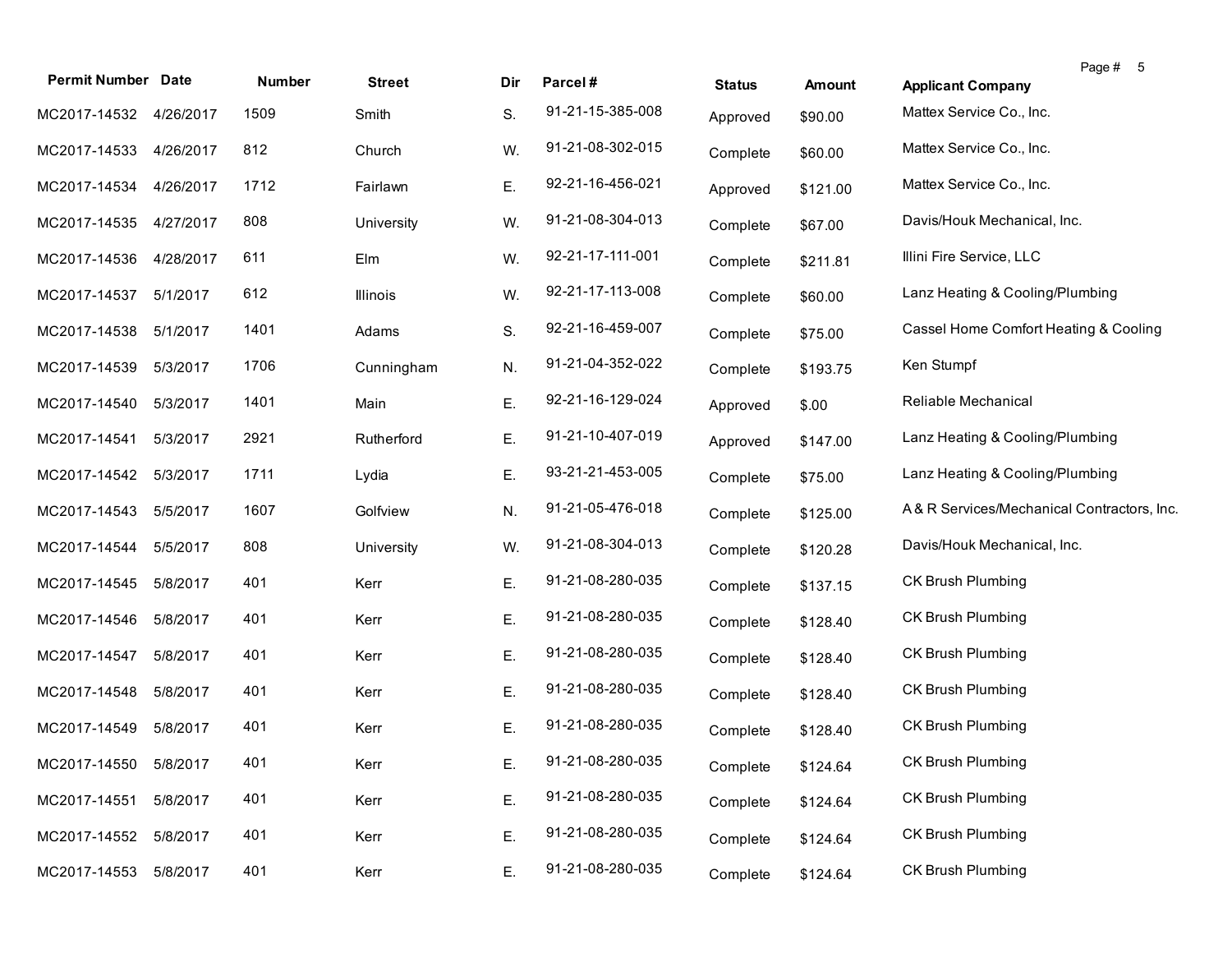| <b>Permit Number Date</b> |           | Number | <b>Street</b> | Dir | Parcel#          | <b>Status</b> | <b>Amount</b> | Page # 6<br><b>Applicant Company</b>  |
|---------------------------|-----------|--------|---------------|-----|------------------|---------------|---------------|---------------------------------------|
| MC2017-14554              | 5/8/2017  | 401    | Kerr          | Е.  | 91-21-08-280-035 | Complete      | \$128.40      | CK Brush Plumbing                     |
| MC2017-14555              | 5/8/2017  | 401    | Kerr          | Ε.  | 91-21-08-280-035 | Complete      | \$128.40      | CK Brush Plumbing                     |
| MC2017-14556              | 5/8/2017  | 401    | Kerr          | Ε.  | 91-21-08-280-035 | Complete      | \$122.14      | CK Brush Plumbing                     |
| MC2017-14557              | 5/8/2017  | 401    | Kerr          | Ε.  | 91-21-08-280-035 | Complete      | \$137.15      | CK Brush Plumbing                     |
| MC2017-14558              | 5/9/2017  | 611    | Ohio          | W.  | 93-21-17-307-011 | Complete      | \$60.00       | Rose Heating & Air Conditioning       |
| MC2017-14559              | 5/9/2017  | 1102   | Mumford       | Ε.  | 93-21-21-326-001 | Complete      | \$104.00      | Rose Heating & Air Conditioning       |
| MC2017-14560              | 5/9/2017  | 2      | Penn          |     | 92-21-16-351-040 | Approved      | \$71.00       | Polar Refrigeration, LLC              |
| MC2017-14561              | 5/9/2017  | 106    | George Huff   | W.  | 93-21-20-252-029 | Complete      | \$75.00       | Fred's Plbg-Heating, AC & Elect.      |
| MC2017-14562              | 5/10/2017 | 106    | University    | Ε.  | 91-21-08-405-033 | Complete      | \$888.00      | Allied Mechanical Services Inc.       |
| MC2017-14563              | 5/11/2017 | 1408   | Hill          | W.  | 91-21-07-401-011 | Complete      | \$75.00       | R.J. Holland Co.                      |
| MC2017-14564              | 5/11/2017 | 2211   | Lantern Hill  | Ε.  | 91-21-15-304-015 | Approved      | \$106.00      | Mattex Service Co., Inc.              |
| MC2017-14565              | 5/16/2017 | 614    | Harding       | Ε.  | 93-21-21-151-007 | Complete      | \$112.50      | Chief Bauer/Service Experts           |
| MC2017-14566              | 5/16/2017 | 106    | University    | Ε.  | 91-21-08-405-033 | Complete      | \$60.00       | Illini Fire Equipment                 |
| MC2017-14567              | 5/18/2017 | 115    | Main          | W.  | 92-21-17-206-007 | Complete      | \$68.75       | Air King, Inc.                        |
| MC2017-14568              | 5/22/2017 | 1606   | Lexington     | Ε.  | 93-21-28-405-024 | Complete      | \$125.00      | Chief Bauer/Service Experts           |
| MC2017-14569              | 5/22/2017 | 1810   | Bohn          | S.  | 93-21-22-103-012 | Complete      | \$50.00       | Clayton Sales Co.                     |
| MC2017-14570              | 5/22/2017 | 1709   | Bohn          | S.  | 93-21-22-104-006 | Approved      | \$50.00       | Clayton Sales Co.                     |
| MC2017-14571              | 5/22/2017 | 1810   | Bohn          | S.  | 93-21-22-103-012 | Complete      | \$113.75      | Design-Air Heating & Air Conditioning |
| MC2017-14572 5/24/2017    |           | 1709   | Bohn          | S.  | 93-21-22-104-006 | Complete      | \$112.25      | Bratcher Heating & AC                 |
| MC2017-14573              | 5/24/2017 | 1007   | Michigan      | Ε.  | 92-21-16-351-021 | Approved      | \$60.00       | 217 Heating, Cooling & Plumbing Inc.  |
| MC2017-14574              | 5/24/2017 | 2606   | Fieldcrest    | N.  | 91-21-03-129-023 | Complete      | \$68.75       | Wright's Heating & Air                |
| MC2017-14575              | 5/24/2017 | 106    | Holmes        | W.  | 93-21-20-401-013 | Complete      | \$93.75       | Cassel Home Comfort Heating & Cooling |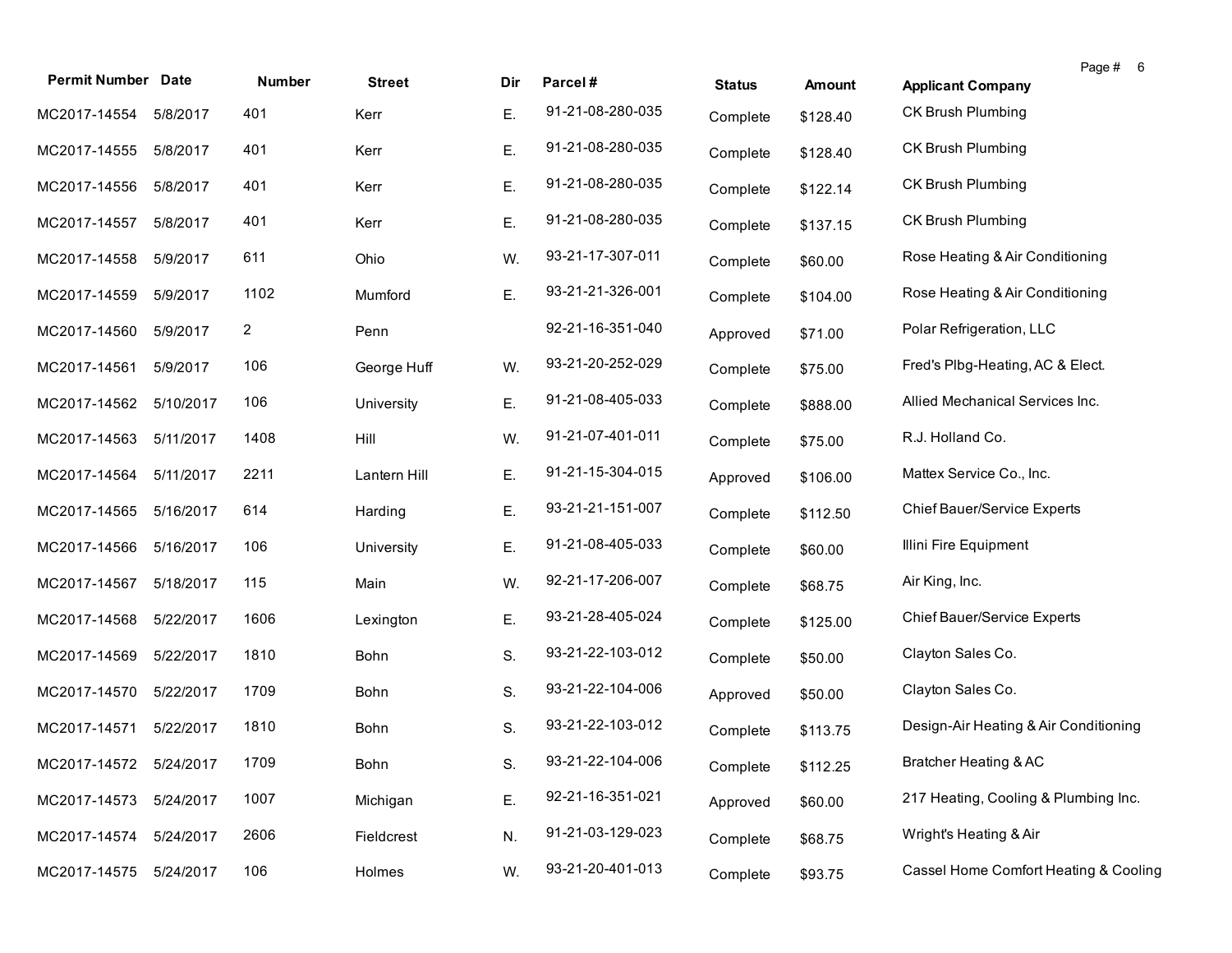| <b>Permit Number Date</b> |           | Number  | <b>Street</b>  | Dir. | Parcel#          | <b>Status</b> | <b>Amount</b> | Page # 7<br><b>Applicant Company</b>  |
|---------------------------|-----------|---------|----------------|------|------------------|---------------|---------------|---------------------------------------|
| MC2017-14576              | 5/24/2017 | 401     | Broadway       | N.   | 91-21-08-455-017 | Complete      | \$324.06      | F.E. Moran Fire Protection            |
| MC2017-14577              | 5/25/2017 | 2702    | <b>Boulder</b> | S.   | 93-21-28-225-006 | Approved      | \$73.00       | Lanz Heating & Cooling/Plumbing       |
| MC2017-14578              | 5/25/2017 | 1613    | Fairlawn       | Ε.   | 92-21-16-457-007 | Complete      | \$60.00       | Lanz Heating & Cooling/Plumbing       |
| MC2017-14579              | 5/25/2017 | 605     | Main           | Ε.   | 92-21-17-232-009 | Complete      | \$60.00       | Rose Heating & Air Conditioning       |
| MC2017-14580              | 5/31/2017 | 1008    | Lanore         | S.   | 92-21-16-426-009 | Complete      | \$60.00       | Chief Bauer/Service Experts           |
| MC2017-14581              | 5/31/2017 | 210     | Green          | W.   | 92-21-17-210-003 | Complete      | \$.00         | Reliable Mechanical                   |
| MC2017-14582              | 6/6/2017  | 702-732 | Killarney      | W.   | 91-21-05-302-007 | Complete      | \$125.00      | Ye Olde Donut Shoppe                  |
| MC2017-14583              | 6/7/2017  | 2118    | Vine           | S.   | 93-21-20-432-012 | Approved      | \$106.00      | Bash Heating & Air Conditioning       |
| MC2017-14584              | 6/7/2017  | 210     | Crystal Lake   | Ε.   | 91-21-08-404-020 | Approved      | \$81.00       | Bash Heating & Air Conditioning       |
| MC2017-14585              | 6/7/2017  | 2938    | Stone Creek    | Ε.   | 93-21-22-258-004 | Complete      | \$83.00       | Lanz Heating & Cooling/Plumbing       |
| MC2017-14586              | 6/7/2017  | 612     | Florida        | W.   | 93-21-17-358-017 | Approved      | \$60.00       | Chief Bauer/Service Experts           |
| MC2017-14587              | 6/7/2017  | 1203    | Race           | S.   | 93-21-17-332-019 | Complete      | \$62.50       | Chief Bauer/Service Experts           |
| MC2017-14588              | 6/9/2017  | 1804-B  | Glenwood Oaks  | S.   | 93-21-21-108-018 | Complete      | \$60.00       | Lanz Heating & Cooling/Plumbing       |
| MC2017-14589              | 6/9/2017  | 1207    | University     | Ε.   | 91-21-09-376-011 | Complete      | \$375.00      | Illini Fire Service, LLC              |
| MC2017-14590              | 6/12/2017 | 1802    | Golfview       | N.   | 91-21-05-477-010 | Approved      | \$66.00       | Mike Williams Plumbing & Heating      |
| MC2017-14591              | 6/15/2017 | 1105    | Carroll        | N.   | 91-21-09-126-035 | Complete      | \$60.00       | C-U Mechanical                        |
| MC2017-14592              | 6/15/2017 | 3019    | Stillwater     | Ε.   | 93-21-22-405-009 | Complete      | \$100.00      | Design-Air Heating & Air Conditioning |
| MC2017-14593              | 6/15/2017 | 3021    | Stillwater     | Ε.   | 93-21-22-405-008 | Complete      | \$100.00      | Design-Air Heating & Air Conditioning |
| MC2017-14594 6/15/2017    |           | 3021    | Stillwater     | Ε.   | 93-21-22-405-008 | Approved      | \$50.00       | Clayton Sales Co.                     |
| MC2017-14595              | 6/15/2017 | 3019    | Stillwater     | Ε.   | 93-21-22-405-009 | Complete      | \$50.00       | Clayton Sales Co.                     |
| MC2017-14596              | 6/21/2017 | 1901    | Vine           | S.   | 93-21-20-251-032 | Complete      | \$60.00       | Lanz Heating & Cooling/Plumbing       |
| MC2017-14597              | 6/21/2017 | 405     | Broadway       | N.   | 91-21-08-455-012 | Complete      | \$296.30      | Polar Refrigeration, LLC              |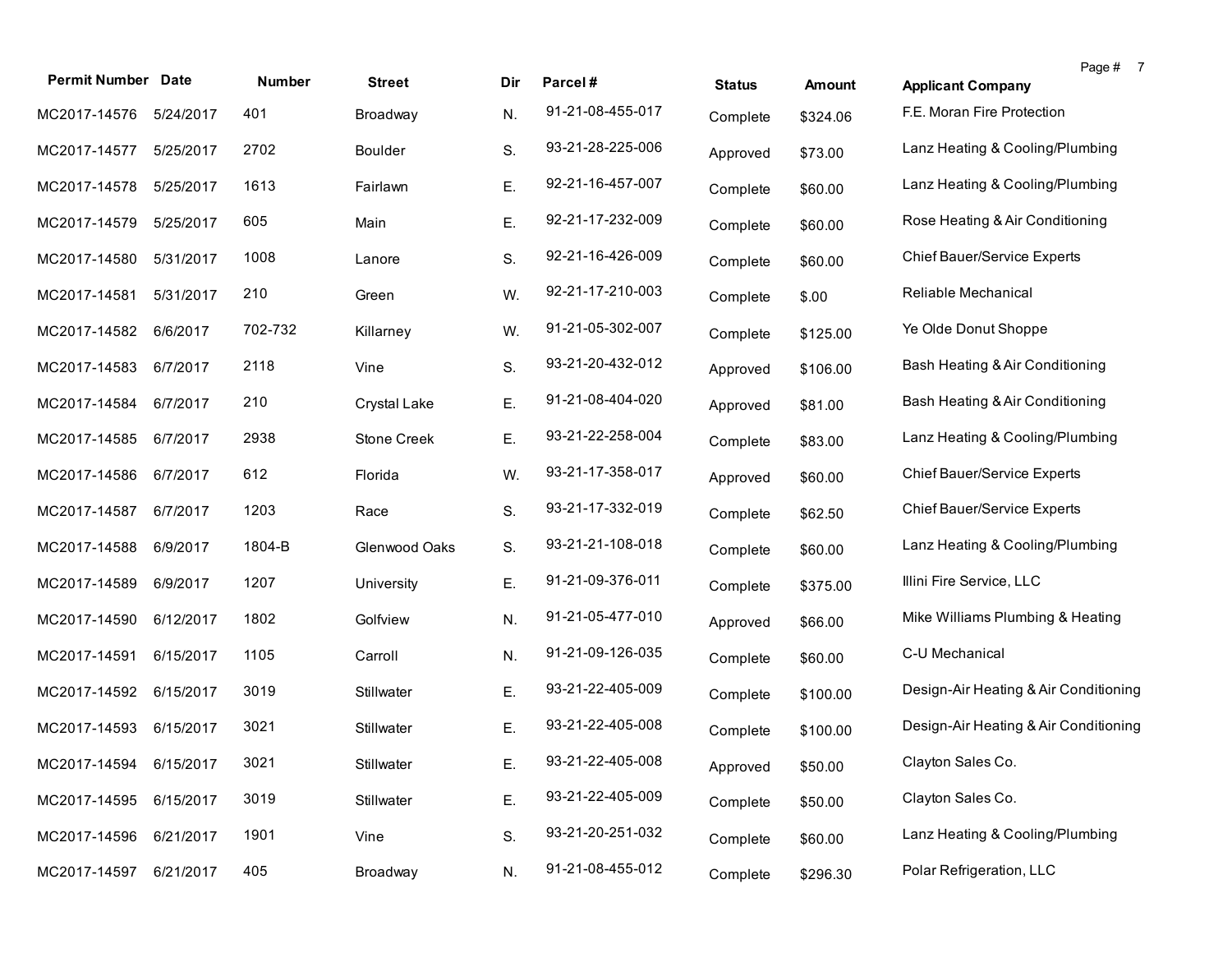| <b>Permit Number Date</b> |           | Number  | <b>Street</b> | Dir | Parcel#                         | <b>Status</b> | Amount   | Page #<br><b>Applicant Company</b> | -8 |
|---------------------------|-----------|---------|---------------|-----|---------------------------------|---------------|----------|------------------------------------|----|
| MC2017-14598              | 6/21/2017 | 1602    | Horizon       | Ε.  | 93-21-28-407-024                | Complete      | \$125.00 | Kelso Heating & Cooling, Inc.      |    |
| MC2017-14599              | 6/21/2017 | 201     | Washington    | W.  | 93-21-17-327-009                | Complete      | \$150.00 | Lanz Heating & Cooling/Plumbing    |    |
| MC2017-14600              | 6/23/2017 | 208     | Griggs        | W.  | 91-21-08-452-015                | Complete      | \$150.00 | <b>Ayers Repairs Company</b>       |    |
| MC2017-14601              | 6/23/2017 | 2013    | Rainbow       | Ε.  | 92-21-16-431-014                | Complete      | \$82.00  | Lanz Heating & Cooling/Plumbing    |    |
| MC2017-14602              | 6/23/2017 | 2004    | Eagle Ridge   | S.  | 93-21-21-202-029                | Complete      | \$75.00  | Lanz Heating & Cooling/Plumbing    |    |
| MC2017-14603              | 6/23/2017 | 1505    | Rutledge      | S.  | 92-21-16-479-005                | Complete      | \$60.00  | C-U Mechanical                     |    |
| MC2017-14604              | 6/26/2017 | 1402    | Dublin        | W.  | 91-21-07-252-012                | Approved      | \$60.00  | Bash Heating & Air Conditioning    |    |
| MC2017-14605              | 6/27/2017 | 1004    | Harding       | Ε.  | 93-21-21-152-043thru09(Complete |               | \$60.00  | Rose Heating & Air Conditioning    |    |
| MC2017-14606              | 6/27/2017 | 702-732 | Killarney     | W.  | 91-21-05-302-007                | Complete      | \$100.00 | Mattex Service Co., Inc.           |    |
| MC2017-14607              | 6/27/2017 | 611     | Delaware      | W.  | 93-21-17-358-008                | Complete      | \$75.00  | Lanz Heating & Cooling/Plumbing    |    |
| MC2017-14608              | 6/27/2017 | 2509    | Scovill       | S.  | 93-21-20-478-022                | Approved      | \$60.00  | Hoveln Heating & Cooling           |    |
| MC2017-14609              | 6/27/2017 | 306     | lowa          | W.  | 93-21-17-327-015                | Approved      | \$87.50  | Quality Plumbing, Heating & AC     |    |
| MC2017-14610              | 6/29/2017 | 105     | University    | Ε.  | 91-21-08-459-007                | Complete      | \$258.00 | Lanz Heating & Cooling/Plumbing    |    |
| MC2017-14611              | 6/29/2017 | 2006    | Morrow        | S.  | 93-21-21-202-084                | Complete      | \$100.00 | Lanz Heating & Cooling/Plumbing    |    |
| MC2017-14612              | 6/29/2017 | 1505    | Broadway      | S.  | 93-21-17-453-                   | Complete      | \$60.00  | Mattex Service Co., Inc.           |    |
| MC2017-14613              | 6/29/2017 | 505     | McCullough    | S.  | 92-21-17-176-010                | Approved      | \$162.50 | <b>Chief Bauer/Service Experts</b> |    |
| MC2017-14614              | 7/3/2017  | 1009    | <b>Busey</b>  | N.  | 91-21-08-152-031                | Complete      | \$81.25  | Polar Refrigeration, LLC           |    |
| MC2017-14615 7/7/2017     |           | 714     | Indiana       | W.  | 93-21-17-307-015                | Approved      | \$87.00  | Ray's Heating & Air Conditioning   |    |
| MC2017-14616 7/7/2017     |           | 1307    | Race          | S.  | 93-21-17-380-010                | Approved      | \$60.00  | Ray's Heating & Air Conditioning   |    |
| MC2017-14617              | 7/7/2017  | 1009    | Main          | Ε.  | 92-21-16-104-010                | Complete      | \$98.00  | Ray's Heating & Air Conditioning   |    |
| MC2017-14618              | 7/7/2017  | 2711    | Myra Ridge    | S.  | 93-21-28-226-006                | Approved      | \$61.00  | Ray's Heating & Air Conditioning   |    |
| MC2017-14619              | 7/7/2017  | 1302    | Eastern       | Ε.  | 92-21-16-331-023                | Complete      | \$60.00  | Lanz Heating & Cooling/Plumbing    |    |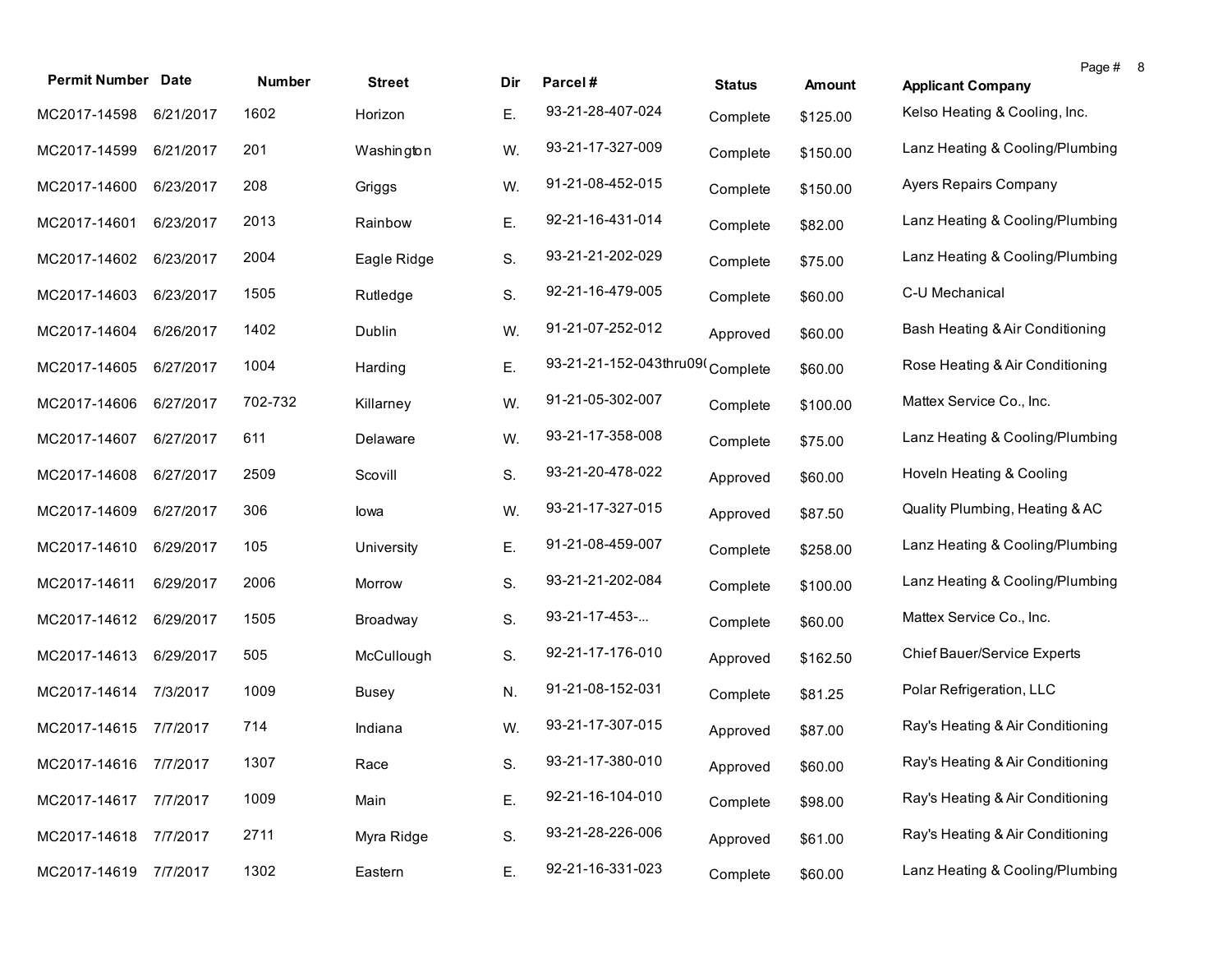| <b>Permit Number Date</b> |           | Number | <b>Street</b> | Dir | Parcel#          | <b>Status</b> | <b>Amount</b> | Page # 9<br><b>Applicant Company</b>       |
|---------------------------|-----------|--------|---------------|-----|------------------|---------------|---------------|--------------------------------------------|
| MC2017-14620              | 7/7/2017  | 1103   | Busey         | N.  | 91-21-08-152-028 | Approved      | \$81.25       |                                            |
| MC2017-14621              | 7/10/2017 | 1302   | Lincoln       | N.  | 91-21-08-101-005 | Approved      | \$62.50       | P & P Heating & Cooling                    |
| MC2017-14622              | 7/10/2017 | 901    | Broadway      | N.  | 91-21-08-201-003 | Approved      | \$.00         | A& R Services/Mechanical Contractors, Inc. |
| MC2017-14623 7/10/2017    |           | 2003   | Philo         | S.  | 93-21-21-180-010 | Complete      | \$143.75      | A& R Services/Mechanical Contractors, Inc. |
| MC2017-14624 7/10/2017    |           | 1706   | Amber         | Ε.  | 93-21-21-401-015 | Complete      | \$79.75       | <b>MATCO Fire Protection</b>               |
| MC2017-14625              | 7/10/2017 | 3102   | University    | Ε.  | 91-21-10-407-021 | Approved      | \$225.00      | A& R Services/Mechanical Contractors, Inc. |
| MC2017-14626              | 7/10/2017 | 2010   | Philo         | S.  | 93-21-21-202-090 | Complete      | \$1,925.00    | F.E. Moran Fire Protection                 |
| MC2017-14627              | 7/11/2017 | 401    | Broadway      | N.  | 91-21-08-455-017 | Approved      | \$2,125.00    | A& R Services/Mechanical Contractors, Inc. |
| MC2017-14628              | 7/11/2017 | 908    | California    | Ε.  | 92-21-16-154-007 | Complete      | \$95.00       | Rose Heating & Air Conditioning            |
| MC2017-14629              | 7/11/2017 | 401    | Kerr          | Ε.  | 91-21-08-280-035 | Complete      | \$125.89      | <b>CK Brush Plumbing</b>                   |
| MC2017-14630              | 7/11/2017 | 401    | Kerr          | Ε.  | 91-21-08-280-035 | Complete      | \$128.40      | <b>CK Brush Plumbing</b>                   |
| MC2017-14631              | 7/11/2017 | 401    | Kerr          | Ε.  | 91-21-08-280-035 | Complete      | \$122.14      | <b>CK Brush Plumbing</b>                   |
| MC2017-14632              | 7/11/2017 | 401    | Kerr          | Ε.  | 91-21-08-280-035 | Complete      | \$125.89      | <b>CK Brush Plumbing</b>                   |
| MC2017-14633              | 7/11/2017 | 401    | Kerr          | Ε.  | 91-21-08-280-035 | Complete      | \$122.14      | <b>CK Brush Plumbing</b>                   |
| MC2017-14634              | 7/11/2017 | 401    | Kerr          | Ε.  | 91-21-08-280-035 | Complete      | \$122.14      | <b>CK Brush Plumbing</b>                   |
| MC2017-14635              | 7/11/2017 | 401    | Kerr          | Ε.  | 91-21-08-280-035 | Complete      | \$128.40      | <b>CK Brush Plumbing</b>                   |
| MC2017-14636              | 7/11/2017 | 401    | Kerr          | Ε.  | 91-21-08-280-035 | Complete      | \$122.14      | <b>CK Brush Plumbing</b>                   |
| MC2017-14637              | 7/12/2017 | 401    | Kerr          | Ε.  | 91-21-08-280-035 | Complete      | \$122.14      | CK Brush Plumbing                          |
| MC2017-14638 7/12/2017    |           | 401    | Kerr          | Е.  | 91-21-08-280-035 | Complete      | \$122.14      | CK Brush Plumbing                          |
| MC2017-14639              | 7/12/2017 | 401    | Kerr          | Ε.  | 91-21-08-280-035 | Complete      | \$122.14      | CK Brush Plumbing                          |
| MC2017-14640              | 7/12/2017 | 401    | Kerr          | Ε.  | 91-21-08-280-035 | Complete      | \$122.14      | CK Brush Plumbing                          |
| MC2017-14641              | 7/12/2017 | 401    | Kerr          | Ε.  | 91-21-08-280-035 | Complete      | \$128.40      | CK Brush Plumbing                          |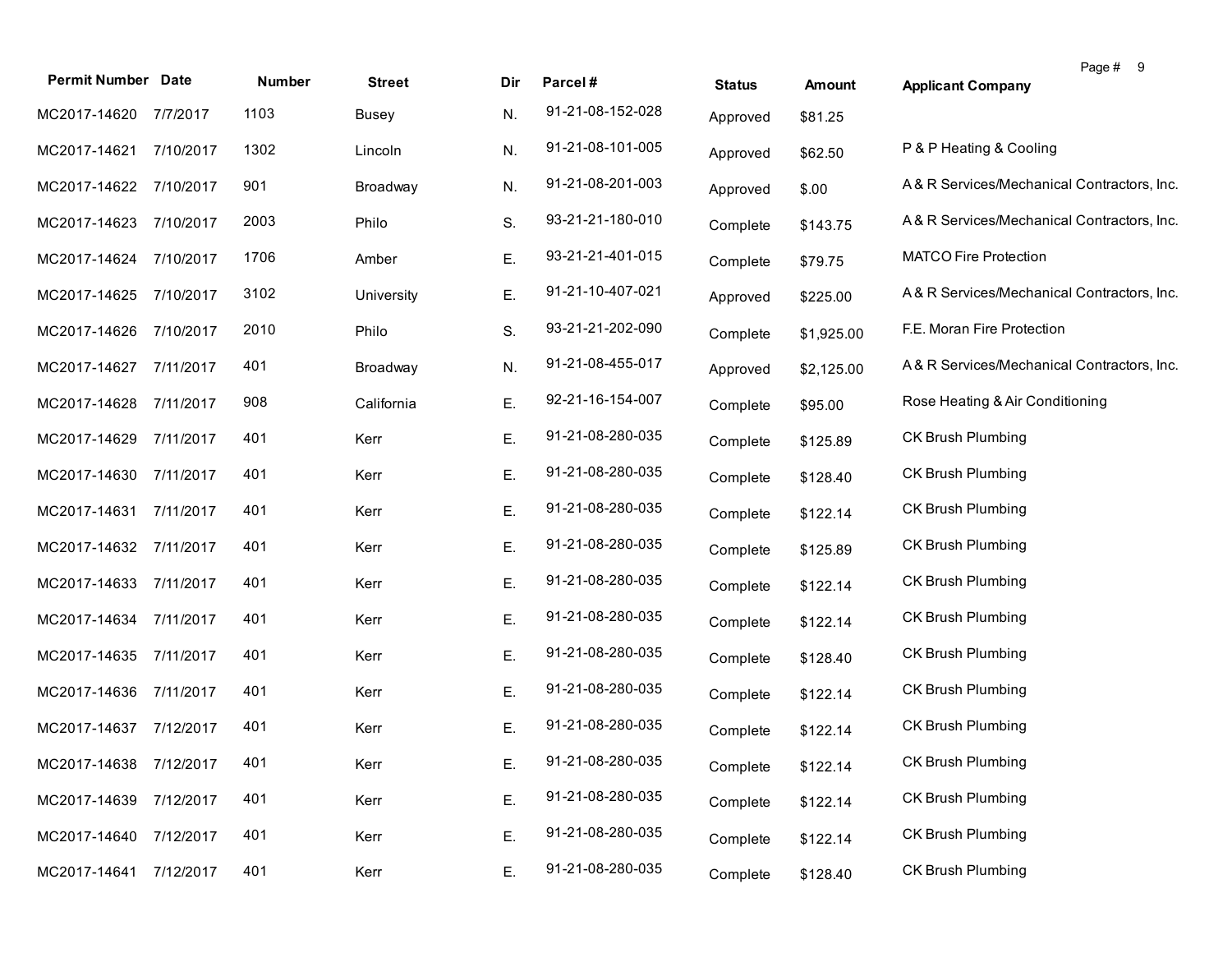| <b>Permit Number Date</b> |           | Number | <b>Street</b>         | Dir | Parcel#          | <b>Status</b> | Amount   | Page #<br>10<br><b>Applicant Company</b> |  |
|---------------------------|-----------|--------|-----------------------|-----|------------------|---------------|----------|------------------------------------------|--|
| MC2017-14642 7/12/2017    |           | 401    | Kerr                  | Ε.  | 91-21-08-280-035 | Complete      | \$128.40 | CK Brush Plumbing                        |  |
| MC2017-14643              | 7/12/2017 | 401    | Kerr                  | Ε.  | 91-21-08-280-035 | Complete      | \$124.64 | CK Brush Plumbing                        |  |
| MC2017-14644 7/12/2017    |           | 401    | Kerr                  | Ε.  | 91-21-08-280-035 | Complete      | \$124.64 | <b>CK Brush Plumbing</b>                 |  |
| MC2017-14645              | 7/12/2017 | 401    | Kerr                  | Ε.  | 91-21-08-280-035 | Complete      | \$125.89 | CK Brush Plumbing                        |  |
| MC2017-14646              | 7/12/2017 | 401    | Kerr                  | Ε.  | 91-21-08-280-035 | Complete      | \$125.89 | <b>CK Brush Plumbing</b>                 |  |
| MC2017-14647              | 7/12/2017 | 401    | Kerr                  | Ε.  | 91-21-08-280-035 | Complete      | \$125.89 | CK Brush Plumbing                        |  |
| MC2017-14648              | 7/12/2017 | 401    | Kerr                  | Ε.  | 91-21-08-280-035 | Complete      | \$125.89 | CK Brush Plumbing                        |  |
| MC2017-14649              | 7/14/2017 | 708    | Green                 | W.  | 92-21-17-106-019 | Complete      | \$487.50 | Kelso Heating & Cooling, Inc.            |  |
| MC2017-14650              | 7/14/2017 | 710    | Green                 | W.  | 92-21-17-106-011 | Complete      | \$487.50 | Kelso Heating & Cooling, Inc.            |  |
| MC2017-14651              | 7/14/2017 | 2111   | <b>Country Squire</b> | Ε.  | 91-21-15-306-006 | Complete      | \$80.00  | Bash Heating & Air Conditioning          |  |
| MC2017-14652              | 7/14/2017 | 208    | Griggs                | W.  | 91-21-08-452-015 | Complete      | \$60.00  | 25 O'Clock Brewing Co.                   |  |
| MC2017-14653              | 7/17/2017 | 1207   | University            | Ε.  | 91-21-09-376-011 | Complete      | \$500.00 | Allied Mechanical Services Inc.          |  |
| MC2017-14654              | 7/17/2017 | 309    | Elm                   | W.  | 92-21-17-136-002 | Approved      | \$282.00 | Rose Heating & Air Conditioning          |  |
| MC2017-14655              | 7/17/2017 | 706    | Grove                 | S.  | 92-21-17-287-005 | Approved      | \$127.50 | Duden-Silver Heating & Cooling           |  |
| MC2017-14656              | 7/20/2017 | 2008   | Florida               | Ε.  | 92-21-16-480-032 | Complete      | \$137.50 | Mattex Service Co., Inc.                 |  |
| MC2017-14657              | 7/20/2017 | 112-A  | Whitehall             |     | 93-21-20-455-003 | Complete      | \$70.00  | Rose Heating & Air Conditioning          |  |
| MC2017-14658              | 7/21/2017 | 115    | Main                  | W.  | 92-21-17-206-007 | Approved      | \$60.00  | Air King, Inc.                           |  |
| MC2017-14659              | 7/26/2017 | 208    | Pennsylvania          | W.  | 93-21-17-380-015 | Complete      | \$149.00 | Lanz Heating & Cooling/Plumbing          |  |
| MC2017-14660 7/26/2017    |           | 1701   | Michigan              | Е.  | 92-21-16-477-001 | Approved      | \$60.00  | Jon Hawk                                 |  |
| MC2017-14661              | 7/28/2017 | 612    | Michigan              | W.  | 93-21-17-308-025 | Approved      | \$91.00  | Bash Heating & Air Conditioning          |  |
| MC2017-14662              | 7/28/2017 | 502    | Shurts                | Ε.  | 93-21-20-476-033 | Complete      | \$60.00  | Lanz Heating & Cooling/Plumbing          |  |
| MC2017-14663              | 7/28/2017 | 1403   | Kinch                 | S.  | 92-21-16-476-027 | Approved      | \$68.00  | Bash Heating & Air Conditioning          |  |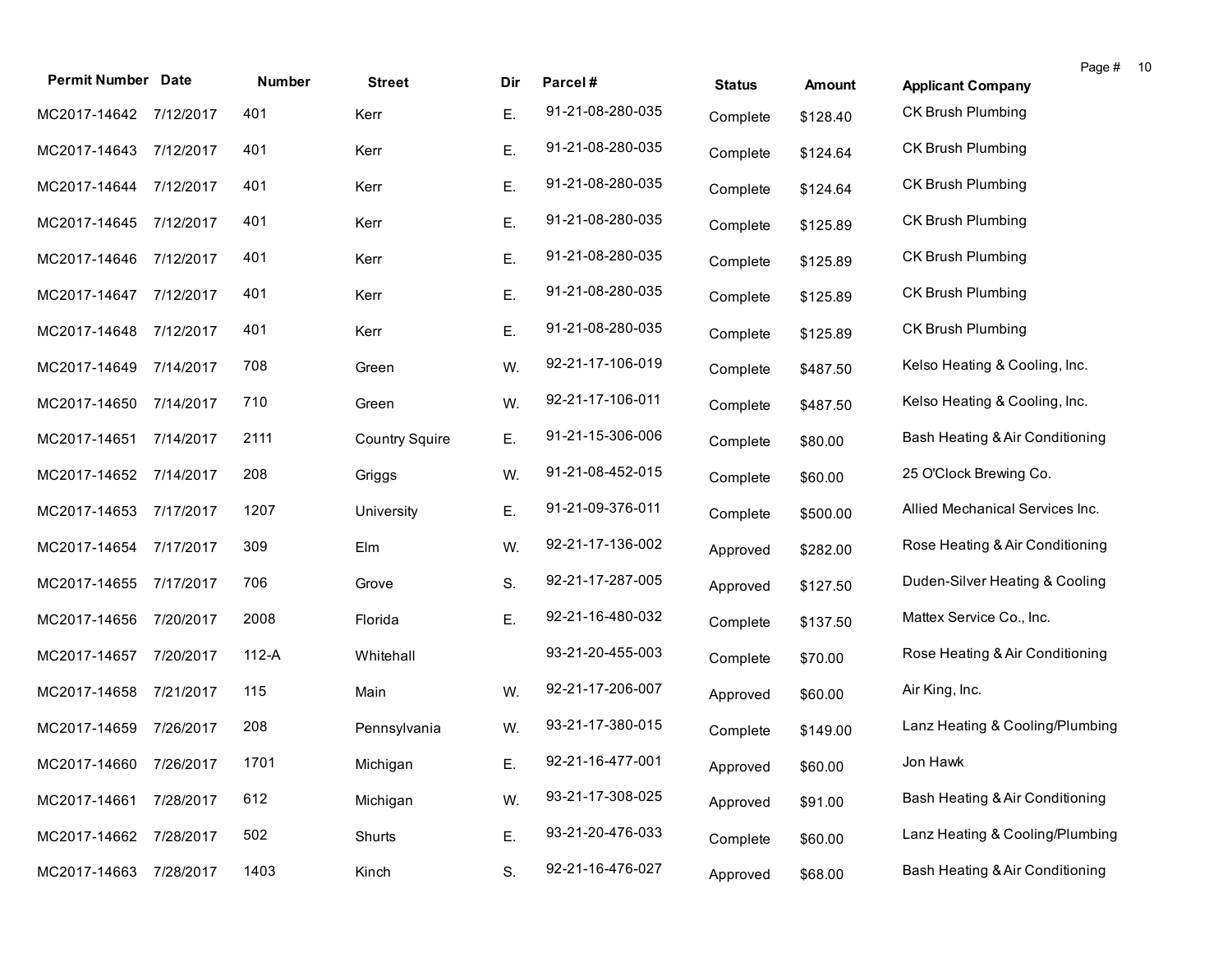| <b>Permit Number Date</b> |           | Number | <b>Street</b> | Dir | Parcel#                          | <b>Status</b> | <b>Amount</b> | Page # 11<br><b>Applicant Company</b>     |
|---------------------------|-----------|--------|---------------|-----|----------------------------------|---------------|---------------|-------------------------------------------|
| MC2017-14664 8/1/2017     |           | 208    | Oregon        | W.  | 92-21-17-255-003                 | Approved      | \$60.00       | Bratcher Heating & AC                     |
| MC2017-14665              | 8/8/2017  | 509    | University    | W.  | 91-21-08-376-027thru034 Approved |               | \$90.00       | A&R Services/Mechanical Contractors, Inc. |
| MC2017-14666              | 8/8/2017  | 1806   | Jean Lee      | Ε.  | 93-21-28-231-010                 | Approved      | \$105.00      | Ray's Heating & Air Conditioning          |
| MC2017-14667              | 8/8/2017  | 511    | Main          | W.  | 91-21-08-363-004                 | Approved      | \$60.00       | Ray's Heating & Air Conditioning          |
| MC2017-14668              | 8/8/2017  | 605    | Walnut        | S.  | 92-21-17-257-007                 | Complete      | \$60.00       | Ray's Heating & Air Conditioning          |
| MC2017-14669              | 8/9/2017  | 2001   | Morrow        | S.  | 93-21-21-202-020                 | Complete      | \$62.50       | Chief Bauer/Service Experts               |
| MC2017-14670              | 8/9/2017  | 1608   | Lexington     | Е.  | 93-21-28-405-025                 | Approved      | \$60.00       | Chief Bauer/Service Experts               |
| MC2017-14671              | 8/9/2017  | 1203   | Green         | W.  | 93-21-18-204-009                 | Complete      | \$164.00      | Design-Air Heating & Air Conditioning     |
| MC2017-14672 8/9/2017     |           | 1105   | Willard       | Е.  | 93-21-21-380-006                 | Complete      | \$60.00       | Bash Heating & Air Conditioning           |
| MC2017-14673              | 8/11/2017 | 2010   | Eagle Ridge   | S.  | 93-21-21-202-039                 | Approved      | \$60.00       | Mike Williams Plumbing & Heating          |
| MC2017-14674              | 8/16/2017 | 1776   | Washington    | Ε.  | 92-21-16-200-006                 | Complete      | \$2,823.75    | Reliable Mechanical                       |
| MC2017-14675              | 8/16/2017 | 708    | Green         | W.  | 92-21-17-106-019                 | Approved      | \$168.00      | Automatic Fire Sprinkler Co.              |
| MC2017-14676              | 8/16/2017 | 710    | Green         | W.  | 92-21-17-106-011                 | Approved      | \$168.00      | Automatic Fire Sprinkler Co.              |
| MC2017-14677              | 8/16/2017 | 1819   | Philo         | S.  | 93-21-21-126-040                 | Complete      | \$182.00      | Davis/Houk Mechanical, Inc.               |
| MC2017-14678              | 8/17/2017 | 3102   | University    | Ε.  | 91-21-10-407-021                 | Approved      | \$472.50      | Refrigeration Services of Illinois Inc.   |
| MC2017-14679              | 8/17/2017 | 2611   | Lincoln       | N.  | 91-21-06-226-001                 | Approved      | \$195.00      | Mattex Service Co., Inc.                  |
| MC2017-14680              | 8/17/2017 | 2611   | Lincoln       | N.  | 91-21-06-226-001                 | Approved      | \$175.00      | Mattex Service Co., Inc.                  |
| MC2017-14681              | 8/17/2017 | 2511   | Fieldcrest    | N.  | 91-21-03-130-006                 | Complete      | \$60.00       | Mattex Service Co., Inc.                  |
| MC2017-14682 8/24/2017    |           | 106    | Coler         | S.  | 92-21-17-110-001                 | Approved      | \$60.00       | <b>Bankier Apartments</b>                 |
| MC2017-14683              | 8/24/2017 | 214    | Main          | W.  | 92-21-17-201-002                 | Complete      | \$60.00       | Illini Fire Service, LLC                  |
| MC2017-14684              | 8/29/2017 | 402    | <b>Busey</b>  | S.  | 92-21-17-108-001                 | Complete      | \$102.97      | Cassel Home Comfort Heating & Cooling     |
| MC2017-14685 8/29/2017    |           | 2106   | Race          | S.  | 93-21-20-401-002                 | Approved      | \$69.63       | <b>Bratcher Heating &amp; AC</b>          |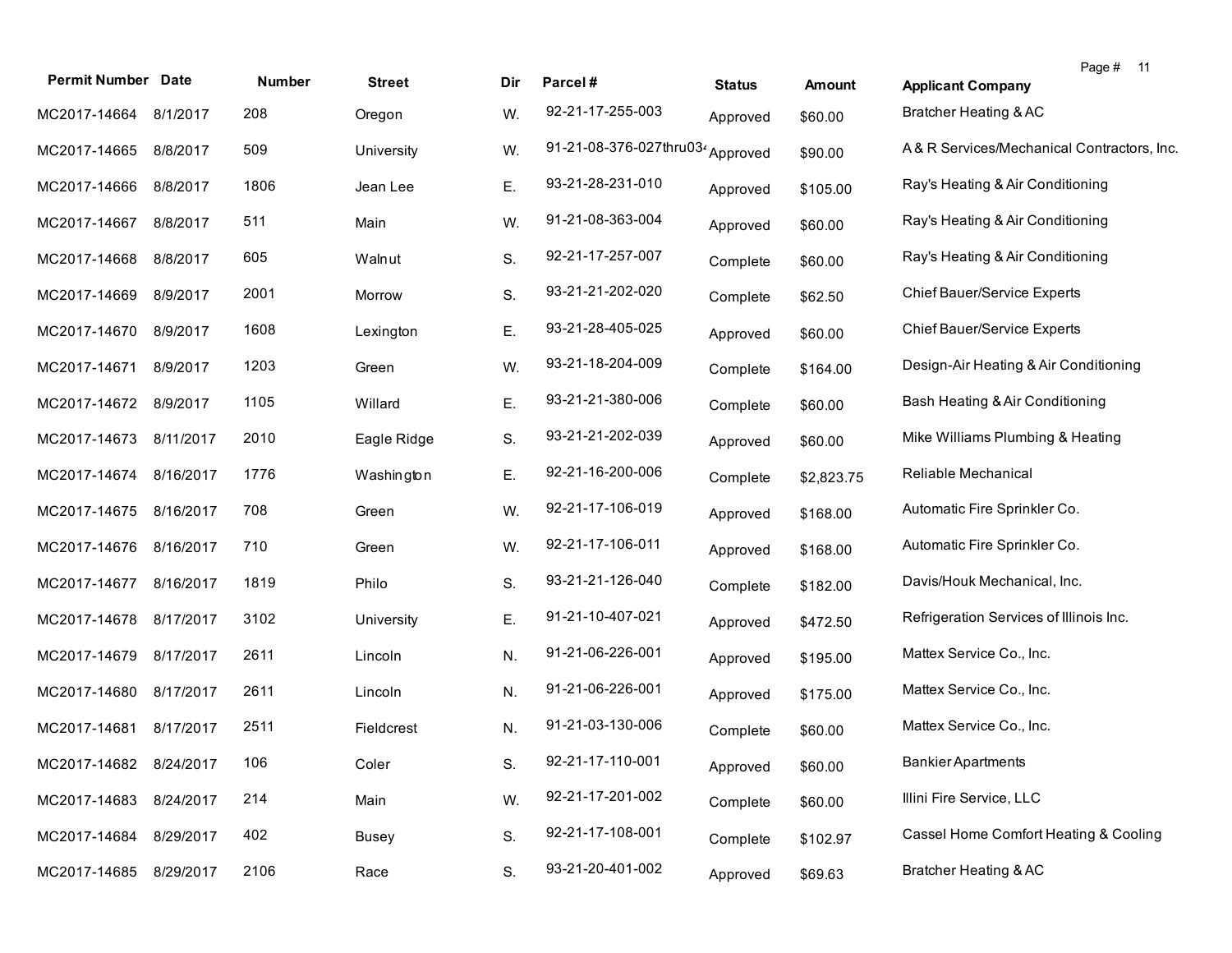| <b>Permit Number Date</b> |           | Number | <b>Street</b>         | Dir | Parcel#          | <b>Status</b> | Amount   | Page #<br>-12<br><b>Applicant Company</b> |
|---------------------------|-----------|--------|-----------------------|-----|------------------|---------------|----------|-------------------------------------------|
| MC2017-14686              | 8/29/2017 | 2714   | Castlerock            | Ε.  | 93-21-22-180-001 | Approved      | \$120.56 | Edelman Inc.                              |
| MC2017-14687 8/29/2017    |           | 906    | Airport               | Ε.  | 91-15-33-300-005 | Complete      | \$60.00  | Mattex Service Co., Inc.                  |
| MC2017-14688              | 8/29/2017 | 1105   | Eastern               | Ε.  | 92-21-16-328-011 | Approved      | \$62.00  | Bash Heating & Air Conditioning           |
| MC2017-14689              | 8/29/2017 | 1614   | Lexington             | Ε.  | 93-21-28-405-015 | Approved      | \$184.37 | C-U Mechanical                            |
| MC2017-14690              | 8/29/2017 | 1616   | Lexington             | Ε.  | To Be Determined | Approved      | \$184.38 | C-U Mechanical                            |
| MC2017-14691              | 8/29/2017 | 1614   | Lexington             | Ε.  | 93-21-28-405-015 | Approved      | \$50.00  | Clayton Sales Co.                         |
| MC2017-14692              | 8/29/2017 | 1616   | Lexington             | Ε.  | To Be Determined | Approved      | \$50.00  | Clayton Sales Co.                         |
| MC2017-14693              | 8/30/2017 | 1501   | <b>Briarcliff</b>     | Ε.  | 92-21-16-453-001 | Approved      | \$60.00  | <b>Ayers Repairs Company</b>              |
| MC2017-14694              | 8/30/2017 | 1701   | Horizon               | Ε.  | 93-21-28-408-007 | Approved      | \$50.00  | Vliet Builders LLC                        |
| MC2017-14695              | 8/30/2017 | 3102   | University            | Ε.  | 91-21-10-407-021 | Complete      | \$216.50 | Illini Fire Service, LLC                  |
| MC2017-14696              | 9/11/2017 | 1116   | Austin                | S.  | 92-21-16-404-010 | Approved      | \$60.00  | Derrick White/NuView                      |
| MC2017-14697              | 9/11/2017 | 116    | Pennsylvania          | W.  | 93-21-17-451-014 | Complete      | \$60.00  | Lanz Heating & Cooling/Plumbing           |
| MC2017-14698              | 9/11/2017 | 103    | Glover                | S.  | 92-21-16-127-018 | Approved      | \$125.00 | ABC Heating & Air Conditioning Inc        |
| MC2017-14699              | 9/12/2017 | 1003   | Harding               | Ε.  | 93-21-21-153-010 | Approved      | \$60.00  | P & P Heating & Cooling                   |
| MC2017-14700              | 9/20/2017 | 2008   | Cureton               | S.  | 93-21-20-282-004 | Approved      | \$60.00  | Bratcher Heating & AC                     |
| MC2017-14701              | 9/22/2017 | 1107   | <b>Country Squire</b> | S.  | 92-21-16-432-016 | Approved      | \$72.00  | Bash Heating & Air Conditioning           |
| MC2017-14702 9/22/2017    |           | 2910   | Rutherford            | Ε.  | 91-21-10-406-008 | Approved      | \$125.00 | Chief Bauer/Service Experts               |
| MC2017-14703              | 9/25/2017 | 1814   | Larch                 | S.  | 93-21-21-107-015 | Approved      | \$60.00  | Chief Bauer/Service Experts               |
| MC2017-14704 9/25/2017    |           | 2103   | Anderson              | S.  | 93-21-21-302-002 | Complete      | \$150.00 | <b>Chief Bauer/Service Experts</b>        |
| MC2017-14705              | 9/26/2017 | 304    | Delaware              | W.  | 93-21-17-382-015 | Complete      | \$60.00  | Holland Heating & Plumbing                |
| MC2017-14706              | 9/28/2017 | 2601   | Lynn                  | S.  | 93-21-21-357-015 | Complete      | \$61.00  | Allied Mechanical Services Inc.           |
| MC2017-14707              | 9/28/2017 | 2008   | Eagle Ridge           | Ε.  | 93-21-21-202-042 | Complete      | \$87.50  | Mattex Service Co., Inc.                  |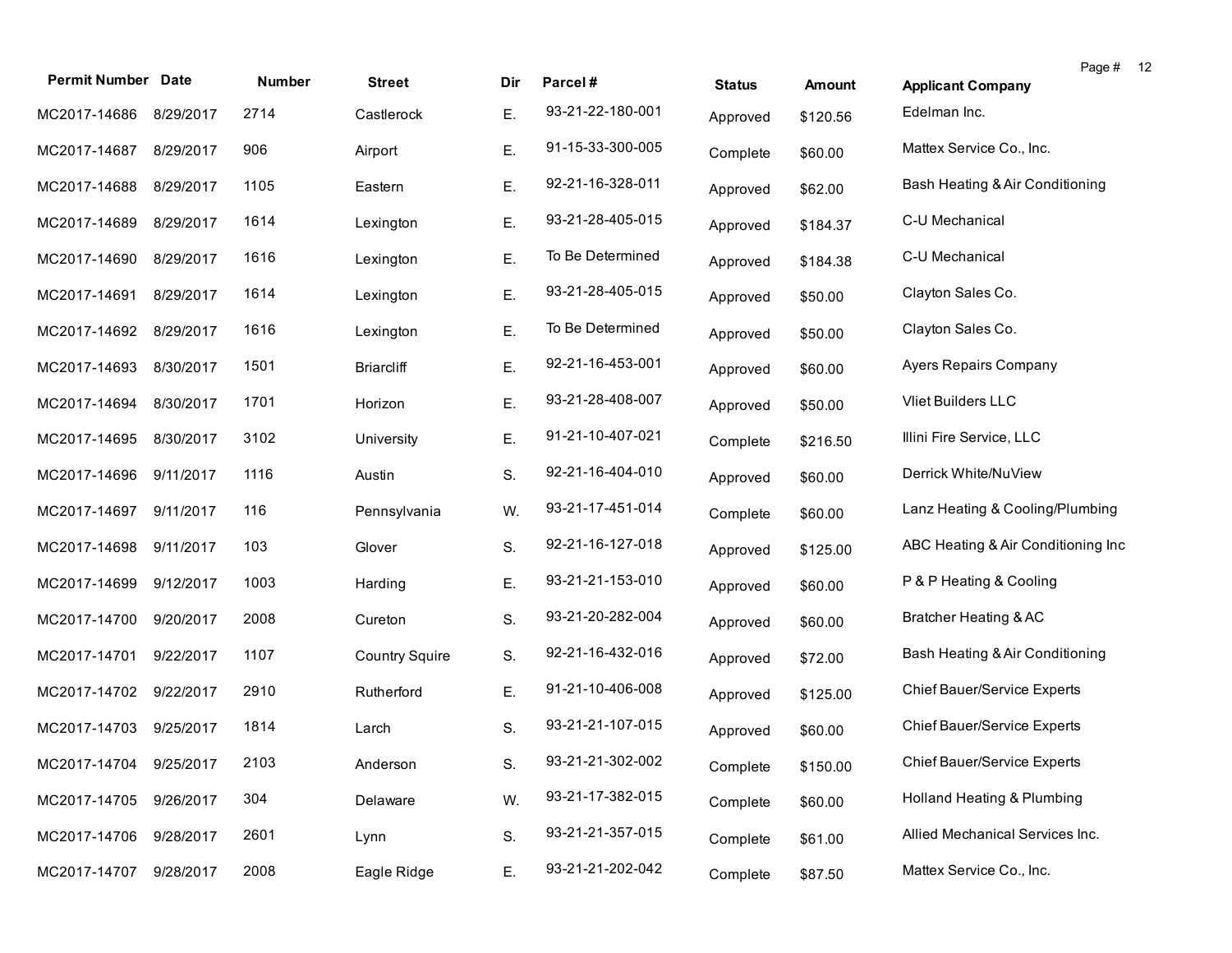| <b>Permit Number Date</b> |            | Number | <b>Street</b>  | Dir | Parcel#          | <b>Status</b> | <b>Amount</b> | Page # 13<br><b>Applicant Company</b>      |
|---------------------------|------------|--------|----------------|-----|------------------|---------------|---------------|--------------------------------------------|
| MC2017-14708              | 9/28/2017  | 2806   | Haydon         | Ε.  | 91-21-10-403-015 | Approved      | \$.00         | <b>HearthStone Homes</b>                   |
| MC2017-14709              | 10/2/2017  | 2406   | Pond           | S.  | 93-21-21-377-014 | Approved      | \$60.00       | Bratcher Heating & AC                      |
| MC2017-14710              | 10/2/2017  | 1204   | Church         | W.  | 91-21-07-411-015 | Complete      | \$75.00       | R.J. Holland Co.                           |
| MC2017-14711              | 10/2/2017  | 701    | Busey          | N.  | 91-21-08-302-024 | Approved      | \$83.75       | Mattex Service Co., Inc.                   |
| MC2017-14712 10/4/2017    |            | 1405   | Florida        | Ε.  | 93-21-21-126-046 | Complete      | \$169.00      | Full Canvas Heating & Air                  |
| MC2017-14713 10/6/2017    |            | 2204   | Lantern Hill   | Ε.  | 91-21-15-303-018 | Complete      | \$76.06       | Air King, Inc.                             |
| MC2017-14714              | 10/6/2017  | 206    | Glover         | S.  | 92-21-16-128-008 | Approved      | \$87.50       | Kelso Heating & Cooling, Inc.              |
| MC2017-14715              | 10/6/2017  | 218    | Main           | W.  | 92-21-17-201-001 | Approved      | \$60.00       | Dave Borchers                              |
| MC2017-14716              | 10/6/2017  | 1705   | Golfview       | N.  | 91-21-05-476-016 | Complete      | \$60.00       | Duden-Silver Heating & Cooling             |
| MC2017-14717              | 10/6/2017  | 2313   | Stone Creek    | S.  | 93-21-22-304-005 | Approved      | \$60.00       | Mike Williams Plumbing & Heating           |
| MC2017-14718              | 10/6/2017  | 2002   | Race           | S.  | 93-21-20-252-001 | Complete      | \$115.63      | Cassel Home Comfort Heating & Cooling      |
| MC2017-14719              | 10/6/2017  | 1908   | Ridge Park     | Ε.  | 93-21-28-277-010 | Approved      | \$87.93       | <b>Bratcher Heating &amp; AC</b>           |
| MC2017-14720              | 10/6/2017  | 1701   | Horizon        | Ε.  | 93-21-28-408-007 | Complete      | \$112.50      | Kelso Heating & Cooling, Inc.              |
| MC2017-14721              | 10/13/2017 | 129    | Race           | N.  | 91-21-08-453-003 | Approved      | \$60.00       | A& R Services/Mechanical Contractors, Inc. |
| MC2017-14722              | 10/13/2017 | 1605   | Montgomery     | S.  | 91-21-15-387-008 | Complete      | \$98.65       | Cassel Home Comfort Heating & Cooling      |
| MC2017-14723              | 10/13/2017 | 214    | Main           | W.  | 92-21-17-201-002 | Approved      | \$100.00      | Air King, Inc.                             |
| MC2017-14724              | 10/13/2017 | 2714   | Castlerock     | Ε.  | 93-21-22-180-001 | Approved      | \$50.00       | Clayton Sales Co.                          |
| MC2017-14725              | 10/13/2017 | 2509   | Lynn           | S.  | 93-21-21-357-013 | Complete      | \$100.00      | <b>Chief Bauer/Service Experts</b>         |
| MC2017-14726 10/13/2017   |            | 610    | Evergreen East |     | 93-21-21-104-004 | Complete      | \$87.50       | Mattex Service Co., Inc.                   |
| MC2017-14727              | 10/13/2017 | 1111   | Willard        | Ε.  | 93-21-21-380-009 | Approved      | \$60.00       | P & P Heating & Cooling                    |
| MC2017-14728              | 10/13/2017 | 2103   | Philo          | S.  | 93-21-21-332-014 | Approved      | \$.00         | A& R Services/Mechanical Contractors, Inc. |
| MC2017-14729              | 10/13/2017 | 1303   | Cunningham     | N.  | 91-21-08-229-001 | Approved      | \$11,625.00   | Davis/Houk Mechanical, Inc.                |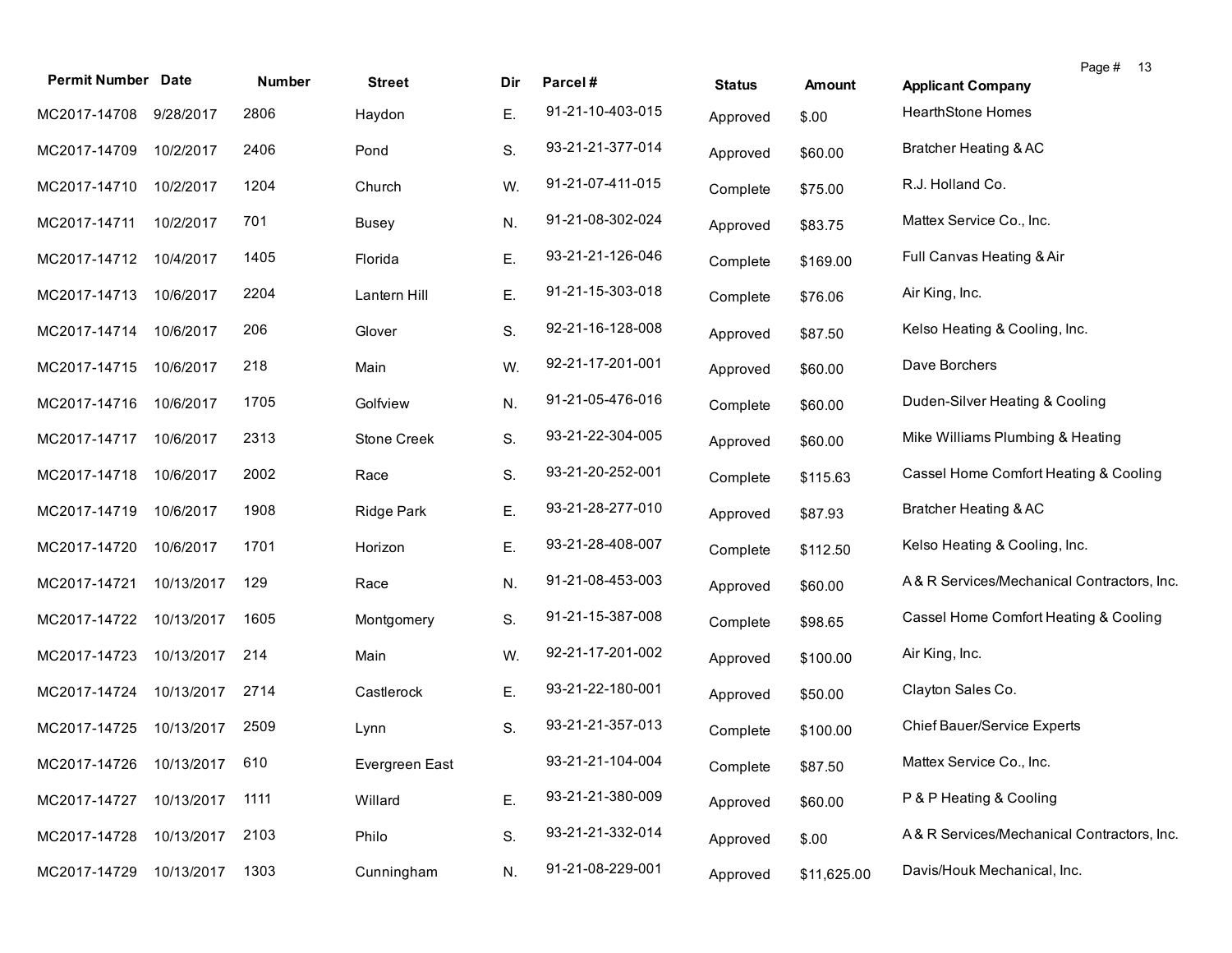| <b>Permit Number Date</b>   |            | Number | <b>Street</b>        | Dir | Parcel#          | <b>Status</b> | Amount     | Page #<br>-14<br><b>Applicant Company</b> |
|-----------------------------|------------|--------|----------------------|-----|------------------|---------------|------------|-------------------------------------------|
| MC2017-14730 10/17/2017     |            | 2512   | Skyline              | N.  | 91-21-03-103-007 | Approved      | \$50.00    | Vliet Builders LLC                        |
| MC2017-14731                | 10/17/2017 | 3068   | <b>Stone Creek</b>   | Ε.  | 93-21-22-426-005 | Complete      | \$112.50   | Rich Heating & Cooling, Inc.              |
| MC2017-14732                | 10/23/2017 | 804    | Main                 | Ε.  | 91-21-09-353-014 | Approved      | \$60.00    | Illini Fire Equipment                     |
| MC2017-14733                | 10/23/2017 | 2004   | Race                 | S.  | 93-21-20-252-002 | Complete      | \$60.00    | Mattex Service Co., Inc.                  |
| MC2017-14734                | 10/23/2017 | 1206   | Church               | W.  | 91-21-07-411-013 | Complete      | \$75.00    | R.J. Holland Co.                          |
| MC2017-14735                | 10/23/2017 | 709    | Green                | W.  | 92-21-17-107-018 | Approved      | \$132.00   | F.E. Moran Fire Protection                |
| MC2017-14736                | 10/25/2017 | 804    | Main                 | Ε.  | 91-21-09-353-014 | Complete      | \$60.00    | Controlled Energy System, Inc.            |
| MC2017-14737                | 10/26/2017 | 1013   | Wabash               | S.  | 92-21-16-303-027 | Approved      | \$60.00    | Jesse Heating & Air Conditioning          |
| MC2017-14738                | 10/26/2017 | 3068   | <b>Stone Creek</b>   | Ε.  | 93-21-22-426-005 | Approved      | \$50.00    | Clayton Sales Co.                         |
| MC2017-14739                | 10/26/2017 | 715    | Michigan             | W.  | 93-21-17-355-001 | Complete      | \$394.00   | Fred's Plbg-Heating, AC & Elect.          |
| MC2017-14740                | 10/26/2017 | 308    | <b>Burkwood West</b> | Ε.  | 93-21-20-227-020 | Complete      | \$137.50   | Chief Bauer/Service Experts               |
| MC2017-14741                | 10/26/2017 | 2007   | Federal              | N.  | 91-21-06-401-005 | Complete      | \$97.08    | DEEM LLC                                  |
| MC2017-14742                | 10/27/2017 | 1711   | Horizon              | Ε.  | 93-21-28-408-012 | Approved      | \$60.00    | Bratcher Heating & AC                     |
| MC2017-14743                | 10/27/2017 | 1303   | Cunningham           | N.  | 91-21-08-229-001 | Approved      | \$1,325.00 | Pipco Co.                                 |
| MC2017-14744                | 10/27/2017 | 607    | Pennsylvania         | W.  | 93-21-17-356-009 | Complete      | \$237.50   | Mattex Service Co., Inc.                  |
| MC2017-14745                | 10/27/2017 | 1503   | Hillcrest            | S.  | 93-21-17-478-014 | Complete      | \$60.00    | Chief Bauer/Service Experts               |
| MC2017-14746                | 10/30/2017 | 803    | Hawthorne            | Ε.  | 92-21-16-307-007 | Approved      | \$60.00    | Erin Glynn                                |
| MC2017-14747 10/31/2017     |            | 101    | Windsor              | W.  | 93-21-29-201-001 | Approved      | \$5,703.75 | Hill Mechanical Corp.                     |
| MC2017-14748 11/1/2017 1720 |            |        | Philo                | S.  | 93-21-21-201-012 | Complete      | \$60.00    | Lanz Heating & Cooling/Plumbing           |
| MC2017-14749                | 11/1/2017  | 806    | Lynn                 | S.  | 92-21-16-163-014 | Approved      | \$60.00    | 217, Inc.                                 |
| MC2017-14750                | 11/1/2017  | 809    | Nevada               | W.  | 92-21-17-154-002 | Approved      | \$1,595.00 | Lanz Heating & Cooling/Plumbing           |
| MC2017-14751                | 11/1/2017  | 1717   | <b>Butzow</b>        | Ε.  | 91-21-09-426-006 | Approved      | \$60.00    | Mike Williams Plumbing & Heating          |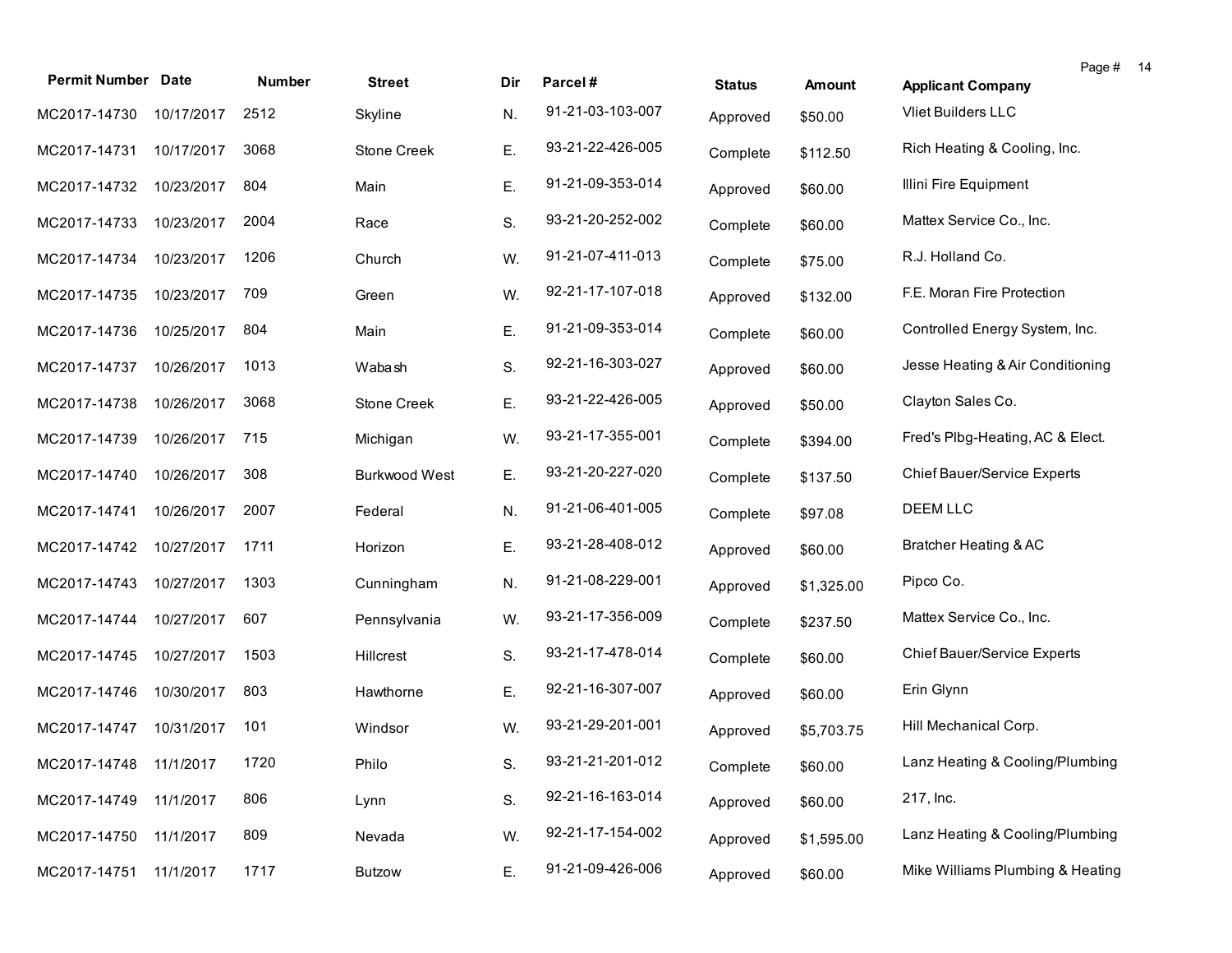|                           |            |                       |                      |     |                                  |               |               |                                       | Page # | 15 |
|---------------------------|------------|-----------------------|----------------------|-----|----------------------------------|---------------|---------------|---------------------------------------|--------|----|
| <b>Permit Number Date</b> |            | Number                | <b>Street</b>        | Dir | Parcel#                          | <b>Status</b> | <b>Amount</b> | <b>Applicant Company</b>              |        |    |
| MC2017-14752              | 11/1/2017  | 1504                  | Abercorn             | S.  | 91-21-15-389-014                 | Approved      | \$60.00       | Bratcher Heating & AC                 |        |    |
| MC2017-14753              | 11/1/2017  | 803                   | Delaware             | W.  | 93-21-17-354-003                 | Complete      | \$212.50      | Chief Bauer/Service Experts           |        |    |
| MC2017-14754              | 11/1/2017  | 1011 & 1011 1/2 Coler |                      | N.  | 91-21-08-153-032                 | Complete      | \$60.00       | Chief Bauer/Service Experts           |        |    |
| MC2017-14755              | 11/1/2017  | 311                   | Poplar               | S.  | 92-21-16-130-015                 | Complete      | \$60.00       | <b>Chief Bauer/Service Experts</b>    |        |    |
| MC2017-14756              | 11/1/2017  | 107                   | Broadway             | N.  | 91-21-08-458-009                 | Complete      | \$162.46      | Davis/Houk Mechanical, Inc.           |        |    |
| MC2017-14757              | 11/3/2017  | 1903                  | Lincoln              | N.  | 91-21-06-477-057thru13; Approved |               | \$60.00       | 217, Inc.                             |        |    |
| MC2017-14758              | 11/3/2017  | 801                   | Vine                 | S.  | 92-21-17-265-002                 | Complete      | \$100.00      | Rose Heating & Air Conditioning       |        |    |
| MC2017-14759              | 11/3/2017  | 1002                  | Harding              | Ε.  | 93-21-21-152-016thru02 Approved  |               | \$60.00       | Chief Bauer/Service Experts           |        |    |
| MC2017-14760              | 11/3/2017  | 1557                  | Hunter               | Ε.  | 92-21-16-403-001                 | Approved      | \$60.00       | Lanz Heating & Cooling/Plumbing       |        |    |
| MC2017-14761              | 11/7/2017  | 2109                  | Meadowlark           | S.  | 93-21-21-402-017                 | Complete      | \$162.50      | Hoveln Heating & Cooling              |        |    |
| MC2017-14762              | 11/7/2017  | 2730                  | Castlerock           | Ε.  | 93-21-22-256-004                 | Complete      | \$60.00       | Jesse Heating & Air Conditioning      |        |    |
| MC2017-14763              | 11/7/2017  | 408                   | <b>Burkwood West</b> | Ε.  | 93-21-20-227-024                 | Complete      | \$62.50       | Chief Bauer/Service Experts           |        |    |
| MC2017-14764              | 11/7/2017  | 1706                  | Trails               | Ε.  | 93-21-28-253-010                 | Complete      | \$66.25       | Mattex Service Co., Inc.              |        |    |
| MC2017-14765              | 11/7/2017  | 709                   | Lynn                 | S.  | 92-21-16-162-016                 | Complete      | \$60.00       | Cassel Home Comfort Heating & Cooling |        |    |
| MC2017-14766              | 11/7/2017  | 1802-B                | Lydia                | Ε.  | 93-21-21-472-007                 | Approved      | \$102.00      | Mike Williams Plumbing & Heating      |        |    |
| MC2017-14767              | 11/8/2017  | 105                   | Lynn                 | S.  | 92-21-16-103-015                 | Approved      | \$80.00       | P & P Heating & Cooling               |        |    |
| MC2017-14768              | 11/8/2017  | 401                   | Broadway             | N.  | 91-21-08-455-017                 | Approved      | \$225.00      | Cake Design Development               |        |    |
| MC2017-14769              | 11/14/2017 | 113                   | Glover               | S.  | 92-21-16-127-022                 | Complete      | \$60.00       | Mattex Service Co., Inc.              |        |    |
| MC2017-14770 11/14/2017   |            | 705                   | Ohio                 | W.  | 93-21-17-307-008                 | Complete      | \$150.00      | Lanz Heating & Cooling/Plumbing       |        |    |
| MC2017-14771              | 11/14/2017 | 709                   | Grove                | S.  | 92-21-17-286-016                 | Complete      | \$75.50       | Cassel Home Comfort Heating & Cooling |        |    |
| MC2017-14772              | 11/15/2017 | 401                   | Broadway             | N.  | 91-21-08-455-017                 | Approved      | \$61.25       | Illini Fire Equipment                 |        |    |
| MC2017-14773              | 11/17/2017 | 1703                  | Horizon              | Ε.  | 93-21-28-408-008                 | Approved      | \$50.00       | Vliet Builders LLC                    |        |    |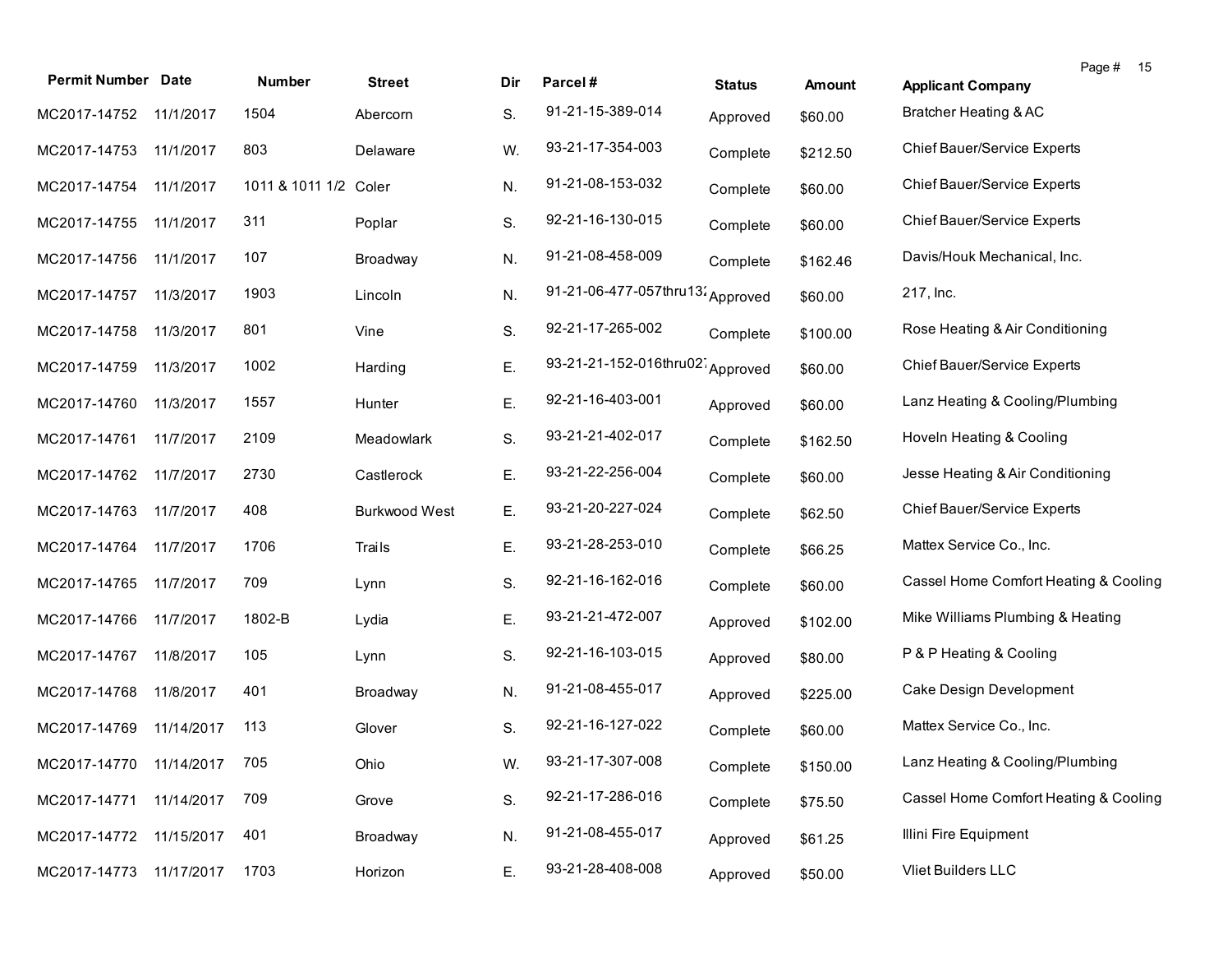| <b>Permit Number Date</b>    |            | <b>Number</b> | <b>Street</b>  | Dir | Parcel#          | <b>Status</b> | <b>Amount</b> | 16<br>Page #<br><b>Applicant Company</b> |
|------------------------------|------------|---------------|----------------|-----|------------------|---------------|---------------|------------------------------------------|
| MC2017-14774 11/17/2017      |            | 906           | California     | Е.  | 92-21-16-154-012 | Complete      | \$93.00       | Ray's Heating & Air Conditioning         |
| MC2017-14775                 | 11/17/2017 | 902           | Shurts         | Е.  | 93-21-21-355-019 | Approved      | \$60.00       | Ray's Heating & Air Conditioning         |
| MC2017-14776                 | 11/17/2017 | 201           | Coler          | N.  | 91-21-08-359-015 | Complete      | \$60.00       | Rose Heating & Air Conditioning          |
| MC2017-14777                 | 11/17/2017 | 303           | Vermont        | W.  | 93-21-17-382-004 | Complete      | \$100.00      | Rose Heating & Air Conditioning          |
| MC2017-14778                 | 11/17/2017 | 712           | Broadway       | S.  | 92-21-17-263-006 | Complete      | \$94.00       | Rose Heating & Air Conditioning          |
| MC2017-14779                 | 11/17/2017 | 1006          | Fairlawn       | Ε.  | 92-21-16-306-024 | Complete      | \$60.00       | Jesse Heating & Air Conditioning         |
| MC2017-14780                 | 11/17/2017 | 613           | Washington     | W.  | 93-21-17-305-009 | Complete      | \$288.00      | Lanz Heating & Cooling/Plumbing          |
| MC2017-14781                 | 11/17/2017 | 1510          | Trails         | Ε.  | 93-21-28-251-005 | Complete      | \$72.00       | Lanz Heating & Cooling/Plumbing          |
| MC2017-14782                 | 11/21/2017 | 805           | California     | W.  | 92-21-17-152-004 | Complete      | \$75.00       | Cassel Home Comfort Heating & Cooling    |
| MC2017-14783                 | 11/21/2017 | 1607          | Montgomery     | S.  | 91-21-15-387-007 | Complete      | \$60.00       | Steve Ayers                              |
| MC2017-14784                 | 11/22/2017 | 3005          | Stillwater     | Ε.  | 93-21-22-405-016 | Approved      | \$50.00       | Clayton Sales Co.                        |
| MC2017-14785                 | 11/22/2017 | 3003          | Stillwater     | Ε.  | 93-21-22-405-017 | Approved      | \$50.00       | Clayton Sales Co.                        |
| MC2017-14786                 | 11/22/2017 | 1201          | Fairlawn       | Ε.  | 92-21-16-376-006 | Complete      | \$63.00       | Lanz Heating & Cooling/Plumbing          |
| MC2017-14787                 | 11/22/2017 | 413           | Beringer       | N.  | 91-21-10-402-023 | Complete      | \$125.00      | Lanz Heating & Cooling/Plumbing          |
| MC2017-14788                 | 11/22/2017 | 1419          | Abercorn       | S.  | 91-21-15-388-048 | Complete      | \$60.00       | Mattex Service Co., Inc.                 |
| MC2017-14789                 | 11/28/2017 | 300           | Broadway       | S.  | 92-21-17-212-024 | Approved      | \$187.50      | Davis/Houk Mechanical, Inc.              |
| MC2017-14790                 | 11/28/2017 | 2208          | Pond           | S.  | 93-21-21-330-004 | Complete      | \$90.00       | Cassel Home Comfort Heating & Cooling    |
| MC2017-14791                 | 11/28/2017 | 2710          | <b>Boulder</b> | S.  | 93-21-28-225-003 | Approved      | \$81.00       | Hoveln Heating & Cooling                 |
| MC2017-14792 11/28/2017 2209 |            |               | Willow         | N.  | 91-21-05-277-004 | Complete      | \$86.00       | McCormick Dist. & Service                |
| MC2017-14793                 | 11/28/2017 | 510           | Griggs         | W.  | 91-21-08-377-006 | Approved      | \$60.00       | Bash Heating & Air Conditioning          |
| MC2017-14794                 | 11/30/2017 | 2404&2406     | Whitson        | S.  | 93-21-21-377-028 | Complete      | \$69.00       | Lanz Heating & Cooling/Plumbing          |
| MC2017-14795                 | 11/30/2017 | 904           | Florida        | Ε.  | 92-21-16-354-011 | Approved      | \$60.00       | <b>Chief Bauer/Service Experts</b>       |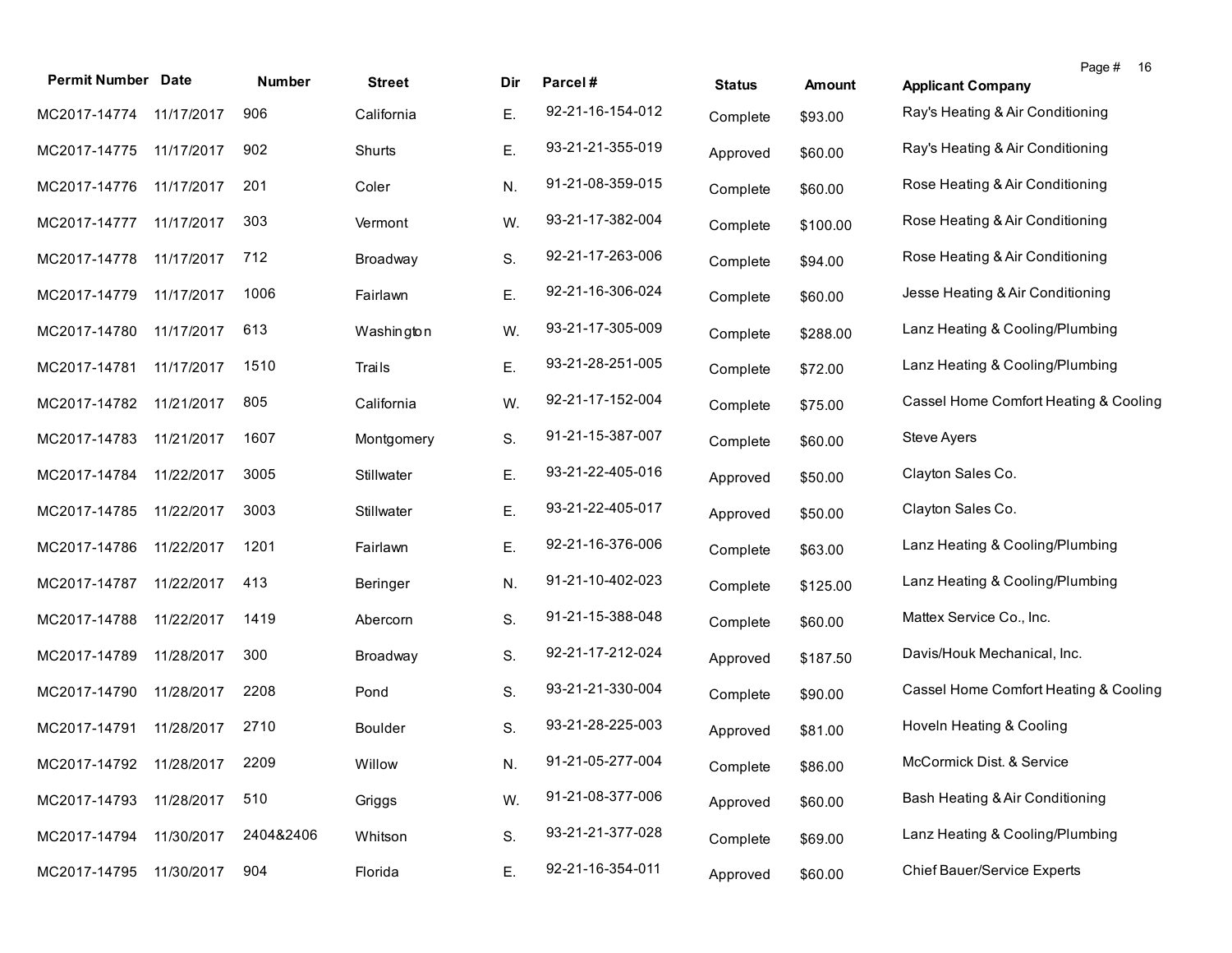| <b>Permit Number Date</b> |            | <b>Number</b> | <b>Street</b>   | Dir | Parcel#                         | <b>Status</b> | <b>Amount</b> | Page # 17<br><b>Applicant Company</b>      |
|---------------------------|------------|---------------|-----------------|-----|---------------------------------|---------------|---------------|--------------------------------------------|
| MC2017-14796              | 12/1/2017  | 2002          | Cottage Grove   | S.  | 93-21-21-177-001                | Complete      | \$75.00       | Chief Bauer/Service Experts                |
| MC2017-14797              | 12/4/2017  | 809           | Nevada          | W.  | 92-21-17-154-002                | Approved      | \$658.00      | <b>MATCO Fire Protection</b>               |
| MC2017-14798              | 12/4/2017  | 110           | Lynn            | S.  | 92-21-16-104-014                | Complete      | \$60.00       | Carlon J. Michaels                         |
| MC2017-14799              | 12/4/2017  | 804           | Main            | Ε.  | 91-21-09-353-014                | Approved      | \$815.00      | B.E.C. Mechanical                          |
| MC2017-14800              | 12/7/2017  | 805           | California      | W.  | 92-21-17-152-004                | Complete      | \$67.00       | Cassel Home Comfort Heating & Cooling      |
| MC2017-14801              | 12/7/2017  | 3005          | Stillwater      | Ε.  | 93-21-22-405-016                | Approved      | \$75.00       | Rich Heating & Cooling, Inc.               |
| MC2017-14802              | 12/7/2017  | 3003          | Stillwater      | Ε.  | 93-21-22-405-017                | Approved      | \$75.00       | Rich Heating & Cooling, Inc.               |
| MC2017-14803              | 12/7/2017  | 1557          | Hunter          | Ε.  | 92-21-16-403-001                | Approved      | \$60.00       | Lanz Heating & Cooling/Plumbing            |
| MC2017-14804              | 12/7/2017  | 2109          | Zuppke          | S.  | 93-21-20-426-010                | Complete      | \$60.00       | Chief Bauer/Service Experts                |
| MC2017-14805              | 12/7/2017  | 1002          | <b>Brighton</b> | Е.  | 93-21-21-153-019                | Complete      | \$75.00       | Chief Bauer/Service Experts                |
| MC2017-14806              | 12/15/2017 | 1506          | Grove           | S.  | 93-21-17-481-007                | Approved      | \$60.00       | All-Pro Heating, AC & Plumbing             |
| MC2017-14807              | 12/19/2017 | 1212          | Eads            | W.  | 91-21-07-258-015                | Approved      | \$62.50       | Chief Bauer/Service Experts                |
| MC2017-14808              | 12/19/2017 | 1703          | Eagle Ridge     | Ε.  | 93-21-21-401-010                | Complete      | \$62.50       | Chief Bauer/Service Experts                |
| MC2017-14809              | 12/20/2017 | 3009          | Stone Creek     | Ε.  | 93-21-22-402-009                | Approved      | \$161.95      | Bratcher Heating & AC                      |
| MC2017-14810              | 12/20/2017 | 1001          | Florida         | Ε.  | 93-21-21-101-011                | Complete      | \$65.00       | Rose Heating & Air Conditioning            |
| MC2017-14811              | 12/22/2017 | 701           | Church          | W.  | 91-21-08-306-001thru01(Approved |               | \$79.00       | A& R Services/Mechanical Contractors, Inc. |
| MC2017-14812              | 12/27/2017 | 906           | Airport         | Е.  | 91-15-33-300-005                | Approved      | \$275.00      | Mattex Service Co., Inc.                   |
| MC2017-14813              | 12/27/2017 | 1311          | Montgomery      | S.  | 91-21-15-387-050                | Approved      | \$60.00       | Mike Williams Plumbing & Heating           |
| MC2017-14814              | 12/29/2017 | 703           | Colorado        | Ε.  | 93-21-21-152-040                | Approved      | \$60.00       | Rich Heating & Cooling, Inc.               |

| <b>Total Permits</b> | 369         |
|----------------------|-------------|
| <b>Total Fees</b>    | \$72,010.04 |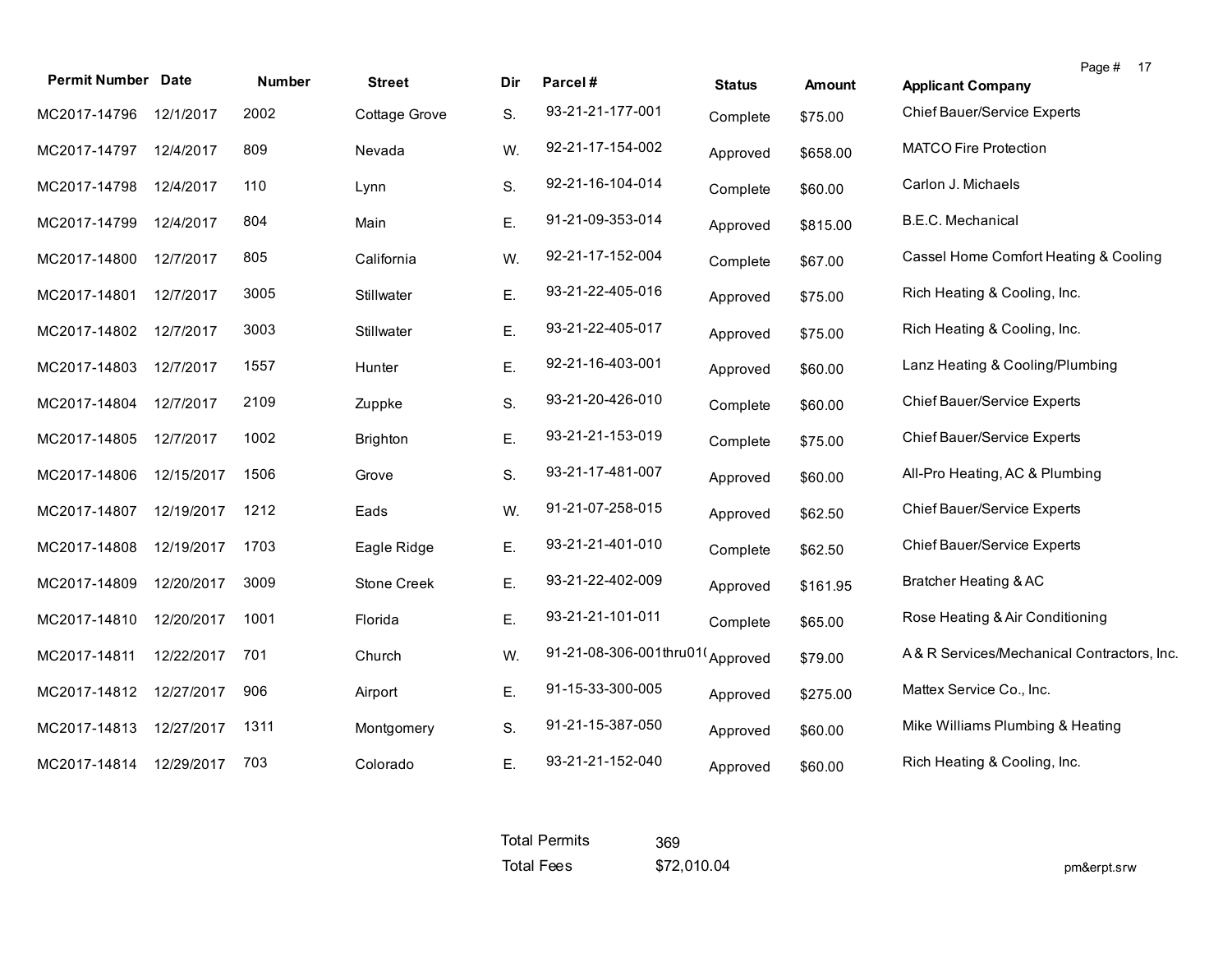## 2017 MISCELLANEOUS UTILITY PERMITS

| Permit<br><b>Number</b>      | Date           | <b>Number Street</b> |                   | Dir Parcel #                       | Fee Type | Amount   | <b>Applicant Company</b>             | г٠<br>Impr. Type                |
|------------------------------|----------------|----------------------|-------------------|------------------------------------|----------|----------|--------------------------------------|---------------------------------|
| UT2017-6520                  | 9/11/2017 311  |                      | Abbey             | N. 91-21-10-401-016                | Utility  | \$80.00  | Tick Tock Energy Inc.                | solar array                     |
| UT2017-6437                  | 6/21/2017      | 1605                 | Abercorn          | S. 91-21-15-388-008                | Utility  | \$25.00  | SK Fence Co.                         | erect fence                     |
| UT2017-6407                  | 5/22/2017 1301 |                      | Abercorn          | S. 91-21-15-390-015                | Utility  | \$25.00  | SK Fence Co.                         | erect fence                     |
| UT2017-6408                  | 5/22/2017 1701 |                      | Anderson          | S. 93-21-20-226-017                | Utility  | \$25.00  | Mike Pflugmacher                     | erect fence                     |
| UT2017-6486                  | 8/18/2017 1814 |                      | Anderson          | S. 93-21-21-106-012                | Utility  | \$.00    | Jim D'Urso                           | replace windows                 |
| UT2017-6391                  | 5/3/2017       | 2603                 | Anderson          | S. 93-21-21-353-007                | Utility  | \$.00    | Alex Bohlen                          | replace windows                 |
| UT2017-6493                  | 8/23/2017      | 1/2                  | 2313-231 Anderson | S. 93-21-21-351-006                | Utility  | \$.00    | Harry Washborn                       | replace windows                 |
| UT2017-6450                  | 6/29/2017 2503 |                      | Anderson          | S. 93-21-21-353-002                | Utility  | \$25.00  | SK Fence Co.                         | erect fence                     |
| UT2017-6372                  | 4/18/2017 710  |                      | Anderson          | S. 92-21-16-161-009                | Utility  | \$50.00  | <b>Window World</b>                  | replace windows                 |
| UT2017-6544                  | 9/28/2017 1605 |                      | Anderson          | S. 93-21-17-481-022                | Utility  | \$50.00  | Menold Construction &<br>Restoration | repair sfr                      |
| UT2017-6378                  | 4/18/2017 410  |                      | Beringer          | N. 91-21-10-405-013                | Utility  | \$50.00  | Theresa Hoffman                      | install miscellaneous           |
| UT2017-6355                  | 3/30/2017 201  |                      | Beringer          | N. 91-21-10-402-036                | Utility  | \$25.00  | SK Fence Co.                         | erect fence                     |
| UT2017-6506                  | 8/30/2017 2116 |                      | Boudreau          | S. 93-21-20-403-008                | Utility  | \$25.00  | SK Fence Co.                         | erect fence                     |
| UT2017-6503                  | 8/30/2017 2203 |                      | Boudreau          | S. 93-21-20-406-006                | Utility  | \$50.00  | Lyle Morris on                       | erect deck                      |
| UT2017-6358                  | 3/30/2017 2018 |                      | Boudreau          | 93-21-20-253-007                   | Utility  | \$25.00  | Jeff & Cathy Cunningham              | erect fence                     |
| UT2017-6540                  | 9/28/2017 2402 |                      | Boudreau          | S. 93-21-20-453-014                | Utility  | \$25.00  | SK Fence Co.                         | erect fence                     |
| UT2017-6334                  | 3/2/2017       | 1403                 | <b>Bradley</b>    | W. 91-21-07-202-001                | Utility  | \$25.00  | Gaines Fence Co.                     | erect fence                     |
| UT2017-6327                  | 2/24/2017      | 1409                 | <b>Briarcliff</b> | E. 92-21-16-379-022                | Utility  | \$25.00  | SK Fence Co.                         | erect fence                     |
| UT2017-6328                  | 2/24/2017 1204 |                      | <b>Brighton</b>   | E. 93-21-21-177-013                | Utility  | \$25.00  | Minjun Yan                           | erect shed                      |
| UT2017-6356                  | 3/30/2017 717  |                      | Broadway          | S. 92-21-17-262-001thru004 Utility |          | \$50.00  | Coach House Garages                  | demolish garage                 |
| UT2017-6457                  | 7/14/2017 604  |                      | Broadway          | S. 92-21-17-257-002                | Utility  | \$104.00 | Coach House Garages                  | erect garage                    |
| SG2017-U-6600 12/12/2017 300 |                |                      | Broadway          | S. 92-21-17-212-024                | Utility  | \$30.00  | LED Lighting and Signs LLC           | alteration of freestanding sign |
| UT2017-6379                  | 4/20/2017 717  |                      | Broadway          | S. 92-21-17-262-001thru004 Utility |          | \$132.00 | 717 S. Broadway Condo<br>Association | erect garage                    |

Page # 1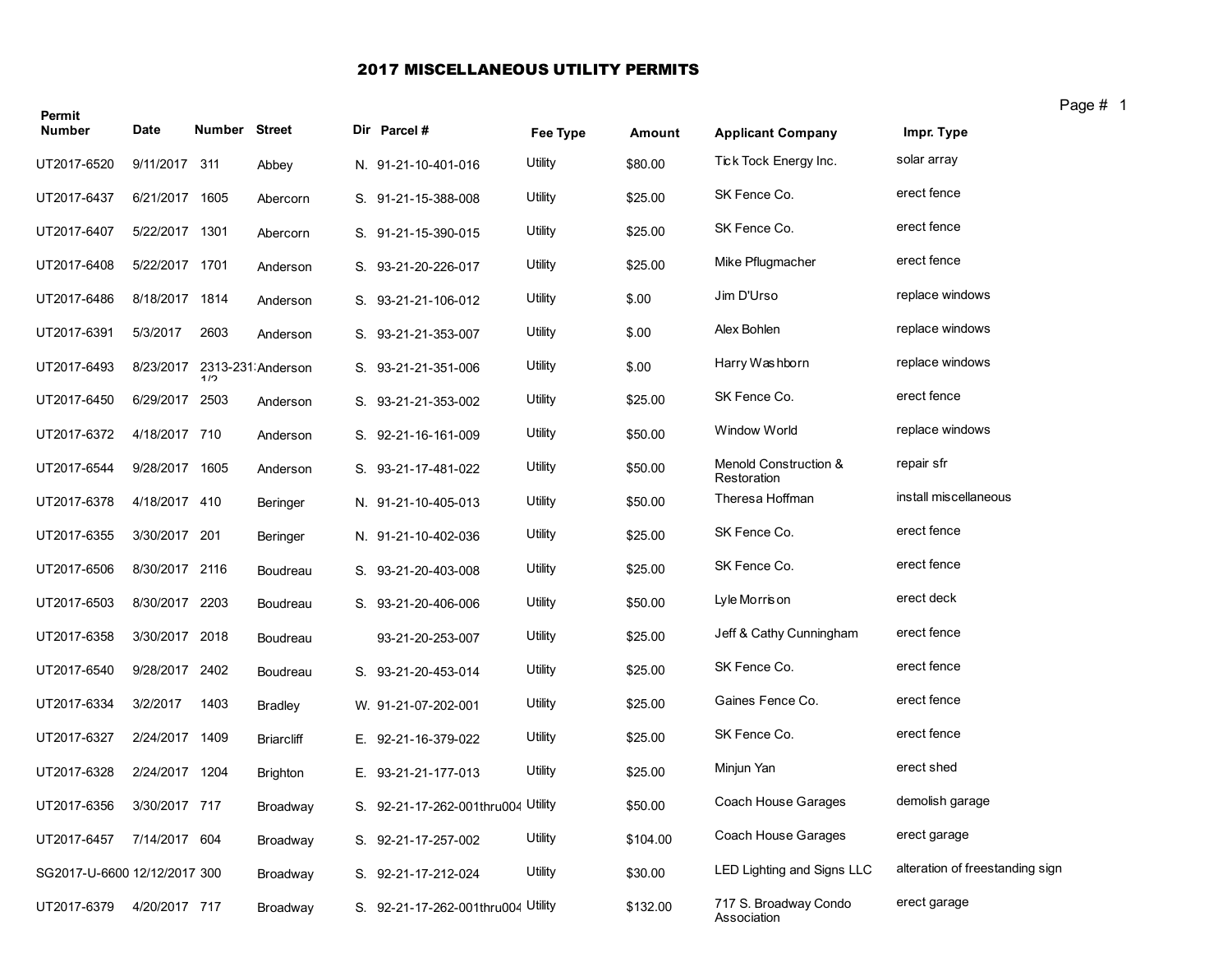| Permit                 |                  |                      |                 |                                   |          |          |                                     |                     |
|------------------------|------------------|----------------------|-----------------|-----------------------------------|----------|----------|-------------------------------------|---------------------|
| <b>Number</b>          | Date             | <b>Number Street</b> |                 | Dir Parcel#                       | Fee Type | Amount   | <b>Applicant Company</b>            | Impr. Type          |
| UT2017-6551            | 10/6/2017 716    |                      | Broadway        | S. 92-21-17-263-008               | Utility  | \$50.00  | Jack Paxton                         | replace windows     |
| UT2017-6344            | 3/10/2017 401    |                      | <b>Brookens</b> | E. 93-21-20-476-020               | Utility  | \$25.00  | Anthony O. Lamb                     | erect shed          |
| UT2017-6343            | 3/10/2017 401    |                      | <b>Brookens</b> | E. 93-21-20-476-020               | Utility  | \$25.00  | Anthony O. Lamb                     | erect fence         |
| UT2017-6571            | 10/30/2017 2302  |                      | <b>Brookens</b> | S. 93-21-20-480-001               | Utility  | \$50.00  | <b>Brooks Creek Cedar</b>           | erect deck          |
| UT2017-6354            | 3/30/2017 805    |                      | Burkwood        | E. 93-21-21-106-015               | Utility  | \$25.00  | Gaines Fence Co.                    | erect fence         |
| UT2017-6612            | 12/28/2017 1005  |                      | Burkwood        | E. 93-21-21-107-008               | Utility  | \$.00    | PMZ Properties-Nevis Group          |                     |
| UT2017-6490            | 8/23/2017 804    |                      | Burkwood        | E. 93-21-21-103-023               | Utility  | \$25.00  | SK Fence Co.                        | erect fence         |
| UT2017-6602            | 12/14/2017 610   |                      | Burkwood East   | 93-21-21-102-002                  | Utility  | \$.00    | <b>Richard Weston</b>               | replace windows     |
| UT2017-6426            | 6/7/2017         | 606                  |                 | Burkwood East E. 93-21-20-227-031 | Utility  | \$25.00  | Nenad Marjanovic                    | erect shed          |
| UT2017-6339            | 3/9/2017         | 406                  |                 | Burkwood West E. 93-21-20-227-023 | Utility  | \$25.00  | SK Fence Co.                        | erect fence         |
| UT2017-6370            | 4/7/2017         | 2408                 | <b>Burlison</b> | S. 93-21-20-479-022               | Utility  | \$25.00  | <b>Brooks Creek Cedar</b>           | erect fence         |
| UT2017-6455            | 7/3/2017         | 2025                 | <b>Burlison</b> | S. 93-21-20-253-018               | Utility  | \$112.00 | New Prairie Construction            | solar array         |
| UT2017-6523            | 9/11/2017 2010   |                      | <b>Burlison</b> | S. 93-21-20-254-005               | Utility  | \$91.00  | New Prairie Construction<br>Company | solar array         |
| UT2017-6324            | 2/23/2017 6      |                      | <b>Burnett</b>  | 93-21-20-251-026                  | Utility  | \$25.00  | Charles G. Manns                    | erect fence         |
| UT2017-6395            | 5/10/2017 1108   |                      | Busey           | N. 91-21-08-153-007               | Utility  | \$50.00  | Feldco Factory Direct LLC           | replace windows     |
| UT2017-6421            | 6/6/2017         | 1103                 | Busey           | N. 91-21-08-152-028               | Utility  | \$50.00  | <b>Midwest Sky Properties</b>       | replace windows     |
| UT2017-6530            | 9/13/2017        | 502                  | Busey           | N. 91-21-08-307-001               | Utility  | \$483.00 | Advanced Commercial Roofing roof    |                     |
| UT2017-6321            | 2/9/2017         | 302                  | Busey           | S. 92-21-17-107-017               | Utility  | \$50.00  | Gillespie Properties, LLC           | repair mfr          |
| UT2017-6432            | 6/15/2017        | 702                  | California      | E. 92-21-16-151-005               | Utility  | \$25.00  | Cody Lewis                          | erect fence         |
| UT2017-6586            | 11/16/2017 604   |                      | California      | W. 92-21-17-159-012               | Utility  | \$50.00  | Willie Brunson Jr.                  | repair porch        |
| SG2017-U-6419 6/6/2017 |                  | 1311                 | Cardinal        | W. 91-21-06-401-008               | Utility  | \$30.00  | Ace Sign Co.                        | erect one wall sign |
| UT2017-6438            | 6/23/2017 904    |                      | Carle           | S. 93-21-17-327-012               | Utility  | \$148.00 | Moseley Bros, Inc.                  | erect garage        |
| UT2017-6318            | 2/7/2017         | 2711                 | Coddington      | E. 91-21-10-401-002               | Utility  | \$50.00  | James E. Walace, Jr.                | erect deck          |
| UT2017-6462            | 7/21/2017 1011 & | 1011117              | Coler           | N. 91-21-08-153-032               | Utility  | \$.00    | Amer Siddiqui                       | replace windows     |
|                        |                  |                      |                 |                                   |          |          |                                     |                     |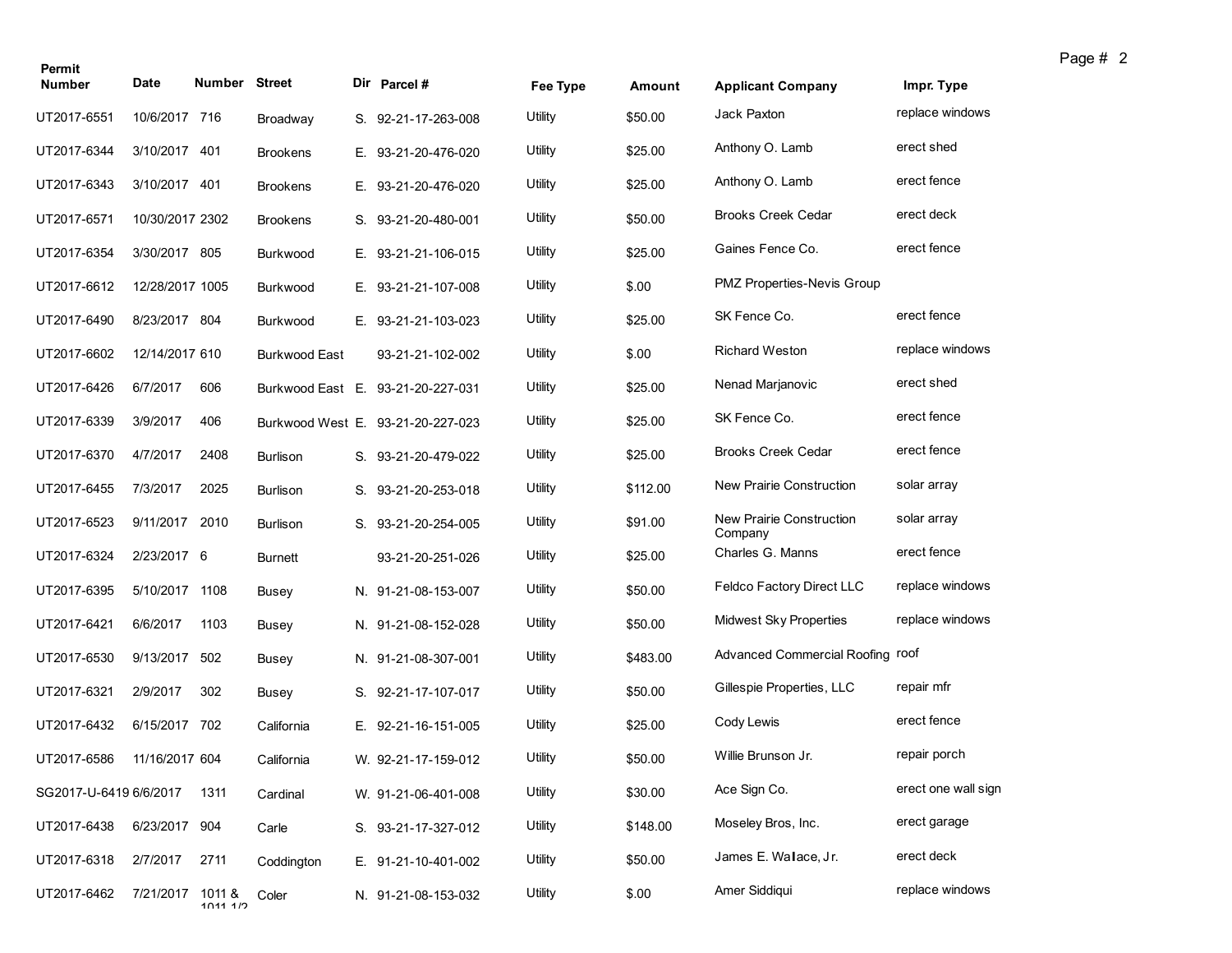| Permit                      |                  |               |               |                                   |          |          |                                          |                                             | Page # 3 |  |
|-----------------------------|------------------|---------------|---------------|-----------------------------------|----------|----------|------------------------------------------|---------------------------------------------|----------|--|
| <b>Number</b>               | Date             | Number Street |               | Dir Parcel #                      | Fee Type | Amount   | <b>Applicant Company</b>                 | Impr. Type                                  |          |  |
| UT2017-6433                 | 6/19/2017 1101 & | 1101112       | Coler         | N. 91-21-08-153-031               | Utility  | \$.00    | Ashares Properties LLC                   | replace windows                             |          |  |
| UT2017-6441                 | 6/23/2017 1602   |               | Colorado      | E. 93-21-21-201-018A              | Utility  | \$72.00  | Insite RE Inc.                           | antenna                                     |          |  |
| UT2017-6487                 | 8/18/2017        | 706           | Colorado      | E. 93-21-21-106-014               | Utility  | \$.00    | Jim D'Urso                               | replace windows                             |          |  |
| UT2017-6510                 | 9/6/2017         | 2208          | Combes        | S. 93-21-21-329-004               | Utility  | \$137.00 | New Prairie Construction<br>Company      | solar array                                 |          |  |
| UT2017-6331                 | 3/2/2017         | 308           | Cottage Grove | S. 92-21-16-130-004               | Utility  | \$50.00  | Prime Property Group Inc.                | replace windows                             |          |  |
| UT2017-6376                 | 4/18/2017 1003   |               |               | Cottage Grove S. 92-21-16-304-020 | Utility  | \$50.00  | Ron Miller                               | repair sfr                                  |          |  |
| UT2017-6584                 | 11/16/2017 211   |               |               | Cottage Grove S. 92-21-16-104-037 | Utility  | \$25.00  | <b>Thomas Fairfield</b>                  | erect shed                                  |          |  |
| UT2017-6472                 | 8/3/2017         | 1006          | Crestwood     | E. 92-21-16-304-029               | Utility  | \$25.00  | Jesse Grubbs & Alysha<br><b>McDaniel</b> | erect fence                                 |          |  |
| UT2017-6554                 | 10/10/2017 507   |               | Crystal Lake  | E. 91-21-08-426-003               | Utility  | \$50.00  | John Hawn                                | repair mobile home                          |          |  |
| UT2017-6516                 | 9/11/2017 208    |               | Crystal Lake  | E. 91-21-08-404-019               | Utility  | \$50.00  | <b>Britt McLeod</b>                      | repair garage                               |          |  |
| SG2017-U-6595 12/4/2017     |                  | -510          | Cunningham    | N. 91-21-08-427-011               | Utility  | \$30.00  | Joupperi Design                          | erect 1 wall sign                           |          |  |
| SG2017-U-6319 2/8/2017      |                  | 1005          | Cunningham    | N. 91-21-08-278-025               | Utility  | \$30.00  | American Dowell Signcrafters             | erect 1 freestanding sign                   |          |  |
| SG2017-U-6312 1/27/2017 909 |                  |               | Cunningham    | N. 91-21-08-280-034               | Utility  | \$30.00  | Prairie Signs Inc.                       | install 2 wall signs                        |          |  |
| SG2017-U-6316 2/3/2017      |                  | 1706          | Cunningham    | N. 91-21-04-352-022               | Utility  | \$30.00  | American Dowell Signcrafters             | 1 new wall sign and reface monument<br>sign |          |  |
| SG2017-U-6335 3/2/2017      |                  | 1005          | Cunningham    | N. 91-21-08-278-025               | Utility  | \$30.00  | Twin City Tent and Awning                | install one canopy sign                     |          |  |
| UT2017-6435                 | 6/20/2017 3106   |               | Cunningham    | N. 91-15-33-476-001               | Utility  | \$25.00  | Stark Excavating, Inc.                   | erect fence                                 |          |  |
| UT2017-6401                 | 5/17/2017 2206   |               | Cyprus        | S. 93-21-22-426-042               | Utility  | \$50.00  | One Way Home Services                    | erect misc                                  |          |  |
| UT2017-6590                 | 11/17/2017 3309  |               | Deer Ridge    | S. 93-21-28-404-003               | Utility  | \$25.00  | <b>Brooks Creek Cedar</b>                | erect fence                                 |          |  |
| UT2017-6466                 | 8/1/2017         | 107           | Delaware      | W. 93-21-17-454-006               | Utility  | \$110.00 | Coach House Garages                      | erect garage                                |          |  |
| UT2017-6500                 | 8/29/2017 508    |               | Delaware      | W. 93-21-17-378-013               | Utility  | \$96.00  | New Prairie Construction                 | solar array                                 |          |  |
| UT2017-6607                 | 12/21/2017 903   |               | Delaware      | E. 92-21-16-354-004               | Utility  | \$50.00  | ReBath of Illinois                       | replace windows                             |          |  |
| UT2017-6363                 | 4/7/2017         | 2202          | Delaware      | E. 91-21-15-354-013               | Utility  | \$50.00  | <b>Terry McCartney</b>                   | erect utility building                      |          |  |
| UT2017-6485                 | 8/18/2017 1306   |               | Dublin        | W. 91-21-07-256-017               | Utility  | \$25.00  | SK Fence Co.                             | erect fence                                 |          |  |
| UT2017-6583                 | 11/15/2017 1409  |               | Dublin        | W. 91-21-07-253-013               | Utility  | \$50.00  | <b>Miller Enterprises</b>                | demolish garage                             |          |  |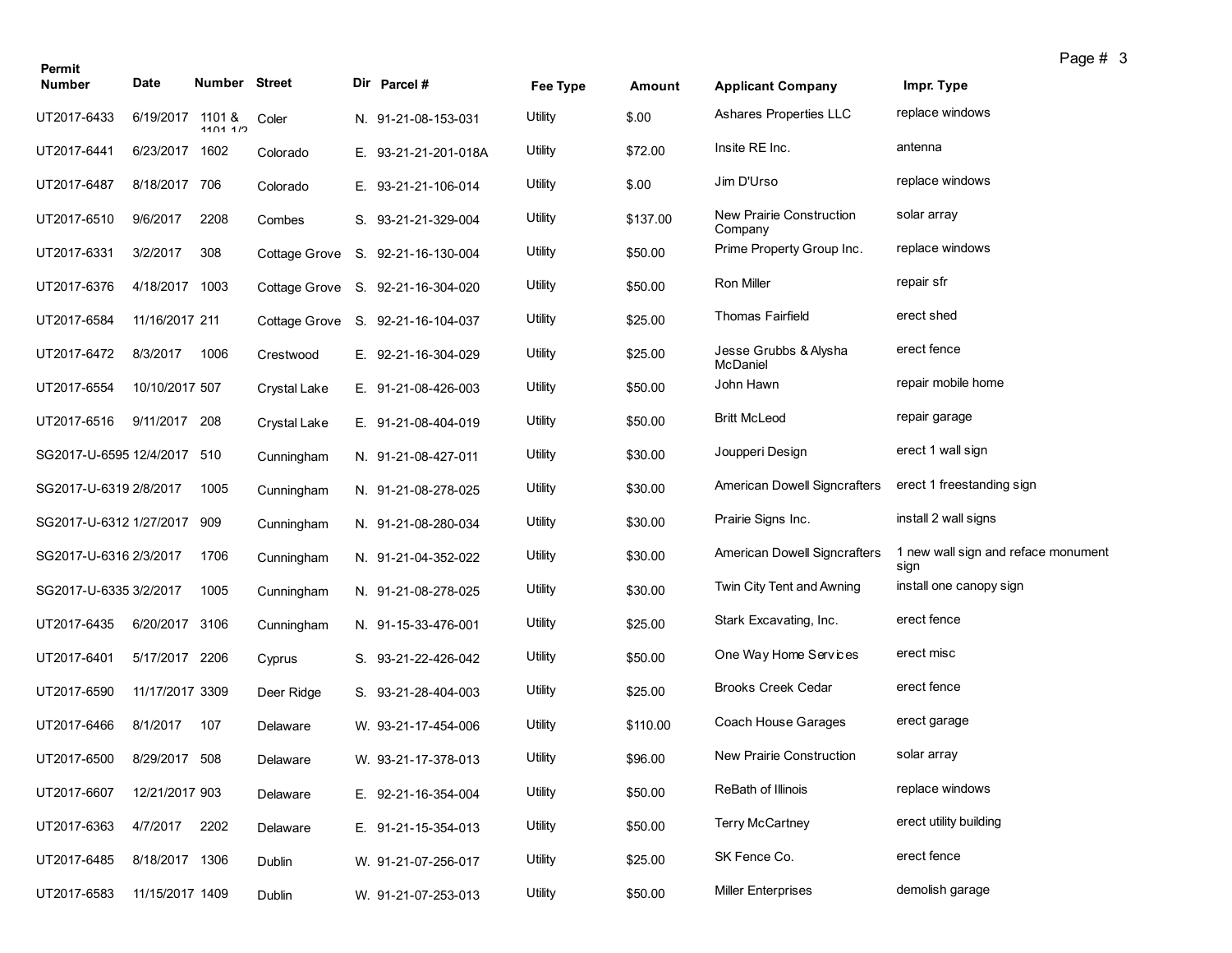| Permit<br><b>Number</b> | Date            | <b>Number Street</b> |             | Dir Parcel #                       |          |          |                                                           |                 |
|-------------------------|-----------------|----------------------|-------------|------------------------------------|----------|----------|-----------------------------------------------------------|-----------------|
|                         |                 |                      |             |                                    | Fee Type | Amount   | <b>Applicant Company</b>                                  | Impr. Type      |
| UT2017-6574             | 10/30/2017 1204 |                      | Eads        | W. 91-21-07-258-013                | Utility  | \$25.00  | Gustavo Bautista                                          | erect fence     |
| UT2017-6502             | 8/29/2017 1402  |                      | Eads        | W. 91-21-07-205-034                | Utility  | \$80.00  | Davis & Davis General<br><b>Construction and Concrete</b> | erect misc      |
| UT2017-6477             | 8/9/2017        | 1200                 | Eastern     | E. 92-21-16-326-015                | Utility  | \$25.00  | SK Fence Co.                                              | erect fence     |
| UT2017-6443             | 6/23/2017       | 1903                 | Easy        | E. 92-21-16-429-002                | Utility  | \$25.00  | Main Street Fencing Co.                                   | erect fence     |
| UT2017-6377             | 4/18/2017 604   |                      | Eliot       | E. 93-21-21-302-004                | Utility  | \$25.00  | Or Dantsker                                               | erect shed      |
| UT2017-6307             | 1/10/2017       | 606                  | Elm         | E. 92-21-17-232-006                | Utility  | \$54.00  | StraightUp Solar                                          | solar array     |
| UT2017-6348             | 3/20/2017 611   |                      | Elm         | W. 92-21-17-111-001                | Utility  | \$50.00  | <b>Wells &amp; Wells Construction</b>                     | foundation      |
| UT2017-6525             | 9/12/2017 404   |                      |             | Evergreen West E. 93-21-20-228-022 | Utility  | \$.00    | <b>Chris Hustedt</b>                                      | replace windows |
| UT2017-6442             | 6/23/2017 2513  |                      | Fairfield   | N. 91-21-04-229-032                | Utility  | \$25.00  | SK Fence Co.                                              | erect fence     |
| UT2017-6468             | 8/3/2017        | 1512                 | Fairlawn    | E. 92-21-16-455-114                | Utility  | \$25.00  | Dustin Haraden                                            | erect fence     |
| UT2017-6611             | 12/27/2017 1906 |                      | Federal     | N. 91-21-06-402-005                | Utility  | \$50.00  | Terminix                                                  | interior gut    |
| UT2017-6515             | 9/11/2017       | 2609                 | Fieldcrest  | N. 91-21-03-130-011                | Utility  | \$25.00  | SK Fence Co.                                              | erect fence     |
| UT2017-6497             | 8/29/2017 610   |                      | Florida     | W. 93-21-17-358-018                | Utility  | \$168.00 | New Prairie Construction                                  | solar array     |
| UT2017-6508             | 9/6/2017        | 408                  | Florida     | W. 93-21-17-379-014                | Utility  | \$113.00 | Rodney Gipson                                             | erect misc      |
| UT2017-6576             | 11/3/2017 207   |                      | Florida     | E. 93-21-20-203-004                | Utility  | \$25.00  | Danielle Yedvobnick                                       | erect fence     |
| UT2017-6400             | 5/17/2017 1402  |                      | Florida     | E. 92-21-16-382-020                | Utility  | \$25.00  | Tmothy Willams                                            | erect fence     |
| UT2017-6484             | 8/17/2017 1701  |                      | Florida     | E. 93-21-21-201-014                | Utility  | \$252.00 | Windows, Construction &<br>Repair                         | replace windows |
| UT2017-6459             | 7/17/2017 612   |                      | Florida     | W. 93-21-17-358-017                | Utility  | \$25.00  | SK Fence Co.                                              | erect fence     |
| UT2017-6398             | 5/10/2017 1108  |                      | Florida     | E. 92-21-16-381-012                | Utility  | \$25.00  | SK Fence Co.                                              | erect fence     |
| UT2017-6436             | 6/22/2017 401   |                      | Florida     | E. 93-21-20-226-006                | Utility  | \$50.00  | J.J. Swartz Co.                                           | roof            |
| UT2017-6570             | 10/30/2017 210  |                      | Florida     | W. 93-21-17-383-015                | Utility  | \$25.00  | Amy Tomas zewski                                          | erect shed      |
| UT2017-6558             | 10/11/2017 701  |                      | Florida     | E. 93-21-21-101-001                | Utility  | \$.00    | Jennifer White                                            | replace windows |
| UT2017-6563             | 10/25/2017 1102 |                      | Garfield    | S. 93-21-17-330-007                | Utility  | \$25.00  | SK Fence Co.                                              | erect fence     |
| UT2017-6550             | 10/6/2017 2003  |                      | George Huff | S. 93-21-20-279-008                | Utility  | \$25.00  | Megan Bolen                                               | erect fence     |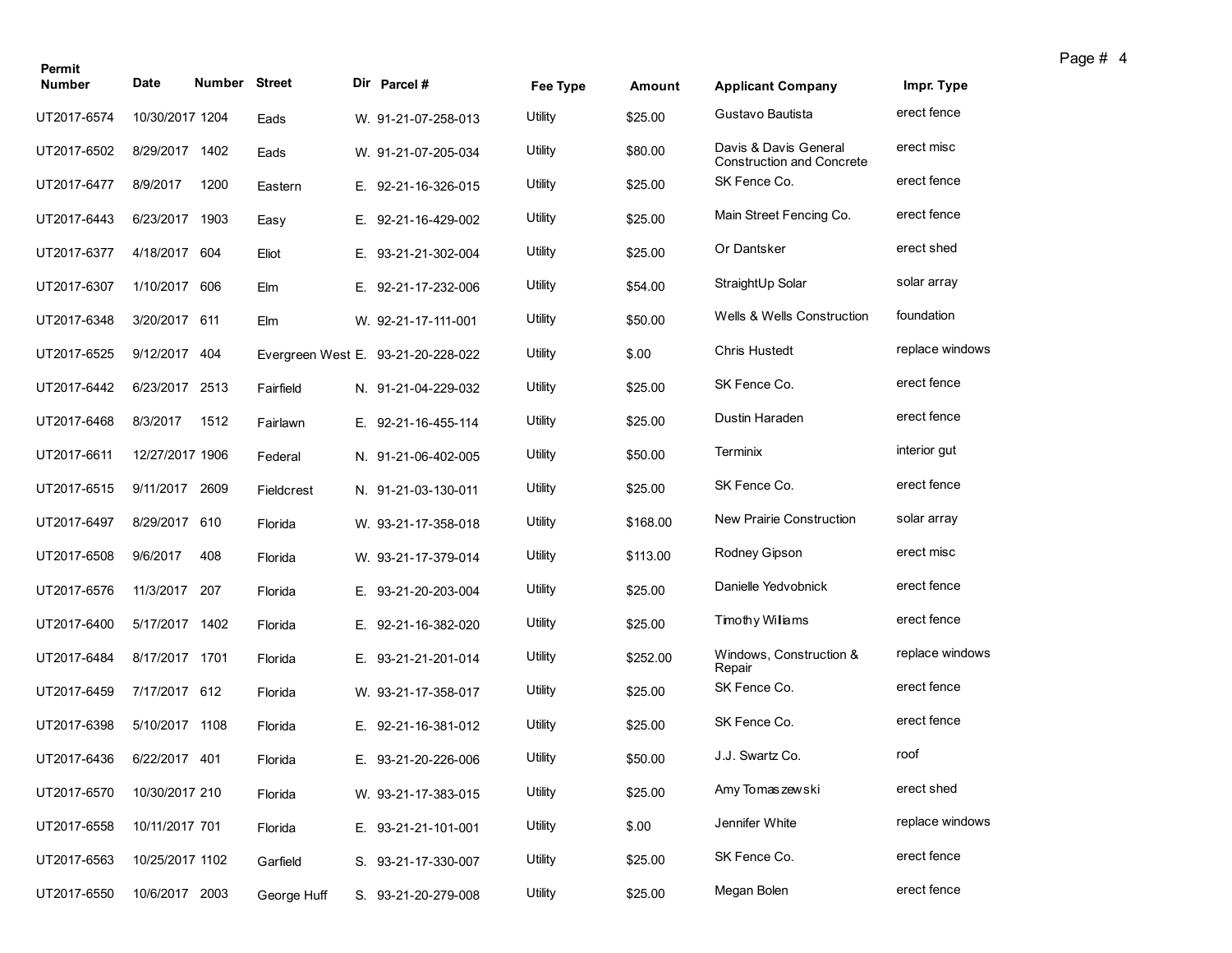| Permit<br><b>Number</b>      | Date            | <b>Number Street</b> |                   | Dir Parcel#         | Fee Type | Amount   | <b>Applicant Company</b>                         | Impr. Type                |
|------------------------------|-----------------|----------------------|-------------------|---------------------|----------|----------|--------------------------------------------------|---------------------------|
| UT2017-6519                  | 9/11/2017       | 205                  | Glover            | S. 92-21-16-127-025 | Utility  | \$139.00 | <b>Bullock Garages</b>                           | erect garage              |
| UT2017-6575                  | 10/31/2017 2506 |                      | Goodfield         | N. 91-21-04-229-003 | Utility  | \$50.00  | Elizabeth Chin                                   | erect utility building    |
| UT2017-6592                  | 11/17/2017 802  |                      | Goodwin           | N. 91-21-07-426-010 | Utility  | \$50.00  | Freedom Roofing &<br>Construction Inc.           | repair roof               |
| UT2017-6396                  | 5/10/2017 2204  |                      | Grange            | S. 93-21-20-406-002 | Utility  | \$25.00  | Susan Evans                                      | erect shed                |
| UT2017-6412                  | 5/26/2017 1104  |                      | Grant             | S. 92-21-16-329-005 | Utility  | \$25.00  | SK Fence Co.                                     | erect fence               |
| UT2017-6604                  | 12/20/2017 708  |                      | Green             | W. 92-21-17-106-019 | Utility  | \$25.00  | SK Fence Co.                                     | erect fence               |
| SG2017-U-6323 2/23/2017 212  |                 |                      | Green             | W. 92-21-17-141-005 | Utility  | \$30.00  | <b>Bluebird Boutique</b>                         | erect one projecting sign |
| UT2017-6533                  | 9/22/2017 607   |                      | Green             | E. 92-21-17-241-005 | Utility  | \$25.00  | Gaines Fence Co.                                 | erect fence               |
| SG2017-U-6608 12/21/2017 211 |                 |                      | Green             | E. 92-21-17-212-010 | Utility  | \$56.00  | American Dowell Signcrafters                     | erect 3 wall signs        |
| UT2017-6317                  | 2/7/2017        | 702                  | Green             | W. 92-21-17-106-016 | Utility  | \$50.00  | <b>Anthony Donato</b>                            | repair mfr                |
| UT2017-6309                  | 1/20/2017 701   |                      | Green             | E. 92-21-16-106-013 | Utility  | \$50.00  | Deanna K Burgess                                 | new utility bldg.         |
| UT2017-6336                  | 3/2/2017        | 309                  | Green             | W. 92-21-17-137-002 | Utility  | \$330.00 | Ruyle Electrical                                 | solar array               |
| UT2017-6534                  | 9/22/2017 1605  |                      | Greenridge        | S. 91-21-15-355-017 | Utility  | \$25.00  | Ovidiu Zaharescu                                 | erect fence               |
| UT2017-6439                  | 6/23/2017 803   |                      | Grove             | S. 92-21-17-286-020 | Utility  | \$50.00  | <b>Barry Elson</b>                               | replace windows           |
| UT2017-6482                  | 8/11/2017       | 1202                 | Harding           | E. 93-21-21-176-017 | Utility  | \$.00    | <b>Building Systems of Illinois</b>              | alteration of mfr         |
| UT2017-6428                  | 6/9/2017        | 2809                 | Haydon            | E. 91-21-10-410-019 | Utility  | \$90.00  | StraightUp Solar                                 | solar array               |
| UT2017-6418                  | 6/6/2017        | 1901                 | <b>High Cross</b> | S. 93-21-22-280-003 | Utility  | \$50.00  | Riggs Beer Company                               | erect tent                |
| SG2017-U-6403 5/17/2017 100  |                 |                      | <b>High Cross</b> | S. 91-21-14-101-001 | Utility  | \$31.00  | <b>American Dowell Signcrafters</b>              | erect one wall sign       |
| UT2017-6541                  | 9/28/2017 1901  |                      | <b>High Cross</b> | S. 93-21-22-280-003 | Utility  | \$50.00  | Andrew J Christensen                             | erect tent                |
| UT2017-6448                  | 6/29/2017 1117  |                      | Hill              | W. 91-21-07-427-001 | Utility  | \$25.00  | George Edwards                                   | erect fence               |
| UT2017-6603                  | 12/14/2017 206  |                      | Holmes            | E. 93-21-20-403-019 | Utility  | \$50.00  | Window World                                     | replace windows           |
| UT2017-6573                  | 10/30/2017 1602 |                      | Horizon           | E. 93-21-28-407-024 | Utility  | \$50.00  | Vliet Builders LLC                               | erect utility building    |
| UT2017-6492                  | 8/23/2017 1557  |                      | Hunter            | E. 92-21-16-403-001 | Utility  | \$25.00  | SK Fence Co.                                     | erect fence               |
| UT2017-6488                  | 8/18/2017 807 & | ח∩ם                  | Illinois          | W. 92-21-17-151-009 | Utility  | \$50.00  | Duncan Construction Services, erect misc<br>Inc. |                           |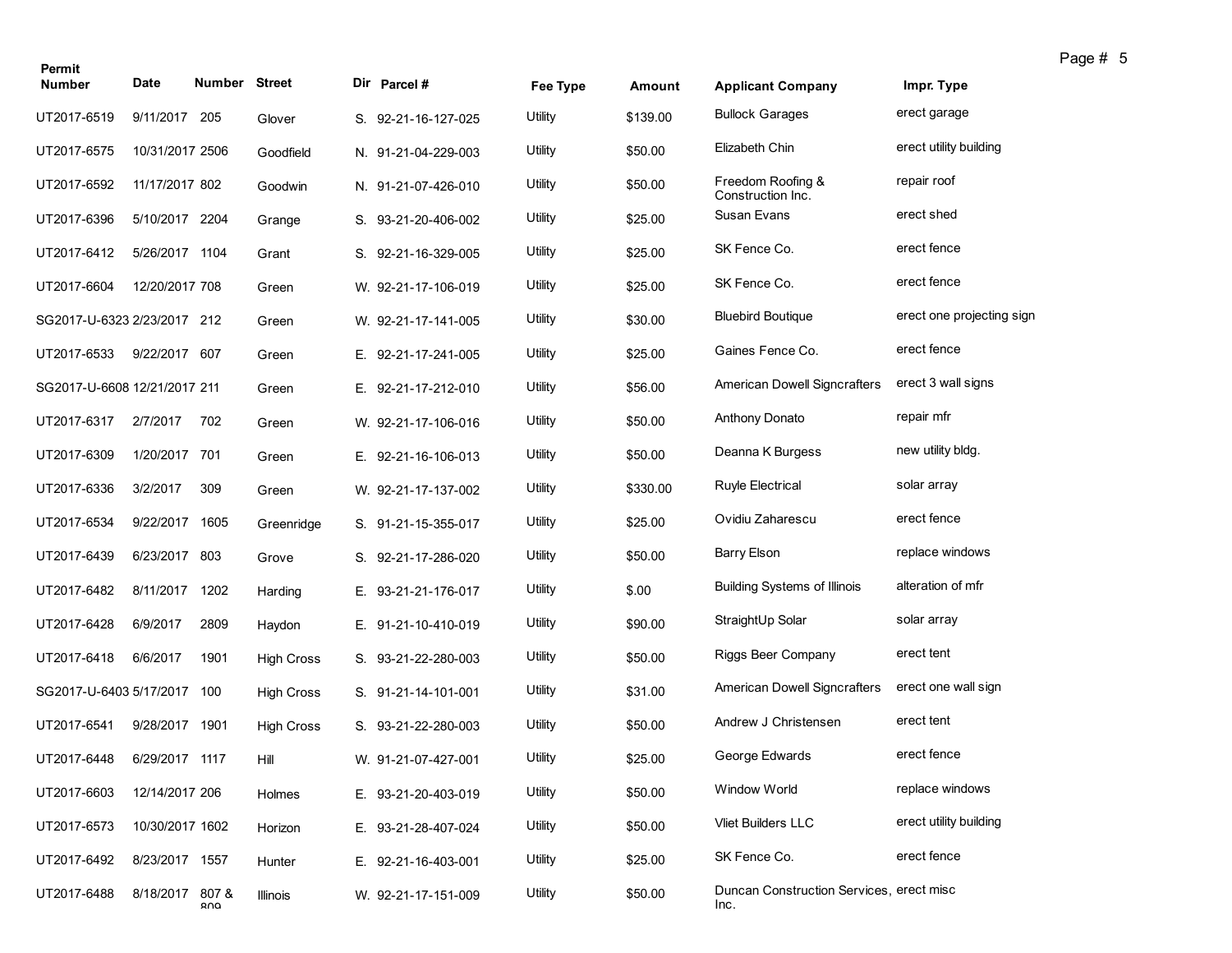| Permit                  |                 |                 |             |                     |          |          |                                                          |                           | Page # 6 |  |
|-------------------------|-----------------|-----------------|-------------|---------------------|----------|----------|----------------------------------------------------------|---------------------------|----------|--|
| <b>Number</b>           | Date            | Number Street   |             | Dir Parcel #        | Fee Type | Amount   | <b>Applicant Company</b>                                 | Impr. Type                |          |  |
| UT2017-6585             | 11/16/2017 806  |                 | Illinois    | E. 92-21-16-110-005 | Utility  | \$50.00  | Robert R. Holthusen                                      | erect canopy              |          |  |
| UT2017-6553             | 10/10/2017 716  |                 | Indiana     | W. 93-21-17-307-004 | Utility  | \$25.00  | <b>Brooks Creek Cedar</b>                                | erect fence               |          |  |
| UT2017-6549             | 10/6/2017 407   |                 | Indiana     | W. 93-21-17-331-007 | Utility  | \$25.00  | <b>Robert Murphy</b>                                     | erect fence               |          |  |
| UT2017-6385             | 4/25/2017 805   |                 | lowa        | W. 93-21-17-302-004 | Utility  | \$50.00  | Nabor House Fraternity/Seth<br>Tolley                    | erect tent                |          |  |
| UT2017-6587             | 11/16/2017 714  |                 | lowa        | W. 93-21-17-305-020 | Utility  | \$25.00  | SK Fence Co.                                             | erect fence               |          |  |
| UT2017-6536             | 9/22/2017 805   |                 | lowa        | W. 93-21-17-302-004 | Utility  | \$50.00  | Adam Kozuszek/Nabor House                                | erect tent                |          |  |
| UT2017-6511             | 9/6/2017        | 1909            | Jane Ann    | E. 93-21-28-276-024 | Utility  | \$227.00 | New Prairie Construction<br>Company                      | solar array               |          |  |
| UT2017-6453             | 7/3/2017        | 1201 1/2 Kenyon |             | W. 91-21-06-402-007 | Utility  | \$90.00  | <b>SMJ</b> International                                 | alteration                |          |  |
| UT2017-6543             | 9/28/2017 401   |                 | Kerr        | E. 91-21-08-280-035 | Utility  | \$45.00  | BCM, LLC                                                 | erect shed                |          |  |
| SG2017-U-6445 6/28/2017 |                 | 401             | Kerr        | E. 91-21-08-280-035 | Utility  | \$30.00  | <b>Brinshore Construction</b><br>Management              | erect 1 freestanding sign |          |  |
| UT2017-6429             | 6/15/2017       | 1032            | Kerr        | E. 91-21-09-103-009 | Utility  | \$50.00  | Derrick White/NuView                                     | repair mfr                |          |  |
| UT2017-6424             | 6/6/2017        | 801             | Killarney   | W. 91-21-05-304-001 | Utility  | \$25.00  | <b>Hendrick House</b>                                    | erect shed                |          |  |
| UT2017-6596             | 12/12/2017 1810 |                 | Larch       | S. 93-21-21-107-013 | Utility  | \$.00    | Dillman Brothers Co.                                     | replace windows           |          |  |
| UT2017-6357             | 3/30/2017 1608  |                 | Lexington   | E. 93-21-28-405-025 | Utility  | \$25.00  | SK Fence Co.                                             | erect fence               |          |  |
| SG2017-U-6313 1/31/2017 |                 | 2002            | Lincoln     | N. 91-21-05-301-004 | Utility  | \$30.00  | Chris Shipman                                            | install one wall sign     |          |  |
| UT2017-6480             | 8/11/2017       | 1210            | Lincoln     | N. 91-21-08-151-001 | Utility  | \$25.00  | Thomas Loeschen                                          | erect fence               |          |  |
| UT2017-6545             | 9/28/2017 2611  |                 | Lincoln     | N. 91-21-06-226-001 | Utility  | \$594.00 | North American Roofing<br>Services, Inc.                 | repair roof               |          |  |
| UT2017-6605             | 12/20/2017 1404 |                 | Lincoln     | S. 93-21-17-352-005 | Utility  | \$50.00  | C-U Under Construction                                   | interior gut              |          |  |
| UT2017-6353             | 3/30/2017 304   |                 | Lincoln     | N. 91-21-08-353-003 | Utility  | \$50.00  | Grayson Enterprises dba Gire repair roof<br>Roofing Inc. |                           |          |  |
| UT2017-6580             | 11/6/2017 1604  |                 | Lincoln     | N. 91-21-05-354-015 | Utility  | \$78.00  | Waterproofessional Roofing<br>Company                    | roof                      |          |  |
| UT2017-6406             | 5/22/2017 1508  |                 | Lincolnwood | S. 92-21-16-478-010 | Utility  | \$25.00  | Kasey Golden                                             | erect fence               |          |  |
| UT2017-6498             | 8/29/2017 301   |                 | Locust      | W. 91-21-08-384-008 | Utility  | \$80.00  | New Prairie Construction                                 | solar array               |          |  |
| UT2017-6306             | 1/10/2017 107   |                 | Lynn        | N. 91-21-09-353-010 | Utility  | \$50.00  | <b>NC Construction</b>                                   | replace windows           |          |  |
| UT2017-6610             | 12/22/2017 212  |                 | Main        | W. 92-21-17-201-003 | Utility  | \$90.00  | Borchers Decorating LLC                                  | replace windows           |          |  |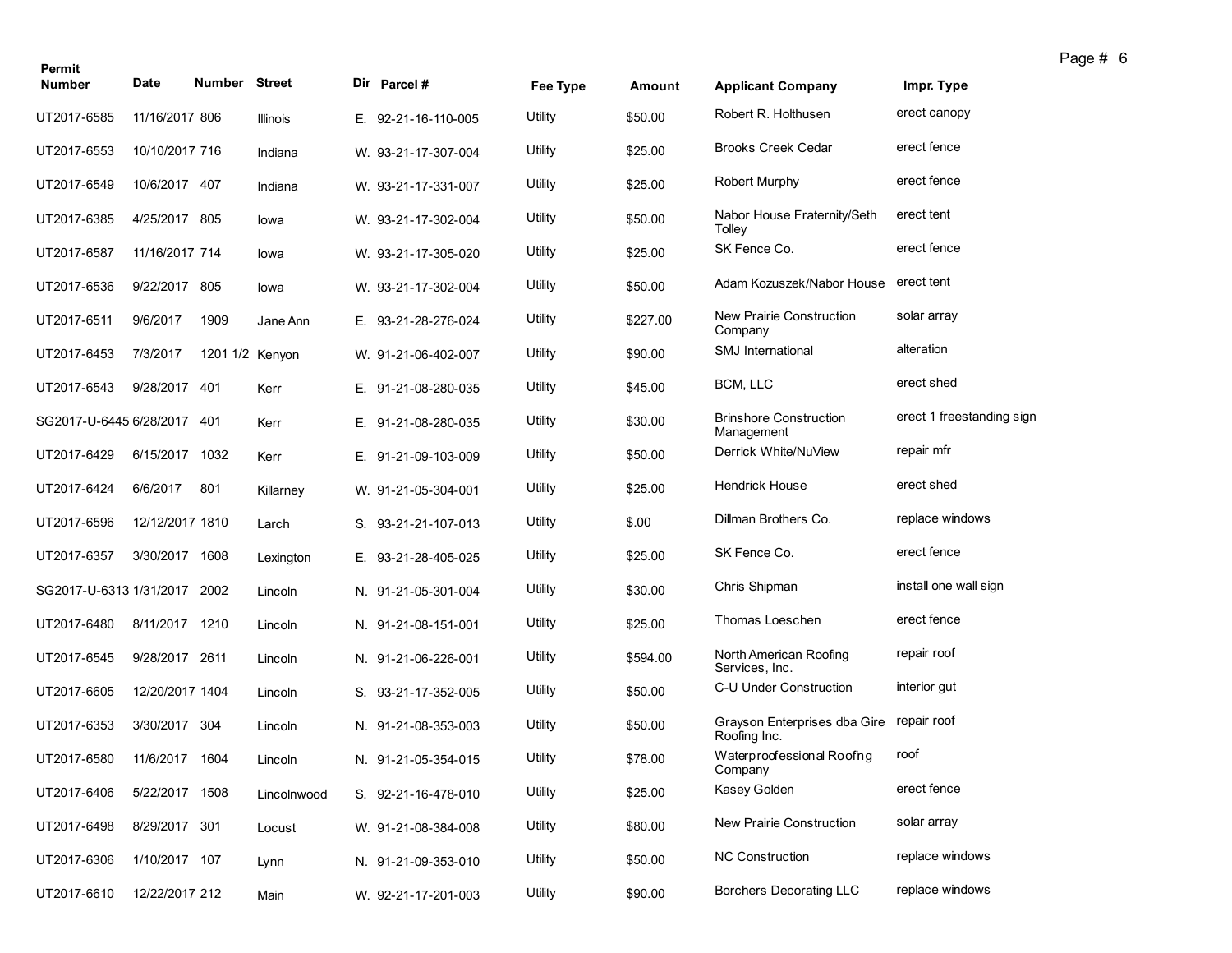| Permit                          |                   | <b>Number Street</b> |                   |                     |          |          |                                        |                           |
|---------------------------------|-------------------|----------------------|-------------------|---------------------|----------|----------|----------------------------------------|---------------------------|
| <b>Number</b>                   | Date              |                      |                   | Dir Parcel#         | Fee Type | Amount   | <b>Applicant Company</b>               | Impr. Type                |
| SG2017-U-6467 8/1/2017          |                   | 201                  | Main              | W. 92-21-17-205-003 | Utility  | \$30.00  | Effingham Signs & Graphics             | erect 1 wall sign         |
| UT2017-6591                     | 11/17/2017 902    |                      | Main              | E. 91-21-09-355-011 | Utility  | \$114.00 | New Prairie Construction<br>Company    | solar array               |
| SG2017-U-6464 7/21/2017 503-509 |                   |                      | Main              | E. 92-21-17-229-009 | Utility  | \$30.00  | <b>American Dowell Signcrafters</b>    | erect 3 wall signs        |
| UT2017-6423                     | 6/6/2017          | 502                  | Main              | W. 91-21-08-378-004 | Utility  | \$50.00  | Twin City Tent and Awning              | erect awning              |
| SG2017-U-6460 7/17/2017         |                   | 1505                 | Main              | E. 92-21-16-200-021 | Utility  | \$30.00  | <b>American Dowell Signcrafters</b>    | erect 1 freestanding sign |
| UT2017-6579                     | 11/3/2017         | 136                  | Main              | W. 92-21-17-202-002 | Utility  | \$120.00 | StraightUp Solar                       | solar array               |
| UT2017-6517                     | 9/11/2017 510     |                      | Main              | W. 91-21-08-378-001 | Utility  | \$50.00  | Norm Baxley                            | foundation                |
| UT2017-6425                     | 6/7/2017          | 102                  | Main              | W. 92-21-17-202-020 | Utility  | \$72.00  | Bacon & Van Buskirk Glass<br>Co., Inc. | replace windows           |
| UT2017-6495                     | 8/25/2017 111     |                      | Main              | W. 92-21-17-206-030 | Utility  | \$.00    | Urbana Business Association            | erect tent                |
| UT2017-6606                     | 12/20/2017 136    |                      | Main              | W. 92-21-17-202-002 | Utility  | \$50.00  | D & E Enterprises, LLC                 | interior gut              |
| UT2017-6597                     | 12/12/2017 706    |                      | Maple             | S. 92-21-17-286-006 | Utility  | \$50.00  | <b>Ball Construction</b>               | erect misc                |
| UT2017-6566                     | 10/25/2017 708    |                      | Maple             | S. 92-21-17-286-007 | Utility  | \$25.00  | Judy Powell                            | erect fence               |
| UT2017-6594                     | 12/4/2017 1602    |                      | <b>Marc Trail</b> | E. 93-21-28-402-001 | Utility  | \$50.00  | <b>Window World</b>                    | replace windows           |
| UT2017-6320                     | 2/9/2017          | 1508                 | Marc Trail        | E. 93-21-28-401-004 | Utility  | \$25.00  | SK Fence Co.                           | erect fence               |
| UT2017-6333                     | 3/2/2017          | 1703                 | <b>Marc Trail</b> | E. 93-21-28-405-008 | Utility  | \$25.00  | Scott Frailey/Ganna Sheyko             | erect fence               |
| UT2017-6454                     | 7/3/2017          | 1501                 | Maryland          | S. 93-21-18-476-002 | Utility  | \$90.00  | <b>SMJ</b> International               | alteration                |
| UT2017-6557                     | 10/11/2017 1003 & | 1003.17              | McHenry           | E. 93-21-21-376-006 | Utility  | \$.00    | Bash & Schrock                         | replace windows           |
| UT2017-6314                     | 2/2/2017          | 505                  | McHenry           | E. 93-21-20-476-009 | Utility  | \$25.00  | <b>Brooks Creek Cedar</b>              | erect fence               |
| UT2017-6326                     | 2/24/2017         | 505                  | McHenry           | E. 93-21-20-476-009 | Utility  | \$60.00  | <b>Taylor'd Restorations</b>           | repair sfr                |
| UT2017-6538                     | 9/22/2017 3402    |                      | Memory            | S. 93-21-28-427-008 | Utility  | \$25.00  | Main Street Fencing Co.                | erect fence               |
| UT2017-6340                     | 3/9/2017 701      |                      | Michigan          | W. 93-21-17-355-004 | Utility  | \$50.00  | New Prairie Construction               | repair sfr                |
| UT2017-6598                     | 12/12/2017 1701   |                      | Michigan          | E. 92-21-16-477-001 | Utility  | \$50.00  | Jon Hawk                               | replace windows           |
| UT2017-6599                     | 12/12/2017 501    |                      | Michigan          | W. 93-21-17-376-004 | Utility  | \$106.00 | RBJ Services LLC                       | erect garage              |
| UT2017-6555                     | 10/11/2017 1111   |                      | Michigan          | E. 92-21-16-378-008 | Utility  | \$25.00  | Maggie Bednarz                         | erect fence               |

Page # 7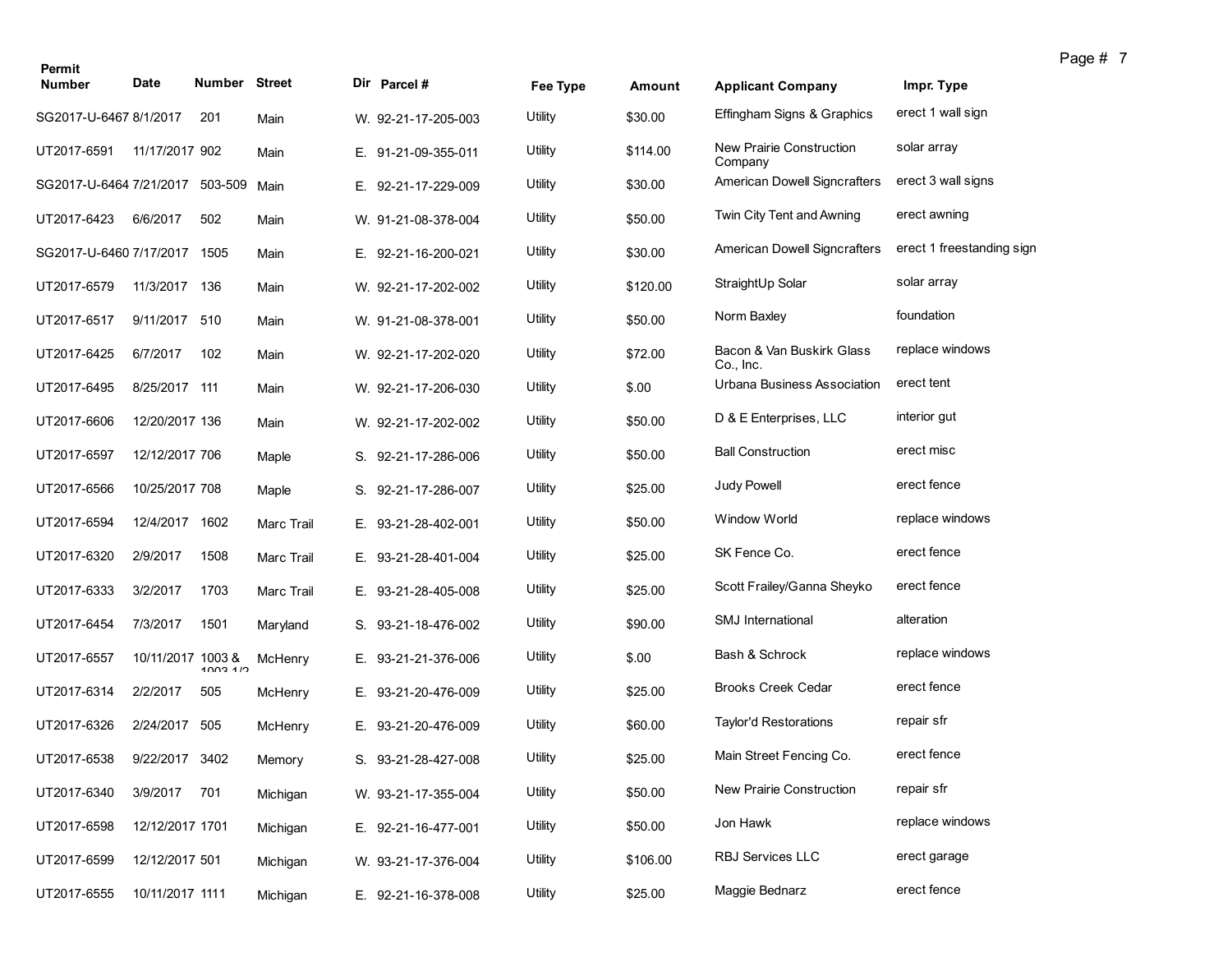| Permit<br><b>Number</b> | Date            | Number Street |              |    | Dir Parcel#         | Fee Type | Amount     | <b>Applicant Company</b>               | Impr. Type      |
|-------------------------|-----------------|---------------|--------------|----|---------------------|----------|------------|----------------------------------------|-----------------|
| UT2017-6458             | 7/17/2017       | 501           |              |    |                     | Utility  | \$50.00    | <b>RBJ Services LLC</b>                | foundation      |
|                         |                 |               | Michigan     |    | W. 93-21-17-376-004 |          |            |                                        |                 |
| UT2017-6475             | 8/4/2017        | 101           | Michigan     |    | W. 93-21-17-451-013 | Utility  | \$25.00    | <b>Peter Garrett Clark</b>             | erect fence     |
| UT2017-6473             | 8/4/2017        | 2016          | Michigan     |    | E. 92-21-16-432-057 | Utility  | \$25.00    | Mark Byrum                             | erect fence     |
| UT2017-6569             | 10/27/2017 2103 |               | Mills        |    | S. 93-21-20-427-008 | Utility  | \$93.00    | New Prairie Construction<br>Company    | solar array     |
| UT2017-6386             | 4/26/2017       | 1509          | Montgomery   |    | S. 91-21-15-387-012 | Utility  | \$25.00    | Memoire Budimbu Mabiza                 | erect fence     |
| UT2017-6434             | 6/19/2017       | 2006          | Moss         |    | E. 93-21-28-230-010 | Utility  | \$135.00   | Coach House Garages                    | erect garage    |
| UT2017-6416             | 6/2/2017        | 202           | Mumford      | Е. | 93-21-20-251-028    | Utility  | \$25.00    | <b>Brooks Creek Cedar</b>              | erect fence     |
| UT2017-6489             | 8/23/2017 209   |               | Mumford      |    | E. 93-21-20-254-026 | Utility  | \$25.00    | <b>Brooks Creek Cedar</b>              | erect fence     |
| UT2017-6368             | 4/7/2017        | 1004          | Mumford      |    | E. 93-21-21-304-012 | Utility  | \$25.00    | Floor to Roof                          | erect fence     |
| UT2017-6375             | 4/18/2017       | 1603          | Mumford      | Е. | 93-21-21-401-021    | Utility  | \$25.00    | Champaign County Regional<br>Planning  | erect fence     |
| UT2017-6535             | 9/22/2017       | 3310          | Myra Ridge   |    | S. 93-21-28-426-010 | Utility  | \$25.00    | Michael J. McGargile                   | erect fence     |
| UT2017-6420             | 6/6/2017        | 2501          | Myra Ridge   |    | S. 93-21-21-400-033 | Utility  | \$25.00    | New Life Construction                  | erect shed      |
| UT2017-6524             | 9/11/2017 809   |               | Nevada       |    | W. 92-21-17-154-002 | Utility  | \$50.00    | Sub4 Development Company<br><b>LLC</b> | foundation      |
| UT2017-6568             | 10/27/2017 506  |               | Nevada       |    | W. 92-21-17-161-022 | Utility  | \$77.00    | New Prairie Construction<br>Company    | solar array     |
| UT2017-6364             | 4/7/2017        | 210           | Nevada       |    | W. 92-21-17-188-004 | Utility  | \$50.00    | Johanna Zvidema                        | erect garage    |
| UT2017-6601             | 12/14/2017 402  |               | Oregon       |    | E. 92-21-17-281-005 | Utility  | \$50.00    | Window World                           | replace windows |
| UT2017-6366             | 4/7/2017        | 901           | Oregon       |    | E. 92-21-16-163-001 | Utility  | \$91.00    | Coach House Garages                    | erect garage    |
| UT2017-6513             | 9/6/2017        | 305           | Oregon       |    | W. 92-21-17-184-005 | Utility  | \$108.00   | New Prairie Construction<br>Company    | solar array     |
| UT2017-6332             | 3/2/2017        | 415           | Park         |    | W. 91-21-08-328-001 | Utility  | \$50.00    | <b>William Fosser</b>                  | repair porch    |
| UT2017-6341             | 3/9/2017        | 806           | Park         |    | E. 91-21-09-304-003 | Utility  | \$50.00    | Window World                           | replace windows |
| UT2017-6529             | 9/13/2017 1400  |               | Park         |    | W. 91-21-07-404-001 | Utility  | \$1,996.00 | Advanced Commercial Roofing roof       |                 |
| UT2017-6531             | 9/13/2017 202   |               | Pell         |    | E. 93-21-20-407-012 | Utility  | \$50.00    | <b>Ball Construction</b>               | replace windows |
| UT2017-6567             | 10/27/2017 301  |               | Pell         |    | E. 93-21-20-407-018 | Utility  | \$100.00   | New Prairie Construction<br>Company    | solar array     |
| UT2017-6577             | 11/3/2017 114   |               | Pennsylvania |    | W. 93-21-17-451-015 | Utility  | \$25.00    | Allison O'Dwyer                        | erect fence     |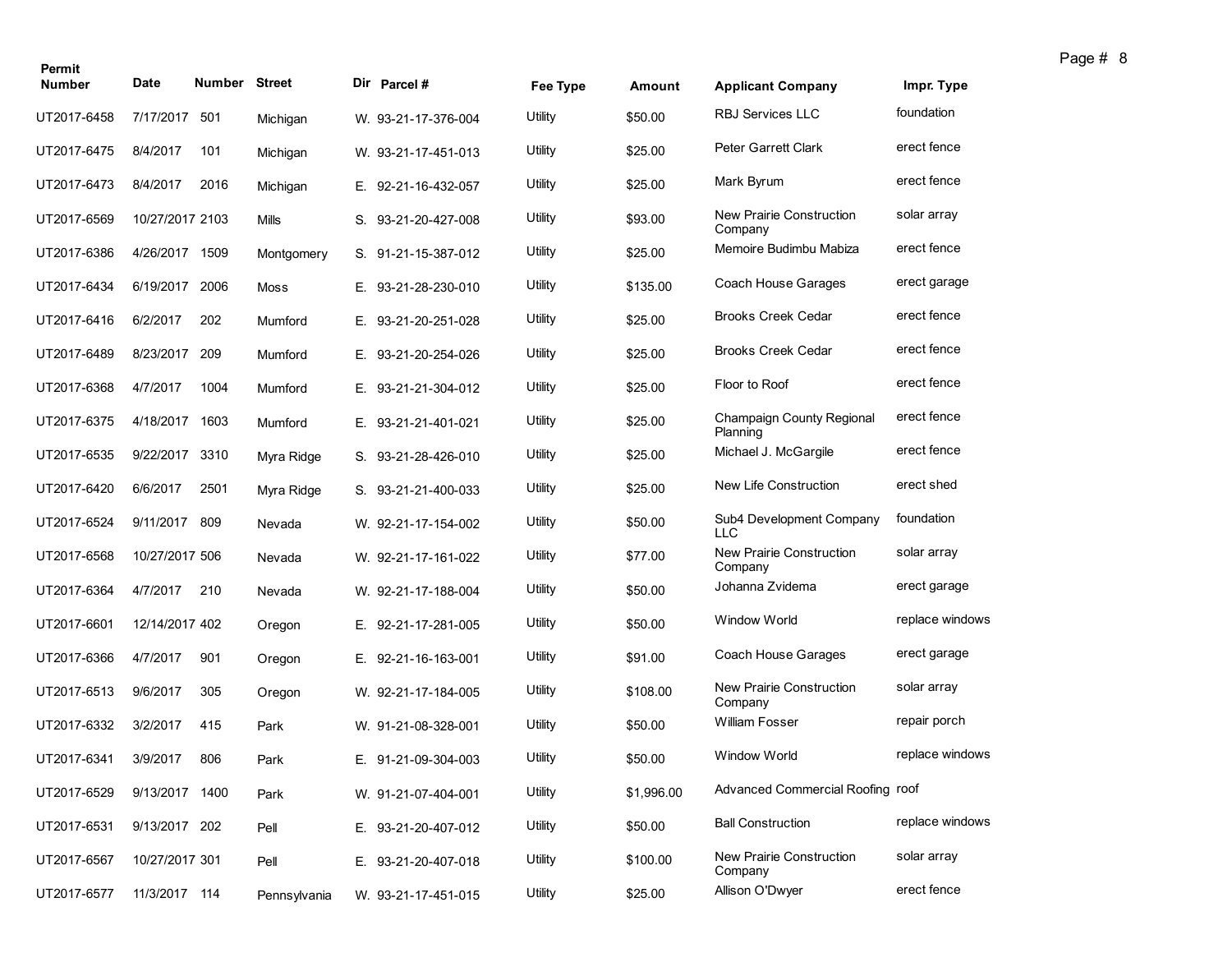| Permit                        |                |               |              |                      |          |         |                               |                                     | Page # 9 |
|-------------------------------|----------------|---------------|--------------|----------------------|----------|---------|-------------------------------|-------------------------------------|----------|
| <b>Number</b>                 | Date           | Number Street |              | Dir Parcel #         | Fee Type | Amount  | <b>Applicant Company</b>      | Impr. Type                          |          |
| UT2017-6351                   | 3/24/2017 1401 |               | Pennsylvania | E. 92-21-16-382-010  | Utility  | \$25.00 | Derrol Halberstadt            | erect fence                         |          |
| UT2017-6582                   | 11/7/2017 1101 |               | Pennsylvania | W. 93-21-18-477-001  | Utility  | \$50.00 | Alpha Tau O mega              | replace windows                     |          |
| UT2017-6548                   | 10/2/2017 403  |               | Pennsylvania | W. 93-21-17-377-009  | Utility  | \$25.00 | <b>B &amp; C Construction</b> | erect fence                         |          |
| UT2017-6422                   | 6/6/2017       | 505           | Pennsylvania | W. 93-21-17-377-004  | Utility  | \$72.00 | Justin Henry                  | replace windows                     |          |
| UT2017-6561                   | 10/13/2017 508 |               | Pennsylvania | E. 93-21-17-477-007  | Utility  | \$50.00 | Steve Smith                   | replace windows                     |          |
| SG2017-U-6449 6/29/2017 1808  |                |               | Philo        | S. 93-21-21-201-018  | Utility  | \$30.00 | American Dowell Signcrafters  | erect 1 wall sign                   |          |
| UT2017-6494                   | 8/23/2017 2211 |               | Philo        | S. 93-21-21-332-019  | Utility  | \$.00   | Harry Washburn                | replace windows                     |          |
| UT2017-6526                   | 9/12/2017 2215 |               | Philo        | S. 93-21-21-332-021  | Utility  | \$.00   | LV Construction               | replace windows                     |          |
| UT2017-6308                   | 1/20/2017 1501 |               | Philo        | S. 92-21-16-379-043  | Utility  | \$50.00 | Larry Wood                    | replace windows                     |          |
| SG2017-U-6481 8/11/2017 1819  |                |               | Philo        | S. 93-21-21-126-040  | Utility  | \$91.00 | Bendsen Signs & Graphics      | erect 1 wall sign                   |          |
| UT2017-6483                   | 8/14/2017 2010 |               | Philo        | S. 93-21-21-202-090  | Utility  | \$50.00 | U-Haul of Illinois            | erect canopy                        |          |
| UT2017-6342                   | 3/10/2017 1005 |               | Philo        | S. 92-21-16-331-003  | Utility  | \$50.00 | Robert & Doris Wease          | replace windows                     |          |
| SG2017-U-6537 9/22/2017 2010  |                |               | Philo        | S. 93-21-21-202-090  | Utility  | \$30.00 | Ace Sign Co.                  | alteration of one freestanding sign |          |
| SG2017-U-6565 10/25/2017 2018 |                |               | Philo        | S. 93-21-21-202-090D | Utility  | \$30.00 | Ace Sign Co.                  | install 1 wall sign                 |          |
| UT2017-6518                   | 9/11/2017 2215 |               | Philo        | S. 93-21-21-332-021  | Utility  | \$.00   | LV Construction               | replace windows                     |          |
| SG2017-U-6359 3/30/2017       |                | 1808          | Philo        | S. 93-21-21-201-018  | Utility  | \$30.00 | Donna Foley                   | install 1 wall sign                 |          |
| SG2017-U-6365 4/7/2017        |                | 1720          | Philo        | S. 93-21-21-201-012  | Utility  | \$30.00 | American Dowell Signcrafters  | install 1 wall sign                 |          |
| UT2017-6417                   | 6/2/2017       | 2213          | Philo        | S. 93-21-21-332-020  | Utility  | \$.00   | Bash & Schrock                | replace windows                     |          |
| UT2017-6414                   | 6/2/2017       | 2209          | Philo        | S. 93-21-21-332-018  | Utility  | \$.00   | Chris Beaird                  | replace windows                     |          |
| UT2017-6369                   | 4/7/2017       | 1903          | Philo        | S. 93-21-21-176-014  | Utility  | \$50.00 | Clay Baier                    | erect utility building              |          |
| UT2017-6410                   | 5/23/2017 2207 |               | Philo        | S. 93-21-21-332-017  | Utility  | \$.00   | Dyke Corson                   | replace windows                     |          |
| SG2017-U-6402 5/17/2017 2740  |                |               | Philo        | S. 93-21-28-201-004  | Utility  | \$30.00 | Red Bicycle Ice Cream LLC     | install 1 wall sign - Suite D       |          |
| UT2017-6305                   | 1/10/2017 1710 |               | Pleasant     | 93-21-20-203-008     | Utility  | \$54.00 | StraightUp Solar              | solar array                         |          |
| UT2017-6392                   | 5/3/2017       | 2102          | Pond         | S. 93-21-21-328-001  | Utility  | \$.00   | Alex Bohlen                   | replace windows                     |          |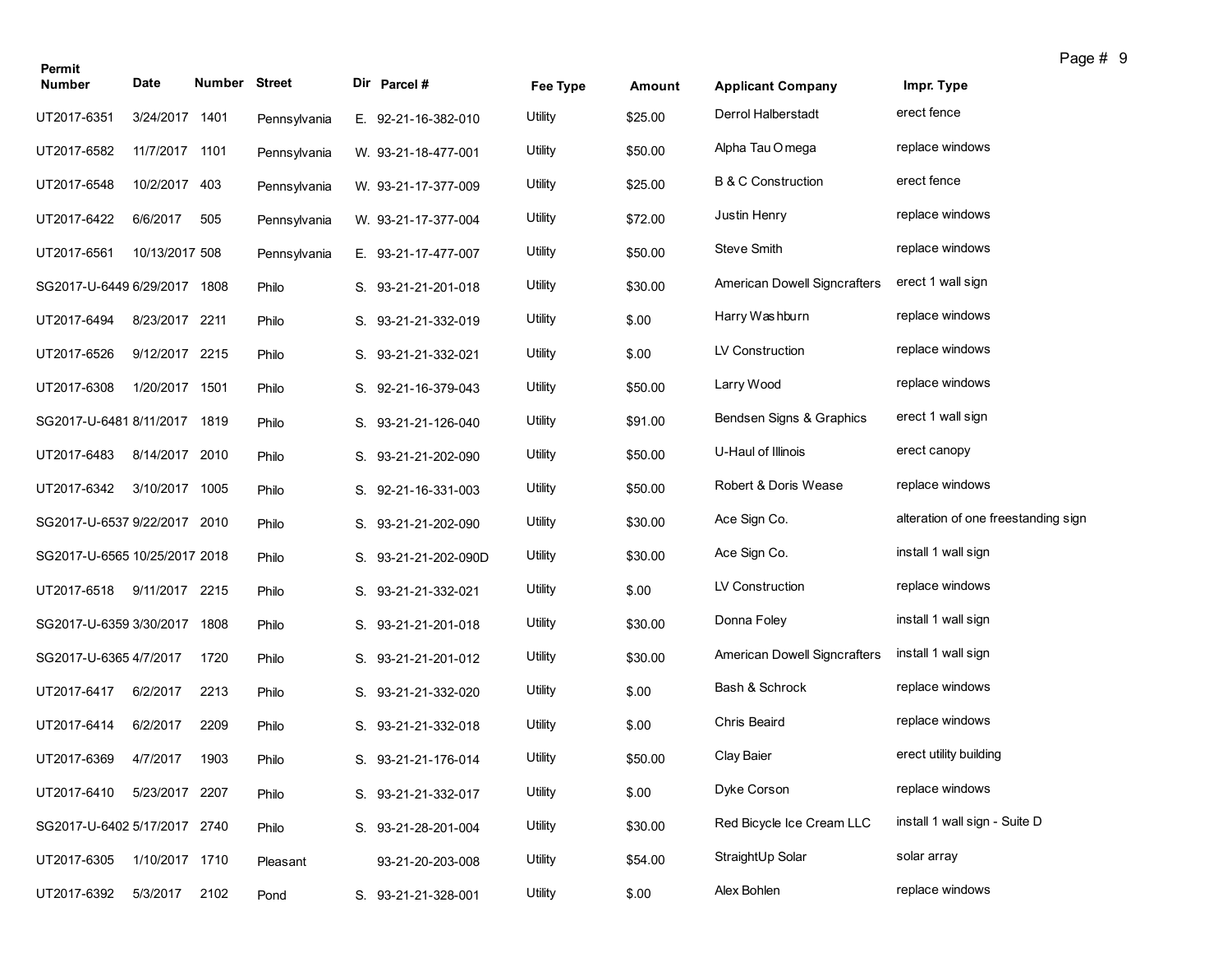| Permit                     |                 |               |                      |    |                     |          |          |                                     |                        |
|----------------------------|-----------------|---------------|----------------------|----|---------------------|----------|----------|-------------------------------------|------------------------|
| <b>Number</b>              | Date            | <b>Number</b> | <b>Street</b>        |    | Dir Parcel #        | Fee Type | Amount   | <b>Applicant Company</b>            | Impr. Type             |
| UT2017-6352                | 3/24/2017       | 408           | Poplar               |    | S. 92-21-16-131-009 | Utility  | \$25.00  | Guochang Zhang                      | erect fence            |
| UT2017-6367                | 4/7/2017        | 206           | Poplar               |    | S. 92-21-16-127-014 | Utility  | \$50.00  | Jerry Hess Jr.                      | demolish garage        |
| UT2017-6447                | 6/28/2017 503   |               | Poplar               |    | S. 92-21-16-176-011 | Utility  | \$25.00  | Vashoune Russell                    | erect fence            |
| UT2017-6388                | 4/26/2017       | 206           | Poplar               |    | S. 92-21-16-127-014 | Utility  | \$120.00 | Jerry Hess Jr.                      | erect garage           |
| UT2017-6588                | 11/16/2017 2502 |               | <b>Prairie Green</b> |    | E. 91-21-15-326-007 | Utility  | \$144.00 | Routh Removal/Chuck Routh           | demo misc              |
| UT2017-6469                | 8/2/2017        | 2402          | Provine              |    | S. 93-21-20-480-010 | Utility  | \$50.00  | Jonathan D Cox                      | erect deck             |
| UT2017-6476                | 8/9/2017        | 801           | Race                 | S. | 92-21-17-260-004    | Utility  | \$25.00  | SK Fence Co.                        | erect fence            |
| UT2017-6362                | 3/31/2017       | 1201          | Race                 |    | S. 93-21-17-332-018 | Utility  | \$25.00  | SK Fence Co.                        | erect fence            |
| UT2017-6371                | 4/7/2017        | 2010          | Rainbow              |    | E. 92-21-16-429-028 | Utility  | \$66.00  | <b>SRL Construction</b>             | erect utility building |
| UT2017-6409                | 5/23/2017 1105  |               | Rainbow              | S. | 92-21-16-431-003    | Utility  | \$50.00  | <b>Bosworth Roofing</b>             | repair roof            |
| UT2017-6374                | 4/18/2017       | 1110          | Scovill              |    | E. 93-21-21-376-025 | Utility  | \$.00    | Ok Yon Philiph                      | replace windows        |
| UT2017-6373                | 4/18/2017       | 706 &<br>700  | Scovill              | Е. | 93-21-21-356-015    | Utility  | \$.00    | Ok Yon Philiph                      | replace windows        |
| UT2017-6521                | 9/11/2017 9     |               | Shuman               |    | 93-21-20-281-012    | Utility  | \$91.00  | New Prairie Construction<br>Company | solar array            |
| UT2017-6415                | 6/2/2017        | 804           | Shurts               |    | E. 93-21-21-355-017 | Utility  | \$50.00  | <b>Feldco Factory Direct LLC</b>    | replace windows        |
| UT2017-6522                | 9/11/2017       | 903           | Shurts               |    | E. 93-21-21-356-010 | Utility  | \$112.00 | New Prairie Construction<br>Company | solar array            |
| UT2017-6560                | 10/13/2017 2010 |               | Silver West          |    | S. 93-21-21-155-020 | Utility  | \$25.00  | Miriam Ruth Kantorovitz             | erect shed             |
| UT2017-6474                | 8/4/2017        | 2702          | Skyline              |    | N. 91-21-03-103-002 | Utility  | \$25.00  | Gaines Fence Co.                    | erect fence            |
| UT2017-6431                | 6/15/2017 2709  |               | Skyline              |    | N. 91-21-03-101-004 | Utility  | \$25.00  | Roy Dunaway                         | erect fence            |
| UT2017-6387                | 4/26/2017 2408  |               | Skyline              |    | N. 91-21-03-103-013 | Utility  | \$25.00  | <b>Randy Reeley</b>                 | erect fence            |
| UT2017-6461 7/21/2017 1501 |                 |               | Smith                |    | S. 91-21-15-385-012 | Utility  | \$25.00  | Elipheleth Acuna                    | erect fence            |
| SG2017-U-6338 3/9/2017     |                 | 306           | Springfield          |    | W. 92-21-17-130-015 | Utility  | \$39.00  | Eric Schrock                        | install 1 wall sign    |
| UT2017-6556                | 10/11/2017 912  |               | Springfield          |    | W. 91-21-07-487-006 | Utility  | \$50.00  | Window World                        | replace windows        |
| UT2017-6559                | 10/11/2017 309  |               | Springfield          |    | W. 92-21-17-135-003 | Utility  | \$.00    | <b>Fairlawn Real Estate</b>         | replace windows        |
| UT2017-6397                | 5/10/2017 2526  |               | St. Andrews          |    | S. 93-21-22-305-014 | Utility  | \$25.00  | <b>Brooks Creek Cedar</b>           | erect fence            |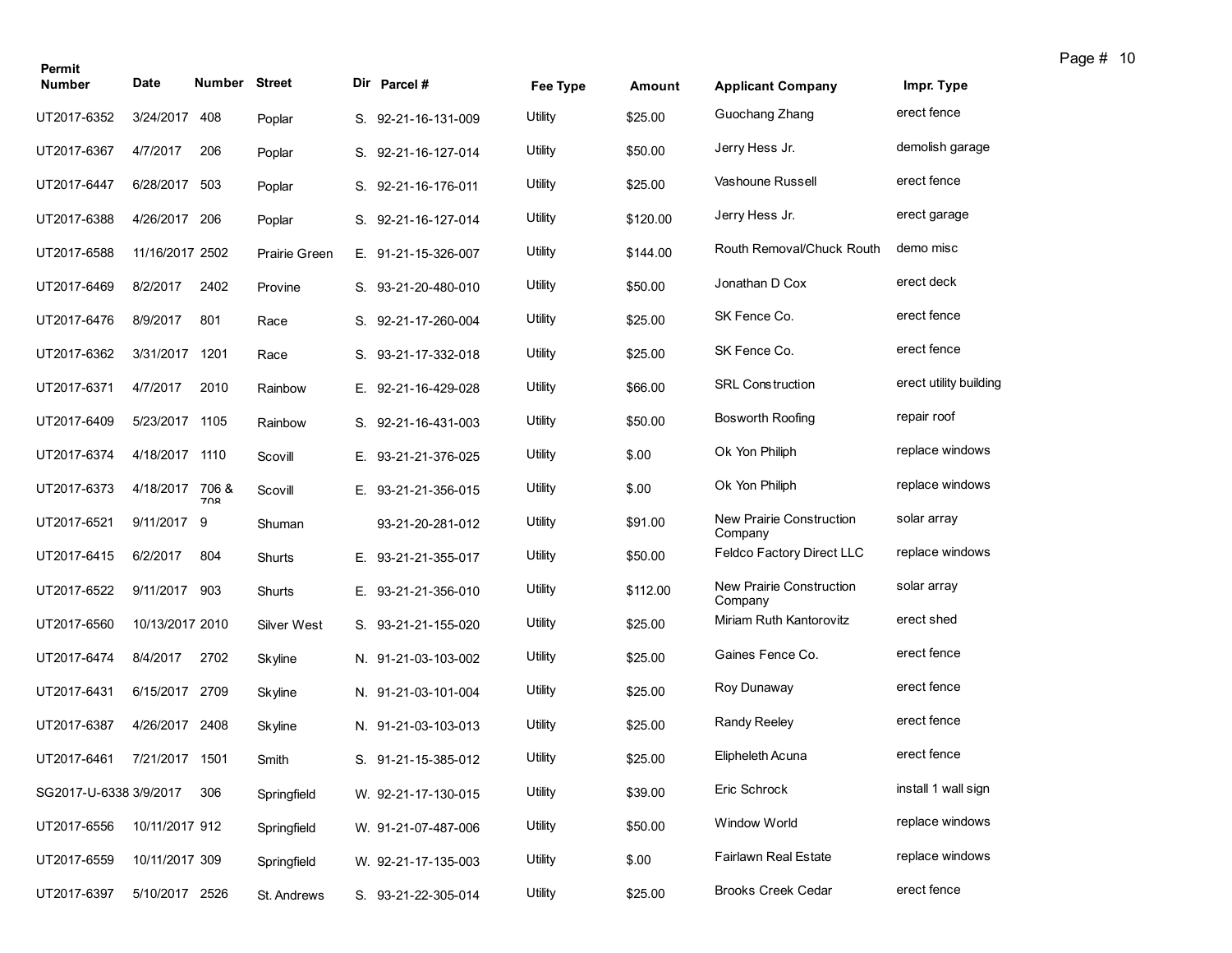| Permit                      |                  |                      |                   |                                    |          |          |                                     |                                      | Page # 11 |  |
|-----------------------------|------------------|----------------------|-------------------|------------------------------------|----------|----------|-------------------------------------|--------------------------------------|-----------|--|
| <b>Number</b>               | <b>Date</b>      | <b>Number Street</b> |                   | Dir Parcel #                       | Fee Type | Amount   | <b>Applicant Company</b>            | Impr. Type                           |           |  |
| UT2017-6505                 | 8/30/2017        | 3026                 | <b>Stillwater</b> | E. 93-21-22-406-009thru016 Utility |          | \$25.00  | SK Fence Co.                        | erect fence                          |           |  |
| UT2017-6347                 | 3/20/2017        | 3064                 | Stone Creek       | E. 93-21-22-426-004                | Utility  | \$72.00  | Pratt Home Improvement              | erect misc                           |           |  |
| UT2017-6471                 | 8/2/2017         | 3034                 | Stone Creek       | E. 93-21-22-405-007                | Utility  | \$25.00  | Main Street Fencing Co.             | erect fence                          |           |  |
| UT2017-6542                 | 9/28/2017 2738   |                      | Stone Creek       | E. 93-21-22-104-009                | Utility  | \$25.00  | SK Fence Co.                        | erect fence                          |           |  |
| UT2017-6562                 | 10/25/2017 2835  |                      | Stone Creek       | E. 93-21-22-175-010                | Utility  | \$50.00  | <b>GAM Construction</b>             | foundation                           |           |  |
| UT2017-6491                 | 8/23/2017 812    |                      | Stoughton         | W. 91-21-08-354-011                | Utility  | \$25.00  | Jason Rector                        | erect fence                          |           |  |
| UT2017-6509                 | 9/6/2017         | 401                  | Sunnycrest        | E. 93-21-20-227-005                | Utility  | \$83.00  | New Prairie Construction<br>Company | solar array                          |           |  |
| UT2017-6446                 | 6/28/2017 409    |                      | Sunnycrest        | E. 93-21-20-227-009                | Utility  | \$25.00  | <b>Brooks Creek Cedar</b>           | erect fence                          |           |  |
| UT2017-6609                 | 12/22/2017 814-3 |                      | Sunset            | W. 91-21-08-101-020                | Utility  | \$50.00  | Allan Axelrod                       | solar array                          |           |  |
| UT2017-6444                 | 6/23/2017 2808   |                      | Susan Stone       | S. 93-21-28-232-005                | Utility  | \$25.00  | Amanda Seets                        | erect fence                          |           |  |
| UT2017-6589                 | 11/17/2017 1812  |                      | Trails            | E. 93-21-28-282-013                | Utility  | \$25.00  | <b>Brooks Creek Cedar</b>           | erect fence                          |           |  |
| SG2017-U-6399 5/11/2017 110 |                  |                      | University        | E. $91-21-08-405-038$ (a)          | Utility  | \$30.00  | Bob Murphy                          | erect one wall sign                  |           |  |
| SG2017-U-6382 4/21/2017 106 |                  |                      | University        | E. 91-21-08-405-033                | Utility  | \$90.00  | <b>American Dowell Signcrafters</b> | erect 1 freestanding sign            |           |  |
| SG2017-U-6310 1/23/2017     |                  | 507                  | University        | W. 91-21-08-376-006                | Utility  | \$.00    | <b>Municipal Resolutions</b>        | reface an existing freestanding sign |           |  |
| SG2017-U-6383 4/21/2017 106 |                  |                      | University        | E. 91-21-08-405-033                | Utility  | \$86.00  | American Dowell Signcrafters        | erect 4 wall signs                   |           |  |
| SG2017-U-6389 4/28/2017 110 |                  |                      | University        | E. $91-21-08-405-038$ (a)          | Utility  | \$30.00  | American Dowell Signcrafters        | erect 1 wall sign                    |           |  |
| UT2017-6539                 | 9/22/2017        | 202                  | University        | W. 91-21-08-402-008                | Utility  | \$50.00  | Carmala Inc.                        | repair business                      |           |  |
| SG2017-U-6381 4/21/2017 204 |                  |                      | University        | W. 91-21-08-402-009                | Utility  | \$112.00 | Bendsen Signs & Graphics            | erect 1 freestanding sign            |           |  |
| UT2017-6380                 | 4/18/2017 1210   |                      | University        | E. 91-21-09-401-007                | Utility  | \$188.00 | WCP Solar Services, LLC             | erect misc                           |           |  |
| SG2017-U-6440 6/23/2017 110 |                  |                      | University        | E. $91-21-08-405-038$ (a)          | Utility  | \$44.00  | American Dowell Signcrafters        | alteration of 2 freestanding signs   |           |  |
| SG2017-U-6349 3/21/2017 507 |                  |                      | University        | W. 91-21-08-376-006                | Utility  | \$30.00  | <b>Municipal Resolutions</b>        | erect 4 directional signs            |           |  |
| UT2017-6465                 | 7/21/2017 507    |                      | University        | W. 91-21-08-376-006                | Utility  | \$90.00  | Circle K Corp                       | erect utility building               |           |  |
| SG2017-U-6350 3/21/2017 507 |                  |                      | University        | W. 91-21-08-376-006                | Utility  | \$30.00  | <b>Municipal Resolutions</b>        | erect freestanding sign              |           |  |
| SG2017-U-6360 3/30/2017 105 |                  |                      | University        | E. 91-21-08-459-007                | Utility  | \$30.00  | Patriot Sign & Electrical           | install 2 wall signs                 |           |  |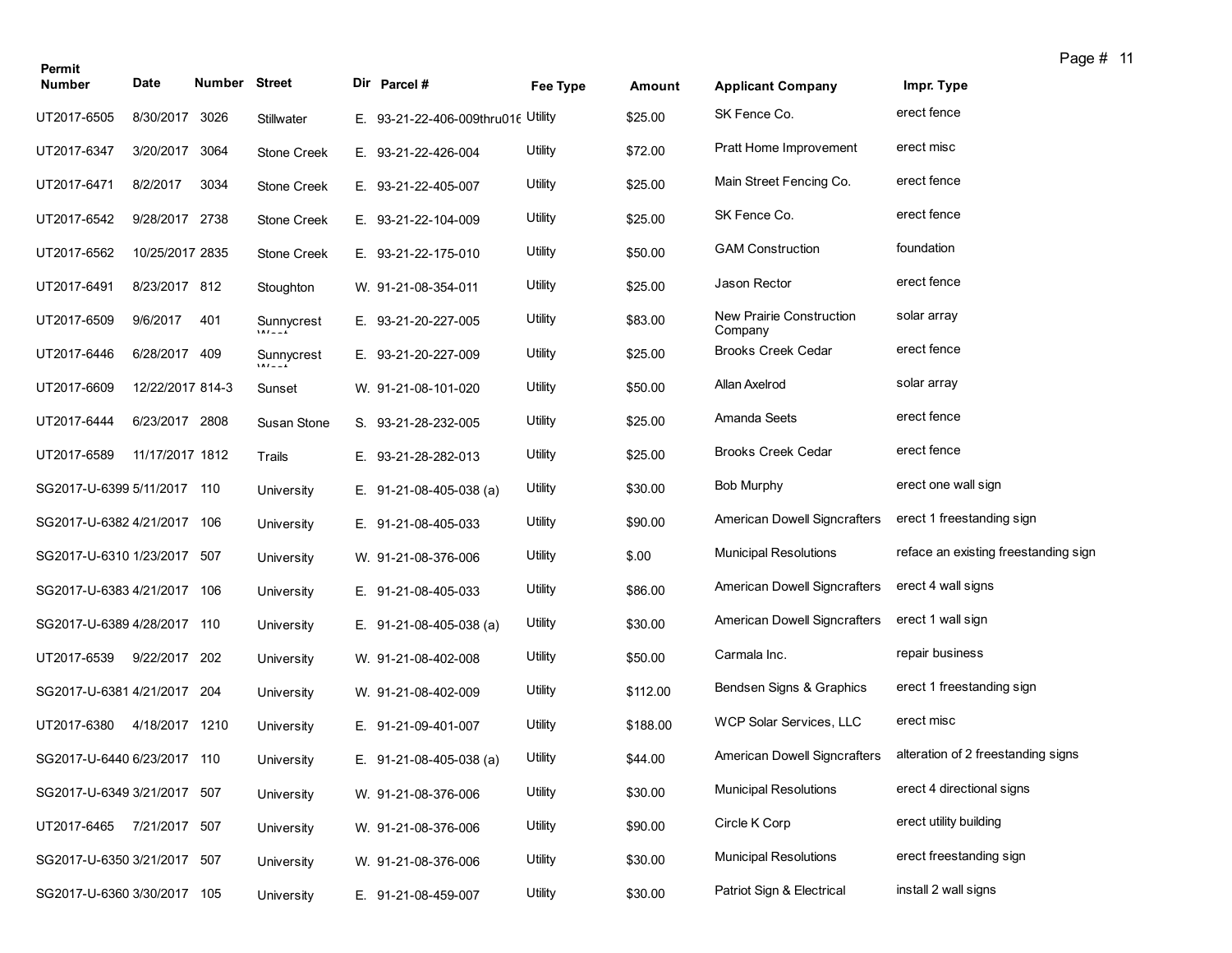| Permit<br><b>Number</b> | Date            | <b>Number Street</b> |            |    | Dir Parcel #        | Fee Type | Amount   | <b>Applicant Company</b>                     | Impr. Type          |
|-------------------------|-----------------|----------------------|------------|----|---------------------|----------|----------|----------------------------------------------|---------------------|
| SG2017-U-6361 3/30/2017 |                 | 105                  | University |    | E. 91-21-08-459-007 | Utility  | \$30.00  | Patriot Sign & Electrical                    | erect 1 canopy sign |
| UT2017-6499             | 8/29/2017 607   |                      | Vermont    |    | W. 93-21-17-357-011 | Utility  | \$115.00 | New Prairie Construction                     | solar array         |
| UT2017-6552             | 10/10/2017 715  |                      | Vermont    |    | W. 93-21-17-357-001 | Utility  | \$25.00  | <b>Brooks Creek Cedar</b>                    | erect fence         |
| UT2017-6512             | 9/6/2017        | 503                  | Vermont    |    | W. 93-21-17-378-005 | Utility  | \$105.00 | New Prairie Construction<br>Company          | solar array         |
| UT2017-6315             | 2/2/2017        | 307                  | Vermont    |    | W. 93-21-17-382-002 | Utility  | \$50.00  | Justine Kaplan                               | replace windows     |
| UT2017-6451             | 7/3/2017        | 1601                 | Vernon     |    | E. 93-21-28-407-001 | Utility  | \$25.00  | Elizabeth & Shad Barker                      | erect shed          |
| UT2017-6337             | 3/9/2017        | 1502                 | Vine       |    | S. 93-21-17-478-007 | Utility  | \$81.00  | Coach House Garages                          | erect garage        |
| UT2017-6330             | 2/27/2017       | 1901                 | Vine       |    | S. 93-21-20-251-032 | Utility  | \$25.00  | Josephine Donovan                            | erect fence         |
| UT2017-6528             | 9/13/2017       | 2002                 | Vine       |    | S. 93-21-20-277-001 | Utility  | \$50.00  | Chambana Roofing                             | roof                |
| UT2017-6496             | 8/29/2017 1702  |                      | Vine       |    | S. 93-21-20-226-001 | Utility  | \$25.00  | Sandraluz Lara-Cinisomo                      | erect fence         |
| UT2017-6413             | 6/2/2017        | 902                  | Vine       |    | S. 93-21-17-426-001 | Utility  | \$25.00  | Roderick Wilson                              | erect fence         |
| UT2017-6427             | 6/7/2017        | 1204                 | Vine       | S. | 93-21-17-430-002    | Utility  | \$.00    | John E. Brown                                | demolish garage     |
| UT2017-6463             | 7/21/2017 1810  |                      | Vine       |    | S. 93-21-20-229-010 | Utility  | \$25.00  | SK Fence Co.                                 | erect fence         |
| UT2017-6504             | 8/30/2017       | 908                  | Wabash     |    | S. 92-21-16-304-030 | Utility  | \$25.00  | Carrie Welter                                | erect fence         |
| UT2017-6564             | 10/25/2017 713  |                      | Wabash     |    | S. 92-21-16-163-021 | Utility  | \$150.00 | Lipa Enterprises, Inc./Country<br>Carpentry  | repair roof         |
| UT2017-6593             | 11/29/2017 2602 |                      | Wads worth |    | S. 93-21-22-452-011 | Utility  | \$50.00  | Armstrong Construction                       | foundation          |
| UT2017-6501             | 8/29/2017       | 2626                 | Wads worth |    | S. 93-21-22-452-005 | Utility  | \$334.00 | New Prairie Construction<br>Company          | solar array         |
| UT2017-6393             | 5/3/2017        | 703                  | Walnut     |    | S. 92-21-17-263-016 | Utility  | \$50.00  | Al Marx                                      | replace windows     |
| UT2017-6430             | 6/15/2017       | 503                  | Washingon  |    | W. 93-21-17-326-009 | Utility  | \$50.00  | Christina Kavelman                           | erect deck          |
| UT2017-6514             | 9/11/2017       | 302                  | Washington |    | E. 92-21-17-284-026 | Utility  | \$25.00  | Benjamin Baxley                              | erect fence         |
| UT2017-6325             | 2/23/2017 505   |                      | Washington |    | E. 93-21-17-427-020 | Utility  | \$25.00  | Aaron & Katharine Lee                        | erect fence         |
| UT2017-6572             | 10/30/2017 309  |                      | Washington |    | W. 93-21-17-327-001 | Utility  | \$50.00  | Hohulin Construction & HVAC                  | erect deck          |
| UT2017-6470             | 8/2/2017        | 1611                 | Washington |    | E. 92-21-16-402-005 | Utility  | \$.00    | Lierman Neighborhood Action<br>Committee     | erect shed          |
| UT2017-6405             | 5/22/2017 1611  |                      | Washington |    | E. 92-21-16-402-005 | Utility  | \$150.00 | Griffitts Exterior Home Designs roof<br>Inc. |                     |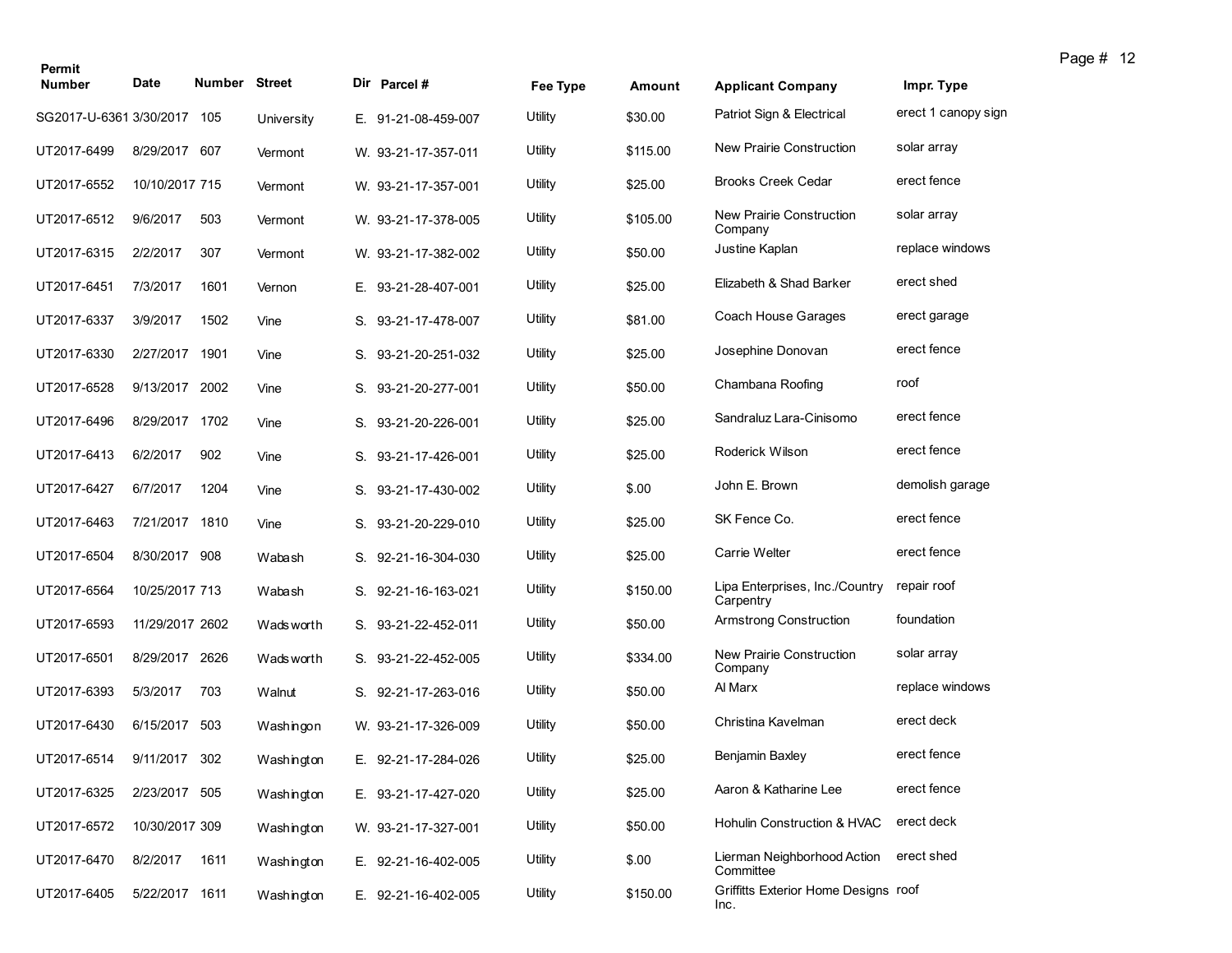| Permit        |             |        |               |    |                     |          |            |                                     |                 |
|---------------|-------------|--------|---------------|----|---------------------|----------|------------|-------------------------------------|-----------------|
| <b>Number</b> | <b>Date</b> | Number | <b>Street</b> |    | Dir Parcel #        | Fee Type | Amount     | <b>Applicant Company</b>            | Impr. Type      |
| UT2017-6581   | 11/6/2017   | 504    | Washington    |    | W. 92-21-17-162-027 | Utility  | \$50.00    | Window World                        | replace windows |
| UT2017-6507   | 9/6/2017    | 916    | Water         |    | E. 91-21-09-354-008 | Utility  | \$105.00   | New Prairie Construction<br>Company | solar array     |
| UT2017-6479   | 8/11/2017   | 2005   | Weaver        | E. | 92-21-16-430-022    | Utility  | \$50.00    | Jonathan Hutton                     | roof            |
| UT2017-6411   | 5/23/2017   | 1107   | Willard       | E. | 93-21-21-380-007    | Utility  | \$.00      | Michael Johnson                     | replace windows |
| UT2017-6578   | 11/3/2017   | 301    | Willard       | E. | 93-21-20-482-003    | Utility  | \$25.00    | Gaines Fence Co.                    | erect fence     |
| UT2017-6456   | 7/3/2017    | 1105   | Willard       | E. | 93-21-21-380-006    | Utility  | \$.00      | Gary Keeler                         | replace windows |
| UT2017-6527   | 9/12/2017   | 101    | Windsor       |    | W. 93-21-29-201-001 | Utility  | \$1,661.00 | Advanced Commercial Roofing roof    |                 |
|               |             |        |               |    |                     |          |            |                                     |                 |

| <b>Total Permits</b> | 294         |
|----------------------|-------------|
| <b>Total Fees</b>    | \$18,499.00 |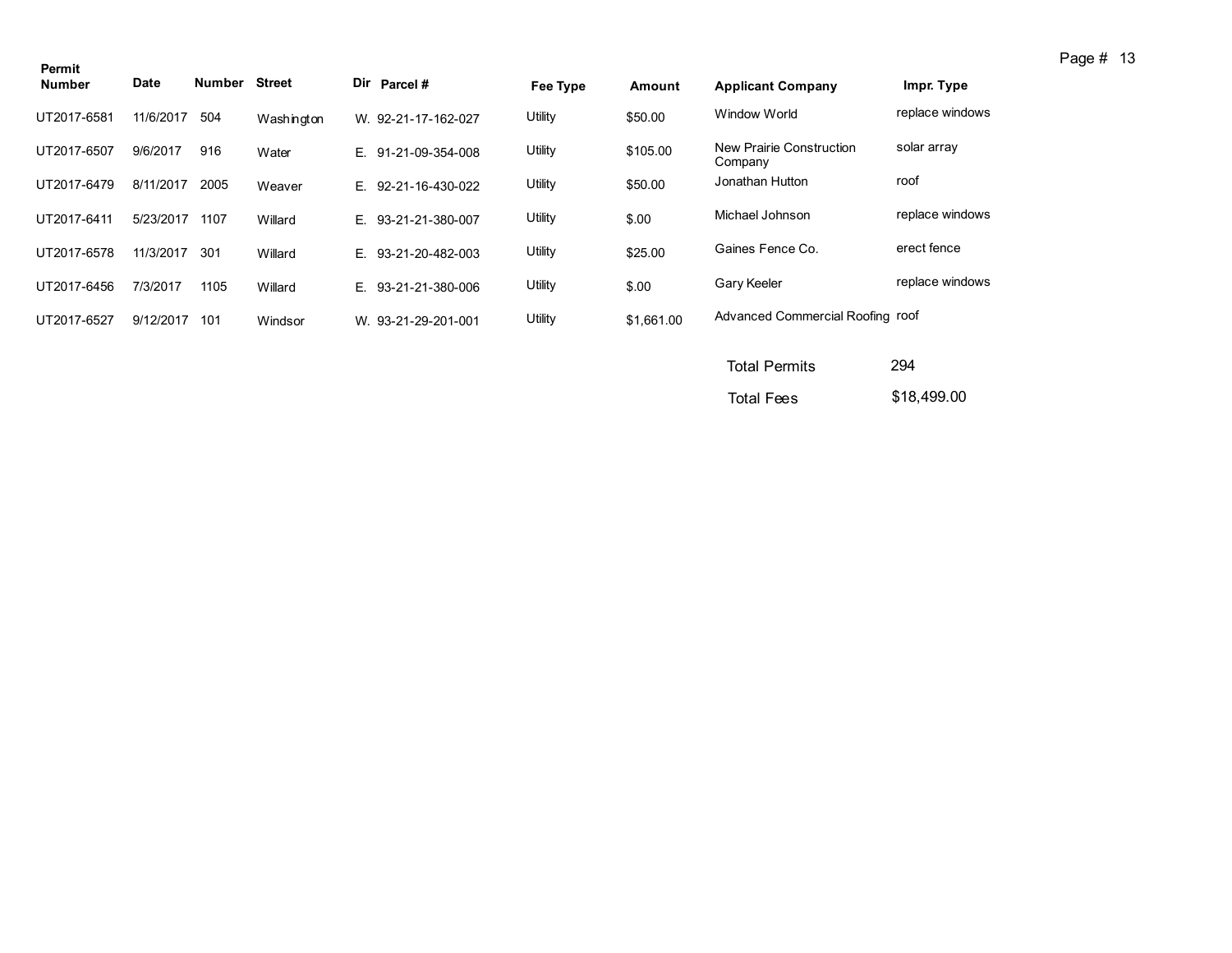## 2017 PLUMBING PERMITS

| <b>Permit Number Date</b> |           | Number      | <b>Street</b>  | Dir | Parcel#               | <b>Status</b> | <b>Amount</b> | Page # 1<br><b>Applicant Company</b>       |
|---------------------------|-----------|-------------|----------------|-----|-----------------------|---------------|---------------|--------------------------------------------|
| PL2017-18768              | 1/5/2017  | 9           | Shuman         |     | 93-21-20-281-012      | Approved      | \$50.00       | Hillard's Plumbing, Heating & Cooling Co.  |
| PL2017-18769              | 1/5/2017  | 111         | Lynn           | N.  | 91-21-09-353-008      | Complete      | \$50.00       | JC's Heating-Cooling & Plumbing Inc.       |
| PL2017-18770              | 1/5/2017  | 2506        | Fairfield      | N.  | 91-21-04-228-021      | Complete      | \$50.00       | ReBath of Illinois                         |
| PL2017-18771              | 1/5/2017  | 1110        | Lincoln        | N.  | 91-21-08-151-006      | Complete      | \$50.00       | Shahla Doroud                              |
| PL2017-18772              | 1/6/2017  | 501         | Evergreen East |     | 93-21-20-229-024      | Approved      | \$50.00       | C-U Plumbing, Inc.                         |
| PL2017-18773              | 1/6/2017  | 204         | Pennsylvania   | Ε.  | 93-21-17-455-014      | Approved      | \$50.00       | Quality Plumbing, Heating & AC             |
| PL2017-18774              | 1/9/2017  | 2707        | Susan Stone    | S.  | 93-21-28-229-011      | Approved      | \$50.00       | Halfar Plumbing                            |
| PL2017-18775              | 1/9/2017  | 1401        | Smith          | S.  | 91-21-15-385-023      | Approved      | \$50.00       | <b>Halfar Plumbing</b>                     |
| PL2017-18776              | 1/10/2017 | 401         | Nevada         | W.  | 92-21-17-181-009      | Approved      | \$50.00       | <b>Thompson Plumbing</b>                   |
| PL2017-18777              | 1/12/2017 | 1104        | Nevada         | W.  | 93-21-18-277-016      | Complete      | \$50.00       | C-U Plumbing, Inc.                         |
| PL2017-18778              | 1/12/2017 | 2802 & 2804 | Race           | S.  | $93-21-29-201-002(a)$ | Complete      | \$2,100.00    | Clark Plumbing & Heating, Inc.             |
| PL2017-18779              | 1/12/2017 | 1501        | Philo          | S.  | 92-21-16-379-043      | Complete      | \$50.00       | <b>Express Plumbing</b>                    |
| PL2017-18780              | 1/12/2017 | 1008        | Lincoln        | S.  | 93-21-17-302-003      | Complete      | \$72.00       | Quality Plumbing, Heating & AC             |
| PL2017-18781              | 1/13/2017 | 209         | High           | W.  | 92-21-17-143-002      | Approved      | \$50.00       | Mitchell Plumbing                          |
| PL2017-18782              | 1/13/2017 | 406         | Nevada         | W.  | 92-21-17-180-010      | Complete      | \$50.00       | Lanz Heating & Cooling/Plumbing            |
| PL2017-18783              | 1/13/2017 | 904         | Busey          | N.  | 91-21-08-153-020      | Approved      | \$50.00       | Morse Mechanical                           |
| PL2017-18784              | 1/18/2017 | 401         | Broadway       | N.  | 91-21-08-455-017      | Complete      | \$710.00      | A& R Services/Mechanical Contractors, Inc. |
| PL2017-18785              | 1/18/2017 | 201         | Abbey          | N.  | 91-21-10-401-001      | Approved      | \$50.00       | Mike Williams Plumbing & Heating           |
| PL2017-18786              | 1/18/2017 | 2508        | Illinois       | E.  | 30-21-15-251-005      | Complete      | \$50.00       | D & S Sewer Service                        |
| PL2017-18787              | 1/20/2017 | 1903        | George Huff    | S.  | 93-21-20-276-014      | Approved      | \$50.00       | Whalen Plumbing                            |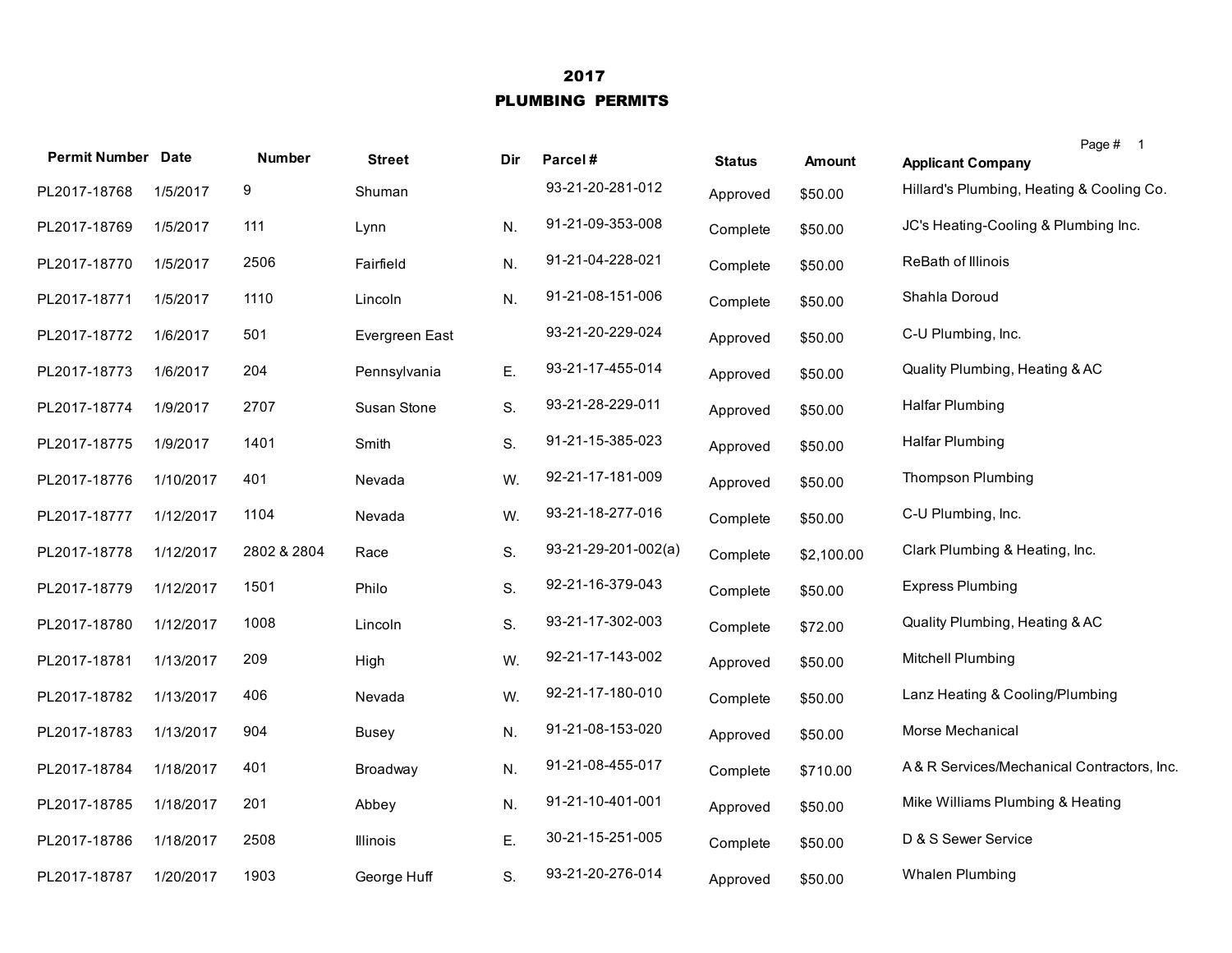| <b>Permit Number Date</b> |           | Number | <b>Street</b>   | Dir | Parcel#          | <b>Status</b> | <b>Amount</b> | Page # 2<br><b>Applicant Company</b>      |  |
|---------------------------|-----------|--------|-----------------|-----|------------------|---------------|---------------|-------------------------------------------|--|
| PL2017-18788              | 1/20/2017 | 605    | Delaware        | W.  | 93-21-17-358-010 | Complete      | \$50.00       | Fred's Plbg-Heating, AC & Elect.          |  |
| PL2017-18789              | 1/20/2017 | 206    | Poplar          | S.  | 92-21-16-127-014 | Complete      | \$50.00       | Fred's Plbg-Heating, AC & Elect.          |  |
| PL2017-18790              | 1/26/2017 | 1204   | Eureka          | W.  | 91-21-07-206-025 | Approved      | \$50.00       | Simply Plumbing                           |  |
| PL2017-18791              | 1/26/2017 | 202    | University      | Ε.  | 91-21-08-405-038 | Approved      | \$90.00       | Davis/Houk Mechanical, Inc.               |  |
| PL2017-18792              | 1/26/2017 | 2010   | Philo           | S.  | 93-21-21-202-090 | Complete      | \$100.00      | Darby's Plumbing, Inc.                    |  |
| PL2017-18793              | 1/26/2017 | 105    | Meadow          | W.  | 93-21-20-202-002 | Complete      | \$50.00       | Gingerich Pump Shop                       |  |
| PL2017-18794              | 1/26/2017 | 403    | Elm             | Ε.  | 92-21-17-234-003 | Approved      | \$50.00       | X-treme Mechanical, Inc.                  |  |
| PL2017-18795              | 1/27/2017 | 709    | Main            | Ε.  | 92-21-16-101-004 | Complete      | \$50.00       | Fred's Plbg-Heating, AC & Elect.          |  |
| PL2017-18796              | 1/27/2017 | 807    | <b>Birch</b>    | S.  | 92-21-17-181-010 | Approved      | \$50.00       | James Stori                               |  |
| PL2017-18797              | 1/27/2017 | 2509   | Scovill         | S.  | 93-21-20-478-022 | Complete      | \$50.00       | Mitchell Plumbing                         |  |
| PL2017-18798              | 1/27/2017 | 105    | Delaware        | W.  | 93-21-17-454-007 | Approved      | \$50.00       | Quality Plumbing, Heating & AC            |  |
| PL2017-18799              | 1/31/2017 | 2116   | <b>Burlison</b> | S.  | 93-21-20-404-008 | Approved      | \$50.00       | Wamer Plumbing                            |  |
| PL2017-18800              | 1/31/2017 | 1407   | Scovill         | Ε.  | 93-21-21-381-016 | Approved      | \$55.00       | Wirth Inc.                                |  |
| PL2017-18801              | 1/31/2017 | 906    | <b>Busey</b>    | S.  | 93-21-17-305-016 | Approved      | \$50.00       | Hillard's Plumbing, Heating & Cooling Co. |  |
| PL2017-18802              | 1/31/2017 | 805    | Sunny           | S.  | 91-21-15-180-022 | Approved      | \$50.00       | Hillard's Plumbing, Heating & Cooling Co. |  |
| PL2017-18803              | 2/6/2017  | 807    | <b>Busey</b>    | S.  | 92-21-17-154-011 | Approved      | \$50.00       | <b>Bodie Cargo</b>                        |  |
| PL2017-18804              | 2/6/2017  | 901    | Oregon          | Ε.  | 92-21-16-163-001 | Complete      | \$50.00       | <b>Bodie Cargo</b>                        |  |
| PL2017-18805              | 2/6/2017  | 1013   | Wabash          | S.  | 92-21-16-303-027 | Approved      | \$50.00       | Fred's Plbg-Heating, AC & Elect.          |  |
| PL2017-18806              | 2/8/2017  | 1008   | Illinois        | Е.  | 92-21-16-112-020 | Approved      | \$84.00       | Simply Plumbing                           |  |
| PL2017-18807              | 2/8/2017  | 1201   | Fairlawn        | Ε.  | 92-21-16-376-006 | Complete      | \$50.00       | Lanz Heating & Cooling/Plumbing           |  |
| PL2017-18808              | 2/8/2017  | 1205   | Pennsylvania    | Ε.  | 92-21-16-380-009 | Approved      | \$50.00       | Timothy R. Spence Builders                |  |
| PL2017-18809              | 2/8/2017  | 1103   | Pennsylvania    | Ε.  | 92-21-16-380-004 | Approved      | \$50.00       | Timothy R. Spence Builders                |  |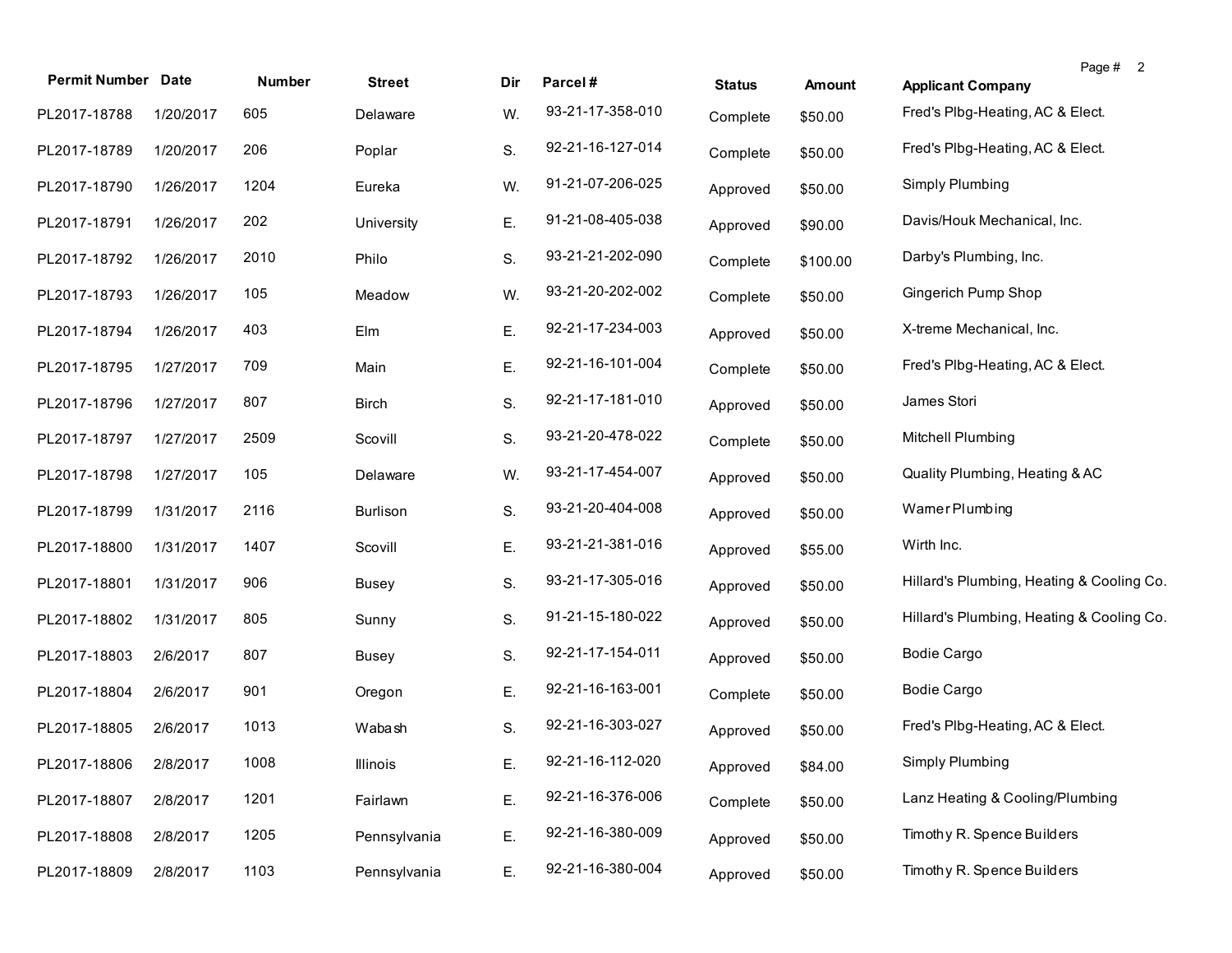| <b>Permit Number Date</b> |           | <b>Number</b> | <b>Street</b>      | Dir | Parcel#                | <b>Status</b> | <b>Amount</b> | <b>Applicant Company</b>                  | Page # 3 |
|---------------------------|-----------|---------------|--------------------|-----|------------------------|---------------|---------------|-------------------------------------------|----------|
| PL2017-18810              | 2/8/2017  | 2307          | <b>Burlison</b>    | S.  | 93-21-20-453-004       | Approved      | \$50.00       | Hillard's Plumbing, Heating & Cooling Co. |          |
| PL2017-18811              | 2/8/2017  | 103           | Lynn               | S.  | 92-21-16-103-012       | Approved      | \$50.00       | Hillard's Plumbing, Heating & Cooling Co. |          |
| PL2017-18812              | 2/9/2017  | 1005          | Cunningham         | N.  | 91-21-08-278-025       | Approved      | \$60.00       | Mr. Rooter Plumbing                       |          |
| PL2017-18813              | 2/14/2017 | 701           | Gregory            | S.  | 93-21-18-277-025 (024) | Approved      | \$624.00      | Fred's Plbg-Heating, AC & Elect.          |          |
| PL2017-18814              | 2/14/2017 | 211           | California         | W.  | 92-21-17-187-001       | Approved      | \$50.00       | Duden-Silver Heating & Cooling            |          |
| PL2017-18815              | 2/14/2017 | 2110          | Vermont            | Ε.  | 91-21-15-352-019       | Complete      | \$50.00       | Duden-Silver Heating & Cooling            |          |
| PL2017-18816              | 2/14/2017 | 1008          | <b>Illinois</b>    | Ε.  | 92-21-16-112-020       | Complete      | \$50.00       | D & S Sewer Service                       |          |
| PL2017-18817              | 2/14/2017 | 1713          | <b>Briarcliff</b>  | Ε.  | 92-21-16-461-020       | Complete      | \$50.00       | Lanz Heating & Cooling/Plumbing           |          |
| PL2017-18818              | 2/14/2017 | 1602          | Horizon            | Ε.  | 93-21-28-407-024       | Complete      | \$240.00      | Quality Plumbing, Heating & AC            |          |
| PL2017-18819              | 2/14/2017 | 3402          | Myra Ridge         | S.  | 93-21-28-426-014       | Complete      | \$228.00      | Quality Plumbing, Heating & AC            |          |
| PL2017-18820              | 2/17/2017 | 606&606 1/2   | Colorado           | Ε.  | 93-21-20-229-022       | Complete      | \$108.00      | Harold Colbert Company II                 |          |
| PL2017-18821              | 2/21/2017 | 1303          | Stout              | Ε.  | 92-21-16-178-002       | Approved      | \$50.00       | Roto Rooter                               |          |
| PL2017-18822              | 2/21/2017 | 407           | Anderson           | S.  | 92-21-17-245-007       | Complete      | \$50.00       | <b>Classic Plumbing</b>                   |          |
| PL2017-18823              | 2/21/2017 | 1734          | <b>Stone Creek</b> | S.  | 93-21-22-105-001       | Complete      | \$50.00       | <b>MJE Construction</b>                   |          |
| PL2017-18824              | 2/21/2017 | 502           | Shurts             | Ε.  | 93-21-20-476-033       | Complete      | \$50.00       | Lanz Heating & Cooling/Plumbing           |          |
| PL2017-18825              | 2/21/2017 | 810           | Florida            | W.  | 93-21-17-354-006       | Approved      | \$50.00       | Quality Plumbing, Heating & AC            |          |
| PL2017-18826              | 2/21/2017 | 411           | <b>Illinois</b>    | W.  | 92-21-17-178-001       | Approved      | \$50.00       | Enger Bro's Inc.                          |          |
| PL2017-18827              | 2/24/2017 | 1007          | Douglas            | S.  | 93-21-17-328-015       | Complete      | \$50.00       | Wamer Plumbing                            |          |
| PL2017-18828              | 2/24/2017 | 603           | Florida            | Ε.  | 93-21-20-226-015       | Approved      | \$50.00       | D & S Sewer Service                       |          |
| PL2017-18829              | 2/24/2017 | 710           | Ohio               | W.  | 93-21-17-306-018       | Complete      | \$65.00       | X-treme Mechanical, Inc.                  |          |
| PL2017-18830              | 2/24/2017 | 803           | Green              | Ε.  | 92-21-16-109-004       | Complete      | \$50.00       | Whalen Plumbing                           |          |
| PL2017-18831              | 2/24/2017 | 2204          | Delaware           | Ε.  | 91-21-15-354-014       | Approved      | \$50.00       | Hillard's Plumbing, Heating & Cooling Co. |          |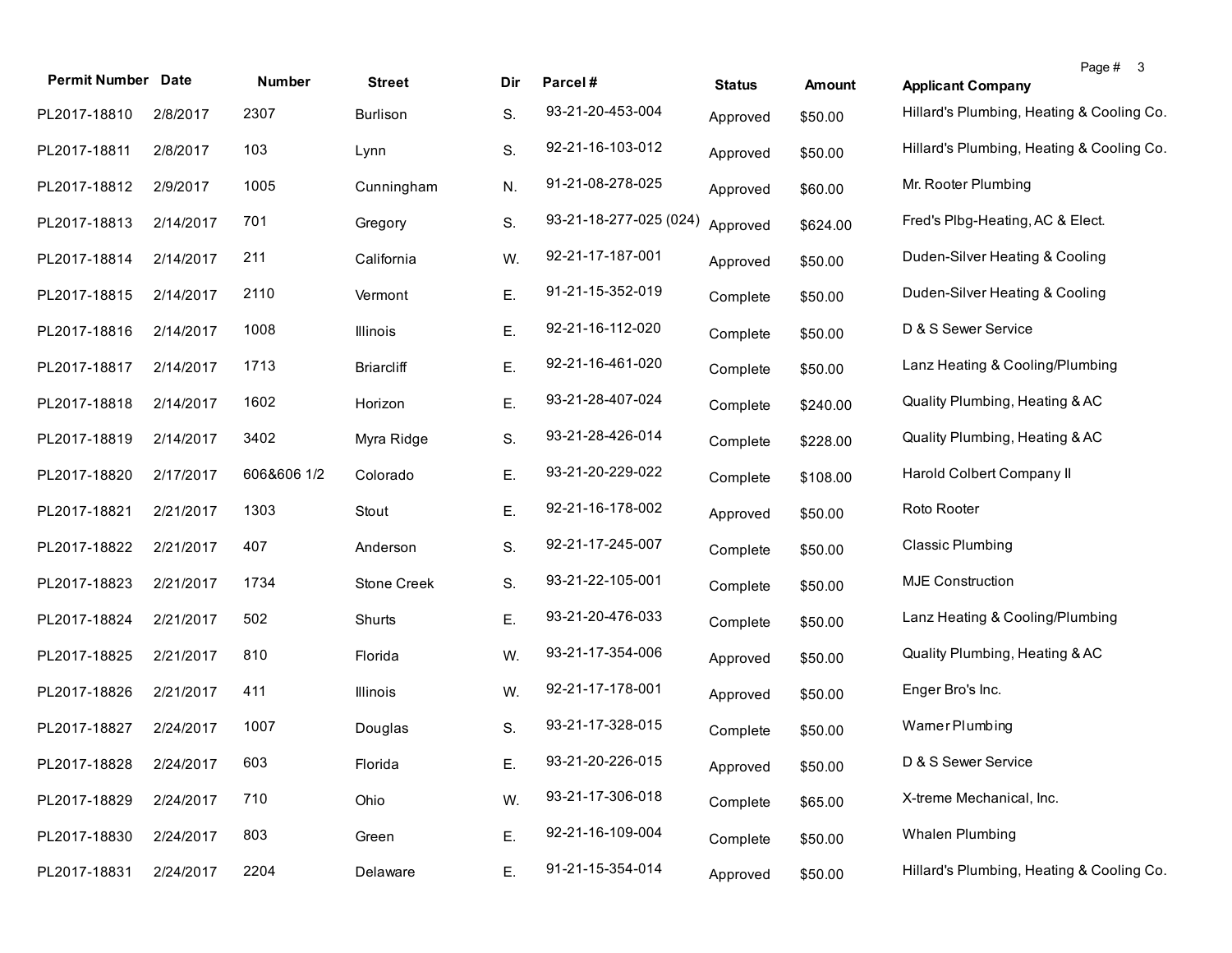| <b>Permit Number Date</b> |           | Number | <b>Street</b> | Dir | Parcel#          | <b>Status</b> | <b>Amount</b> | Page # 4<br><b>Applicant Company</b>       |
|---------------------------|-----------|--------|---------------|-----|------------------|---------------|---------------|--------------------------------------------|
| PL2017-18832              | 2/24/2017 | 4      | Montclair     |     | 93-21-20-202-009 | Complete      | \$50.00       | Quality Plumbing, Heating & AC             |
| PL2017-18833              | 2/28/2017 | 506    | Harding       | Ε.  | 93-21-20-280-013 | Approved      | \$50.00       | Hillard's Plumbing, Heating & Cooling Co.  |
| PL2017-18834              | 3/2/2017  | 2410   | Prairie Green | Е.  | 91-21-15-326-010 | Approved      | \$50.00       | X-treme Mechanical, Inc.                   |
| PL2017-18835              | 3/2/2017  | 806    | Webber        | S.  | 92-21-16-162-011 | Complete      | \$50.00       | Urbana Plumbing & Heating, Inc.            |
| PL2017-18836              | 3/3/2017  | 607    | Pennsylvania  | W.  | 93-21-17-356-009 | Complete      | \$60.00       | Hillard's Plumbing, Heating & Cooling Co.  |
| PL2017-18837              | 3/3/2017  | 1734   | Stone Creek   | S.  | 93-21-22-105-001 | Complete      | \$252.00      | Rich Plumbing, Inc.                        |
| PL2017-18838              | 3/3/2017  | 2205   | Cottage Grove | S.  | 93-21-21-307-010 | Complete      | \$50.00       | <b>Halfar Plumbing</b>                     |
| PL2017-18839              | 3/3/2017  | 1706   | Amber         | Е.  | 93-21-21-401-015 | Complete      | \$1,130.00    | A& R Services/Mechanical Contractors, Inc. |
| PL2017-18840              | 3/3/2017  | 3101   | Anthony       | Е.  | 91-21-10-200-047 | Approved      | \$50.00       | Quality Plumbing, Heating & AC             |
| PL2017-18841              | 3/6/2017  | 1601   | Vernon        | Е.  | 93-21-28-407-001 | Complete      | \$288.00      | Rich Plumbing, Inc.                        |
| PL2017-18842              | 3/8/2017  | 504    | Washington    | Е.  | 92-21-17-286-024 | Approved      | \$50.00       | Hillard's Plumbing, Heating & Cooling Co.  |
| PL2017-18843              | 3/8/2017  | 1903   | Philo         | S.  | 93-21-21-176-014 | Complete      | \$110.00      | Quality Plumbing, Heating & AC             |
| PL2017-18844              | 3/8/2017  | 3022   | Stone Creek   | Е.  | 93-21-22-405-004 | Complete      | \$50.00       | Raymond Miller Construction                |
| PL2017-18845              | 3/9/2017  | 3014   | Stone Creek   | Е.  | 93-21-22-405-002 | Complete      | \$50.00       | Raymond Miller Construction                |
| PL2017-18846              | 3/10/2017 | 3013   | Myra Ridge    | S.  | 93-21-28-278-003 | Complete      | \$50.00       | Roto Rooter                                |
| PL2017-18847              | 3/10/2017 | 2401   | Elm           | Е.  | 91-21-15-127-001 | Approved      | \$50.00       | Timothy R. Spence Builders                 |
| PL2017-18848              | 3/10/2017 | 704    | Michigan      | W.  | 93-21-17-308-023 | Complete      | \$50.00       | <b>Halfar Plumbing</b>                     |
| PL2017-18849              | 3/10/2017 | 1809   | Cunningham    | N.  | 91-21-04-301-023 | Approved      | \$50.00       | Illinois Mechanical                        |
| PL2017-18850 3/10/2017    |           | 1009   | Orchard       | S.  | 93-21-17-306-028 | Approved      | \$50.00       | Halfar Plumbing                            |
| PL2017-18851              | 3/14/2017 | 2402   | North Shore   | N.  | 91-21-06-228-005 | Complete      | \$50.00       | Lanz Heating & Cooling/Plumbing            |
| PL2017-18852              | 3/14/2017 | 1308   | Florida       | Е.  | 92-21-16-382-017 | Complete      | \$50.00       | <b>Miller Enterprises</b>                  |
| PL2017-18853              | 3/17/2017 | 201    | Main          | W.  | 92-21-17-205-003 | Complete      | \$562.00      | Clark Plumbing & Heating, Inc.             |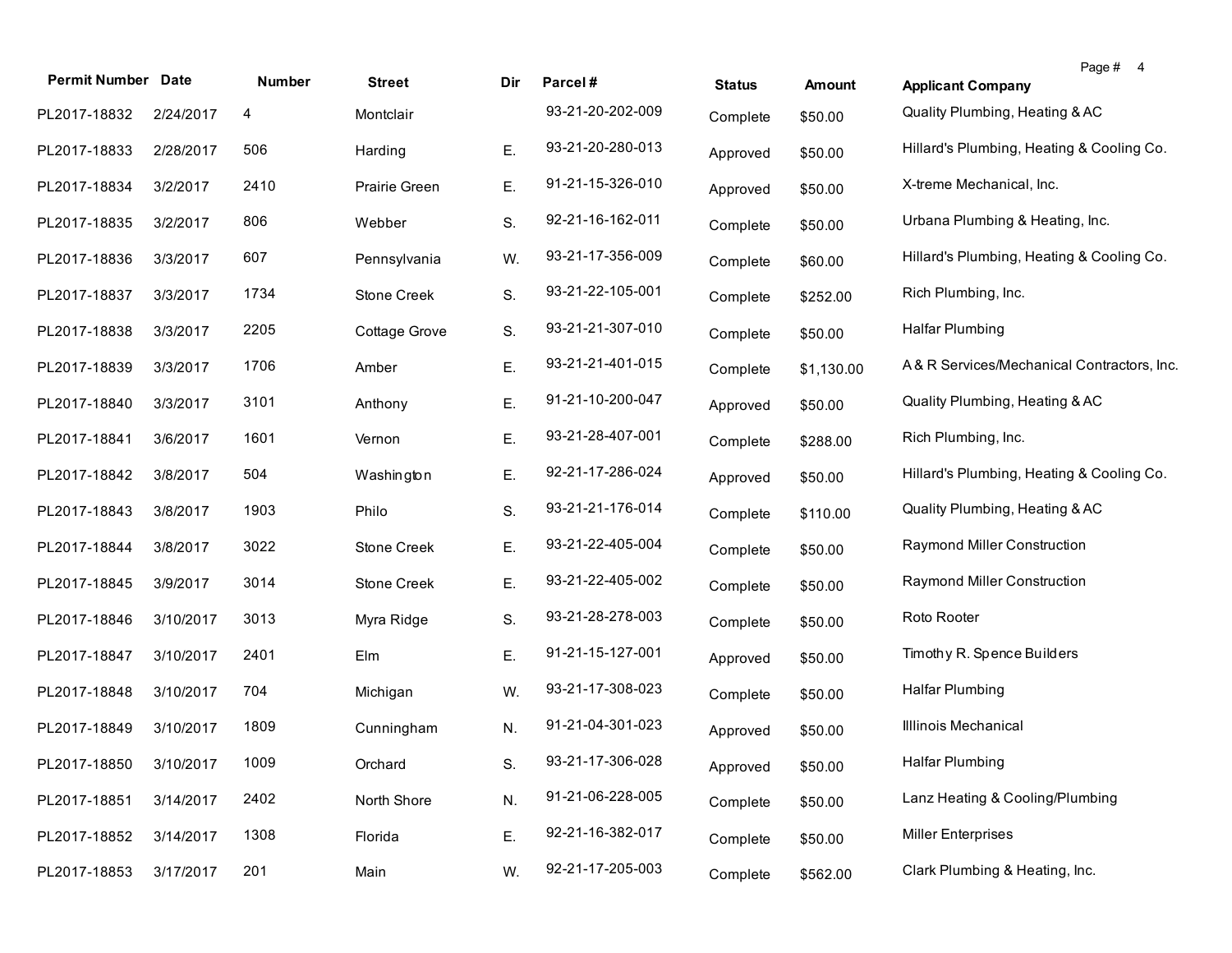| <b>Permit Number Date</b> |           | Number | <b>Street</b> | Dir. | Parcel#                        | <b>Status</b> | <b>Amount</b> | Page # 5<br><b>Applicant Company</b> |
|---------------------------|-----------|--------|---------------|------|--------------------------------|---------------|---------------|--------------------------------------|
| PL2017-18854              | 3/17/2017 | 801    | Burkwood      | Е.   | 93-21-21-106-004               | Complete      | \$50.00       | Urbana Plumbing & Heating, Inc.      |
| PL2017-18855              | 3/17/2017 | 111    | Lynn          | N.   | 91-21-09-353-008               | Complete      | \$50.00       | Allied Mechanical Services Inc.      |
| PL2017-18856              | 3/22/2017 | 110    | University    | Ε.   | $91 - 21 - 08 - 405 - 038$ (a) | Complete      | \$51.75       | Lanz Heating & Cooling/Plumbing      |
| PL2017-18857              | 3/22/2017 | 306    | Springfield   | W.   | 92-21-17-130-015               | Approved      | \$50.00       | 217 Heating, Cooling & Plumbing Inc. |
| PL2017-18858              | 3/22/2017 | 110    | University    | Ε.   | 91-21-08-405-038 (a)           | Complete      | \$164.75      | Lanz Heating & Cooling/Plumbing      |
| PL2017-18859              | 3/22/2017 | 401    | Kerr          | Ε.   | 91-21-08-280-035               | Complete      | \$156.00      | CK Brush Plumbing                    |
| PL2017-18860              | 3/22/2017 | 401    | Kerr          | Ε.   | 91-21-08-280-035               | Complete      | \$156.00      | CK Brush Plumbing                    |
| PL2017-18861              | 3/22/2017 | 401    | Kerr          | Ε.   | 91-21-08-280-035               | Complete      | \$156.00      | CK Brush Plumbing                    |
| PL2017-18862              | 3/22/2017 | 401    | Kerr          | E.   | 91-21-08-280-035               | Complete      | \$156.00      | CK Brush Plumbing                    |
| PL2017-18863              | 3/22/2017 | 401    | Kerr          | E.   | 91-21-08-280-035               | Complete      | \$156.00      | <b>CK Brush Plumbing</b>             |
| PL2017-18864              | 3/22/2017 | 401    | Kerr          | Ε.   | 91-21-08-280-035               | Complete      | \$156.00      | CK Brush Plumbing                    |
| PL2017-18865              | 3/22/2017 | 401    | Kerr          | Ε.   | 91-21-08-280-035               | Complete      | \$120.00      | CK Brush Plumbing                    |
| PL2017-18866              | 3/24/2017 | 2410   | Prairie Green | Ε.   | 91-21-15-326-010               | Approved      | \$50.00       | X-treme Mechanical, Inc.             |
| PL2017-18867              | 3/24/2017 | 1209   | Romine        | N.   | 91-21-07-205-022               | Approved      | \$50.00       | Duden-Silver Heating & Cooling       |
| PL2017-18868              | 3/27/2017 | 1810   | Bohn          | S.   | 93-21-22-103-012               | Complete      | \$50.00       | Scott Nelson Construction, Inc.      |
| PL2017-18869              | 3/27/2017 | 701    | Michigan      | W.   | 93-21-17-355-004               | Approved      | \$50.00       | Wamer Plumbing                       |
| PL2017-18870              | 3/28/2017 | 911    | Gregory       | N.   | 91-21-07-281-013               | Complete      | \$72.00       | Premier Plumbing and Radon           |
| PL2017-18871              | 3/28/2017 | 401    | Washington    | W.   | 93-21-17-326-014               | Complete      | \$50.00       | Lanz Heating & Cooling/Plumbing      |
| PL2017-18872 3/28/2017    |           | 814    | Fairview      | W.   | 91-21-08-151-038               | Complete      | \$50.00       | D & S Sewer Service                  |
| PL2017-18873              | 3/28/2017 | 1310   | Beardsley     | W.   | 91-21-07-203-005               | Approved      | \$60.00       | The Plumbing Co.                     |
| PL2017-18874              | 3/29/2017 | 309    | Poplar        | S.   | 92-21-16-130-014               | Approved      | \$50.00       | D & S Sewer Service                  |
| PL2017-18875              | 3/30/2017 | 1005   | Orchard       | S.   | 93-21-17-306-026               | Complete      | \$50.00       | Roto Rooter                          |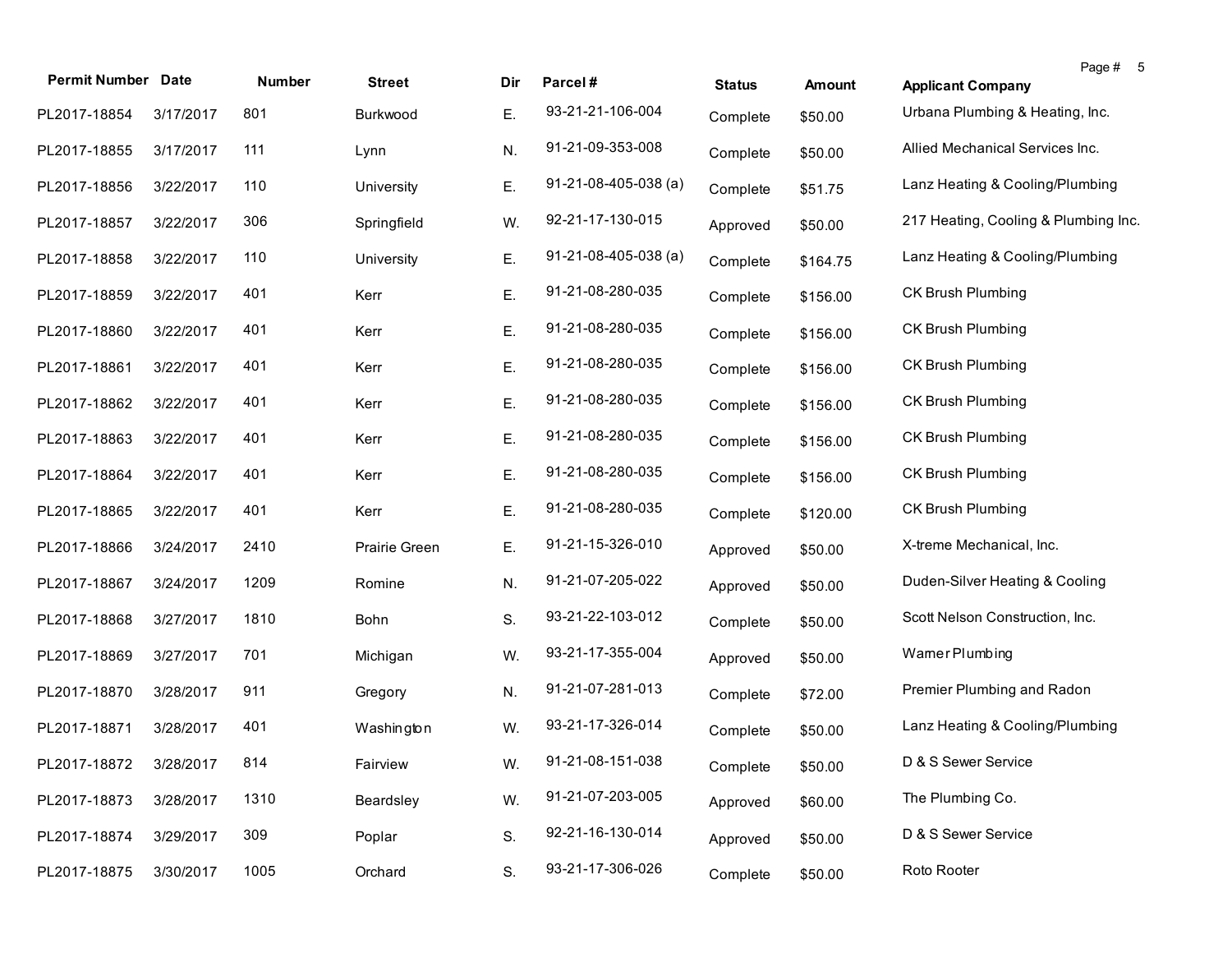| <b>Permit Number Date</b> |           | Number | <b>Street</b> | Dir | Parcel#                         | <b>Status</b> | <b>Amount</b> | Page # 6<br><b>Applicant Company</b>       |
|---------------------------|-----------|--------|---------------|-----|---------------------------------|---------------|---------------|--------------------------------------------|
| PL2017-18876              | 3/30/2017 | 1611   | Beckman       | Ε.  | 93-21-21-401-007                | Complete      | \$50.00       | Harold Colbert Company II                  |
| PL2017-18877              | 3/30/2017 | 2422   | Elm           | Ε.  | 30-21-15-128-031                | Complete      | \$50.00       | Mennenga Construction, Inc.                |
| PL2017-18878              | 3/30/2017 | 2708   | Summit        | S.  | 93-21-28-229-008                | Approved      | \$50.00       | Lanz Heating & Cooling/Plumbing            |
| PL2017-18879              | 3/30/2017 | 402    | Coler         | S.  | 92-21-17-113-001                | Approved      | \$50.00       | Quality Plumbing, Heating & AC             |
| PL2017-18880              | 3/31/2017 | 701    | Church        | W.  | 91-21-08-306-001thru01(Approved |               | \$87.98       | A& R Services/Mechanical Contractors, Inc. |
| PL2017-18881              | 3/31/2017 | 3014   | Stone Creek   | Ε.  | 93-21-22-405-002                | Complete      | \$204.00      | Lee's Plumbing Inc.                        |
| PL2017-18882              | 3/31/2017 | 3022   | Stone Creek   | Ε.  | 93-21-22-405-004                | Complete      | \$216.00      | Lee's Plumbing Inc.                        |
| PL2017-18883              | 4/3/2017  | 806    | Nevada        | W.  | 92-21-17-153-011                | Approved      | \$50.00       | Hillard's Plumbing, Heating & Cooling Co.  |
| PL2017-18884              | 4/3/2017  | 604    | Florida       | Ε.  | 93-21-17-481-020                | Approved      | \$50.00       | Hillard's Plumbing, Heating & Cooling Co.  |
| PL2017-18885              | 4/5/2017  | 812-1  | Sunset        | W.  | 91-21-08-101-021                | Approved      | \$50.00       | Timothy R. Spence Builders                 |
| PL2017-18886              | 4/5/2017  | 105    | Mumford       | Ε.  | 93-21-20-254-019                | Approved      | \$50.00       | Quality Plumbing, Heating & AC             |
| PL2017-18887              | 4/5/2017  | 706    | Michigan      | W.  | 93-21-17-308-022                | Approved      | \$50.00       | Hillard's Plumbing, Heating & Cooling Co.  |
| PL2017-18888              | 4/7/2017  | 705    | Anderson      | S.  | 92-21-17-287-013                | Complete      | \$50.00       | Fred's Plbg-Heating, AC & Elect.           |
| PL2017-18889              | 4/12/2017 | 812-2  | Sunset        | W.  | 91-21-08-101-022                | Approved      | \$50.00       | Mattex Service Co., Inc.                   |
| PL2017-18890              | 4/12/2017 | 2004   | Eagle Ridge   | S.  | 93-21-21-202-028                | Complete      | \$50.00       | Mitchell Plumbing                          |
| PL2017-18891              | 4/12/2017 | 3019   | Stillwater    | Ε.  | 93-21-22-405-009                | Complete      | \$50.00       | Field Gate Group                           |
| PL2017-18892              | 4/12/2017 | 3021   | Stillwater    | Ε.  | 93-21-22-405-008                | Approved      | \$50.00       | Field Gate Group                           |
| PL2017-18893              | 4/13/2017 | 1402   | Airport       | Ε.  | 91-15-33-300-005a               | Complete      | \$110.00      | Stark Excavating, Inc.                     |
| PL2017-18894              | 4/13/2017 | 117    | Pennsylvania  | W.  | 93-21-17-452-004                | Approved      | \$60.00       | <b>Classic Plumbing</b>                    |
| PL2017-18895              | 4/13/2017 | 1003   | Cottage Grove | S.  | 92-21-16-304-020                | Approved      | \$96.00       | Quality Plumbing, Heating & AC             |
| PL2017-18896              | 4/13/2017 | 1003   | Harding       | Ε.  | 93-21-21-153-010                | Approved      | \$50.00       | Fred's Plbg-Heating, AC & Elect.           |
| PL2017-18897              | 4/13/2017 | 906    | <b>Busey</b>  | S.  | 93-21-17-305-016                | Approved      | \$50.00       | Wamer Plumbing                             |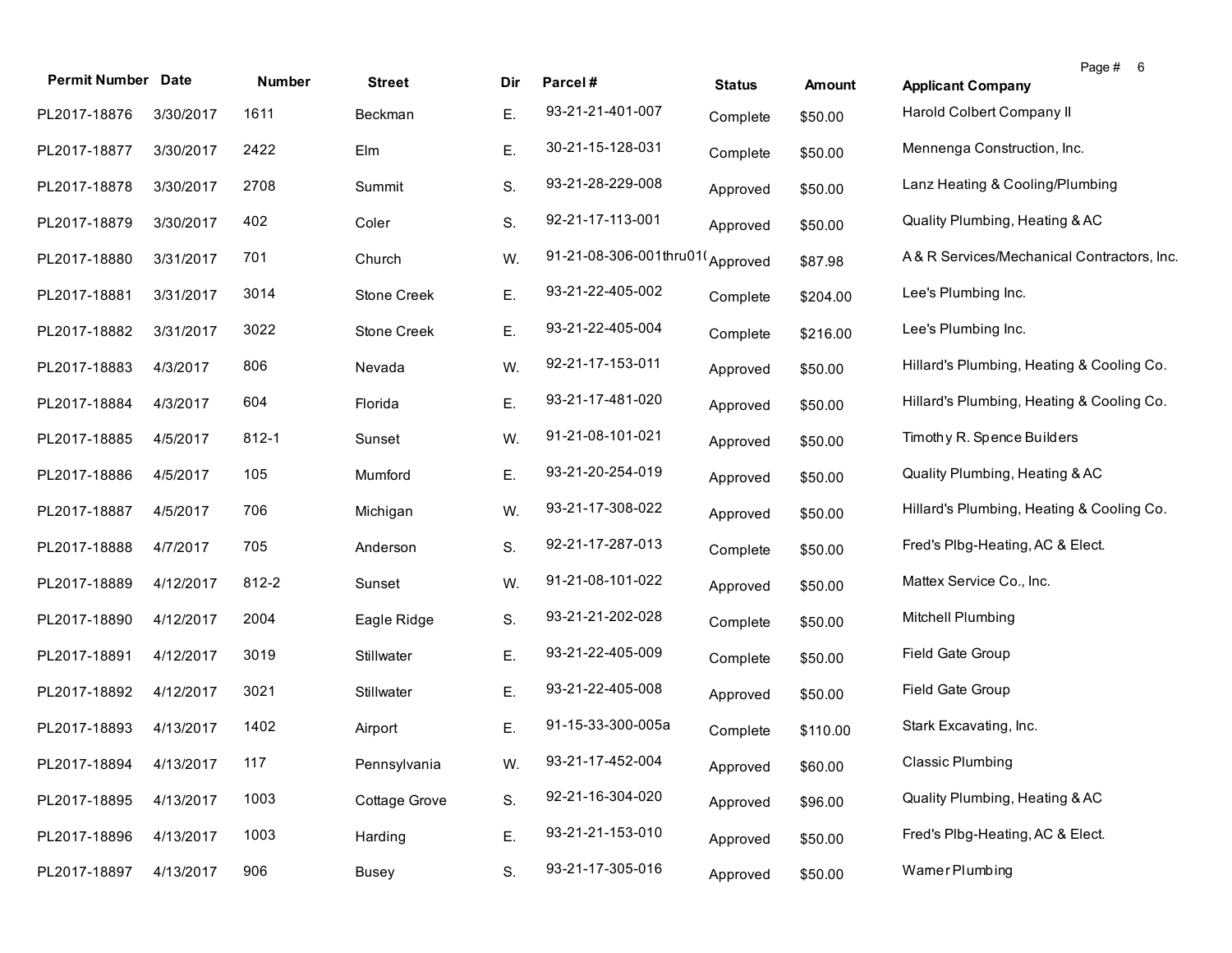| <b>Permit Number Date</b> |           | Number      | <b>Street</b> | Dir | Parcel#          | <b>Status</b> | Amount   | Page # 7<br><b>Applicant Company</b>       |
|---------------------------|-----------|-------------|---------------|-----|------------------|---------------|----------|--------------------------------------------|
| PL2017-18898              | 4/13/2017 | 211         | Green         | Е.  | 92-21-17-212-010 | Approved      | \$50.00  | Harry Northen                              |
| PL2017-18899              | 4/13/2017 | 111         | Lynn          | N.  | 91-21-09-353-008 | Complete      | \$50.00  | <b>Express Plumbing</b>                    |
| PL2017-18900              | 4/18/2017 | $\mathbf 1$ | Squire        |     | 92-21-16-432-018 | Complete      | \$50.00  | <b>DRF Trusted Property Solutions</b>      |
| PL2017-18901              | 4/18/2017 | 107         | Lynn          | N.  | 91-21-09-353-010 | Approved      | \$50.00  | Harry Northen                              |
| PL2017-18902              | 4/18/2017 | 2105        | Grange        | S.  | 93-21-20-401-009 | Complete      | \$50.00  | Lanz Heating & Cooling/Plumbing            |
| PL2017-18903              | 4/18/2017 | 106         | University    | Ε.  | 91-21-08-405-033 | Complete      | \$120.00 | Imperial Concrete                          |
| PL2017-18904              | 4/18/2017 | 902         | Colorado      | Ε.  | 93-21-21-107-023 | Complete      | \$50.00  | Mattex Service Co., Inc.                   |
| PL2017-18905              | 4/18/2017 | 1207        | University    | Ε.  | 91-21-09-376-011 | Complete      | \$350.00 | X-treme Mechanical, Inc.                   |
| PL2017-18906              | 4/18/2017 | 1005        | Water         | Е.  | 91-21-09-379-003 | Approved      | \$50.00  | Quality Plumbing, Heating & AC             |
| PL2017-18907              | 4/18/2017 | 806         | Green         | Ε.  | 92-21-16-103-010 | Approved      | \$132.00 | Ben Joselyn                                |
| PL2017-18908              | 4/20/2017 | 1101        | Colorado      | Е.  | 93-21-21-176-016 | Approved      | \$50.00  | JC's Heating, Cooling & Plumbing           |
| PL2017-18909              | 4/20/2017 | 401         | Nevada        | W.  | 92-21-17-181-009 | Complete      | \$50.00  | Thompson Plumbing                          |
| PL2017-18910              | 4/20/2017 | 106         | University    | Ε.  | 91-21-08-405-033 | Complete      | \$530.00 | <b>Prather Plumbing</b>                    |
| PL2017-18911              | 4/24/2017 | 1010        | Geraldine     | N.  | 91-21-08-278-008 | Complete      | \$50.00  | Fred's Plbg-Heating, AC & Elect.           |
| PL2017-18912              | 4/24/2017 | 505         | Stoughton     | W.  | 92-21-17-126-008 | Complete      | \$78.00  | A& R Services/Mechanical Contractors, Inc. |
| PL2017-18913              | 4/24/2017 | 1400        | Park          | W.  | 91-21-07-404-001 | Approved      | \$50.00  | Reliable Plumbing & Heating                |
| PL2017-18914              | 4/26/2017 | 3021        | Stillwater    | Е.  | 93-21-22-405-008 | Complete      | \$168.00 | Lee's Plumbing Inc.                        |
| PL2017-18915              | 4/26/2017 | 3019        | Stillwater    | Ε.  | 93-21-22-405-009 | Complete      | \$180.00 | Lee's Plumbing Inc.                        |
| PL2017-18916 4/26/2017    |           | 2511        | Combes        | S.  | 93-21-21-378-013 | Complete      | \$50.00  | Roto Rooter                                |
| PL2017-18917              | 4/26/2017 | 410         | University    | W.  | 91-21-08-328-014 | Complete      | \$50.00  | Roto Rooter                                |
| PL2017-18918              | 4/27/2017 | 2213        | Lynn          | S.  | 93-21-21-305-009 | Approved      | \$50.00  | Mr. Rooter Plumbing                        |
| PL2017-18919              | 4/27/2017 | 805         | Anderson      | S.  | 92-21-17-287-020 | Approved      | \$50.00  | Quality Plumbing, Heating & AC             |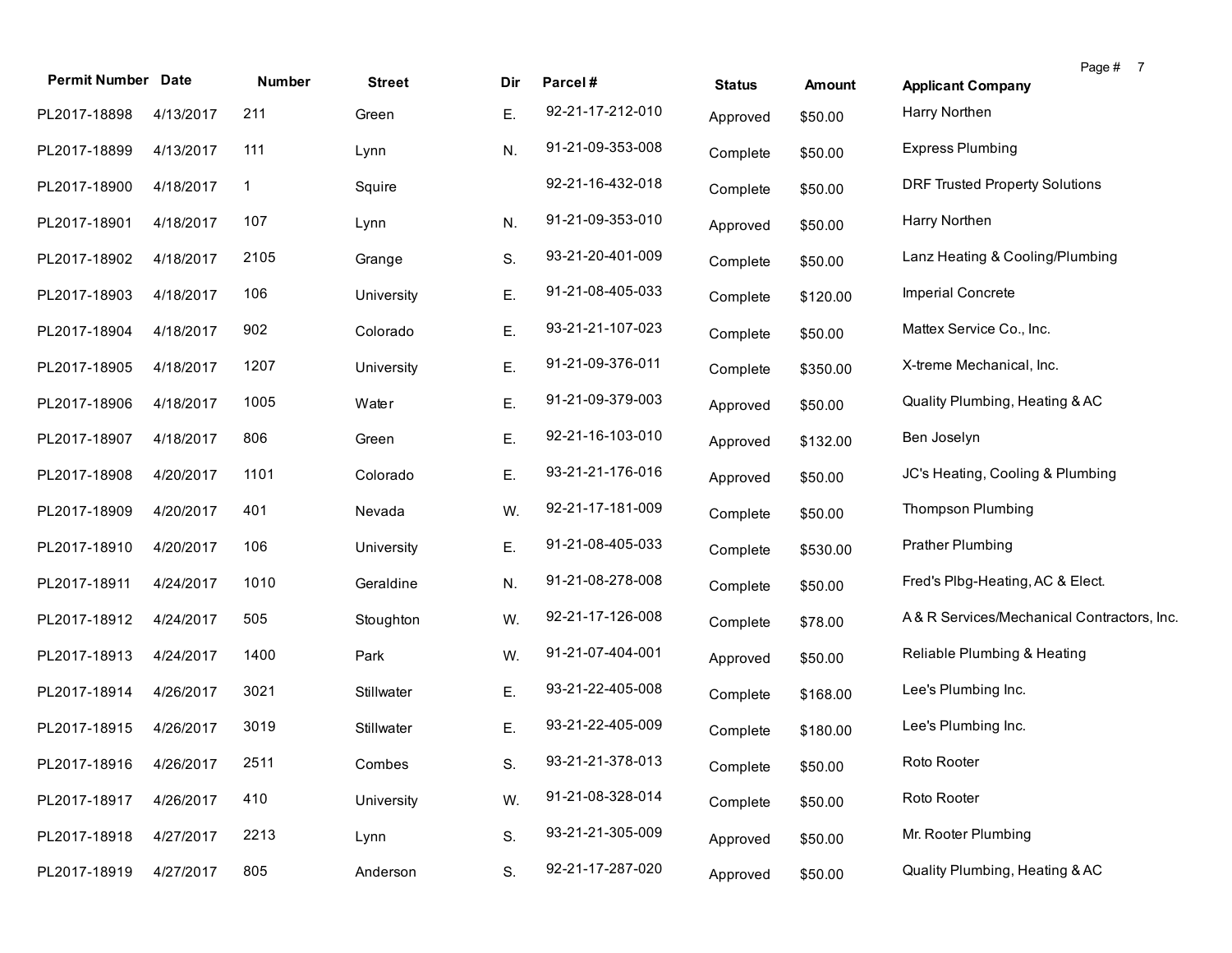| <b>Permit Number Date</b> |           | Number       | <b>Street</b> | Dir | Parcel#          | <b>Status</b> | <b>Amount</b> | Page # 8<br><b>Applicant Company</b>       |
|---------------------------|-----------|--------------|---------------|-----|------------------|---------------|---------------|--------------------------------------------|
| PL2017-18920              | 4/27/2017 | 1306         | Carle         | S.  | 93-21-17-380-011 | Approved      | \$50.00       | Halfar Plumbing                            |
| PL2017-18921              | 4/27/2017 | 905          | Washington    | Ε.  | 92-21-16-303-003 | Complete      | \$50.00       | Fred's Plbg-Heating, AC & Elect.           |
| PL2017-18922              | 4/27/2017 | 812          | Fairview      | W.  | 91-21-08-151-039 | Complete      | \$50.00       | Fred's Plbg-Heating, AC & Elect.           |
| PL2017-18923              | 5/1/2017  | 612          | Illinois      | W.  | 92-21-17-113-008 | Complete      | \$50.00       | Lanz Heating & Cooling/Plumbing            |
| PL2017-18924              | 5/1/2017  | 703          | Walnut        | S.  | 92-21-17-263-016 | Approved      | \$50.00       | Al Marx                                    |
| PL2017-18925              | 5/3/2017  | 1209         | Romine        | N.  | 91-21-07-205-022 | Approved      | \$50.00       | Gale May Plumbing                          |
| PL2017-18926              | 5/3/2017  | 1011         | Lynn          | S.  | 92-21-16-302-034 | Approved      | \$50.00       | Fred's Plbg-Heating, AC & Elect.           |
| PL2017-18927              | 5/3/2017  | 1904         | Golfview      | N.  | 91-21-05-477-005 | Approved      | \$50.00       | <b>DRF Trusted Property Solutions</b>      |
| PL2017-18928              | 5/3/2017  | 1401         | Main          | Ε.  | 92-21-16-129-024 | Approved      | \$.00         | Reliable Mechanical                        |
| PL2017-18929              | 5/5/2017  | 1607         | Golfview      | N.  | 91-21-05-476-018 | Complete      | \$50.00       | A& R Services/Mechanical Contractors, Inc. |
| PL2017-18930              | 5/5/2017  | 1818         | Bohn          | S.  | 93-21-22-103-010 | Complete      | \$50.00       | Davis/Houk Mechanical, Inc.                |
| PL2017-18931              | 5/5/2017  | $\mathbf{2}$ | Penn          |     | 92-21-16-351-040 | Complete      | \$50.00       | Davis/Houk Mechanical, Inc.                |
| PL2017-18932              | 5/8/2017  | 401          | Kerr          | Ε.  | 91-21-08-280-035 | Complete      | \$120.00      | <b>CK Brush Plumbing</b>                   |
| PL2017-18933              | 5/8/2017  | 401          | Kerr          | Е.  | 91-21-08-280-035 | Complete      | \$120.00      | <b>CK Brush Plumbing</b>                   |
| PL2017-18934              | 5/8/2017  | 401          | Kerr          | Ε.  | 91-21-08-280-035 | Complete      | \$156.00      | CK Brush Plumbing                          |
| PL2017-18935              | 5/8/2017  | 401          | Kerr          | Е.  | 91-21-08-280-035 | Complete      | \$156.00      | CK Brush Plumbing                          |
| PL2017-18936              | 5/8/2017  | 401          | Kerr          | Е.  | 91-21-08-280-035 | Complete      | \$156.00      | CK Brush Plumbing                          |
| PL2017-18937              | 5/8/2017  | 401          | Kerr          | Е.  | 91-21-08-280-035 | Complete      | \$156.00      | CK Brush Plumbing                          |
| PL2017-18938              | 5/8/2017  | 401          | Kerr          | Е.  | 91-21-08-280-035 | Complete      | \$156.00      | CK Brush Plumbing                          |
| PL2017-18939              | 5/8/2017  | 401          | Kerr          | Ε.  | 91-21-08-280-035 | Complete      | \$156.00      | CK Brush Plumbing                          |
| PL2017-18940              | 5/8/2017  | 401          | Kerr          | Ε.  | 91-21-08-280-035 | Complete      | \$156.00      | CK Brush Plumbing                          |
| PL2017-18941              | 5/8/2017  | 401          | Kerr          | E.  | 91-21-08-280-035 | Complete      | \$120.00      | CK Brush Plumbing                          |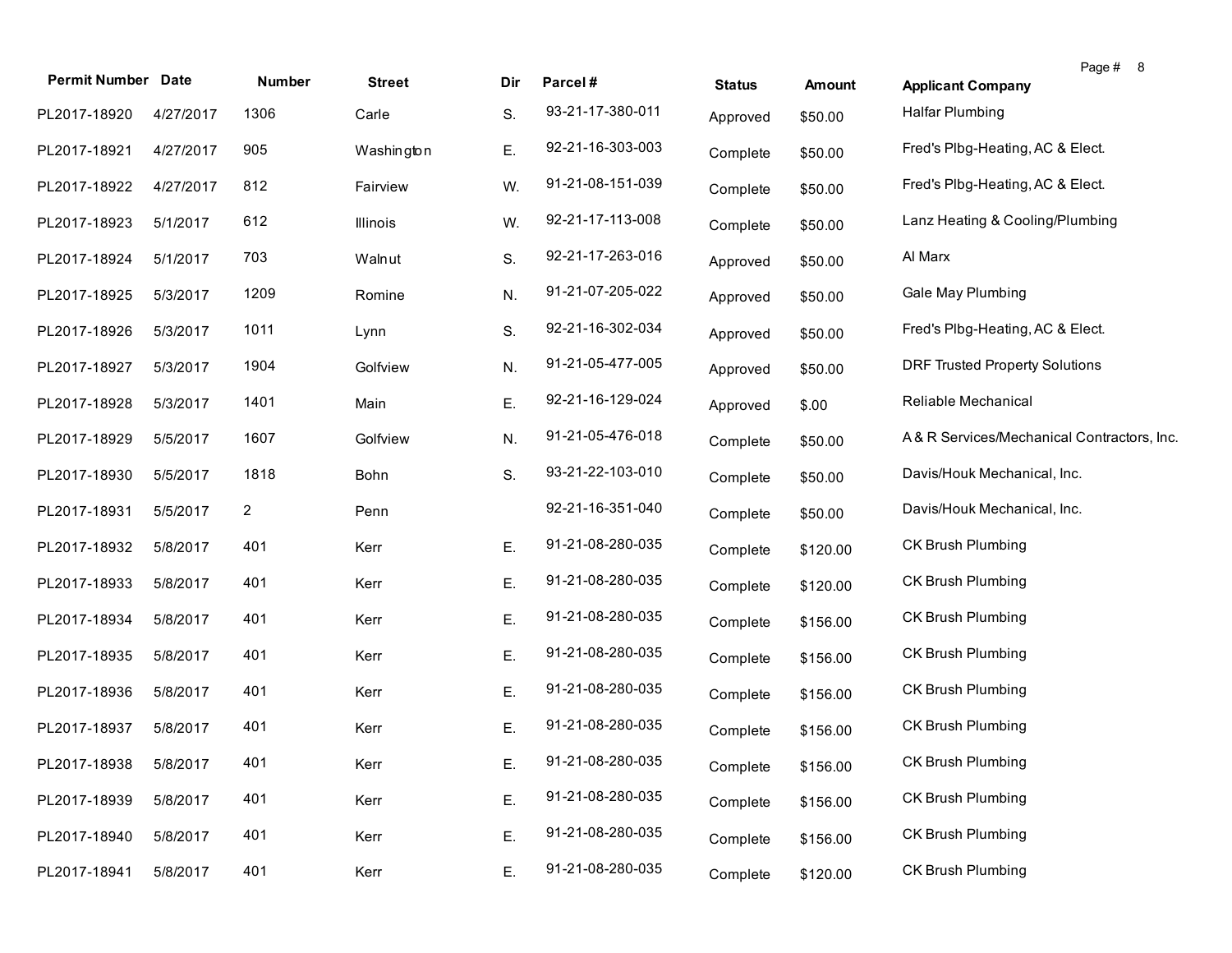| <b>Permit Number Date</b> |           | <b>Number</b> | <b>Street</b> | Dir | Parcel#          | <b>Status</b> | Amount   | <b>Applicant Company</b>         | Page # 9 |
|---------------------------|-----------|---------------|---------------|-----|------------------|---------------|----------|----------------------------------|----------|
| PL2017-18942              | 5/8/2017  | 401           | Kerr          | Ε.  | 91-21-08-280-035 | Complete      | \$120.00 | <b>CK Brush Plumbing</b>         |          |
| PL2017-18943              | 5/8/2017  | 401           | Kerr          | Ε.  | 91-21-08-280-035 | Complete      | \$156.00 | CK Brush Plumbing                |          |
| PL2017-18944              | 5/8/2017  | 401           | Kerr          | Ε.  | 91-21-08-280-035 | Complete      | \$156.00 | CK Brush Plumbing                |          |
| PL2017-18945              | 5/8/2017  | 401           | Kerr          | Ε.  | 91-21-08-280-035 | Complete      | \$156.00 | CK Brush Plumbing                |          |
| PL2017-18946              | 5/8/2017  | 401           | Kerr          | Ε.  | 91-21-08-280-035 | Complete      | \$120.00 | CK Brush Plumbing                |          |
| PL2017-18947              | 5/8/2017  | 401           | Kerr          | Ε.  | 91-21-08-280-035 | Complete      | \$120.00 | CK Brush Plumbing                |          |
| PL2017-18948              | 5/9/2017  | 1408          | Hill          | W.  | 91-21-07-401-011 | Complete      | \$132.00 | Premier Plumbing & Radon         |          |
| PL2017-18949              | 5/9/2017  | 611           | Elm           | W.  | 92-21-17-111-001 | Complete      | \$708.00 | Edelman Electric                 |          |
| PL2017-18950              | 5/9/2017  | 106           | George Huff   | W.  | 93-21-20-252-029 | Complete      | \$50.00  | Fred's Plbg-Heating, AC & Elect. |          |
| PL2017-18951              | 5/10/2017 | 2816          | Haydon        | Ε.  | 91-21-10-403-020 | Complete      | \$50.00  | Fred's Plbg-Heating, AC & Elect. |          |
| PL2017-18952              | 5/10/2017 | 2740          | Philo         | S.  | 93-21-28-201-004 | Complete      | \$50.00  | Davis/Houk Mechanical, Inc.      |          |
| PL2017-18953              | 5/10/2017 | 1801          | University    | Ε.  | 30-21-09-477-003 | Complete      | \$50.00  | Davis/Houk Mechanical, Inc.      |          |
| PL2017-18954              | 5/10/2017 | 1006          | Kinch         | S.  | 91-21-15-303-003 | Approved      | \$50.00  | Simply Plumbing                  |          |
| PL2017-18955              | 5/10/2017 | 1305          | Scovill       | Ε.  | 93-21-21-381-010 | Approved      | \$50.00  | Simply Plumbing                  |          |
| PL2017-18956              | 5/10/2017 | 1408          | Hill          | W.  | 91-21-07-401-011 | Complete      | \$50.00  | <b>Miller Enterprises</b>        |          |
| PL2017-18957              | 5/11/2017 | 1709          | Bohn          | S.  | 93-21-22-104-006 | Complete      | \$228.00 | C-U Plumbing, Inc.               |          |
| PL2017-18958              | 5/16/2017 | 1911          | Galena        | Ε.  | 93-21-28-276-004 | Complete      | \$72.00  | Halfar Plumbing                  |          |
| PL2017-18959              | 5/18/2017 | 1             | Toni          |     | 30-21-10-351-023 | Complete      | \$50.00  | Lanz Heating & Cooling/Plumbing  |          |
| PL2017-18960 5/18/2017    |           | 2010          | Rainbow       | Е.  | 92-21-16-429-028 | Complete      | \$50.00  | Mattex Service Co., Inc.         |          |
| PL2017-18961              | 5/18/2017 | 304           | Johnson       | S.  | 92-21-16-112-002 | Complete      | \$50.00  | Fred's Plbg-Heating, AC & Elect. |          |
| PL2017-18962              | 5/18/2017 | $\mathbf{1}$  | Toni          |     | 30-21-10-351-023 | Complete      | \$50.00  | Lanz Heating & Cooling/Plumbing  |          |
| PL2017-18963              | 5/18/2017 | 202           | Florida       | W.  | 93-21-17-383-020 | Complete      | \$150.00 | Mike Williams Plumbing & Heating |          |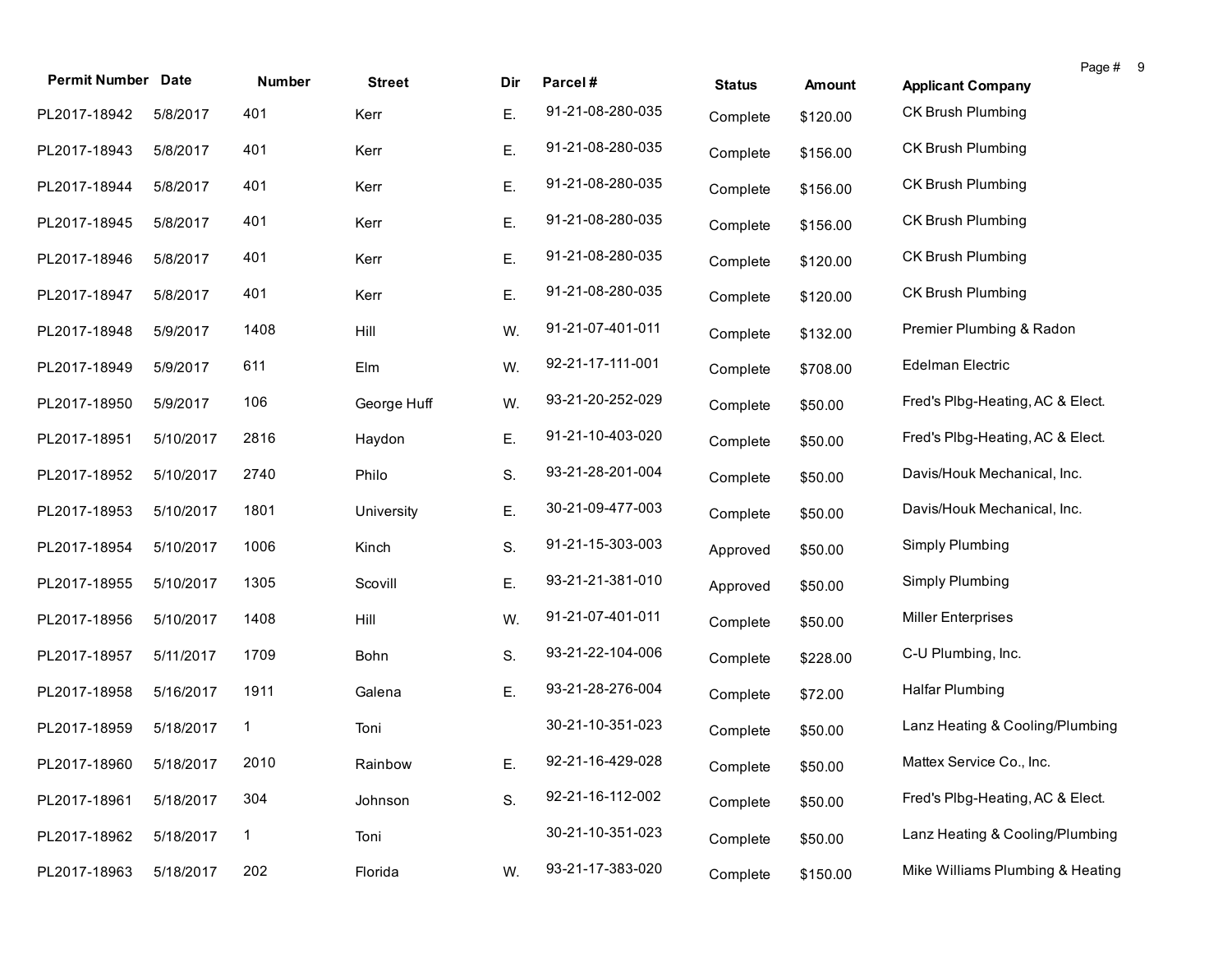| <b>Permit Number Date</b> |           |        |               |     |                      |               |               | Page # 10                                  |
|---------------------------|-----------|--------|---------------|-----|----------------------|---------------|---------------|--------------------------------------------|
|                           |           | Number | <b>Street</b> | Dir | Parcel#              | <b>Status</b> | <b>Amount</b> | <b>Applicant Company</b>                   |
| PL2017-18964              | 5/18/2017 | 502    | Pennsylvania  | Ε.  | 93-21-17-477-004     | Complete      | \$50.00       | Urbana Plumbing & Heating, Inc.            |
| PL2017-18965              | 5/18/2017 | 1111   | Division      | N.  | 91-21-08-256-006     | Approved      | \$50.00       | Hillard's Plumbing, Heating & Cooling Co.  |
| PL2017-18966              | 5/18/2017 | 906    | Hill          | W.  | 91-21-07-428-017     | Approved      | \$50.00       | Mr. Rooter Plumbing                        |
| PL2017-18967              | 5/22/2017 | 805    | Ohio          | W.  | 93-21-17-303-004/005 | Complete      | \$50.00       | A& R Services/Mechanical Contractors, Inc. |
| PL2017-18968              | 5/23/2017 | 1101   | Lynn          | S.  | 92-21-16-302-028     | Approved      | \$50.00       | Fred's Plbg-Heating, AC & Elect.           |
| PL2017-18969              | 5/22/2017 | 506    | Grove         | S.  | 92-21-17-279-003     | Approved      | \$50.00       | Mike Williams Plumbing & Heating           |
| PL2017-18970              | 5/23/2017 | 1810   | Bohn          | S.  | 93-21-22-103-012     | Complete      | \$192.00      | Vogelsang/Zindars Plumbing                 |
| PL2017-18971              | 5/23/2017 | 711    | Wabash        | S.  | 92-21-16-163-020     | Approved      | \$50.00       | East Central IL Plumbing & Drain           |
| PL2017-18972              | 5/24/2017 | 1008   | Lanore        | S.  | 92-21-16-426-009     | Complete      | \$50.00       | Aspire Plumbing                            |
| PL2017-18973              | 5/24/2017 | 710    | Green         | W.  | 92-21-17-106-011     | Complete      | \$612.00      | Vogelsang/Zindars Plumbing                 |
| PL2017-18974              | 5/24/2017 | 708    | Green         | W.  | 92-21-17-106-019     | Complete      | \$720.00      | Vogelsang/Zindars Plumbing                 |
| PL2017-18975              | 5/25/2017 | 202    | Oregon        | Ε.  | 92-21-17-258-006     | Complete      | \$72.00       | <b>Classic Plumbing</b>                    |
| PL2017-18976              | 5/26/2017 | 113    | Florida       | W.  | 93-21-20-201-004     | Complete      | \$204.00      | <b>Express Plumbing</b>                    |
| PL2017-18977              | 5/26/2017 | 1001   | Water         | Ε.  | 91-21-09-379-001     | Approved      | \$50.00       | D & S Sewer Service                        |
| PL2017-18978              | 5/26/2017 | 307    | Johnson       | S.  | 92-21-16-111-014     | Complete      | \$50.00       | D & S Sewer Service                        |
| PL2017-18979              | 5/26/2017 | 703    | Fairlawn      | Ε.  | 92-21-16-305-002     | Complete      | \$50.00       | Roto Rooter                                |
| PL2017-18980              | 5/31/2017 | 1204   | Eads          | W.  | 91-21-07-258-013     | Complete      | \$50.00       | Fred's Plbg-Heating, AC & Elect.           |
| PL2017-18981              | 5/31/2017 | 404    | Urbana        | S.  | 92-21-17-243-002     | Approved      | \$50.00       | Fred's Plbg-Heating, AC & Elect.           |
| PL2017-18982              | 5/31/2017 | 2502   | Skyline       | N.  | 91-21-03-103-012     | Complete      | \$50.00       | Mike Williams Plumbing & Heating           |
| PL2017-18983              | 5/31/2017 | 906    | Hill          | W.  | 91-21-07-428-017     | Approved      | \$50.00       | Quality Plumbing, Heating & AC             |
| PL2017-18984              | 6/2/2017  | 2112   | Race          | S.  | 93-21-20-401-018     | Approved      | \$50.00       | Wamer Plumbing                             |
| PL2017-18985              | 6/2/2017  | 1404   | Silver        | Ε.  | 93-21-21-180-016     | Complete      | \$50.00       | Twohey Plumbing, Inc.                      |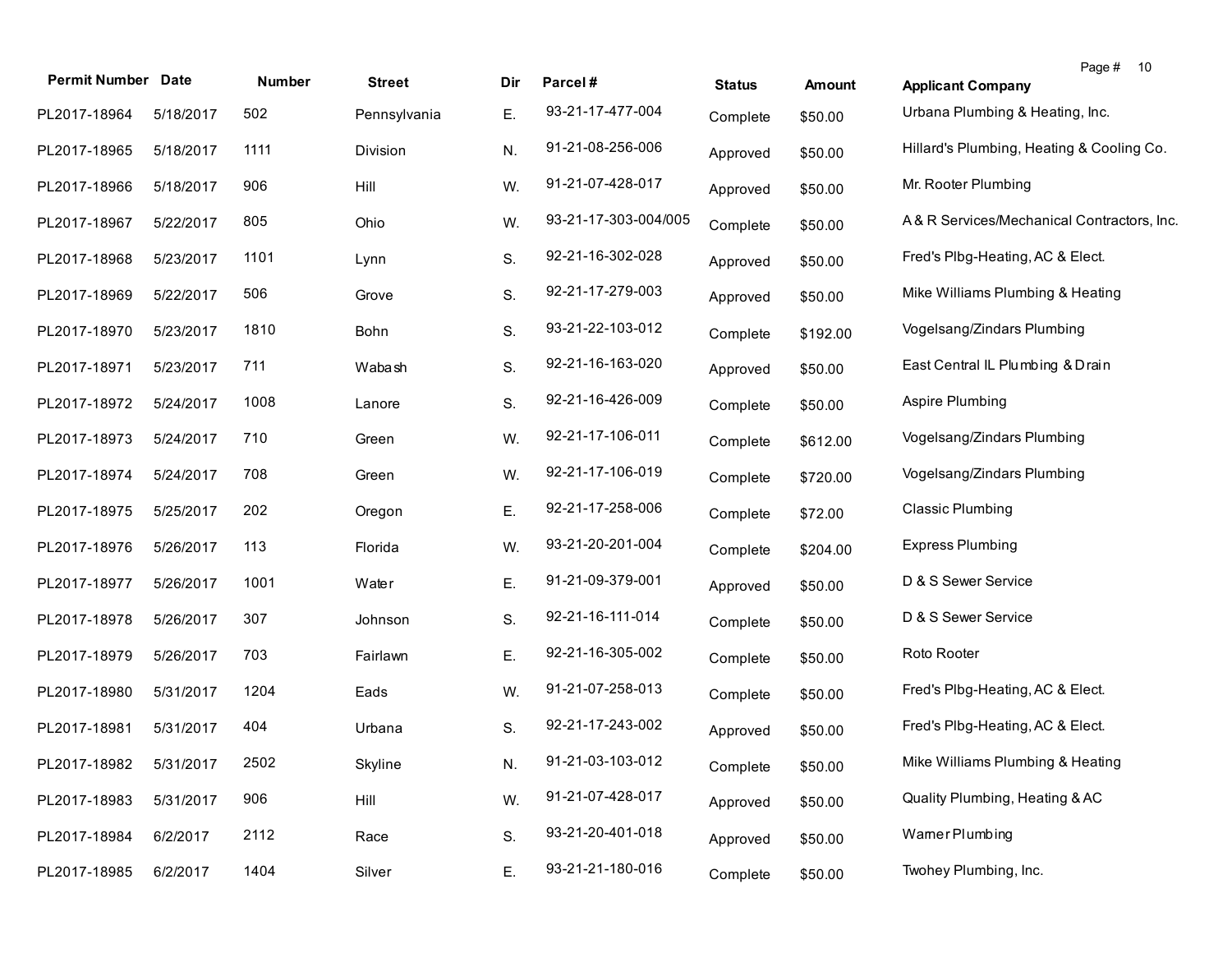| <b>Permit Number Date</b> |           | <b>Number</b> | <b>Street</b>   | Dir | Parcel#             | <b>Status</b> | <b>Amount</b> | Page # 11<br><b>Applicant Company</b> |
|---------------------------|-----------|---------------|-----------------|-----|---------------------|---------------|---------------|---------------------------------------|
| PL2017-18986              | 6/2/2017  | 302           | <b>Busey</b>    | S.  | 92-21-17-107-017    | Approved      | \$72.00       | Fred's Plbg-Heating, AC & Elect.      |
| PL2017-18987              | 6/2/2017  | 807           | Oregon          | W.  | 92-21-17-153-002    | Approved      | \$50.00       | Lanz Heating & Cooling/Plumbing       |
| PL2017-18988              | 6/6/2017  | 119-123       | Main            | W.  | 92-21-17-206-006    | Approved      | \$120.00      | Classic Plumbing                      |
| PL2017-18989              | 6/6/2017  | 1203          | Kinch           | S.  | 92-21-16-431-035    | Complete      | \$50.00       | Mike Williams Plumbing & Heating      |
| PL2017-18990              | 6/6/2017  | 1104          | <b>Brighton</b> | Ε.  | 93-21-21-177-010    | Complete      | \$50.00       | Gingerich Pump Shop                   |
| PL2017-18991              | 6/7/2017  | 505           | Urbana          | S.  | 92-21-17-276-005    | Complete      | \$50.00       | Fred's Plbg-Heating, AC & Elect.      |
| PL2017-18992              | 6/9/2017  | 1401          | Silver          | Ε.  | 93-21-21-183-003    | Approved      | \$624.00      | <b>Bien Plumbing</b>                  |
| PL2017-18993              | 6/9/2017  | 507           | Oregon          | Ε.  | 92-21-17-286-003    | Approved      | \$50.00       | Fred's Plbg-Heating, AC & Elect.      |
| PL2017-18994              | 6/9/2017  | 2004          | Vawter          | S.  | 93-21-21-180-002    | Complete      | \$50.00       | <b>GSR Maintenance</b>                |
| PL2017-18995              | 6/12/2017 | 1614          | Lexington       | Ε.  | 93-21-28-405-015    | Approved      | \$240.00      | Premier Plumbing & Radon              |
| PL2017-18996              | 6/12/2017 | 1616          | Lexington       | Ε.  | To Be Determined    | Approved      | \$240.00      | Premier Plumbing & Radon              |
| PL2017-18997              | 6/12/2017 | 702-732       | Killarney       | W.  | 91-21-05-302-007    | Complete      | \$50.00       | Clark Plumbing & Heating, Inc.        |
| PL2017-18998              | 6/15/2017 | 506           | Stoughton       | W.  | 91-21-08-363-019    | Approved      | \$50.00       | <b>Halfar Plumbing</b>                |
| PL2017-18999              | 6/21/2017 | 1706          | Cunningham      | N.  | 91-21-04-352-022    | Complete      | \$60.00       | Quality Plumbing, Heating & AC        |
| PL2017-19000              | 6/22/2017 | 502           | Vermont         | W.  | 93-21-17-377-016    | Complete      | \$50.00       | 217 Heating, Cooling & Plumbing Inc.  |
| PL2017-19001              | 6/22/2017 | 1502          | Cunningham      | N.  | 91-21-09-103-022A-F | Approved      | \$100.00      | 217 Heating, Cooling & Plumbing Inc.  |
| PL2017-19002              | 6/23/2017 | 202           | Poplar          | S.  | 92-21-16-127-012    | Complete      | \$50.00       | Mr. Rooter Plumbing                   |
| PL2017-19003              | 6/23/2017 | 2919          | Rutherford      | Ε.  | 91-21-10-407-018    | Approved      | \$50.00       | Urbana Plumbing & Heating, Inc.       |
| PL2017-19004 6/23/2017    |           | 902           | Colorado        | Ε.  | 93-21-21-107-023    | Approved      | \$50.00       | Simply Plumbing                       |
| PL2017-19005              | 6/23/2017 | 1201          | McHenry         | Ε.  | 93-21-21-377-001    | Complete      | \$50.00       | Urbana Plumbing & Heating, Inc.       |
| PL2017-19006              | 6/27/2017 | 2416          | Florida         | Ε.  | 91-21-15-386-005    | Complete      | \$50.00       | Mitchell Plumbing                     |
| PL2017-19007              | 6/27/2017 | 107           | Florida         | Ε.  | 93-21-20-203-002    | Complete      | \$50.00       | Kobel Plumbing & Heating              |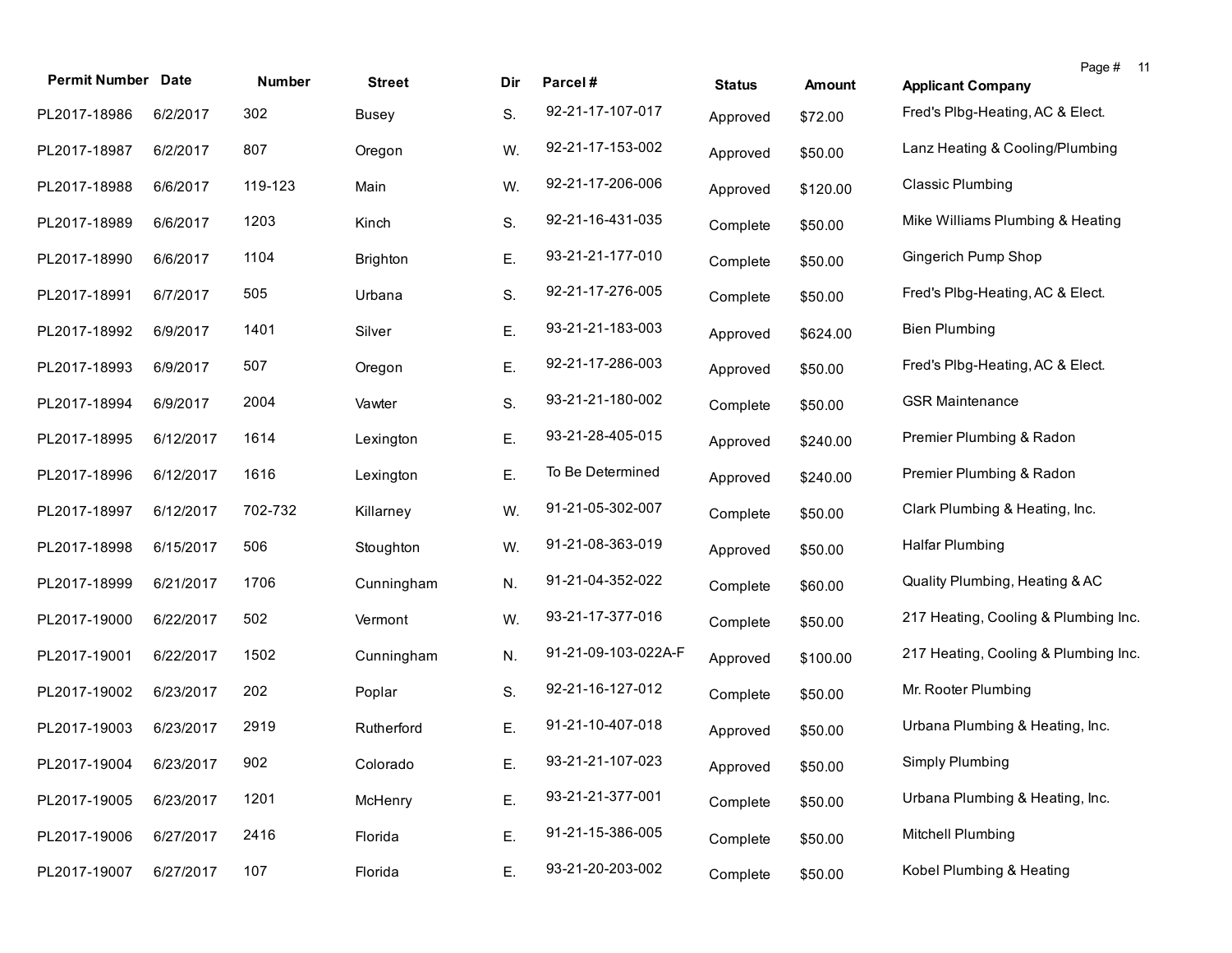| <b>Permit Number</b> | <b>Date</b> | Number | <b>Street</b> | Dir | Parcel#          | <b>Status</b> | <b>Amount</b> | Page # 12<br><b>Applicant Company</b>      |
|----------------------|-------------|--------|---------------|-----|------------------|---------------|---------------|--------------------------------------------|
| PL2017-19008         | 6/29/2017   | 2006   | Michigan      | Ε.  | 92-21-16-432-052 | Approved      | \$50.00       | Lanz Heating & Cooling/Plumbing            |
| PL2017-19009         | 7/3/2017    | 2410   | Boudreau      |     | 93-21-20-453-018 | Complete      | \$50.00       | <b>DRF Trusted Property Solutions</b>      |
| PL2017-19010         | 7/6/2017    | 2013   | Burlison      | S.  | 93-21-20-253-012 | Approved      | \$50.00       | <b>Halfar Plumbing</b>                     |
| PL2017-19011         | 7/6/2017    | 1508   | Cunningham    | N.  | 91-21-09-103-020 | Approved      | \$72.00       | Clark Plumbing & Heating, Inc.             |
| PL2017-19012         | 7/10/2017   | 402    | <b>Busey</b>  | S.  | 92-21-17-108-001 | Complete      | \$108.00      | Quality Plumbing, Heating & AC             |
| PL2017-19013         | 7/10/2017   | 2003   | Philo         | S.  | 93-21-21-180-010 | Complete      | \$50.00       | A& R Services/Mechanical Contractors, Inc. |
| PL2017-19014         | 7/11/2017   | 218    | Main          | W.  | 92-21-17-201-001 | Approved      | \$50.00       | <b>Bodie Cargo</b>                         |
| PL2017-19015         | 7/12/2017   | 401    | Kerr          | Ε.  | 91-21-08-280-035 | Complete      | \$120.00      | <b>CK Brush Plumbing</b>                   |
| PL2017-19016         | 7/12/2017   | 401    | Kerr          | Ε.  | 91-21-08-280-035 | Complete      | \$120.00      | <b>CK Brush Plumbing</b>                   |
| PL2017-19017         | 7/12/2017   | 401    | Kerr          | Ε.  | 91-21-08-280-035 | Complete      | \$120.00      | CK Brush Plumbing                          |
| PL2017-19018         | 7/12/2017   | 401    | Kerr          | Ε.  | 91-21-08-280-035 | Complete      | \$120.00      | CK Brush Plumbing                          |
| PL2017-19019         | 7/12/2017   | 401    | Kerr          | Ε.  | 91-21-08-280-035 | Complete      | \$120.00      | <b>CK Brush Plumbing</b>                   |
| PL2017-19020         | 7/12/2017   | 401    | Kerr          | Ε.  | 91-21-08-280-035 | Complete      | \$120.00      | <b>CK Brush Plumbing</b>                   |
| PL2017-19021         | 7/12/2017   | 401    | Kerr          | Ε.  | 91-21-08-280-035 | Complete      | \$120.00      | <b>CK Brush Plumbing</b>                   |
| PL2017-19022         | 7/12/2017   | 401    | Kerr          | Е.  | 91-21-08-280-035 | Complete      | \$120.00      | <b>CK Brush Plumbing</b>                   |
| PL2017-19023         | 7/12/2017   | 401    | Kerr          | Ε.  | 91-21-08-280-035 | Complete      | \$156.00      | <b>CK Brush Plumbing</b>                   |
| PL2017-19024         | 7/12/2017   | 401    | Kerr          | Ε.  | 91-21-08-280-035 | Complete      | \$156.00      | CK Brush Plumbing                          |
| PL2017-19025         | 7/13/2017   | 106    | Gregory       | S.  | 93-21-18-228-020 | Complete      | \$180.00      | 217 Heating, Cooling & Plumbing Inc.       |
| PL2017-19026         | 7/14/2017   | 2102   | Anderson      | S.  | 93-21-21-305-001 | Approved      | \$.00         | Imperial Concrete                          |
| PL2017-19027         | 7/14/2017   | 1117   | Hill          | W.  | 91-21-07-427-001 | Complete      | \$50.00       | Absolute Construction, Inc.                |
| PL2017-19028         | 7/14/2017   | 801    | Smith         | N.  | 30-21-10-301-001 | Approved      | \$50.00       | Dave Borchers                              |
| PL2017-19029         | 7/17/2017   | 2013   | Burlison      | S.  | 93-21-20-253-012 | Approved      | \$50.00       | Halfar Plumbing                            |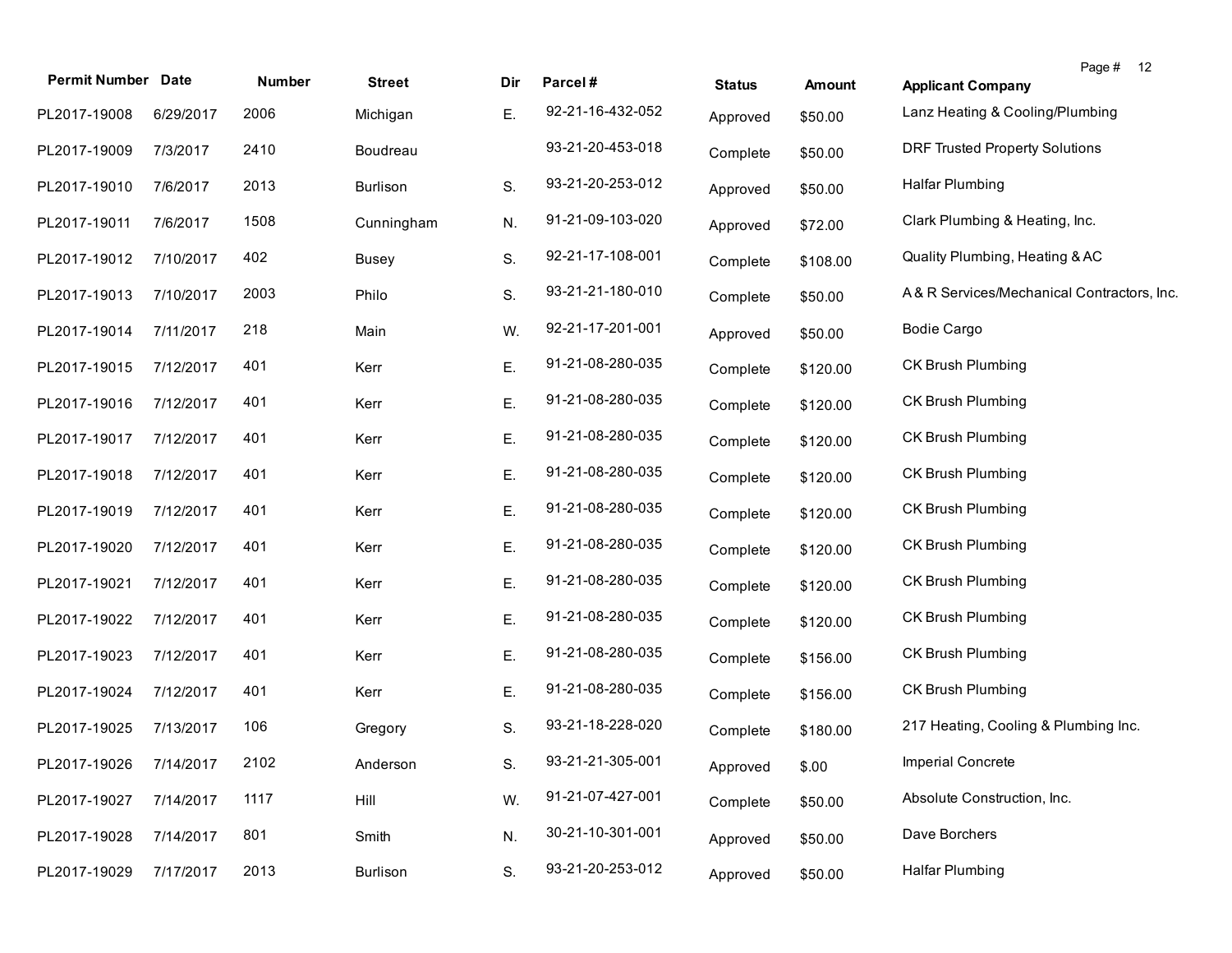|                           |           |               |                      |     |                  |               |          | Page #<br>13                              |
|---------------------------|-----------|---------------|----------------------|-----|------------------|---------------|----------|-------------------------------------------|
| <b>Permit Number Date</b> |           | <b>Number</b> | <b>Street</b>        | Dir | Parcel#          | <b>Status</b> | Amount   | <b>Applicant Company</b>                  |
| PL2017-19030              | 7/17/2017 | 1904          | George Huff          | S.  | 93-21-20-280-002 | Approved      | \$50.00  | <b>Halfar Plumbing</b>                    |
| PL2017-19031              | 7/17/2017 | 206           | Glover               | S.  | 92-21-16-128-008 | Complete      | \$50.00  | D & S Sewer Service                       |
| PL2017-19032              | 7/20/2017 | 704           | Lincoln              | N.  | 91-21-08-302-004 | Complete      | \$50.00  | Wamer Plumbing                            |
| PL2017-19033              | 7/20/2017 | 1004          | Delaware             | Ε.  | 92-21-16-353-019 | Approved      | \$50.00  | Mattex Service Co., Inc.                  |
| PL2017-19034              | 7/20/2017 | 402           | Lynn                 | S.  | 92-21-16-111-009 | Complete      | \$50.00  | 217, Inc.                                 |
| PL2017-19035              | 7/20/2017 | 1206          | Main                 | Ε.  | 91-21-09-379-009 | Approved      | \$50.00  | Fred's Plbg-Heating, AC & Elect.          |
| PL2017-19036              | 7/20/2017 | 2513          | Stone Creek          | S.  | 93-21-22-332-022 | Approved      | \$50.00  | Mattex Service Co., Inc.                  |
| PL2017-19037              | 7/20/2017 | 1802          | Main                 | Ε.  | 91-21-09-478-002 | Complete      | \$50.00  | Jeff Jackson                              |
| PL2017-19038              | 7/26/2017 | 1701          | Michigan             | Ε.  | 92-21-16-477-001 | Approved      | \$50.00  | Jon Hawk                                  |
| PL2017-19039              | 7/28/2017 | 608           | <b>Burkwood East</b> | Ε.  | 93-21-20-227-032 | Complete      | \$50.00  | Fred's Plbg-Heating, AC & Elect.          |
| PL2017-19040              | 8/1/2017  | 706           | Michigan             | W.  | 93-21-17-308-022 | Complete      | \$72.00  | <b>Edelman Electric</b>                   |
| PL2017-19041              | 8/1/2017  | 912           | Lincoln              | N.  | 91-21-08-151-015 | Approved      | \$50.00  | Hillard's Plumbing, Heating & Cooling Co. |
| PL2017-19042              | 8/1/2017  | 2714          | Castlerock           | Ε.  | 93-21-22-180-001 | Approved      | \$324.00 | Edelman Inc.                              |
| PL2017-19043              | 8/1/2017  | 1803          | Hunter               | Ε.  | 92-21-16-431-001 | Approved      | \$50.00  | Hillard's Plumbing, Heating & Cooling Co. |
| PL2017-19044              | 8/8/2017  | 1207          | University           | Ε.  | 91-21-09-376-011 | Complete      | \$50.00  | Stark Excavating, Inc.                    |
| PL2017-19045              | 8/8/2017  | 704           | Race                 | S.  | 92-21-17-261-002 | Complete      | \$50.00  | Harold Colbert Company II                 |
| PL2017-19046              | 8/8/2017  | 2306          | <b>Burlison</b>      | S.  | 93-21-20-479-017 | Approved      | \$50.00  | Rich Plumbing, Inc.                       |
| PL2017-19047              | 8/9/2017  | 3019          | Stillwater           | Ε.  | 93-21-22-405-009 | Complete      | \$156.00 | Wamer Plumbing                            |
| PL2017-19048              | 8/9/2017  | 1103          | <b>Busey</b>         | N.  | 91-21-08-152-028 | Approved      | \$50.00  | Wamer Plumbing                            |
| PL2017-19049              | 8/11/2017 | 1105          | Willard              | Ε.  | 93-21-21-380-006 | Complete      | \$50.00  | Harold Colbert Company II                 |
| PL2017-19050              | 8/11/2017 | 407           | Anderson             | S.  | 92-21-17-245-007 | Complete      | \$50.00  | <b>Classic Plumbing</b>                   |
| PL2017-19051              | 8/11/2017 | 809           | Pennsylvania         | W.  | 93-21-17-352-008 | Approved      | \$50.00  | Quality Plumbing, Heating & AC            |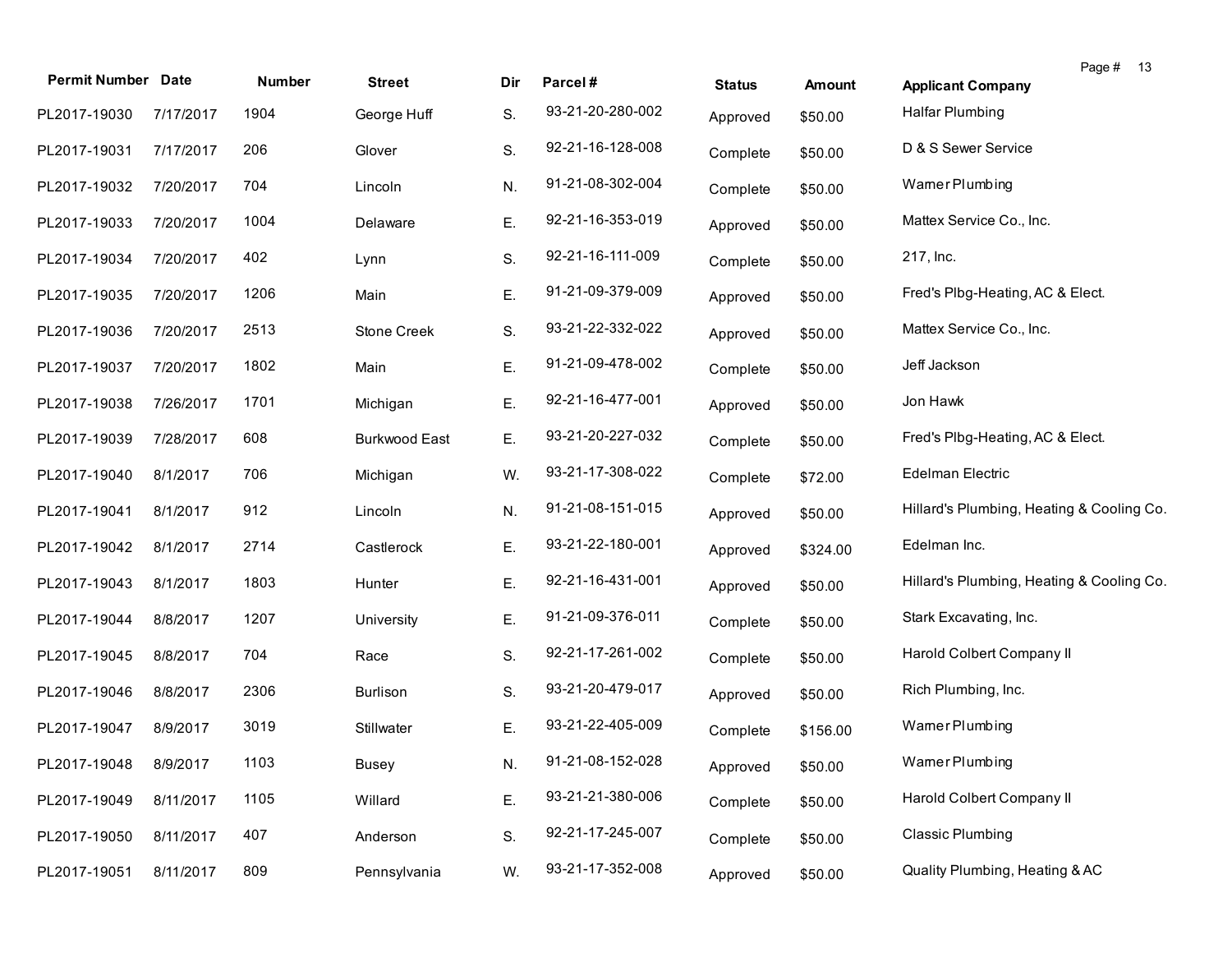| <b>Permit Number Date</b> |           | Number  | <b>Street</b>         | Dir | Parcel#          | <b>Status</b> | Amount   | Page # 14<br><b>Applicant Company</b>      |
|---------------------------|-----------|---------|-----------------------|-----|------------------|---------------|----------|--------------------------------------------|
| PL2017-19052              | 8/14/2017 | 611     | Park                  | W.  | 91-21-08-310-001 | Approved      | \$340.00 | A& R Services/Mechanical Contractors, Inc. |
| PL2017-19053              | 8/17/2017 | 1802    | Main                  | Ε.  | 91-21-09-478-002 | Complete      | \$96.00  | Lanz Heating & Cooling/Plumbing            |
| PL2017-19054              | 8/17/2017 | 814     | Hill                  | W.  | 91-21-08-301-014 | Complete      | \$50.00  | Roto Rooter                                |
| PL2017-19055              | 8/24/2017 | 102     | Vermont               | W.  | 93-21-17-452-019 | Complete      | \$50.00  | Urbana Plumbing & Heating, Inc.            |
| PL2017-19056              | 8/24/2017 | 814     | University            | Ε.  | 91-21-09-305-013 | Approved      | \$50.00  | Gale May Plumbing                          |
| PL2017-19057              | 8/24/2017 | 709     | Green                 | W.  | 92-21-17-107-018 | Complete      | \$50.00  | Fred's Plbg-Heating, AC & Elect.           |
| PL2017-19058              | 8/24/2017 | 906     | Hill                  | W.  | 91-21-07-428-017 | Complete      | \$50.00  | Tom Pelmore                                |
| PL2017-19059              | 8/24/2017 | 1112    | Division              | N.  | 91-21-08-276-001 | Approved      | \$50.00  | 217, Inc.                                  |
| PL2017-19060              | 8/24/2017 | 504-506 | Lincoln               | S.  | 92-21-17-151-004 | Approved      | \$50.00  | 217, Inc.                                  |
| PL2017-19061              | 8/24/2017 | 703     | Colorado              | Ε.  | 93-21-21-152-040 | Approved      | \$50.00  | R & S Plumbing LLC                         |
| PL2017-19062              | 8/24/2017 | 1819    | Philo                 | S.  | 93-21-21-126-040 | Complete      | \$900.00 | Davis/Houk Mechanical, Inc.                |
| PL2017-19063              | 8/29/2017 | 116     | Pennsylvania          | W.  | 93-21-17-451-014 | Complete      | \$150.00 | Lanz Heating & Cooling/Plumbing            |
| PL2017-19064              | 8/30/2017 | 1204    | Church                | W.  | 91-21-07-411-015 | Complete      | \$156.00 | Price Plumbing & Heating                   |
| PL2017-19065              | 8/30/2017 | 1206    | Church                | W.  | 91-21-07-411-013 | Complete      | \$156.00 | Price Plumbing & Heating                   |
| PL2017-19066              | 8/30/2017 | 2004    | <b>Country Squire</b> | Ε.  | 92-21-16-431-028 | Approved      | \$50.00  | ReBath of Illinois                         |
| PL2017-19067              | 9/5/2017  | 300     | Broadway              | S.  | 92-21-17-212-024 | Approved      | \$84.00  | Lanz Heating & Cooling/Plumbing            |
| PL2017-19068              | 9/11/2017 | 608     | Glover                | S.  | 92-21-16-182-001 | Complete      | \$50.00  | D & S Sewer Service                        |
| PL2017-19069              | 9/11/2017 | 1203    | Green                 | W.  | 93-21-18-204-009 | Complete      | \$96.00  | <b>Classic Plumbing</b>                    |
| PL2017-19070 9/11/2017    |           | 1706    | Amber                 | E.  | 93-21-21-401-015 | Complete      | \$50.00  | Classic Plumbing                           |
| PL2017-19071              | 9/12/2017 | 2204    | Lantern Hill          | Ε.  | 91-21-15-303-018 | Complete      | \$50.00  | Mattex Service Co., Inc.                   |
| PL2017-19072              | 9/12/2017 | 1409    | Grove                 | S.  | 93-21-17-480-013 | Approved      | \$50.00  | Wamer Plumbing                             |
| PL2017-19073              | 9/18/2017 | 410     | Elm                   | W.  | 92-21-17-131-008 | Approved      | \$50.00  | Kima Kheirolomoom                          |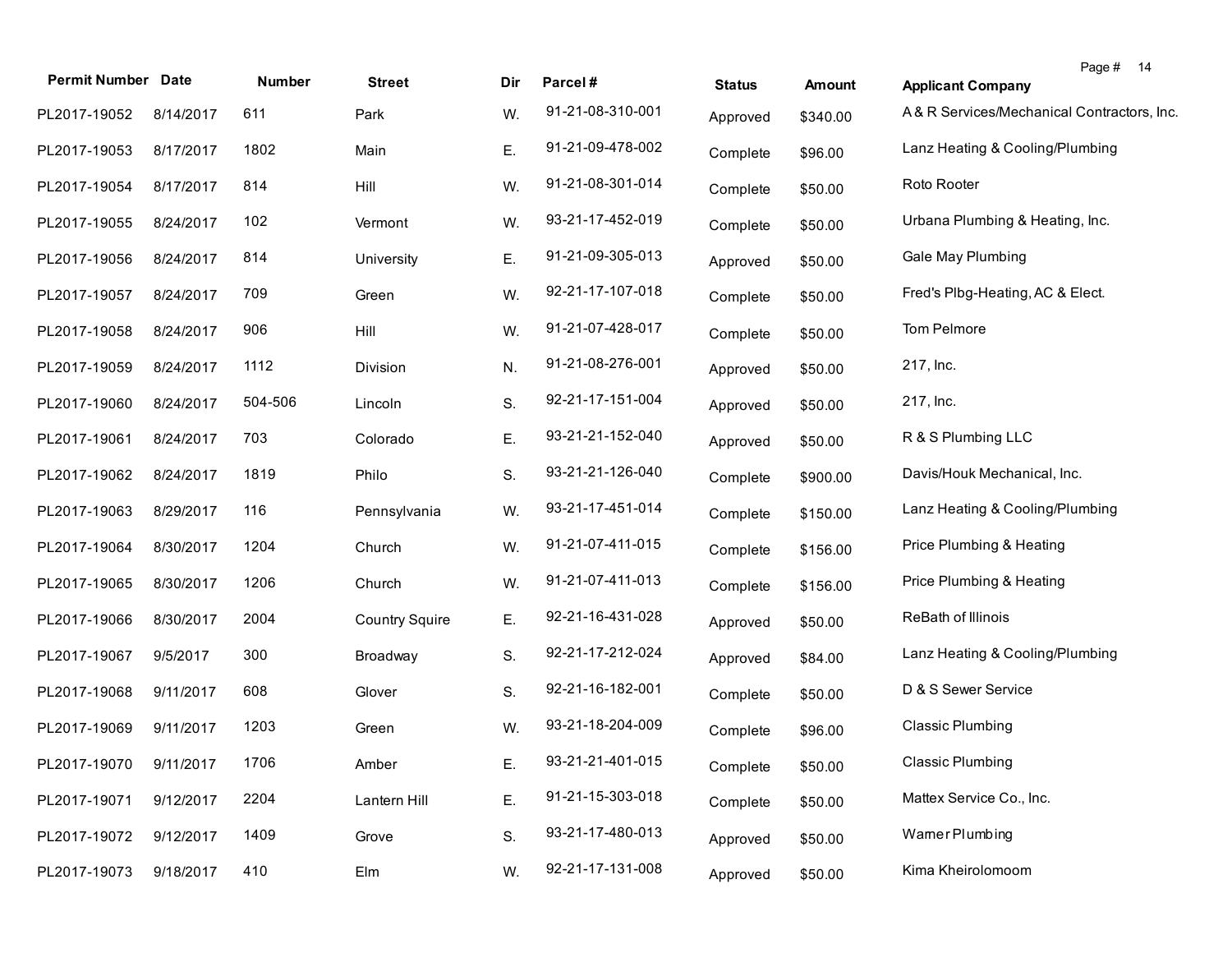| <b>Permit Number Date</b> |            | Number    | <b>Street</b> | Dir | Parcel#          | <b>Status</b> | Amount   | Page #<br>- 15<br><b>Applicant Company</b> |
|---------------------------|------------|-----------|---------------|-----|------------------|---------------|----------|--------------------------------------------|
| PL2017-19074              | 9/20/2017  | 1204      | Church        | W.  | 91-21-07-411-015 | Complete      | \$50.00  | <b>Miller Enterprises</b>                  |
| PL2017-19075              | 9/20/2017  | 1206      | Church        | W.  | 91-21-07-411-013 | Complete      | \$50.00  | <b>Miller Construction</b>                 |
| PL2017-19076              | 9/20/2017  | 1906      | Venturi       | S.  | 93-21-22-258-009 | Approved      | \$50.00  | Mattex Service Co., Inc.                   |
| PL2017-19077              | 9/20/2017  | 3068      | Stone Creek   | Ε.  | 93-21-22-426-005 | Complete      | \$50.00  | Raymond Miller Construction                |
| PL2017-19078              | 9/20/2017  | 1107-1209 | Florida       | Ε.  | 93-21-21-126-002 | Complete      | \$50.00  | Quality Plumbing, Heating & AC             |
| PL2017-19079              | 9/20/2017  | 1116      | Austin        | S.  | 92-21-16-404-010 | Approved      | \$50.00  | Gale May Plumbing                          |
| PL2017-19080              | 9/22/2017  | 702       | California    | Ε.  | 92-21-16-151-005 | Approved      | \$50.00  | Fred's Plbg-Heating, AC & Elect.           |
| PL2017-19081              | 9/22/2017  | 1312      | Pennsylvania  | Ε.  | 92-21-16-379-038 | Approved      | \$50.00  | <b>Halfar Plumbing</b>                     |
| PL2017-19082              | 9/22/2017  | 1608      | Adams         | S.  | 92-21-16-461-002 | Complete      | \$50.00  | Roto Rooter                                |
| PL2017-19083              | 9/22/2017  | 306       | Michigan      | W.  | 93-21-17-332-012 | Approved      | \$168.00 | <b>Thompson Plumbing</b>                   |
| PL2017-19084              | 9/22/2017  | 3102      | University    | Ε.  | 91-21-10-407-021 | Complete      | \$120.00 | A.D.Binder Plumbing & Heating              |
| PL2017-19085              | 9/25/2017  | 2006      | Moss          | Ε.  | 93-21-28-230-010 | Approved      | \$50.00  | Quality Plumbing, Heating & AC             |
| PL2017-19086              | 9/25/2017  | 1106      | Lincoln       | S.  | 93-21-17-303-002 | Complete      | \$50.00  | Allied Mechanical Services Inc.            |
| PL2017-19087              | 9/27/2017  | 804       | Main          | Ε.  | 91-21-09-353-014 | Approved      | \$200.00 | Wamer Plumbing                             |
| PL2017-19088              | 9/29/2017  | 805       | Main          | Ε.  | 92-21-16-103-004 | Approved      | \$50.00  | C-U Plumbing, Inc.                         |
| PL2017-19089              | 9/29/2017  | 2202      | Grange        | S.  | 93-21-20-406-001 | Complete      | \$50.00  | Roto Rooter                                |
| PL2017-19090              | 10/2/2017  | 2502      | Prairie Green | Ε.  | 91-21-15-326-007 | Approved      | \$50.00  | X-treme Mechanical, Inc.                   |
| PL2017-19091              | 10/2/2017  | 206       | Glover        | S.  | 92-21-16-128-008 | Approved      | \$156.00 | Mako Mechanical                            |
| PL2017-19092 10/2/2017    |            | 708       | lowa          | W.  | 93-21-17-305-039 | Approved      | \$50.00  | Mattex Service Co., Inc.                   |
| PL2017-19093              | 10/6/2017  | 1701      | Horizon       | Ε.  | 93-21-28-408-007 | Complete      | \$192.00 | Quality Plumbing, Heating & AC             |
| PL2017-19094              | 10/11/2017 | 302       | Pennsylvania  | Ε.  | 93-21-17-476-003 | Approved      | \$50.00  | Simply Plumbing                            |
| PL2017-19095              | 10/11/2017 | 1202      | Nevada        | W.  | 93-21-18-254-011 | Complete      | \$404.00 | AMS Mechanical Systems Inc.                |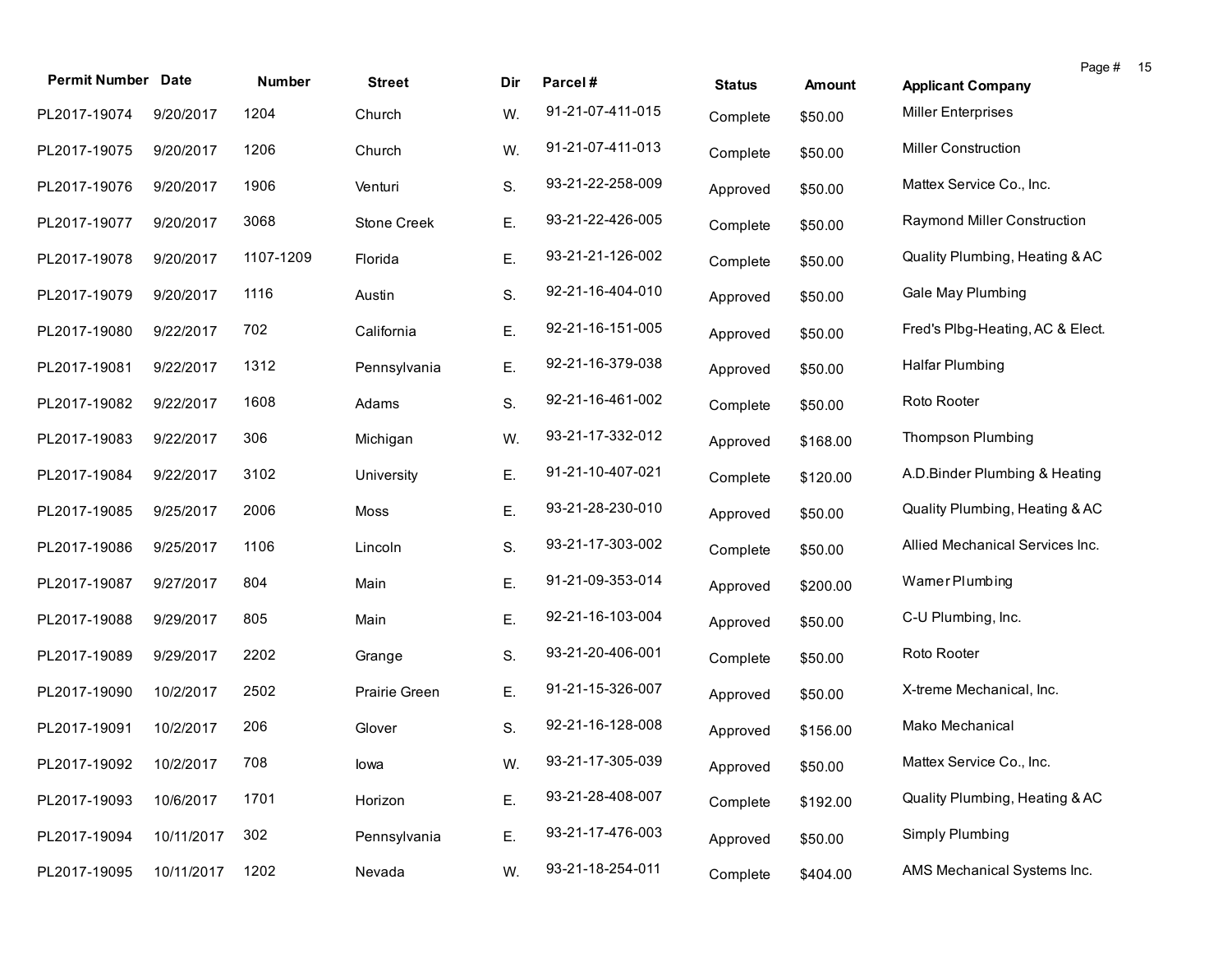| <b>Permit Number Date</b>             |            | Number | <b>Street</b>   | Dir | Parcel#                        | <b>Status</b> | Amount     | Page # 16<br><b>Applicant Company</b>      |
|---------------------------------------|------------|--------|-----------------|-----|--------------------------------|---------------|------------|--------------------------------------------|
| PL2017-19096                          | 10/11/2017 | 1109   | Busey           | N.  | 91-21-08-152-025               | Approved      | \$50.00    | Roto Rooter                                |
| PL2017-19097                          | 10/13/2017 | 3003   | Stillwater      | Ε.  | 93-21-22-405-017               | Complete      | \$50.00    | Raymond Miller Construction                |
| PL2017-19098                          | 10/13/2017 | 3005   | Stillwater      | Ε.  | 93-21-22-405-016               | Complete      | \$50.00    | Raymond Miller Construction                |
| PL2017-19099                          | 10/13/2017 | 302    | Broadway        | N.  | 91-21-08-460-003               | Complete      | \$50.00    | <b>Classic Plumbing</b>                    |
| PL2017-19100                          | 10/13/2017 | 2027   | <b>Burlison</b> | S.  | 93-21-20-253-021               | Approved      | \$50.00    | Mattex Service Co., Inc.                   |
| PL2017-19101                          | 10/13/2017 | 2012   | Michigan        | Ε.  | 92-21-16-432-055               | Complete      | \$50.00    | Roto Rooter                                |
| PL2017-19102                          | 10/13/2017 | 206    | Glover          | S.  | 92-21-16-128-008               | Complete      | \$50.00    | <b>HearthStone Homes</b>                   |
| PL2017-19103                          | 10/13/2017 | 2103   | Philo           | S.  | 93-21-21-332-014               | Complete      | \$.00      | A& R Services/Mechanical Contractors, Inc. |
| PL2017-19104                          | 10/17/2017 | 1013   | Wabash          | S.  | 92-21-16-303-027               | Complete      | \$50.00    | Fred's Plbg-Heating, AC & Elect.           |
| PL2017-19105                          | 10/17/2017 | 1303   | Cunningham      | N.  | 91-21-08-229-001               | Approved      | \$50.00    | Mid Illinois Concrete & Excavation, Inc.   |
| PL2017-19106                          | 10/23/2017 | 1303   | Cunningham      | N.  | 91-21-08-229-001               | Approved      | \$3,735.12 | Stoops Plumbing                            |
| PL2017-19107                          | 10/2/2017  | 1103   | <b>Busey</b>    | N.  | 91-21-08-152-028               | Approved      | \$50.00    | Lanz Heating & Cooling/Plumbing            |
| PL2017-19108                          | 10/23/2017 | 304    | Poplar          | S.  | 92-21-16-131-002               | Approved      | \$50.00    | 217, Inc.                                  |
| PL2017-19109                          | 10/23/2017 | 1303   | Cunningham      | N.  | 91-21-08-229-001               | Complete      | \$50.00    | Davis/Houk Mechanical, Inc.                |
| PL2017-19110                          | 10/26/2017 | 812    | Stoughton       | W.  | 91-21-08-354-011               | Approved      | \$50.00    | <b>Express Plumbing</b>                    |
| PL2017-19111                          | 10/30/2017 | 3068   | Stone Creek     | Ε.  | 93-21-22-426-005               | Complete      | \$276.00   | Rich Plumbing, Inc.                        |
| PL2017-19112                          | 10/30/2017 | 510    | Cunningham      | N.  | 91-21-08-427-011               | Complete      | \$50.00    | Mr. Rooter Plumbing                        |
| PL2017-19113                          | 10/31/2017 | 102    | Main            | Ε.  | 92-21-17-203-001=004& Approved |               | \$50.00    | Timothy R. Spence Builders                 |
| PL2017-19114 10/31/2017 103 & 103 1/2 |            |        | Grossbach       | S.  | 92-21-16-104-022               | Approved      | \$50.00    | Mid-State Sewer Service                    |
| PL2017-19115                          | 11/1/2017  | 1711   | Horizon         | Ε.  | 93-21-28-408-012               | Approved      | \$60.00    | C-U Plumbing, Inc.                         |
| PL2017-19116                          | 11/1/2017  | 1909-B | Amber           | Ε.  | 93-21-21-470-010               | Complete      | \$50.00    | Frank J Strahl & Sons Inc.                 |
| PL2017-19117                          | 11/1/2017  | 810    | Anthony         | W.  | 91-21-05-100-017               | Approved      | \$130.00   | Reliable Plumbing & Heating                |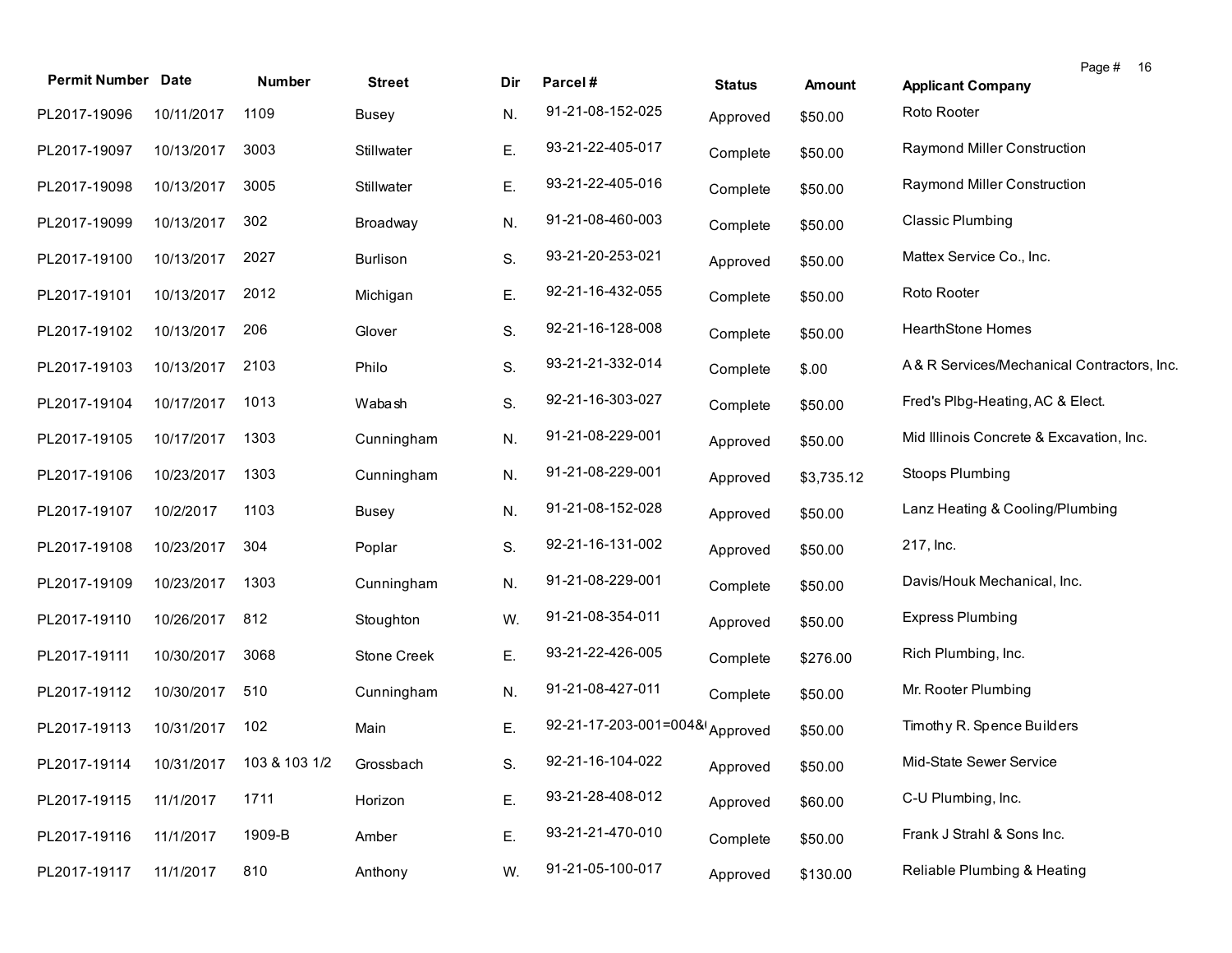| <b>Permit Number Date</b>   |            | Number  | <b>Street</b>   | Dir | Parcel#          | <b>Status</b> | <b>Amount</b> | <b>Applicant Company</b>                | Page # | 17 |
|-----------------------------|------------|---------|-----------------|-----|------------------|---------------|---------------|-----------------------------------------|--------|----|
| PL2017-19118                | 11/3/2017  | 401     | Florida         | Е.  | 93-21-20-226-006 | Approved      | \$60.00       | D. Binder Mechanical                    |        |    |
| PL2017-19119                | 11/3/2017  | 801     | Smith           | N.  | 30-21-10-301-001 | Approved      | \$180.00      | Clark Plumbing & Heating, Inc.          |        |    |
| PL2017-19120                | 11/6/2017  | 2028    | <b>Burlison</b> | S.  | 93-21-20-254-014 | Approved      | \$72.00       | Enger Bro's Inc.                        |        |    |
| PL2017-19121                | 11/7/2017  | 1205    | Race            | S.  | 93-21-17-332-020 | Complete      | \$50.00       | Mattex Service Co., Inc.                |        |    |
| PL2017-19122                | 11/7/2017  | 402     | Johnson         | S.  | 92-21-16-112-007 | Complete      | \$50.00       | D & S Sewer Service                     |        |    |
| PL2017-19123                | 11/7/2017  | 706     | Mathews         | S.  | 93-21-18-254-002 | Approved      | \$50.00       | Allied Mechanical Services Inc.         |        |    |
| PL2017-19124                | 11/8/2017  | 2210    | Race            | S.  | 93-21-20-405-005 | Approved      | \$50.00       | Quality Plumbing, Heating & AC          |        |    |
| PL2017-19125                | 11/8/2017  | 2114    | <b>Burlison</b> | S.  | 93-21-20-404-007 | Approved      | \$50.00       | Simply Plumbing                         |        |    |
| PL2017-19126                | 11/8/2017  | 3003    | Stillwater      | Ε.  | 93-21-22-405-017 | Approved      | \$180.00      | Rich Plumbing, Inc.                     |        |    |
| PL2017-19127                | 11/8/2017  | 3005    | Stillwater      | Ε.  | 93-21-22-405-016 | Approved      | \$180.00      | Rich Plumbing, Inc.                     |        |    |
| PL2017-19128                | 11/14/2017 | 2013    | Burlison        | S.  | 93-21-20-253-012 | Approved      | \$60.00       | Quality Plumbing, Heating & AC          |        |    |
| PL2017-19129                | 11/14/2017 | 613     | Washington      | W.  | 93-21-17-305-009 | Approved      | \$50.00       | Quality Plumbing, Heating & AC          |        |    |
| PL2017-19130                | 11/14/2017 | 2323    | Main            | Ε.  | 91-21-15-126-006 | Approved      | \$50.00       | Jerry Wright Heating, Cooling, Plumbing |        |    |
| PL2017-19131                | 11/15/2017 | 809     | Nevada          | W.  | 92-21-17-154-002 | Approved      | \$2,940.00    | Rich Plumbing, Inc.                     |        |    |
| PL2017-19132                | 11/15/2017 | 2512    | Skyline         | N.  | 91-21-03-103-007 | Approved      | \$180.00      | Quality Plumbing, Heating & AC          |        |    |
| PL2017-19133                | 11/15/2017 | 2103    | Rainbow         | Ε.  | 91-21-15-305-002 | Complete      | \$50.00       | Mike Williams Plumbing & Heating        |        |    |
| PL2017-19134                | 11/15/2017 | 505     | Main            | W.  | 91-21-08-363-007 | Approved      | \$50.00       | Fred's Plbg-Heating, AC & Elect.        |        |    |
| PL2017-19135                | 11/17/2017 | 701     | Ohio            | W.  | 93-21-17-307-010 | Approved      | \$50.00       | Dale Elder                              |        |    |
| PL2017-19136 11/17/2017 805 |            |         | Illinois        | E.  | 92-21-16-152-003 | Complete      | \$50.00       | Classic Plumbing                        |        |    |
| PL2017-19137                | 11/17/2017 | 306-410 | Michigan        | Ε.  | 93-21-17-430-015 | Complete      | \$50.00       | Jerry Wright Heating, Cooling, Plumbing |        |    |
| PL2017-19138                | 11/17/2017 | 2011    | Silver West     | S.  | 93-21-21-155-017 | Complete      | \$50.00       | 217, Inc.                               |        |    |
| PL2017-19139                | 11/22/2017 | 305     | Lincoln         | N.  | 91-21-07-485-001 | Complete      | \$50.00       | Lanz Heating & Cooling/Plumbing         |        |    |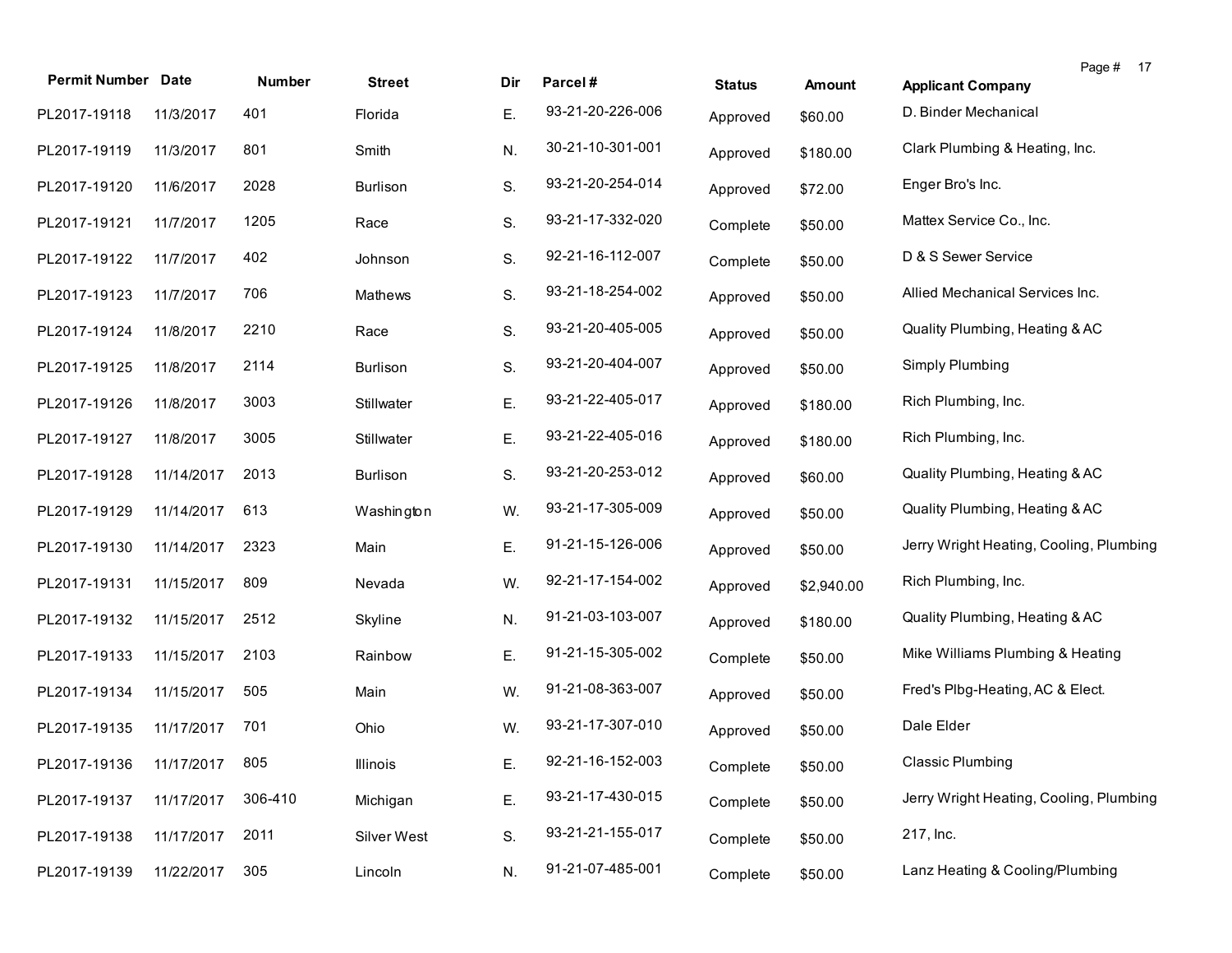|                           |            |                    |                 |     |                  |               |               | Page #<br>18                            |
|---------------------------|------------|--------------------|-----------------|-----|------------------|---------------|---------------|-----------------------------------------|
| <b>Permit Number Date</b> |            | Number             | <b>Street</b>   | Dir | Parcel#          | <b>Status</b> | <b>Amount</b> | <b>Applicant Company</b>                |
| PL2017-19140              | 11/22/2017 | 1201               | Fairlawn        | Ε.  | 92-21-16-376-006 | Approved      | \$50.00       | Lanz Heating & Cooling/Plumbing         |
| PL2017-19141              | 11/22/2017 | 1705               | Vine            | S.  | 93-21-20-203-012 | Approved      | \$50.00       | Davis/Houk Mechanical, Inc.             |
| PL2017-19142              | 11/28/2017 | 907                | <b>Busey</b>    | S.  | 93-21-17-301-011 | Complete      | \$50.00       | Fred's Plbg-Heating, AC & Elect.        |
| PL2017-19143              | 11/28/2017 | 201                | Mumford         | Ε.  | 93-21-20-254-022 | Complete      | \$50.00       | Hoveln Heating & Cooling                |
| PL2017-19144              | 11/28/2017 | 1304               | Silver          | Ε.  | 93-21-21-181-019 | Approved      | \$684.00      | Gale May Plumbing                       |
| PL2017-19145              | 11/28/2017 | 300                | Broadway        | S.  | 92-21-17-212-024 | Complete      | \$50.00       | <b>Classic Plumbing</b>                 |
| PL2017-19146              | 11/28/2017 | 1210 & 1210<br>1/2 | Michigan        | Ε.  | 92-21-16-376-031 | Approved      | \$60.00       | Kobel Plumbing & Heating                |
| PL2017-19147              | 11/28/2017 | 110                | Cottage Grove   | S.  | 92-21-16-126-011 | Approved      | \$50.00       | D & S Sewer Service                     |
| PL2017-19148              | 11/29/2017 | 2113               | <b>Burlison</b> | S.  | 93-21-20-403-015 | Approved      | \$50.00       | Enger Bro's Inc.                        |
| PL2017-19149              | 11/30/2017 | 1001               | <b>Brighton</b> | Ε.  | 93-21-21-155-008 | Complete      | \$50.00       | Roto Rooter                             |
| PL2017-19150              | 11/30/2017 | 2012               | <b>Burlison</b> | S.  | 93-21-20-254-006 | Complete      | \$50.00       | Roto Rooter                             |
| PL2017-19151              | 11/30/2017 | 1209               | Coler           | N.  | 91-21-08-153-022 | Complete      | \$50.00       | Timothy R. Spence Builders              |
| PL2017-19152              | 11/30/2017 | 500-506            | Michigan        | Ε.  | 93-21-17-430-006 | Approved      | \$50.00       | Jerry Wright Heating, Cooling, Plumbing |
| PL2017-19153              | 11/30/2017 | 1703               | Horizon         | Ε.  | 93-21-28-408-008 | Approved      | \$240.00      | Quality Plumbing, Heating & AC          |
| PL2017-19154              | 12/4/2017  | 1306               | Ogelthorpe      | S.  | 91-21-15-387-065 | Approved      | \$50.00       | Mike Williams Plumbing & Heating        |
| PL2017-19155              | 12/4/2017  | 1301 & 1303        | Main            | Ε.  | 92-21-16-128-024 | Approved      | \$50.00       | Lanz Heating & Cooling/Plumbing         |
| PL2017-19156              | 12/7/2017  | 1806               | Cottage Grove   | S.  | 93-21-21-126-044 | Complete      | \$50.00       | Jerry Wright Heating, Cooling, Plumbing |
| PL2017-19157              | 12/7/2017  | 2806               | Haydon          | Ε.  | 91-21-10-403-015 | Approved      | \$192.00      | <b>MAKO Mechanical</b>                  |
| PL2017-19158              | 12/12/2017 | 1406               | <b>Beslin</b>   | W.  | To Be Determined | Complete      | \$50.00       | <b>Miller Enterprises</b>               |
| PL2017-19159              | 12/12/2017 | 1404               | <b>Beslin</b>   | W.  | To Be Determined | Complete      | \$50.00       | <b>Miller Enterprises</b>               |
| PL2017-19160              | 12/12/2017 | 1306               | University      | Ε.  | 91-21-09-403-001 | Approved      | \$157.82      | Mr. Rooter Plumbing                     |
| PL2017-19161              | 12/14/2017 | 2602               | Wadsworth       | S.  | 93-21-22-452-011 | Approved      | \$276.00      | <b>Ritter Plumbing</b>                  |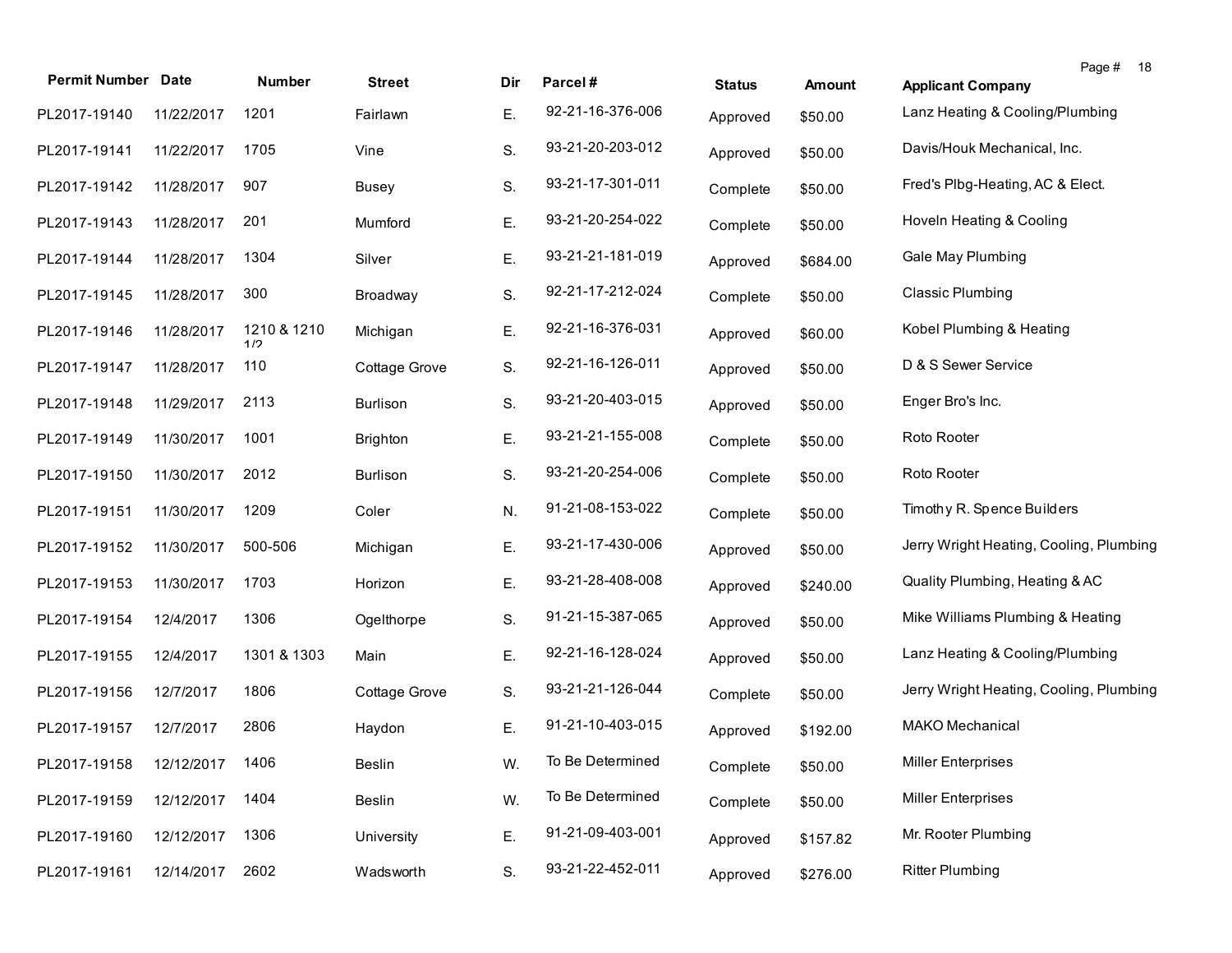| <b>Permit Number Date</b>    |            | Number    | <b>Street</b> | Dir | Parcel#                | <b>Status</b> | <b>Amount</b> | Page #<br><b>Applicant Company</b> | - 19 |
|------------------------------|------------|-----------|---------------|-----|------------------------|---------------|---------------|------------------------------------|------|
| PL2017-19162                 | 12/14/2017 | 1505-1629 | Florida       | Ε.  | 93-21-21-201-013       | Complete      | \$50.00       | Myrl S. Chaplin                    |      |
| PL2017-19163                 | 12/14/2017 | 1305      | Romine        | N.  | 91-21-07-205-018       | Approved      | \$60.00       | Whalen Plumbing                    |      |
| PL2017-19164                 | 12/14/2017 | 701       | Gregory       | S.  | 93-21-18-277-025 (024) | Approved      | \$80.00       | Fred's Plbg-Heating, AC & Elect.   |      |
| PL2017-19165                 | 12/14/2017 | 2906      | Oak           | N.  | 91-15-31-400-026       | Approved      | \$90.00       | Davis/Houk Mechanical, Inc.        |      |
| PL2017-19166                 | 12/19/2017 | 706       | Maple         | S.  | 92-21-17-286-006       | Approved      | \$50.00       | Clark Plumbing & Heating, Inc.     |      |
| PL2017-19167                 | 12/19/2017 | 1504      | Linden        | S.  | 92-21-16-382-002       | Approved      | \$50.00       | Roto Rooter                        |      |
| PL2017-19168                 | 12/19/2017 | 1400      | Park          | W.  | 91-21-07-404-001       | Approved      | \$110.00      | Reliable Plumbing & Heating        |      |
| PL2017-19169                 | 12/19/2017 | 308       | High          | W.  | 92-21-17-137-009       | Approved      | \$50.00       | Harold Colbert Company II          |      |
| PL2017-19170                 | 12/19/2017 | 401       | Mumford       | Ε.  | 93-21-20-277-013       | Approved      | \$50.00       | Craig Coady                        |      |
| PL2017-19171                 | 12/20/2017 | 2602      | High          | Ε.  | 30-21-15-253-001       | Approved      | \$50.00       | D & S Sewer Service                |      |
| PL2017-19172                 | 12/20/2017 | 1405      | Park          | W.  | 91-21-07-405-001thru00 | Approved      | \$280.00      | J.C. Dillon, Inc.                  |      |
| PL2017-19173                 | 12/20/2017 | 806       | Main          | W.  | 91-21-08-353-018       | Approved      | \$50.00       | Aspire Plumbing                    |      |
| PL2017-19174                 | 12/20/2017 | 3109      | Tatman        | Ε.  | 91-21-15-226-013       | Approved      | \$64.10       | Mr. Rooter Plumbing                |      |
| PL2017-19175                 | 12/20/2017 | 903       | Delaware      | Ε.  | 92-21-16-354-004       | Approved      | \$50.00       | ReBath of Illinois                 |      |
| PL2017-19176                 | 12/20/2017 | 2109      | Zuppke        | S.  | 93-21-20-426-010       | Approved      | \$50.00       | ReBath of Illinois                 |      |
| PL2017-19177                 | 12/22/2017 | 1701      | Florida       | Ε.  | 93-21-21-201-014       | Approved      | \$50.00       | <b>Green Street Realty</b>         |      |
| PL2017-19178                 | 12/22/2017 | 1701      | Florida       | Ε.  | 93-21-21-201-014       | Approved      | \$50.00       | <b>Green Street Realty</b>         |      |
| PL2017-19179                 | 12/22/2017 | 1701      | Florida       | Ε.  | 93-21-21-201-014       | Approved      | \$50.00       | <b>Green Street Realty</b>         |      |
| PL2017-19180 12/22/2017 1701 |            |           | Florida       | Ε.  | 93-21-21-201-014       | Approved      | \$50.00       | <b>Green Street Realty</b>         |      |
| PL2017-19181                 | 12/22/2017 | 1701      | Florida       | Ε.  | 93-21-21-201-014       | Approved      | \$50.00       | <b>Green Street Realty</b>         |      |
| PL2017-19182                 | 12/22/2017 | 1701      | Florida       | Ε.  | 93-21-21-201-014       | Approved      | \$50.00       | <b>Green Street Realty</b>         |      |
| PL2017-19183                 | 12/22/2017 | 1701      | Florida       | Ε.  | 93-21-21-201-014       | Approved      | \$50.00       | <b>Green Street Realty</b>         |      |